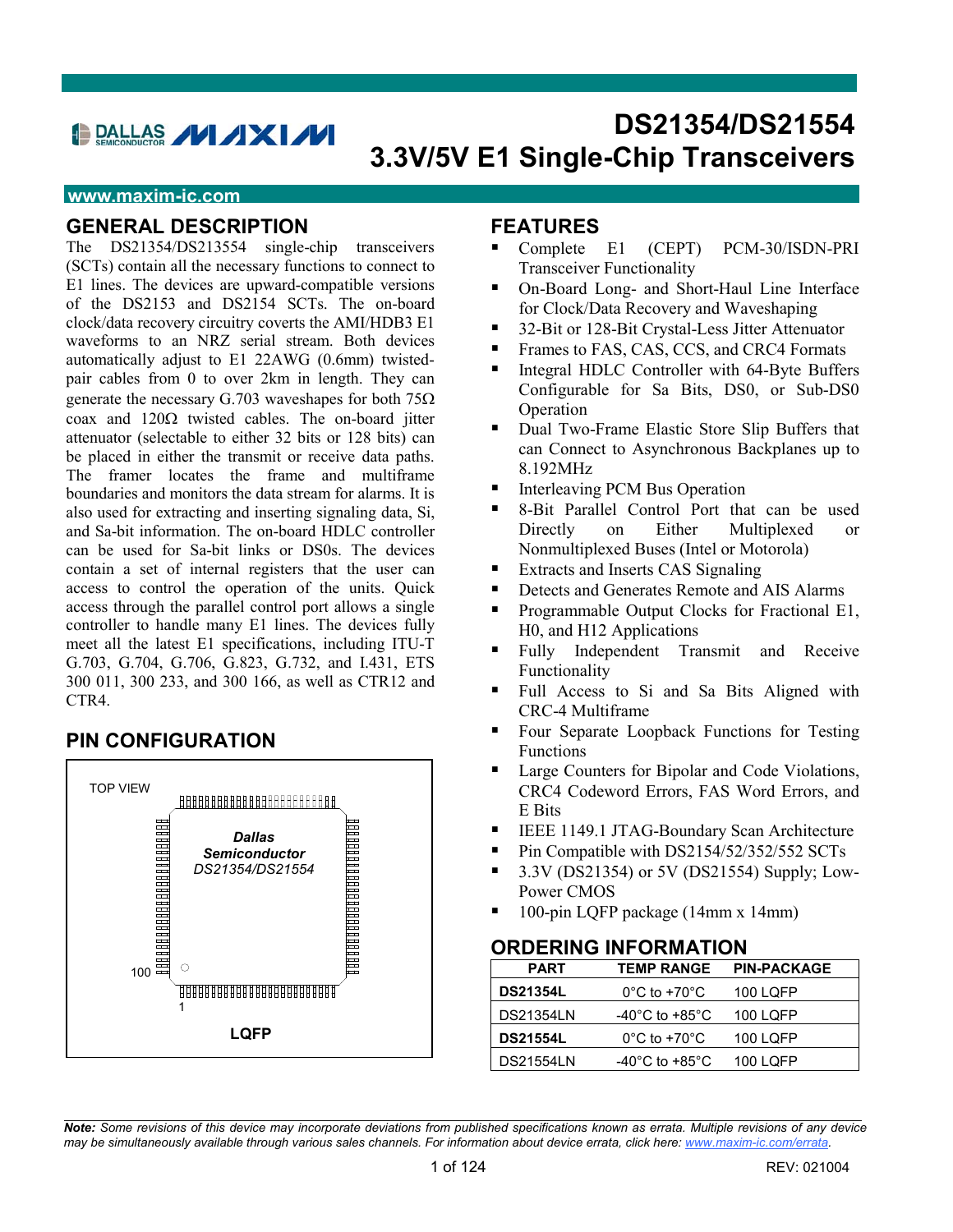# **TABLE OF CONTENTS**

| 2.             |                                                                    |  |
|----------------|--------------------------------------------------------------------|--|
| 3 <sub>1</sub> |                                                                    |  |
|                | 3.1.1.<br>3.1.2.<br>3.1.3.<br>3.1.4.<br>3.1.5.<br>3.1.6.<br>3.1.7. |  |
|                |                                                                    |  |
|                |                                                                    |  |
|                |                                                                    |  |
|                |                                                                    |  |
|                |                                                                    |  |
|                |                                                                    |  |
| 7.             |                                                                    |  |
|                |                                                                    |  |
| 8.             |                                                                    |  |
|                | SIGNALING OPERATION                                                |  |
|                | 9.2.1                                                              |  |
|                |                                                                    |  |
|                |                                                                    |  |
|                |                                                                    |  |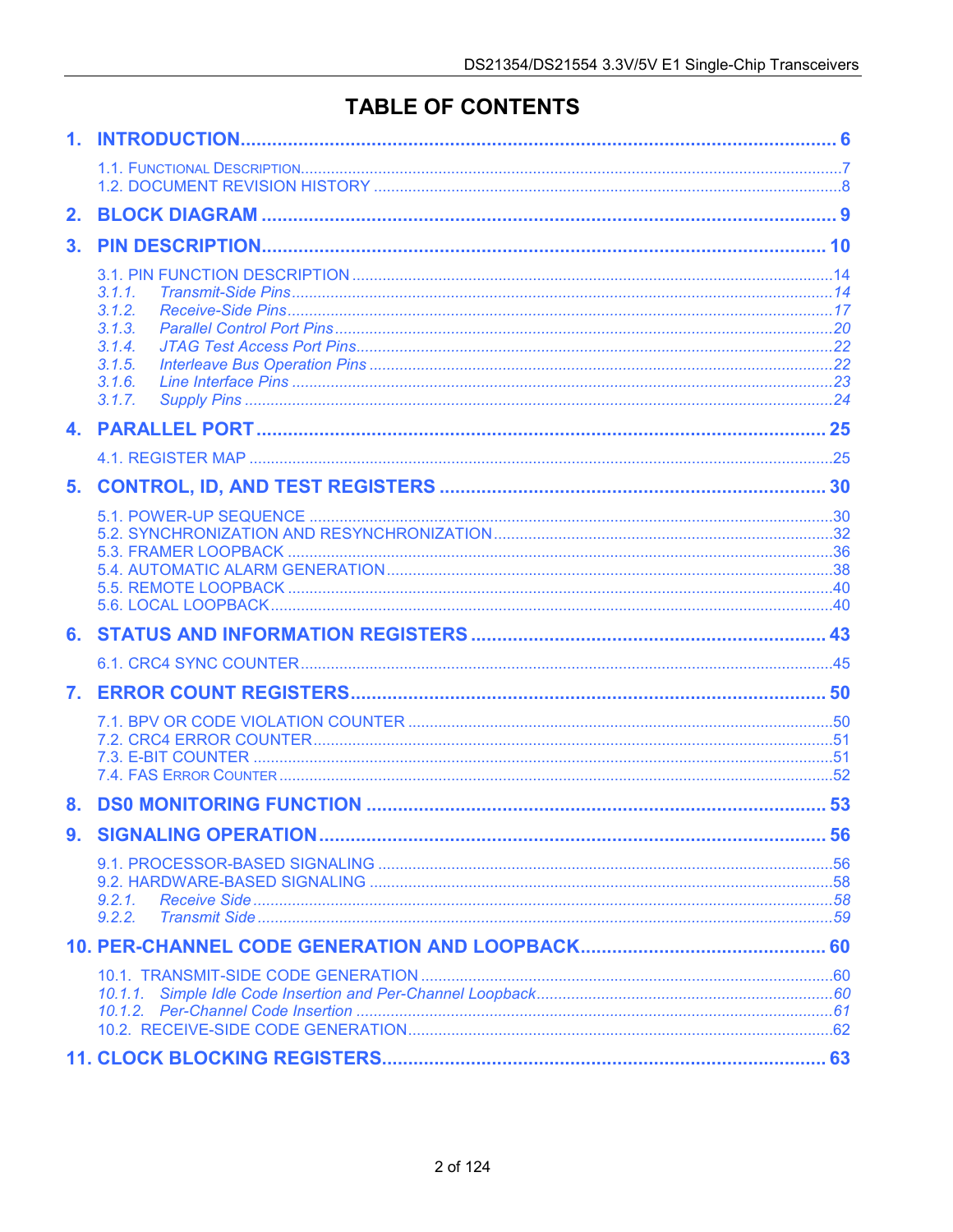| 13. ADDITIONAL (SA) AND INTERNATIONAL (SI) BIT OPERATION  66 |  |
|--------------------------------------------------------------|--|
|                                                              |  |
|                                                              |  |
|                                                              |  |
|                                                              |  |
|                                                              |  |
| 16. JTAG BOUNDARY SCAN ARCHITECTURE AND TEST ACCESS PORT 90  |  |
|                                                              |  |
|                                                              |  |
|                                                              |  |
|                                                              |  |
|                                                              |  |
|                                                              |  |
|                                                              |  |
|                                                              |  |
|                                                              |  |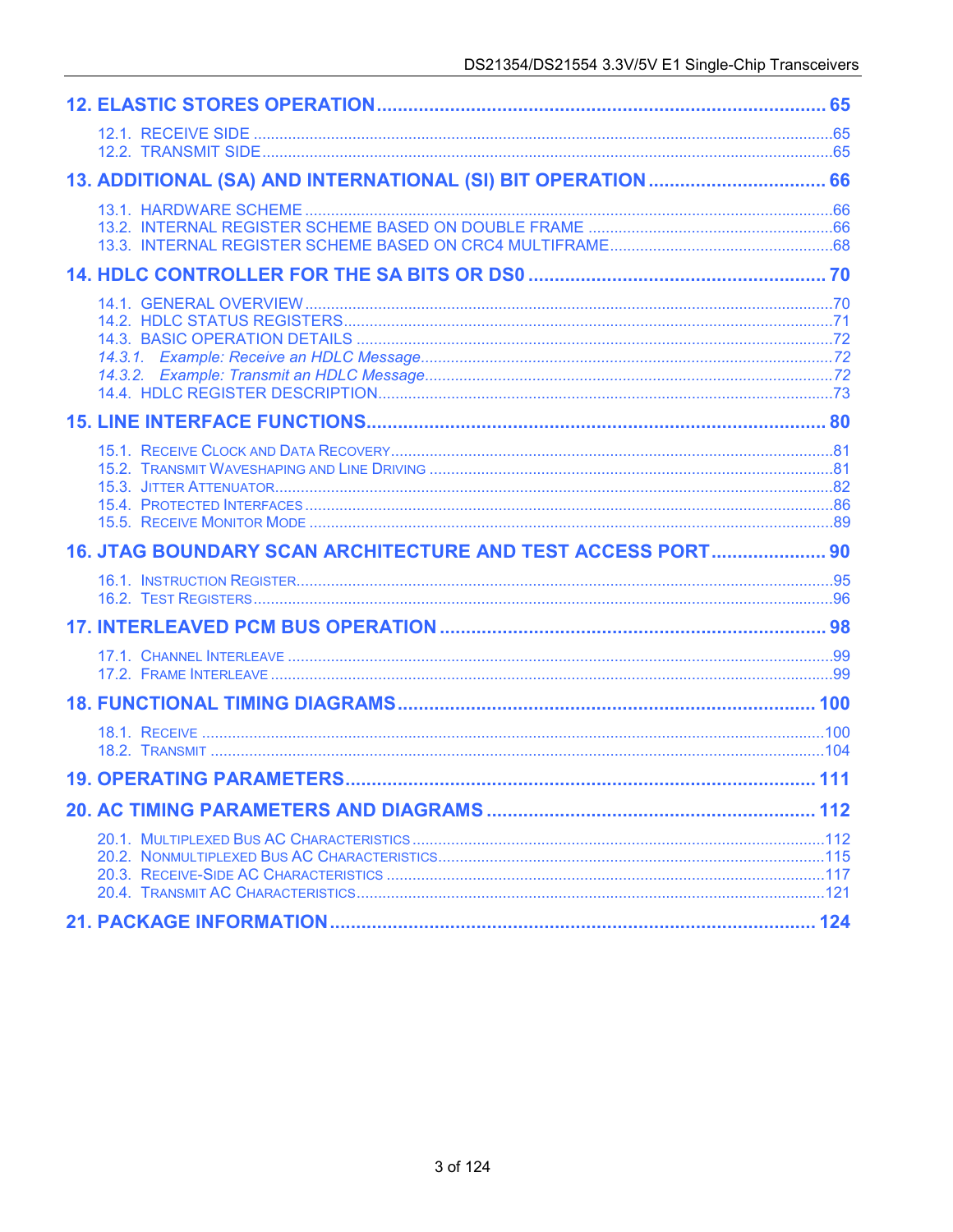# **LIST OF FIGURES**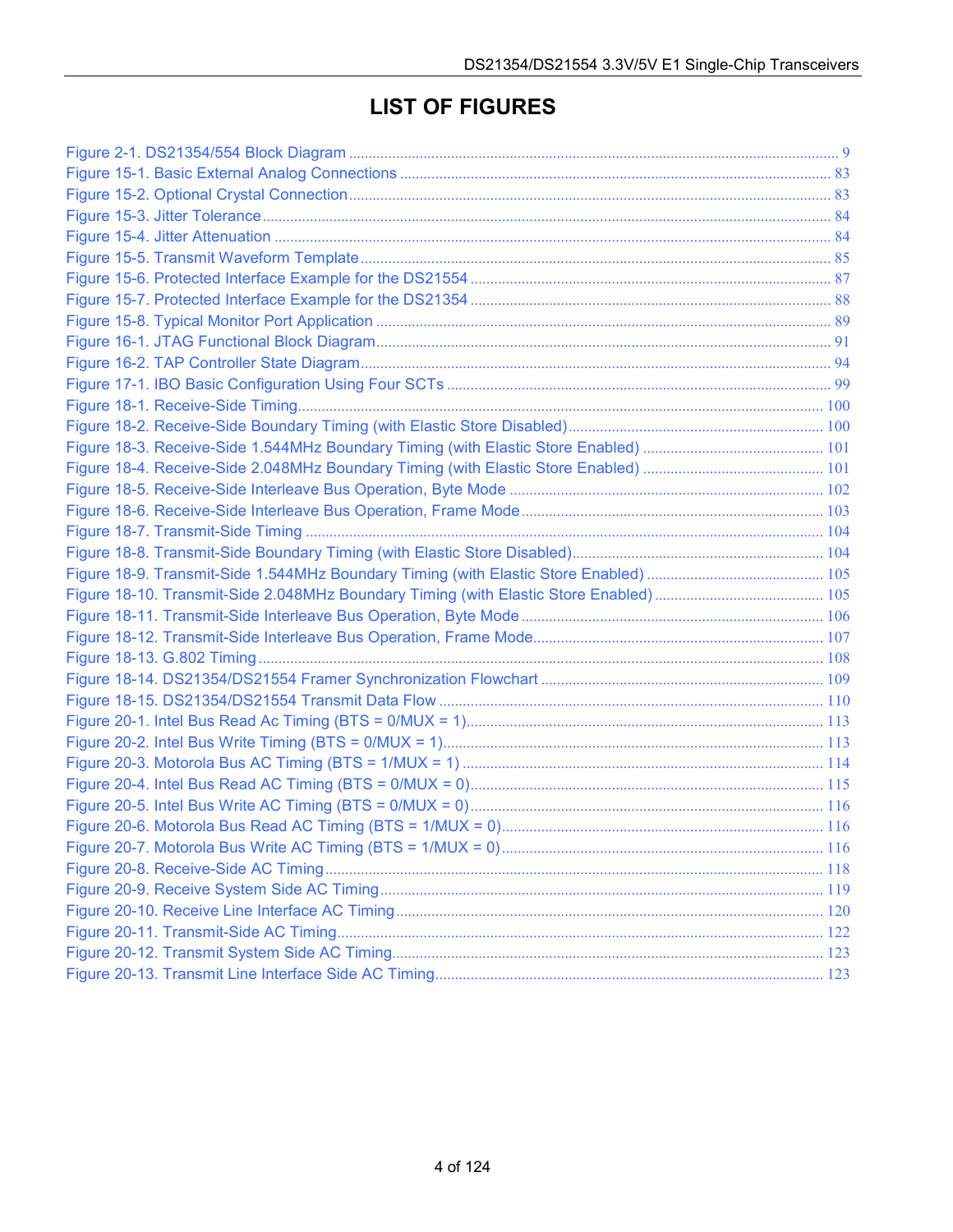# **LIST OF TABLES**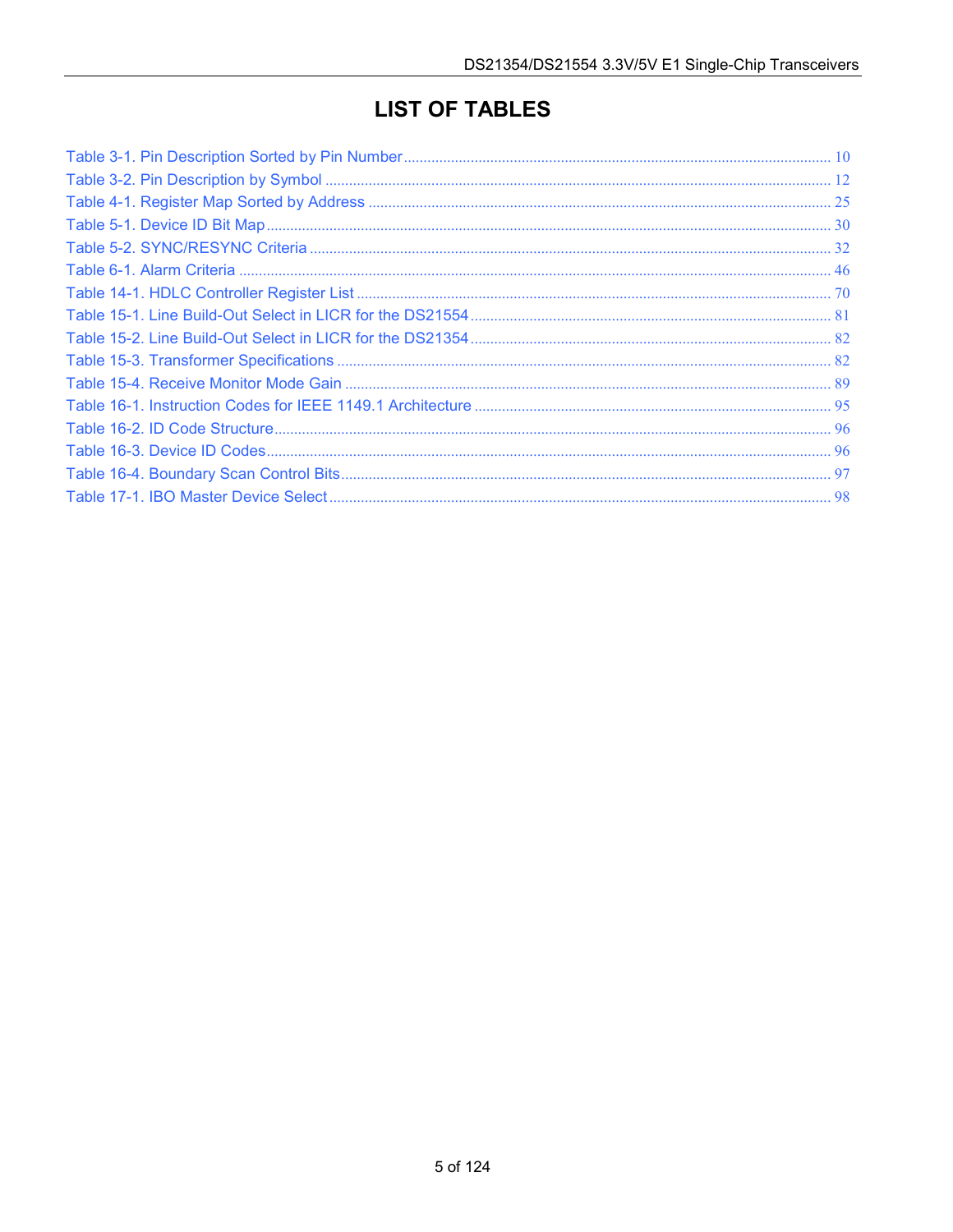# <span id="page-5-0"></span>**1. INTRODUCTION**

The DS21354/DS21554 are superset versions of the popular DS2153 and DS2154 SCTs offering the new features listed below. All the original features of the DS2153 and DS2154 have been retained, and the software created for the original devices is transferable into the DS21354/DS21554.

## **New Features in the DS21354 and DS21554**

| <b>FEATURE</b>                                                       | <b>SECTION</b> |
|----------------------------------------------------------------------|----------------|
| HDLC controller with 64-Byte Buffers for Sa Bits or DS0s or Sub DS0s | 14             |
| Interleaving PCM Bus Operation                                       |                |
| IEEE 1149.1 JTAG-Boundary Scan Architecture                          |                |
| $3.3V$ (DS21354 Only) Supply                                         | $1.1$ and $2$  |
| Line Interface Support for the G.703 2.048 Synchronization Interface |                |
| Customer Disconnect Indication (101010) Generator                    | <u>5.6</u>     |
| Open-Drain Line Driver Option                                        |                |

# **Additional Features in the DS21354 and DS21554**

| <b>FEATURE</b>                                                                    | <b>SECTION</b>   |
|-----------------------------------------------------------------------------------|------------------|
| Option for nonmultiplexed bus operation                                           | $1.1$ and $20.2$ |
| Crystal-less jitter attenuation                                                   | 15.3             |
| Additional hardware signaling capability including:                               |                  |
| Receive signaling reinsertion to a backplane multiframe sync                      | <u>9</u>         |
| Availability of signaling in a separate PCM data stream                           |                  |
| Signaling freezing Interrupt generated on change of signaling data                |                  |
| Improved receive sensitivity: 0 to -43dB                                          | $1.1\,$          |
| Per-channel code insertion in both transmit and receive paths                     | 10               |
| Expanded access to Sa and Si bits                                                 | 13               |
| RCL, RLOS, RRA, and RAIS alarms now interrupt on change of state                  | $\underline{6}$  |
| 8.192MHz clock synthesizer                                                        | 1.1              |
| Per-channel loopback                                                              | 10               |
| Addition of hardware pins to indicate carrier loss and signaling freeze           | 1.1              |
| Line interface function can be completely decoupled from the framer/formatter to  |                  |
| allow:                                                                            |                  |
| Interface to optical, HDSL, and other NRZ interfaces                              | 1.1              |
| "tap" the transmit and receive bipolar data streams for monitoring purposes       |                  |
| Be able to corrupt data and insert framing errors, CRC errors, etc.               |                  |
| Transmit and receive elastic stores now have independent backplane clocks         | 1.1              |
| Ability to monitor one DS0 channel in both the transmit and receive paths         | 8                |
| Access to the data streams in between the framer/formatter and the elastic stores | 1.1              |
| AIS generation in the line interface that is independent of loopbacks             | 1.1 and $5$      |
| Transmit current limiter to meet the 50mA short circuit requirement               | 15               |
| Option to extend carrier loss criteria to a 1ms period as per ETS 300 233         | 5.4              |
| Automatic RAI generation to ETS 300 011 specifications                            | 5.4              |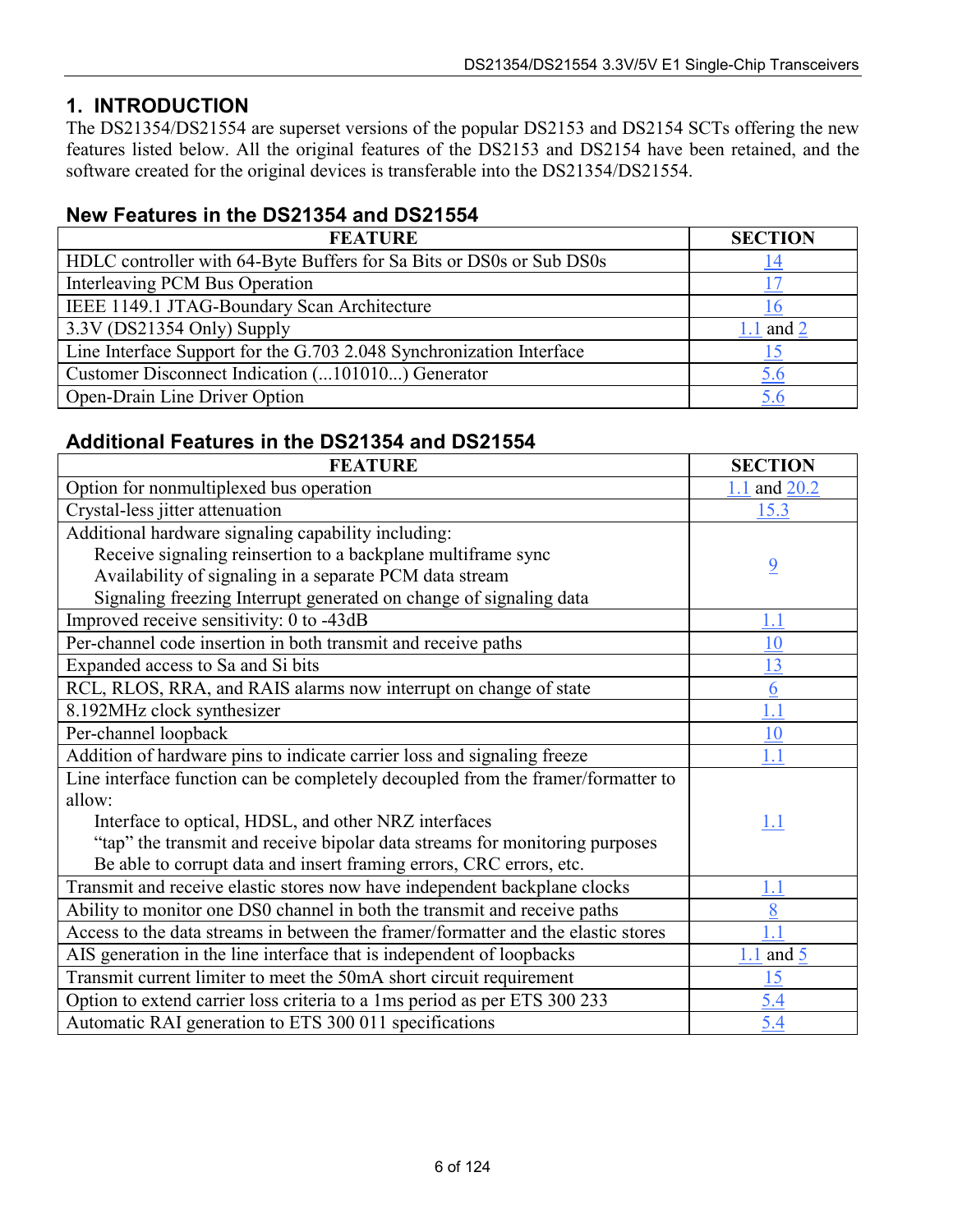# <span id="page-6-0"></span>**1.1. Functional Description**

The analog AMI/HDB3 waveform off the E1 line is transformer coupled into the RRING and RTIP pins of the DS21354/554. The device recovers clock and data from the analog signal and passes it through the jitter attenuation mux to the receive-side framer where the digital serial stream is analyzed to locate the framing/multiframe pattern. The DS21354/DS21554 contain an active filter that reconstructs the analogreceived signal for the nonlinear losses that occur in transmission. The devices have a usable receive sensitivity of 0 to -43dB, which allows the device to operate on cables over 2km in length. The receiveside framer locates FAS frame and CRC and CAS multiframe boundaries as well as detects incoming alarms including, carrier loss, loss of synchronization, AIS, and Remote Alarm. If needed, the receiveside elastic store can be enabled to absorb the phase and frequency differences between the recovered E1 data stream and an asynchronous backplane clock, which is provided at the RSYSCLK input. The clock applied at the RSYSCLK input can be either a 2.048MHz/4.096MHz/8.192MHz clock or a 1.544MHz clock.

The transmit-side framer is totally independent from the receive side in both the clock requirements and characteristics. Data off a backplane can be passed through a transmit-side elastic store if necessary. The transmit formatter provides the necessary frame/multiframe data overhead for E1 transmission.

**Reader's Note:** This data sheet assumes a particular nomenclature of the E1 operating environment. In each 125 $\mu$ s frame, there are 32 eight-bit time slots numbered 0 to 31. Time slot 0 is transmitted first and received first. These 32 time slots are also referred to as channels with a numbering scheme of 1 to 32. Time slot 0 is identical to channel 1, time slot 1 is identical to Channel 2, and so on. Each time slot (or channel) is made up of eight bits, which are numbered 1 to 8. Bit number 1 is the most significant bit (MSB) and is transmitted first. Bit number 8 is the least significant bit (LSB) and is transmitted last. The term "locked" refers to two clock signals that are phase or frequency locked, or derived from a common clock (i.e., a 1.544MHz clock may be locked to a 2.048MHz clock if they share the same 8kHz component). Throughout this data sheet, the following abbreviations are used:

| <b>NAME</b> | <b>FUNCTION</b>                  |  |  |  |
|-------------|----------------------------------|--|--|--|
| FAS         | Frame-Alignment Signal           |  |  |  |
| CAS         | Channel-Associated Signaling     |  |  |  |
| <b>MF</b>   | Multiframe                       |  |  |  |
| Si          | <b>International Bits</b>        |  |  |  |
| CRC4        | <b>Cyclical Redundancy Check</b> |  |  |  |
| <b>CCS</b>  | Common-Channel Signaling         |  |  |  |
| Sa          | <b>Additional Bits</b>           |  |  |  |
| E-Bit       | <b>CRC4 Error Bits</b>           |  |  |  |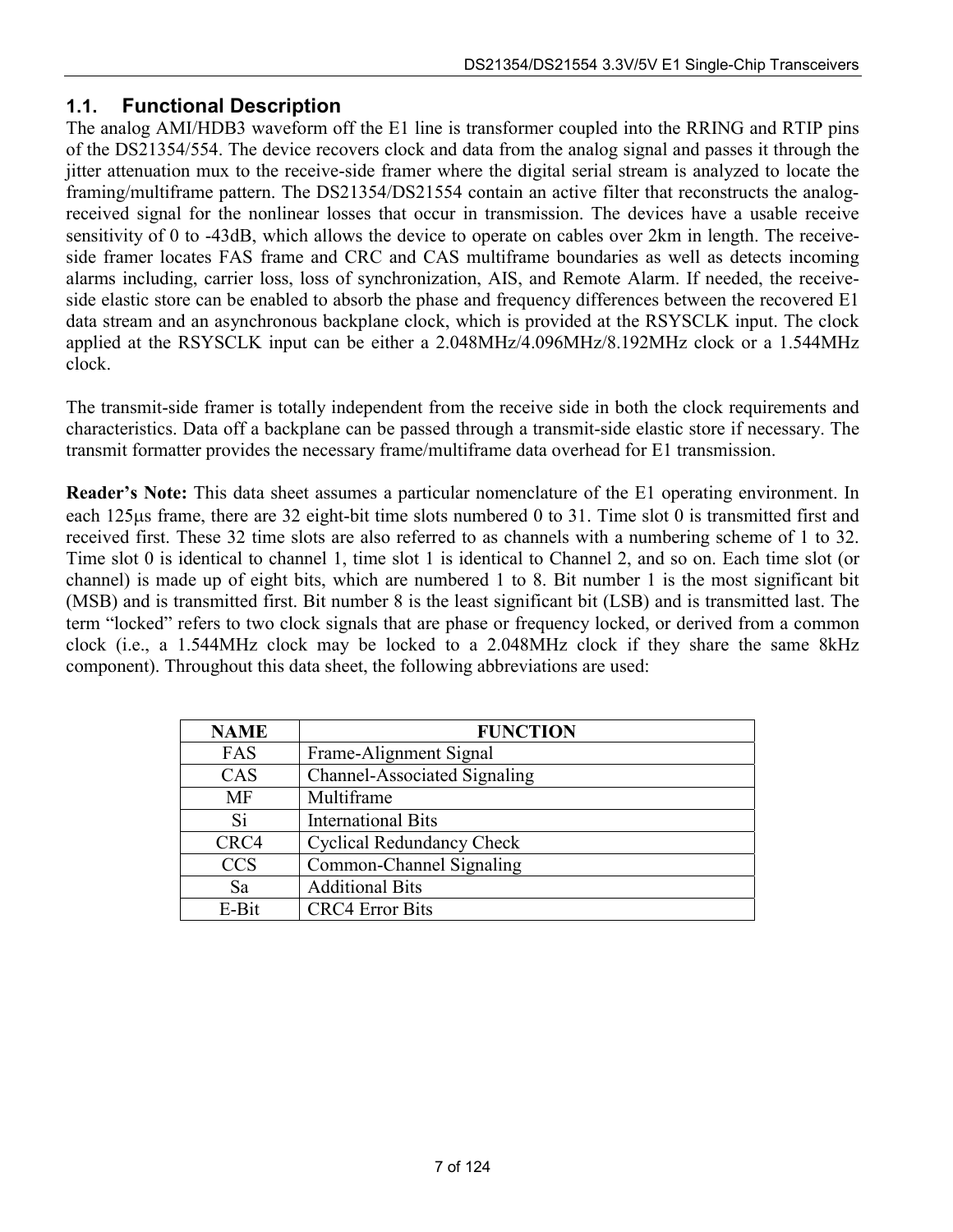# <span id="page-7-0"></span>**1.2. Document Revision History**

| <b>REVISION</b> | <b>DESCRIPTION</b>                                                             |  |  |
|-----------------|--------------------------------------------------------------------------------|--|--|
| 012799          | Initial release                                                                |  |  |
| 012899          | Corrected TSYSCLK and RSYSCLK timing and added 4.096MHz and 8.192MHz<br>timing |  |  |
| 020399          | Corrected definition and label of TUDR bit in the THIR register.               |  |  |
| 021199          | Corrected address of IBO register in text.                                     |  |  |
| 040199          | Added Receive Monitor Mode section                                             |  |  |
| 041599          | Added section on Protected Interfaces                                          |  |  |
| 050799          | Corrected pin number and description of FMS in JTAG section                    |  |  |
| 072999          | Added list of tables and figures                                               |  |  |
| 091499          | Added $10\mu$ F cap to interface examples                                      |  |  |
| 092399          | Corrected definition of $\overline{DS}$ in pin description.                    |  |  |
| 072401          | Typo corrected in JTAG Test Access Port Pins.                                  |  |  |
|                 | Added note to the Receive Information Register, FAS Resync Criteria Met.       |  |  |
| 021004          | Corrected Figures 20-1, 20-2, 20-3 with respect to CS.                         |  |  |
|                 | Corrected typo in Figure 18-14 (RCR1.1 reference corrected).                   |  |  |
|                 | Corrected formatting issues.                                                   |  |  |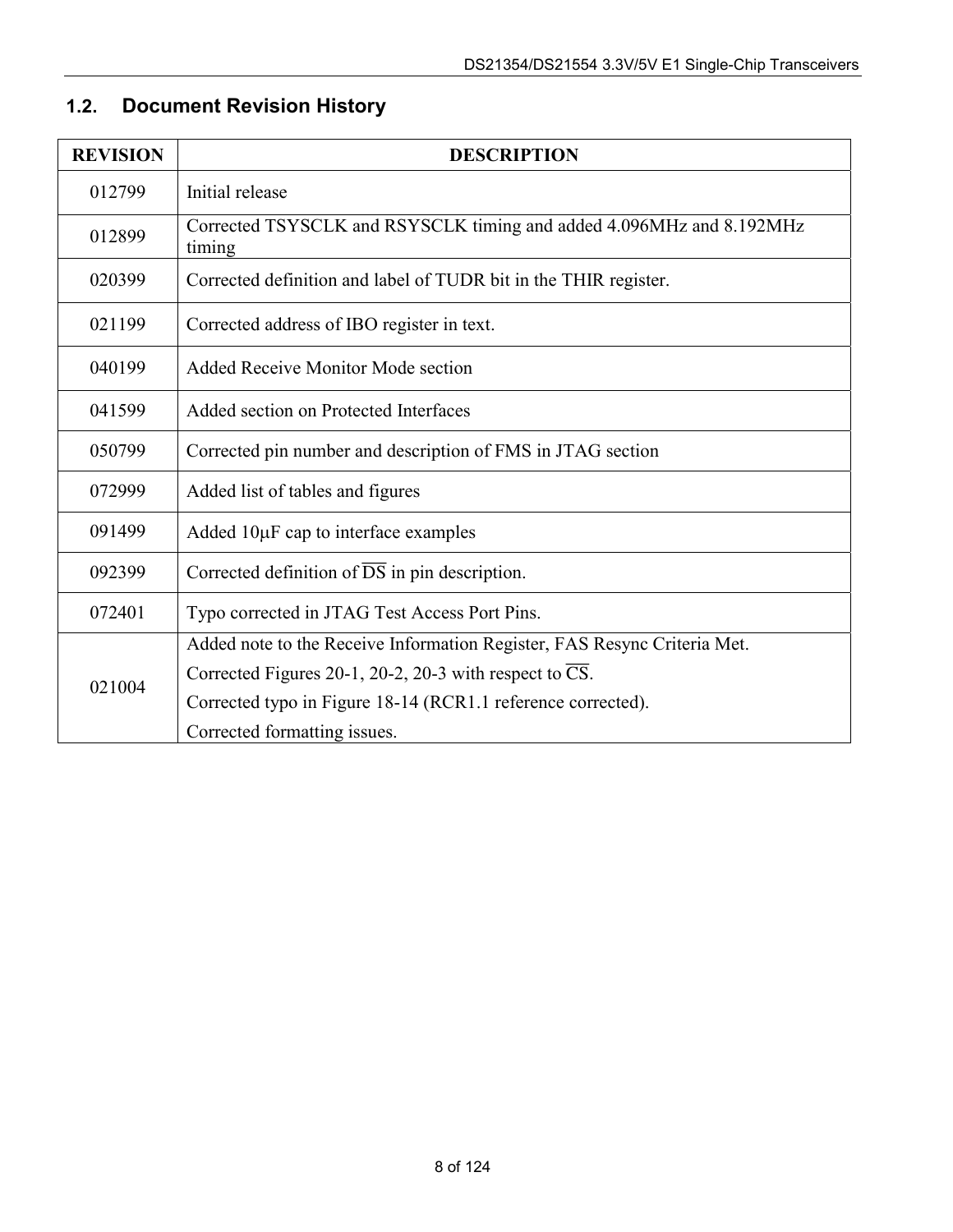# <span id="page-8-0"></span>**2. BLOCK DIAGRAM**

<span id="page-8-1"></span>

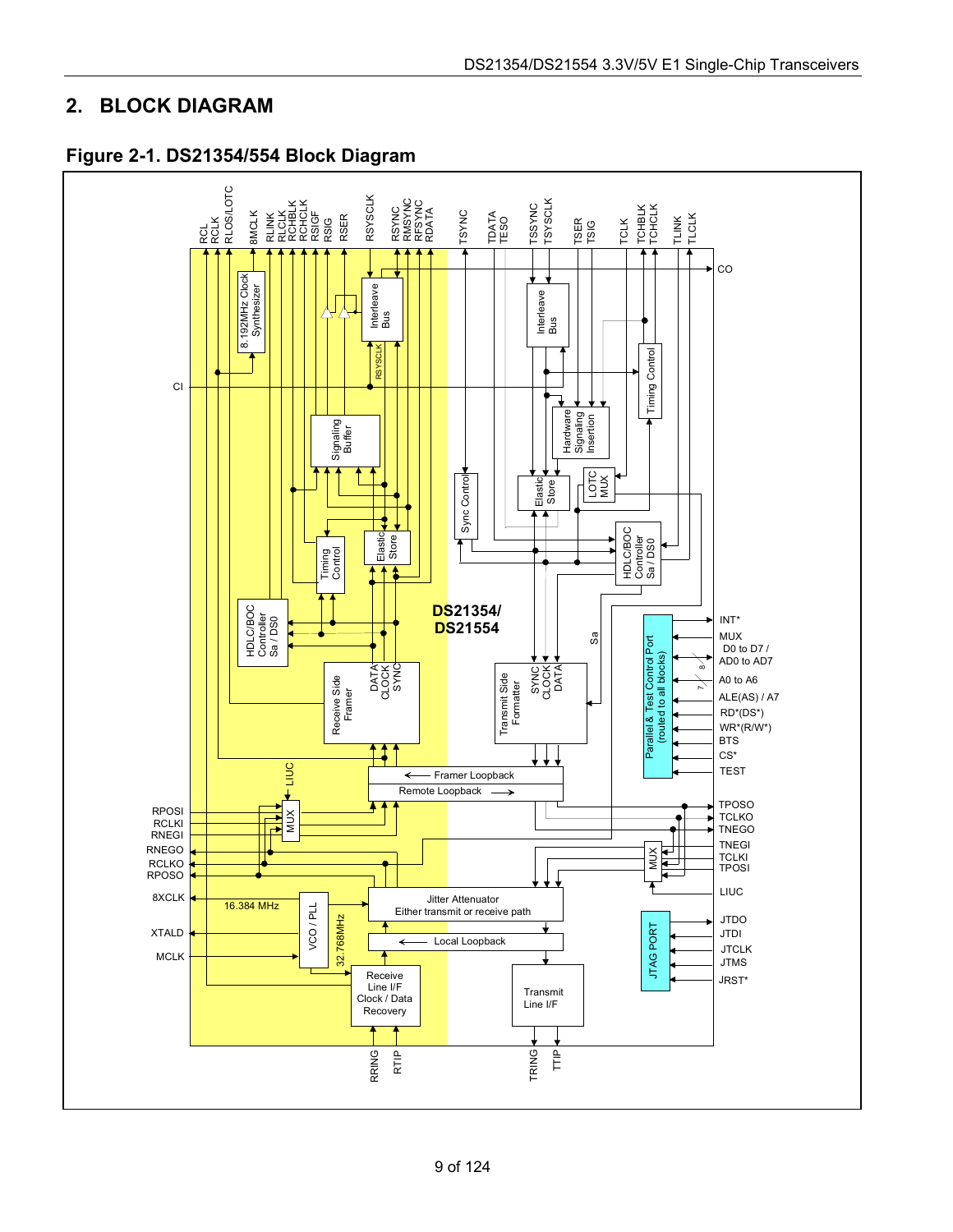# <span id="page-9-0"></span>**3. PIN DESCRIPTION**

| <b>PIN</b>                     | <b>NAME</b>   | <b>TYPE</b>              | <b>FUNCTION</b>                                    |  |
|--------------------------------|---------------|--------------------------|----------------------------------------------------|--|
| 1                              | <b>RCHBLK</b> | $\mathcal{O}$            | <b>Receive Channel Block</b>                       |  |
| $\overline{2}$                 | <b>JTMS</b>   | I                        | IEEE 1149.1 Test Mode Select                       |  |
| $\overline{3}$                 | 8MCLK         | $\mathcal{O}$            | 8.192 MHz Clock                                    |  |
| $\overline{4}$                 | <b>JTCLK</b>  | $\overline{I}$           | IEEE 1149.1 Test Clock Signal                      |  |
| 5                              | <b>JTRST</b>  | $\mathbf I$              | IEEE 1149.1 Test Reset, Active Low                 |  |
| 6                              | <b>RCL</b>    | $\mathbf{O}$             | <b>Receive Carrier Loss</b>                        |  |
| 7                              | <b>JTDI</b>   | I                        | IEEE 1149.1 Test Data Input                        |  |
| 8, 9, 15,<br>23, 26, 27,<br>28 | N.C.          |                          | No Connect. Do not connect any signal to this pin. |  |
| 10                             | <b>JTDO</b>   | $\mathbf{O}$             | IEEE 1149.1 Test Data Output                       |  |
| 11                             | <b>BTS</b>    | $\rm I$                  | <b>Bus Type Select</b>                             |  |
| 12                             | <b>LIUC</b>   | $\mathbf I$              | Line Interface Connect                             |  |
| 13                             | 8XCLK         | $\mathbf{O}$             | <b>Eight Times Clock</b>                           |  |
| 14                             | <b>TEST</b>   | I                        | Test                                               |  |
| 16                             | <b>RTIP</b>   | I                        | Receive Analog Tip Input                           |  |
| 17                             | <b>RRING</b>  | I                        | Receive Analog Ring Input                          |  |
| 18                             | <b>RVDD</b>   | -                        | Receive Analog Positive Supply                     |  |
| 19, 20, 24                     | <b>RVSS</b>   | —                        | Receive Analog Signal Ground                       |  |
| 21                             | <b>MCLK</b>   | I                        | Master Clock Input                                 |  |
| 22                             | <b>XTALD</b>  | $\mathcal{O}$            | Quartz Crystal Driver                              |  |
| 25                             | <b>INT</b>    | $\mathcal{O}$            | Interrupt, Active Low                              |  |
| 29                             | <b>TTIP</b>   | $\mathbf{O}$             | Transmit Analog Tip Output                         |  |
| 30                             | <b>TVSS</b>   | $\overline{\phantom{0}}$ | Transmit Analog Signal Ground                      |  |
| 31                             | <b>TVDD</b>   | -                        | <b>Transmit Analog Positive Supply</b>             |  |
| 32                             | <b>TRING</b>  | $\mathcal{O}$            | <b>Transmit Analog Ring Output</b>                 |  |
| 33                             | <b>TCHBLK</b> | $\mathcal{O}$            | <b>Transmit Channel Block</b>                      |  |
| 34                             | <b>TLCLK</b>  | $\overline{O}$           | <b>Transmit Link Clock</b>                         |  |
| 35                             | <b>TLINK</b>  | I                        | <b>Transmit Link Data</b>                          |  |
| 36                             | CI            | I                        | Carry In                                           |  |
| 37                             | <b>TSYNC</b>  | I/O                      | <b>Transmit Sync</b>                               |  |
| 38                             | <b>TPOSI</b>  | $\rm I$                  | <b>Transmit Positive Data Input</b>                |  |
| 39                             | <b>TNEGI</b>  | I                        | <b>Transmit Negative Data Input</b>                |  |
| 40                             | <b>TCLKI</b>  | I                        | Transmit Clock Input                               |  |
| 41                             | <b>TCLKO</b>  | $\mathcal{O}$            | <b>Transmit Clock Output</b>                       |  |
| 42                             | <b>TNEGO</b>  | $\mathbf{O}$             | Transmit Negative Data Output                      |  |
| 43                             | <b>TPOSO</b>  | $\overline{O}$           | <b>Transmit Positive Data Output</b>               |  |
| 44, 61,<br>81,83               | <b>DVDD</b>   |                          | <b>Digital Positive Supply</b>                     |  |
| 45, 60, 80,<br>84              | <b>DVSS</b>   |                          | Digital Signal Ground                              |  |
| 46                             | <b>TCLK</b>   | $\bf{I}$                 | <b>Transmit Clock</b>                              |  |
| 47                             | <b>TSER</b>   | I                        | <b>Transmit Serial Data</b>                        |  |
| 48                             | <b>TSIG</b>   | $\rm I$                  | <b>Transmit Signaling Input</b>                    |  |

<span id="page-9-1"></span>**Table 3-1. Pin Description Sorted by Pin Number**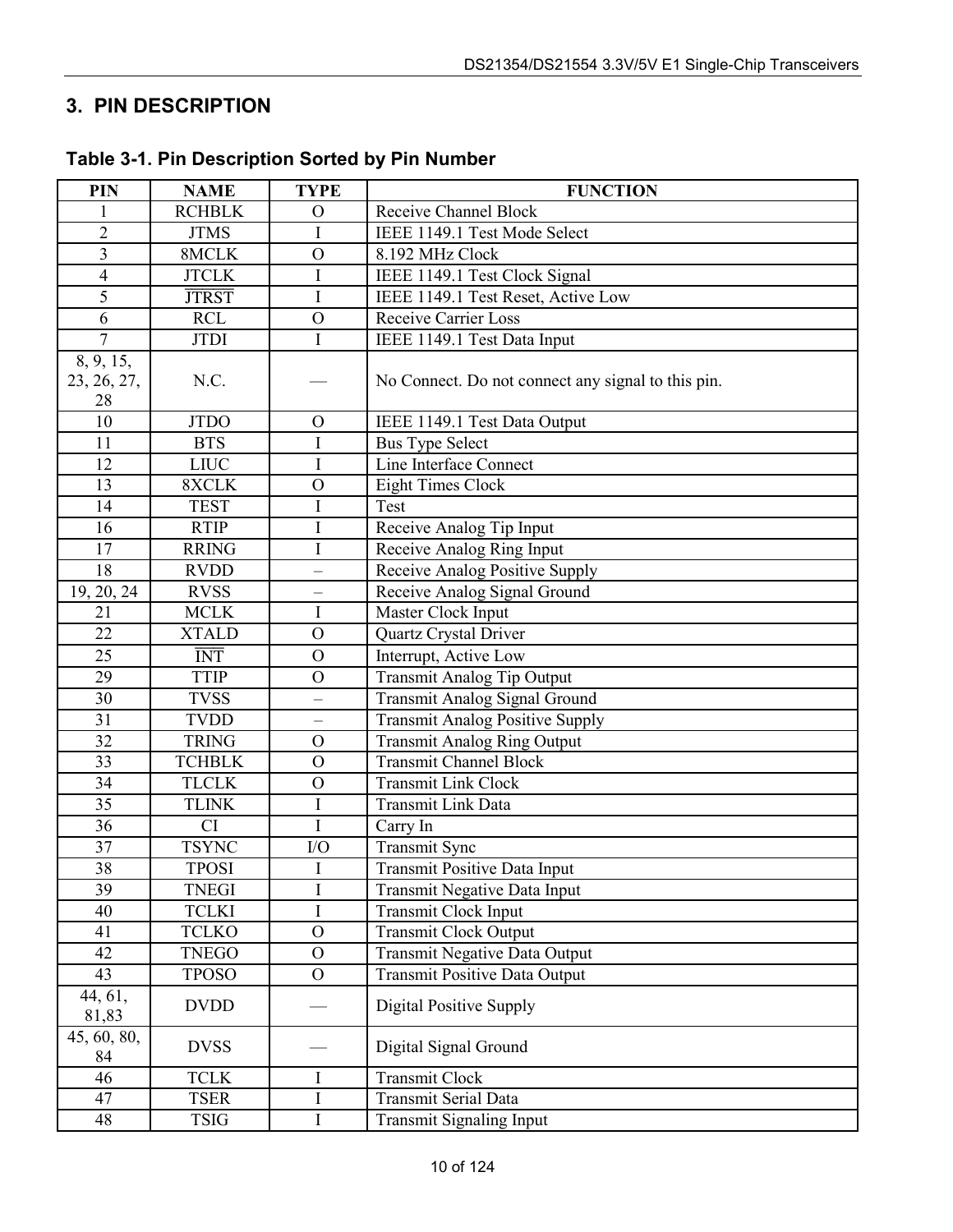| PIN | <b>NAME</b>                                        | <b>TYPE</b>    | <b>FUNCTION</b>                              |  |
|-----|----------------------------------------------------|----------------|----------------------------------------------|--|
| 49  | <b>TESO</b>                                        | $\mathcal{O}$  | <b>Transmit Elastic Store Output</b>         |  |
| 50  | <b>TDATA</b>                                       | $\mathbf I$    | <b>Transmit Data</b>                         |  |
| 51  | <b>TSYSCLK</b>                                     | I              | <b>Transmit System Clock</b>                 |  |
| 52  | <b>TSSYNC</b>                                      | $\mathbf I$    | Transmit System Sync                         |  |
| 53  | <b>TCHCLK</b>                                      | $\mathcal{O}$  | <b>Transmit Channel Clock</b>                |  |
| 54  | CO                                                 | $\mathbf{O}$   | Carry Out                                    |  |
| 55  | <b>MUX</b>                                         | I              | <b>Bus Operation</b>                         |  |
| 56  | D0/AD0                                             | I/O            | Data Bus Bit0/Address/Data Bus Bit 0         |  |
| 57  | D1/AD1                                             | $IO$           | Data Bus Bit1/Address/Data Bus Bit 1         |  |
| 58  | D2/AD2                                             | $IO$           | Data Bus Bit 2/Address/Data Bus 2            |  |
| 59  | D3/AD3                                             | $VO$           | Data Bus Bit 3/Address/Data Bus Bit 3        |  |
| 62  | D4/AD4                                             | $IO$           | Data Bus Bit4/Address/Data Bus Bit 4         |  |
| 63  | D5/AD5                                             | ${\rm I/O}$    | Data Bus Bit 5/Address/Data Bus Bit 5        |  |
| 64  | D6/AD6                                             | $VO$           | Data Bus Bit 6/Address/Data Bus Bit 6        |  |
| 65  | D7/AD7                                             | $\rm I/O$      | Data Bus Bit 7/Address/Data Bus Bit 7        |  |
| 66  | A <sub>0</sub>                                     | $\mathbf I$    | Address Bus Bit 0                            |  |
| 67  | A <sub>1</sub>                                     | $\rm I$        | Address Bus Bit 1                            |  |
| 68  | A2                                                 | $\rm I$        | Address Bus Bit 2                            |  |
| 69  | A <sub>3</sub>                                     | I              | Address Bus Bit 3                            |  |
| 70  | A <sub>4</sub>                                     | $\mathbf I$    | Address Bus Bit 4                            |  |
| 71  | A <sub>5</sub>                                     | $\rm I$        | Address Bus Bit 5                            |  |
| 72  | A <sub>6</sub>                                     | I              | Address Bus Bit 6                            |  |
| 73  | ALE (AS)/A7                                        | $\mathbf I$    | Address Latch Enable/Address Bus Bit 7       |  |
| 74  | $\overline{RD}$ ( $\overline{DS}$ )                | $\rm I$        | Read Input (Data Strobe), Active Low         |  |
| 75  | $\overline{\text{CS}}$                             | I              | Chip Select, Active Low                      |  |
| 76  | <b>FMS</b>                                         | I              | Framer Mode Select                           |  |
| 77  | $\overline{\text{WR}}$ (R/ $\overline{\text{W}}$ ) | I              | Write Input (Read/Write), Active Low         |  |
| 78  | <b>RLINK</b>                                       | $\mathcal{O}$  | Receive Link Data                            |  |
| 79  | <b>RLCLK</b>                                       | $\mathcal{O}$  | Receive Link Clock                           |  |
| 82  | <b>RCLK</b>                                        | $\mathbf{O}$   | Receive Clock                                |  |
| 85  | <b>RDATA</b>                                       | $\mathcal{O}$  | Receive Data                                 |  |
| 86  | <b>RPOSI</b>                                       | I              | Receive Positive Data Input                  |  |
| 87  | <b>RNEGI</b>                                       | $\mathbf I$    | Receive Negative Data Input                  |  |
| 88  | <b>RCLKI</b>                                       | I              | Receive Clock Input                          |  |
| 89  | <b>RCLKO</b>                                       | $\mathbf{O}$   | Receive Clock Output                         |  |
| 90  | <b>RNEGO</b>                                       | $\mathbf{O}$   | Receive Negative Data Output                 |  |
| 91  | <b>RPOSO</b>                                       | $\mathcal{O}$  | Receive Positive Data Output                 |  |
| 92  | <b>RCHCLK</b>                                      | $\mathbf{O}$   | Receive Channel Clock                        |  |
| 93  | <b>RSIGF</b>                                       | $\Omega$       | Receive Signaling Freeze Output              |  |
| 94  | <b>RSIG</b>                                        | $\mathbf O$    | Receive Signaling Output                     |  |
| 95  | <b>RSER</b>                                        | $\mathcal{O}$  | Receive Serial Data                          |  |
| 96  | <b>RMSYNC</b>                                      | $\mathcal{O}$  | Receive Multiframe Sync                      |  |
| 97  | <b>RFSYNC</b>                                      | $\overline{O}$ | Receive Frame Sync                           |  |
| 98  | <b>RSYNC</b>                                       | ${\rm I/O}$    | Receive Sync                                 |  |
| 99  | RLOS/LOTC                                          | $\mathcal{O}$  | Receive Loss Of Sync/ Loss Of Transmit Clock |  |
| 100 | <b>RSYSCLK</b>                                     | $\bf{I}$       | Receive System Clock                         |  |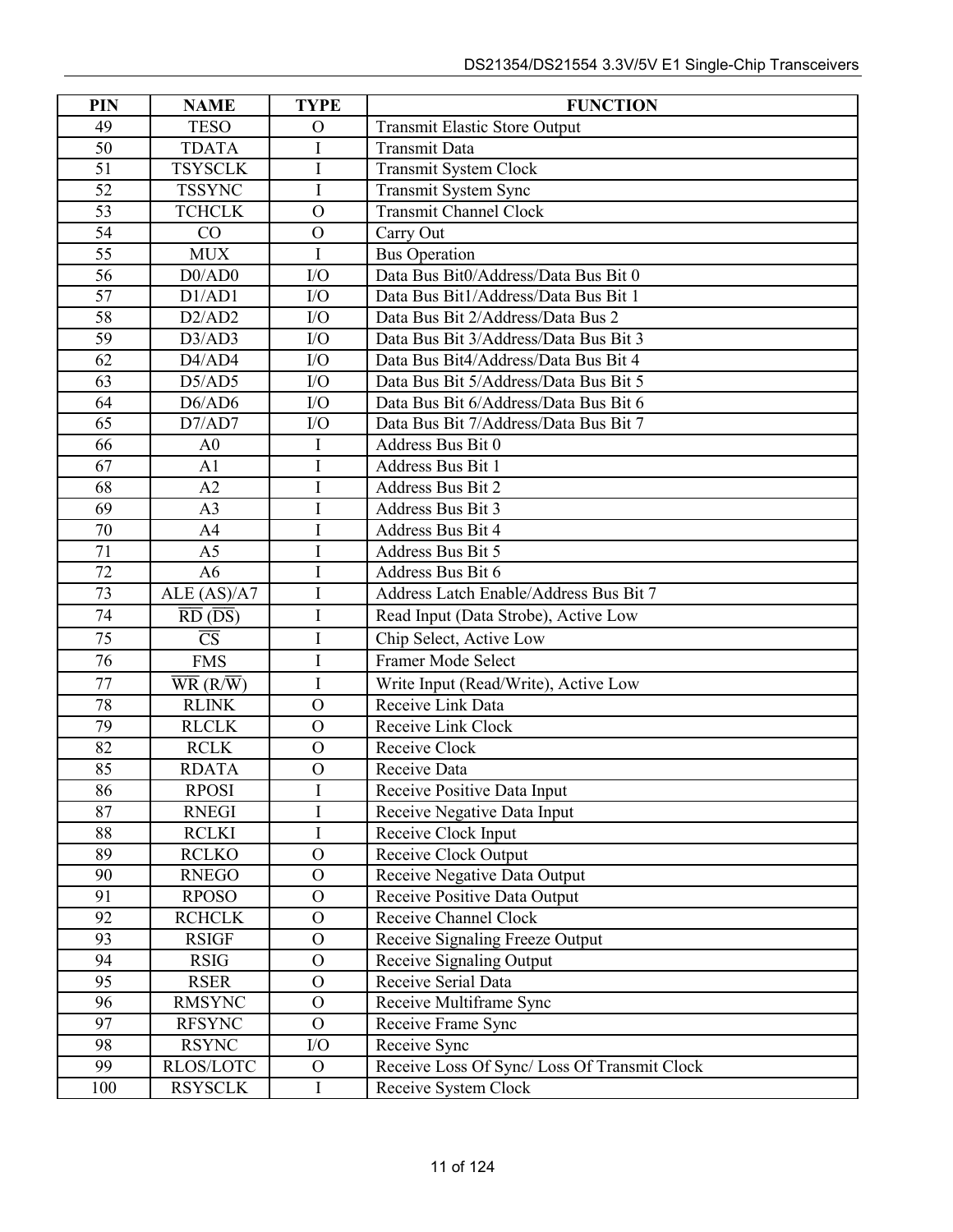| <b>PIN</b>                  | <b>NAME</b>                         | <b>TYPE</b>    | <b>FUNCTION</b>                                    |
|-----------------------------|-------------------------------------|----------------|----------------------------------------------------|
| 3                           | 8MCLK                               | $\overline{O}$ | 8.192MHz Clock                                     |
| 13                          | 8XCLK                               | $\mathcal{O}$  | Eight-Times Clock                                  |
| 66                          | A <sub>0</sub>                      | I              | Address Bus Bit 0                                  |
| 67                          | A1                                  | I              | Address Bus Bit 1                                  |
| 68                          | A2                                  | I              | <b>Address Bus Bit 2</b>                           |
| 69                          | A <sub>3</sub>                      | I              | Address Bus Bit 3                                  |
| $\overline{70}$             | A4                                  | I              | Address Bus Bit 4                                  |
| 71                          | A <sub>5</sub>                      | I              | Address Bus Bit 5                                  |
| 72                          | A6                                  | I              | <b>Address Bus Bit 6</b>                           |
| 73                          | ALE $(AS)/A7$                       | I              | Address Latch Enable/Address Bus Bit 7             |
| 11                          | <b>BTS</b>                          | I              | <b>Bus Type Select</b>                             |
| 36                          | CI                                  | I              | Carry In                                           |
| $\overline{54}$             | CO                                  | $\mathcal{O}$  | Carry Out                                          |
| 75                          | $\overline{\overline{\text{CS}}}$   | I              | Chip Select, Active Low                            |
| 56                          | D0/AD0                              | I/O            | Data Bus Bit0/ Address/Data Bus Bit 0              |
| 57                          | D1/AD1                              | I/O            | Data Bus Bit1/ Address/Data Bus Bit 1              |
| 58                          | D2/AD2                              | $\rm I/O$      | Data Bus Bit 2/Address/Data Bus 2                  |
| 59                          | D3/AD3                              | $\rm I/O$      | Data Bus Bit 3/Address/Data Bus Bit 3              |
| 62                          | D4/AD4                              | $\rm I/O$      | Data Bus Bit4/Address/Data Bus Bit 4               |
| 63                          | D5/AD5                              | $\rm I/O$      | Data Bus Bit 5/Address/Data Bus Bit 5              |
| 64                          | D6/AD6                              | I/O            | Data Bus Bit 6/Address/Data Bus Bit 6              |
| 65                          | D7/AD7                              | I/O            | Data Bus Bit 7/Address/Data Bus Bit 7              |
| 44, 61, 81, 83              | <b>DVDD</b>                         |                | <b>Digital Positive Supply</b>                     |
| 45, 60, 80, 84              | <b>DVSS</b>                         |                | Digital Signal Ground                              |
| 76                          | <b>FMS</b>                          | $\mathbf I$    | Framer Mode Select                                 |
| 25                          | <b>INT</b>                          | $\overline{O}$ | Interrupt                                          |
| $\overline{4}$              | <b>JTCLK</b>                        | I              | IEEE 1149.1 Test Clock Signal                      |
| 7                           | <b>JTDI</b>                         | I              | IEEE 1149.1 Test Data Input                        |
| 10                          | <b>JTDO</b>                         | $\overline{O}$ | IEEE 1149.1 Test Data Output                       |
| $\overline{2}$              | <b>JTMS</b>                         | I              | IEEE 1149.1 Test Mode Select                       |
| $\overline{5}$              | <b>JTRST</b>                        | I              | IEEE 1149.1 Test Reset, Active Low                 |
| 12                          | <b>LIUC</b>                         | I              | Line Interface Connect                             |
| 21                          | <b>MCLK</b>                         | I              | Master Clock Input                                 |
| 55                          | <b>MUX</b>                          | Ι              | <b>Bus Operation</b>                               |
| 8, 9, 15, 23, 26,<br>27, 28 | N.C.                                |                | No Connect. Do not connect any signal to this pin. |
| $\mathbf{1}$                | <b>RCHBLK</b>                       | $\overline{O}$ | <b>Receive Channel Block</b>                       |
| 92                          | <b>RCHCLK</b>                       | $\mathbf{O}$   | <b>Receive Channel Clock</b>                       |
| 6                           | <b>RCL</b>                          | $\overline{O}$ | <b>Receive Carrier Loss</b>                        |
| 82                          | <b>RCLK</b>                         | $\mathcal{O}$  | Receive Clock                                      |
| 88                          | <b>RCLKI</b>                        | I              | Receive Clock Input                                |
| 89                          | <b>RCLKO</b>                        | $\mathcal{O}$  | Receive Clock Output                               |
| 74                          | $\overline{RD}$ ( $\overline{DS}$ ) | I              | Read Input (Data Strobe), Active Low               |
| 85                          | <b>RDATA</b>                        | $\mathcal{O}$  | Receive Data                                       |
| 97                          | <b>RFSYNC</b>                       | $\mathbf{O}$   | Receive Frame Sync                                 |
| 79                          | <b>RLCLK</b>                        | $\mathcal{O}$  | Receive Link Clock                                 |

<span id="page-11-0"></span>**Table 3-2. Pin Description by Symbol**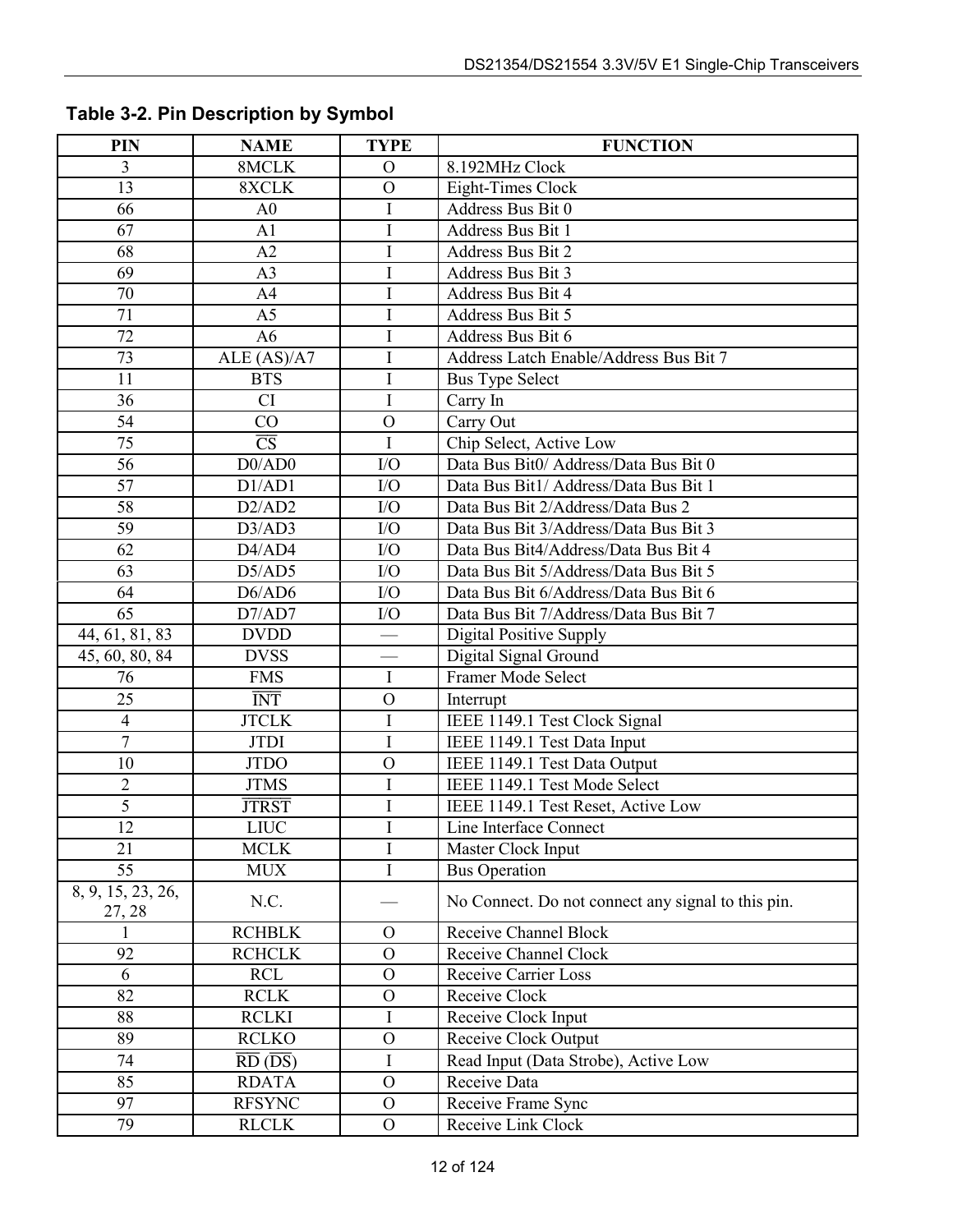| PIN             | <b>NAME</b>                                        | <b>TYPE</b>              | <b>FUNCTION</b>                             |
|-----------------|----------------------------------------------------|--------------------------|---------------------------------------------|
| 78              | <b>RLINK</b>                                       | $\overline{O}$           | Receive Link Data                           |
| 99              | RLOS/LOTC                                          | $\overline{O}$           | Receive Loss of Sync/Loss of Transmit Clock |
| 96              | <b>RMSYNC</b>                                      | $\mathbf{O}$             | Receive Multiframe Sync                     |
| 87              | <b>RNEGI</b>                                       | I                        | Receive Negative Data Input                 |
| 90              | <b>RNEGO</b>                                       | $\overline{O}$           | Receive Negative Data Output                |
| 86              | <b>RPOSI</b>                                       | I                        | Receive Positive Data Input                 |
| 91              | <b>RPOSO</b>                                       | $\overline{O}$           | Receive Positive Data Output                |
| 17              | <b>RRING</b>                                       | I                        | Receive Analog Ring Input                   |
| 95              | <b>RSER</b>                                        | $\overline{O}$           | Receive Serial Data                         |
| 94              | <b>RSIG</b>                                        | $\mathbf{O}$             | Receive Signaling Output                    |
| 93              | <b>RSIGF</b>                                       | $\overline{O}$           | Receive Signaling Freeze Output             |
| 98              | <b>RSYNC</b>                                       | ${\rm I/O}$              | Receive Sync                                |
| 100             | <b>RSYSCLK</b>                                     | I                        | Receive System Clock                        |
| 16              | <b>RTIP</b>                                        | $\mathbf I$              | Receive Analog Tip Input                    |
| 18              | <b>RVDD</b>                                        |                          | <b>Receive Analog Positive Supply</b>       |
| 19, 20, 24      | <b>RVSS</b>                                        | $\overline{\phantom{0}}$ | Receive Analog Signal Ground                |
| 33              | <b>TCHBLK</b>                                      | $\mathcal{O}$            | <b>Transmit Channel Block</b>               |
| 53              | <b>TCHCLK</b>                                      | $\overline{O}$           | <b>Transmit Channel Clock</b>               |
| 46              | <b>TCLK</b>                                        | I                        | <b>Transmit Clock</b>                       |
| 40              | <b>TCLKI</b>                                       | I                        | <b>Transmit Clock Input</b>                 |
| 41              | <b>TCLKO</b>                                       | $\mathcal{O}$            | Transmit Clock Output                       |
| 50              | <b>TDATA</b>                                       | I                        | <b>Transmit Data</b>                        |
| 49              | <b>TESO</b>                                        | $\mathbf{O}$             | <b>Transmit Elastic Store Output</b>        |
| 14              | <b>TEST</b>                                        | I                        | Test                                        |
| 34              | <b>TLCLK</b>                                       | $\overline{O}$           | <b>Transmit Link Clock</b>                  |
| 35              | <b>TLINK</b>                                       | I                        | Transmit Link Data                          |
| 39              | <b>TNEGI</b>                                       | Ī                        | <b>Transmit Negative Data Input</b>         |
| 42              | <b>TNEGO</b>                                       | $\overline{O}$           | Transmit Negative Data Output               |
| 38              | <b>TPOSI</b>                                       | I                        | Transmit Positive Data Input                |
| 43              | <b>TPOSO</b>                                       | $\overline{O}$           | <b>Transmit Positive Data Output</b>        |
| 32              | <b>TRING</b>                                       | $\overline{O}$           | <b>Transmit Analog Ring Output</b>          |
| 47              | <b>TSER</b>                                        | T                        | Transmit Serial Data                        |
| 48              | <b>TSIG</b>                                        | I                        | <b>Transmit Signaling Input</b>             |
| 52              | <b>TSSYNC</b>                                      | I                        | <b>Transmit System Sync</b>                 |
| 37              | <b>TSYNC</b>                                       | ${\rm I/O}$              | <b>Transmit Sync</b>                        |
| 51              | <b>TSYSCLK</b>                                     | I                        | <b>Transmit System Clock</b>                |
| 29              | <b>TTIP</b>                                        | $\mathbf{O}$             | Transmit Analog Tip Output                  |
| $\overline{31}$ | <b>TVDD</b>                                        |                          | <b>Transmit Analog Positive Supply</b>      |
| 30              | <b>TVSS</b>                                        |                          | Transmit Analog Signal Ground               |
| 77              | $\overline{\text{WR}}$ (R/ $\overline{\text{W}}$ ) | $\bf I$                  | Write Input (Read/Write), Active Low        |
| $\overline{22}$ | <b>XTALD</b>                                       | $\overline{O}$           | Quartz Crystal Driver                       |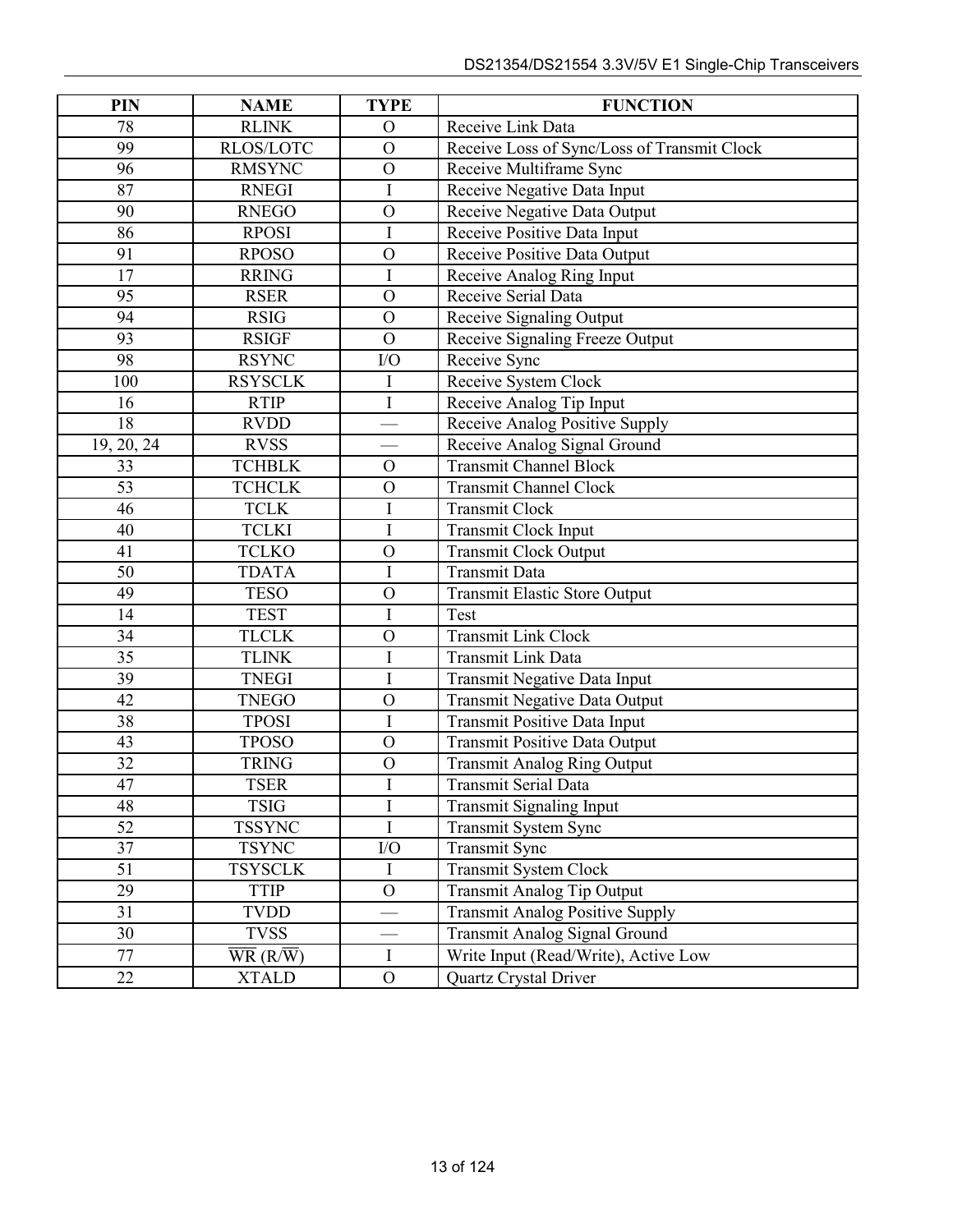# <span id="page-13-0"></span>**3.1. Pin Function Description**

#### <span id="page-13-1"></span>*3.1.1. Transmit-Side Pins*

Signal Name: **TCLK**  Signal Description: **Transmit Clock**  Signal Type: **Input**  A 2.048MHz primary clock. Used to clock data through the transmit side formatter.

Signal Name: **TSER**  Signal Description: **Transmit Serial Data**  Signal Type: **Input** 

Transmit NRZ serial data. Sampled on the falling edge of TCLK when the transmit side elastic store is disabled. Sampled on the falling edge of TSYSCLK when the transmit side elastic store is enabled.

| Signal Name:        | <b>TCHCLK</b>                                  |
|---------------------|------------------------------------------------|
| Signal Description: | <b>Transmit Channel Clock</b>                  |
| Signal Type:        | Output                                         |
|                     | A 256kHz clock that pulses high during the LSR |

A 256kHz clock that pulses high during the LSB of each channel. Synchronous with TCLK when the transmit side elastic store is disabled. Synchronous with TSYSCLK when the transmit side elastic store is enabled. Useful for parallel to serial conversion of channel data.

| Signal Name:        | <b>TCHBLK</b>                 |
|---------------------|-------------------------------|
| Signal Description: | <b>Transmit Channel Block</b> |
| Signal Type:        | Output                        |

A user-programmable output that can be forced high or low during any of the 32 E1 channels. Synchronous with TCLK when the transmit side elastic store is disabled. Synchronous with TSYSCLK when the transmit-side elastic store is enabled. Useful for blocking clocks to a serial UART or LAPD controller in applications where not all E1 channels are used such as Fractional E1, 384kbps (H0), 768kbps, or ISDN–PRI. Also useful for locating individual channels in drop-and-insert applications, for external per-channel loopback, and for per-channel conditioning. See Section [12](#page-64-0) for details.

Signal Name: **TSYSCLK**  Signal Description: **Transmit System Clock**  Signal Type: **Input** 

1.544MHz, 2.048MHz, 4.096MHz, or 8.192MHz clock. Only used when the transmit-side elastic store function is enabled. Should be tied low in applications that do not use the transmit-side elastic store. See Section [17](#page-97-0) for details on 4.096MHz and 8.192MHz operation using the Interleave Bus Option.

Signal Name: **TLCLK**  Signal Description: **Transmit Link Clock**  Signal Type: **Output**  4kHz to 20kHz demand clock (Sa bits) for the TLINK input. See Section [17](#page-97-0) for details.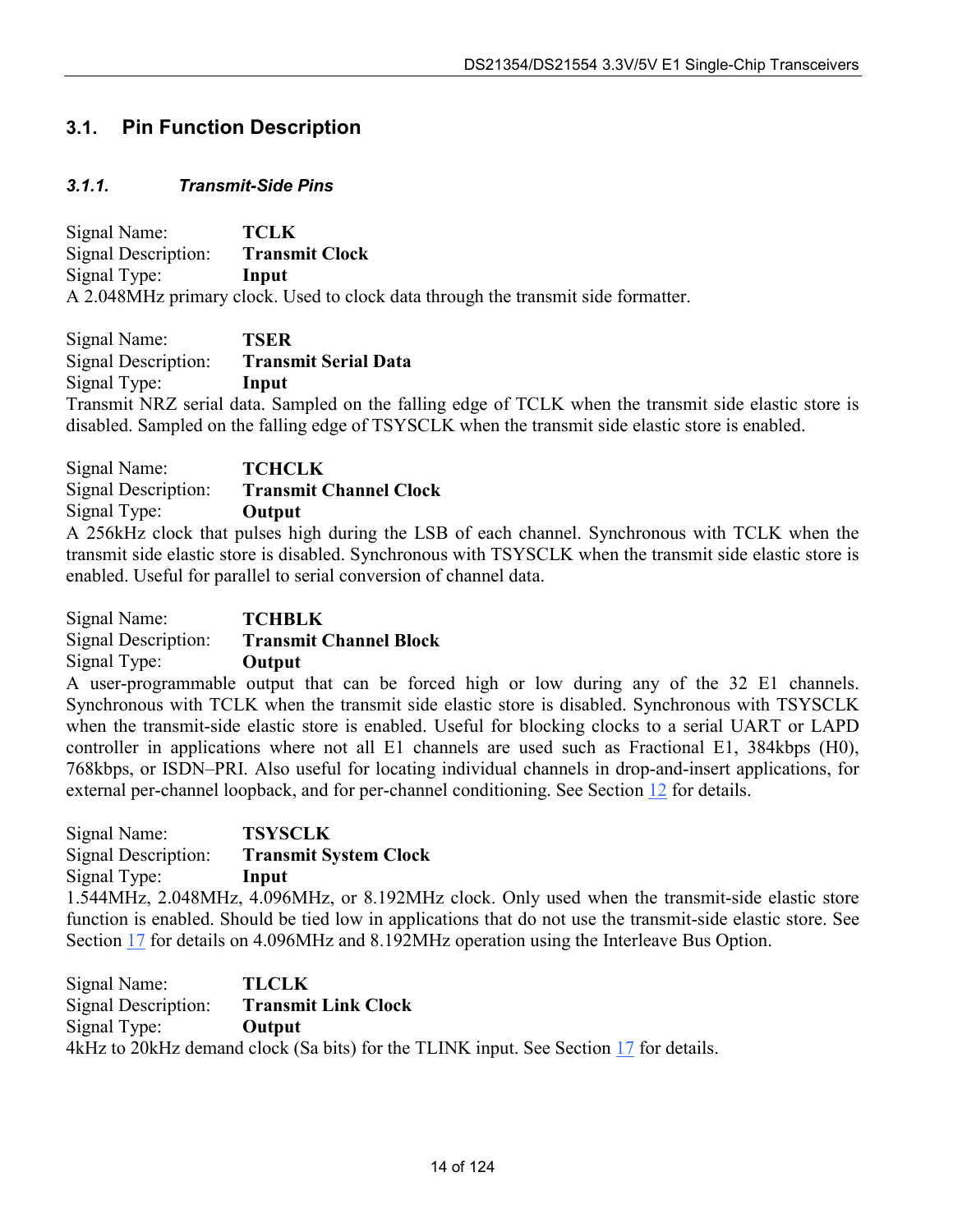Signal Name: **TLINK**  Signal Description: **Transmit Link Data**  Signal Type: **Input** 

If enabled, this pin will be sampled on the falling edge of TCLK for data insertion into any combination of the Sa bit positions (Sa4 to Sa8). See Section [13](#page-65-0) for details.

| Signal Name:        | <b>TSYNC</b>         |
|---------------------|----------------------|
| Signal Description: | <b>Transmit Sync</b> |
| Signal Type:        | <b>Input/Output</b>  |

A pulse at this pin will establish either frame or multiframe boundaries for the transmit side. Via TCR1.1, the DS21354/DS21554 can be programmed to output either a frame or multiframe pulse at this pin. This pin can also be configured as an input via TCR1.0. See Section [18](#page-99-0) for details.

Signal Name: **TSSYNC**  Signal Description: **Transmit System Sync**  Signal Type: **Input** 

Only used when the transmit-side elastic store is enabled. A pulse at this pin will establish either frame or multiframe boundaries for the transmit side. Should be tied low in applications that do not use the transmit-side elastic store.

Signal Name: **TSIG**  Signal Description: **Transmit Signaling Input**  Signal Type: **Input** 

When enabled, this input will sample signaling bits for insertion into outgoing PCM E1 data stream. Sampled on the falling edge of TCLK when the transmit-side elastic store is disabled. Sampled on the falling edge of TSYSCLK when the transmit-side elastic store is enabled.

Signal Name: **TESO**  Signal Description: **Transmit Elastic Store Data Output**  Signal Type: **Output**  Updated on the rising edge of TCLK with data out of the transmit-side elastic store whether the elastic store is enabled or not. This pin is normally tied to TDATA.

Signal Name: **TDATA**  Signal Description: **Transmit Data**  Signal Type: **Input**  Sampled on the falling edge of TCLK with data to be clocked through the transmit-side formatter. This pin is normally tied to TESO.

Signal Name: **TPOSO**  Signal Description: **Transmit Positive Data Output**  Signal Type: **Output** 

Updated on the rising edge of TCLKO with the bipolar data out of the transmit-side formatter. Can be programmed to source NRZ data via the Output Data Format (TCR2.2) control bit. This pin is normally tied to TPOSI.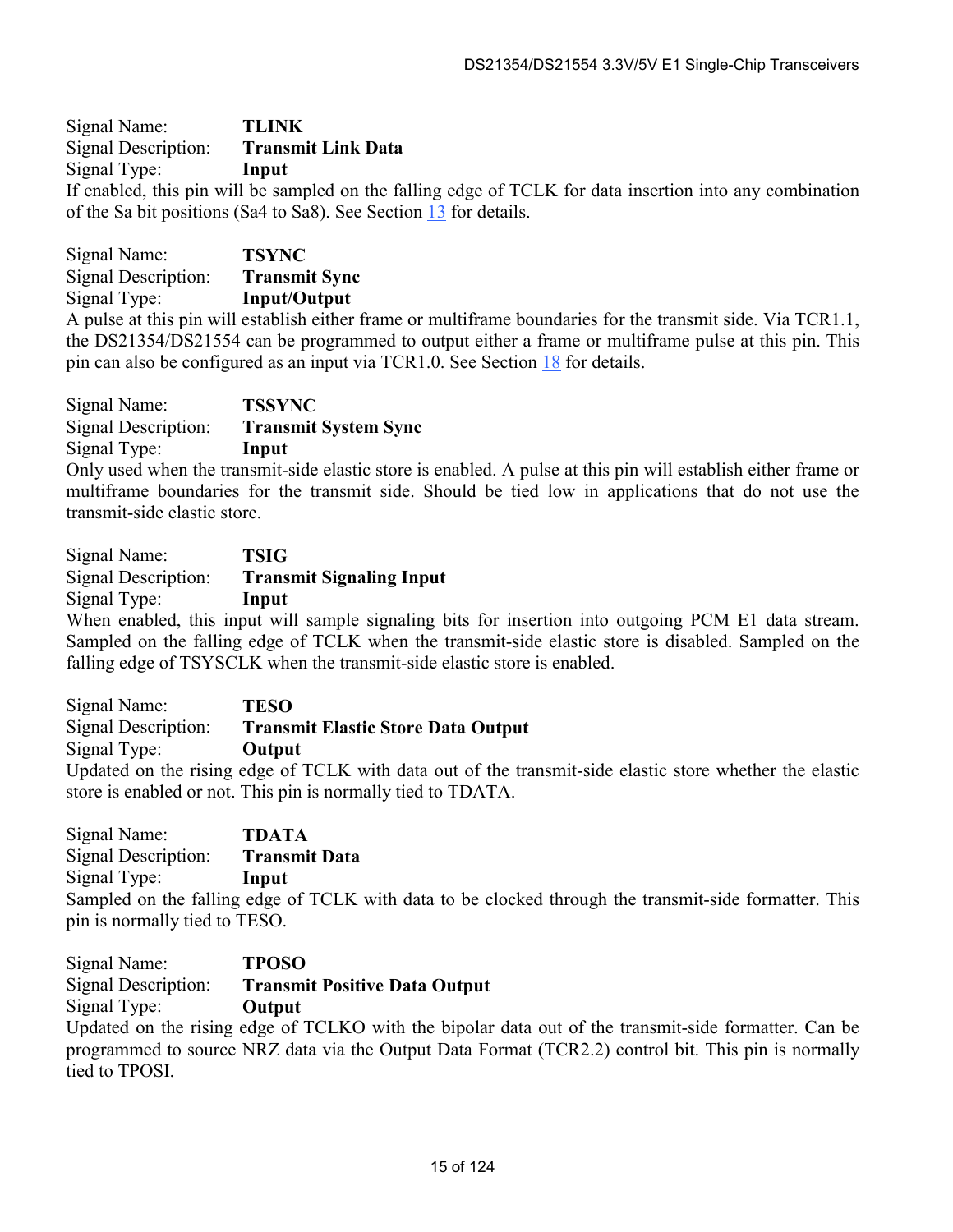Signal Name: **TNEGO**  Signal Description: **Transmit Negative Data Output**  Signal Type: **Output**  Updated on the rising edge of TCLKO with the bipolar data out of the transmit-side formatter. This pin is normally tied to TNEGI.

Signal Name: **TCLKO**  Signal Description: **Transmit Clock Output**  Signal Type: **Output**  Buffered output of signal that is clocking data through the transmit-side formatter. This pin is normally tied to TCLKI.

Signal Name: **TPOSI**  Signal Description: **Transmit Positive Data Input**  Signal Type: **Input** 

Sampled on the falling edge of TCLKI for data to be transmitted out onto the T1 line. Can be internally connected to TPOSO by tying the LIUC pin high. TPOSI and TNEGI can be tied together in NRZ applications.

Signal Name: **TNEGI**  Signal Description: **Transmit Negative Data Input**  Signal Type: **Input**  Sampled on the falling edge of TCLKI for data to be transmitted out onto the T1 line. Can be internally connected to TNEGO by tying the LIUC pin high. TPOSI and TNEGI can be tied together in NRZ applications.

Signal Name: **TCLKI**  Signal Description: **Transmit Clock Input**  Signal Type: **Input**  Line interface transmit clock. Can be internally connected to TCLKO by tying the LIUC pin high.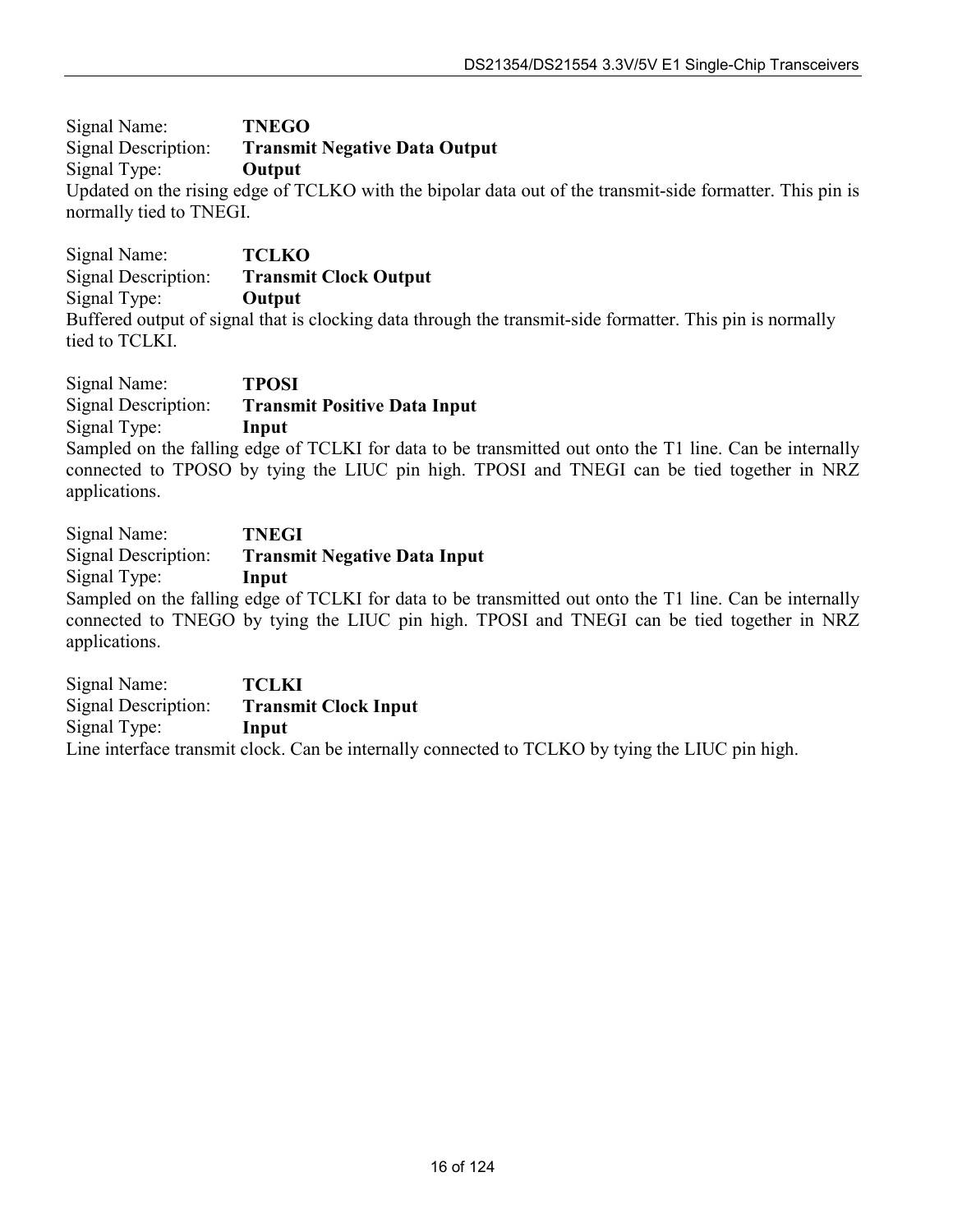#### <span id="page-16-0"></span>*3.1.2. Receive-Side Pins*

Signal Name: **RLINK**  Signal Description: **Receive Link Data**  Signal Type: **Output**  Updated with the fully recovered E1 data stream on the rising edge of RCLK.

Signal Name: **RLCLK**  Signal Description: **Receive Link Clock**  Signal Type: **Output**  4kHz to 20kHz clock (Sa bits) for the RLINK output. See Section [13](#page-65-0) for details.

Signal Name: **RCLK**  Signal Description: **Receive Clock**  Signal Type: **Output**  2.048MHz clock that is used to clock data through the receive-side framer.

| Signal Name:        | <b>RCHCLK</b>                           |
|---------------------|-----------------------------------------|
| Signal Description: | <b>Receive Channel Clock</b>            |
| Signal Type:        | Output                                  |
|                     | $T \cap$<br>$1 \quad 1 \quad 1 \quad 1$ |

A 256kHz clock that pulses high during the LSB of each channel. Synchronous with RCLK when the receive-side elastic store is disabled. Synchronous with RSYSCLK when the receive-side elastic store is enabled. Useful for parallel to serial conversion of channel data.

### Signal Name: **RCHBLK**  Signal Description: **Receive Channel Block**  Signal Type: **Output**

A user-programmable output that can be forced high or low during any of the 32 E1 channels. Synchronous with RCLK when the receive-side elastic store is disabled. Synchronous with RSYSCLK when the receive-side elastic store is enabled. Useful for blocking clocks to a serial UART or LAPD controller in applications where not all E1 channels are used such as Fractional E1, 384kbps service, 768kbps, or ISDN–PRI. Also useful for locating individual channels in drop-and-insert applications, for external per-channel loopback, and for per-channel conditioning. See Section [10](#page-59-0) for details.

| Signal Name:               | <b>RSER</b>                                                                                                                                                                                          |
|----------------------------|------------------------------------------------------------------------------------------------------------------------------------------------------------------------------------------------------|
| <b>Signal Description:</b> | <b>Receive Serial Data</b>                                                                                                                                                                           |
| Signal Type:               | <b>Output</b>                                                                                                                                                                                        |
|                            | Received NRZ serial data. Updated on rising edges of RCLK when the receive-side elastic store is<br>disabled. Updated on the rising edges of RSYSCLK when the receive-side elastic store is enabled. |

| Signal Name:        | <b>RSYNC</b>        |
|---------------------|---------------------|
| Signal Description: | <b>Receive Sync</b> |
| Signal Type:        | <b>Input/Output</b> |

An extracted pulse, one RCLK wide, is output at this pin that identifies either frame or CAS/CRC multiframe boundaries. If the receive-side elastic store is enabled, then this pin can be enabled to be an input at which a frame or multiframe boundary pulse synchronous with RSYSCLK is applied.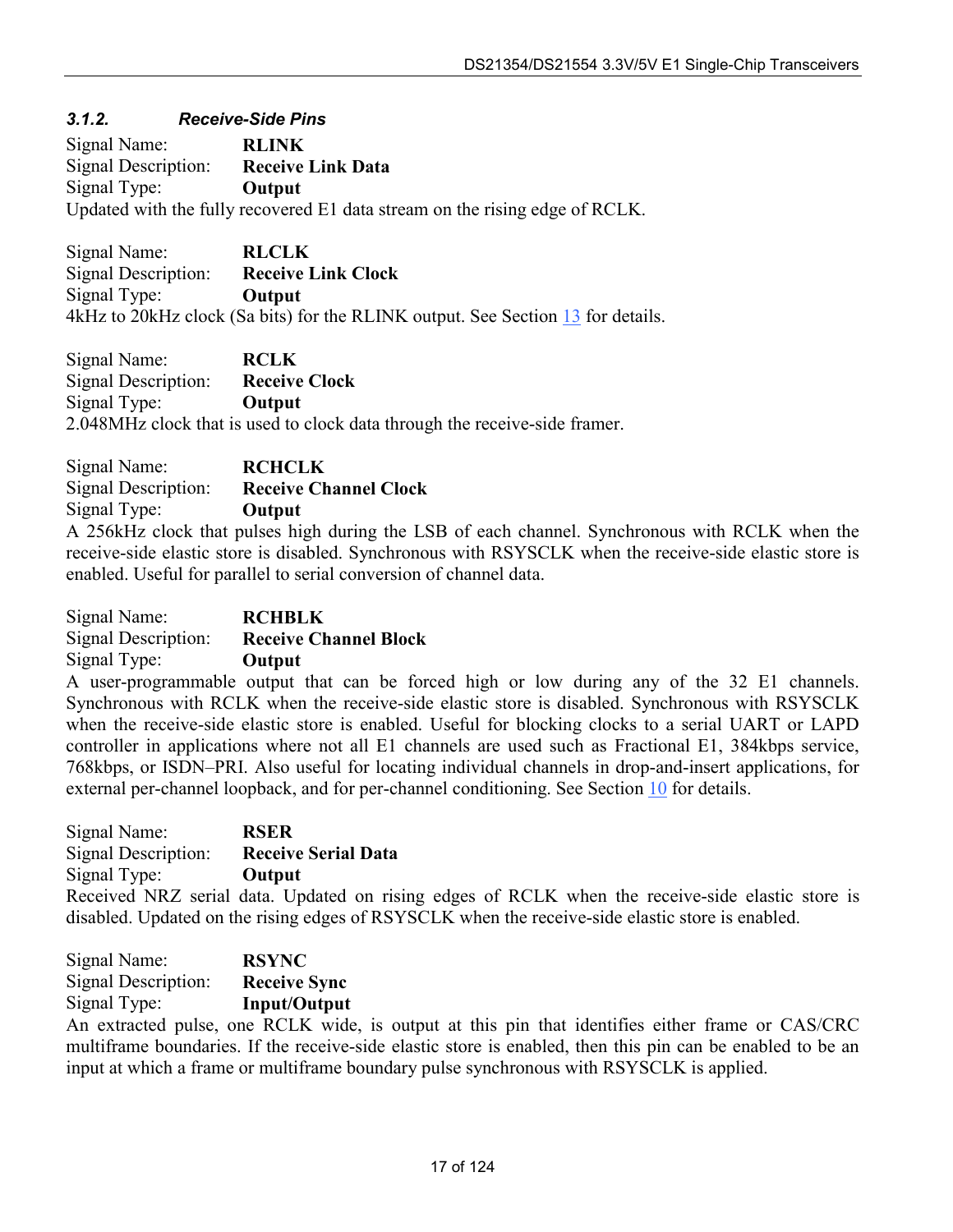Signal Name: **RFSYNC**  Signal Description: **Receive Frame Sync**  Signal Type: **Output**  An extracted 8kHz pulse, one RCLK wide, is output at this pin that identifies frame boundaries.

#### Signal Name: **RMSYNC**  Signal Description: **Receive Multiframe Sync**  Signal Type: **Output**

If the receive-side elastic store is enabled, an extracted pulse, one RSYSCLK wide, is output at this pin that identifies multiframe boundaries. If the receive-side elastic store is disabled, then this output will output multiframe boundaries associated with RCLK.

Signal Name: **RDATA**  Signal Description: **Receive Data**  Signal Type: **Output**  Updated on the rising edge of RCLK with the data out of the receive-side framer.

Signal Name: **RSYSCLK**  Signal Description: **Receive System Clock**  Signal Type: **Input**  1.544MHz, 2.048MHz, 4.096MHz, or 8.192MHz clock. Only used when the receive-side elastic store function is enabled. Should be tied low in applications that do not use the receive-side elastic store. See Section [17](#page-97-0) for details on 4.096MHz and 8.192MHz operation using the Interleave Bus Option.

| Signal Name:        | <b>RSIG</b>                                                                                               |
|---------------------|-----------------------------------------------------------------------------------------------------------|
| Signal Description: | <b>Receive Signaling Output</b>                                                                           |
| Signal Type:        | Output                                                                                                    |
|                     | Outputs signaling bits in a PCM format. Updated on rising edges of RCLK when the receive-side elastic     |
|                     | store is disabled. Updated on the rising edges of RSYSCLK when the receive-side elastic store is enabled. |

Signal Name: **RLOS/LOTC**  Signal Description: **Receive Loss of Sync / Loss of Transmit Clock**  Signal Type: **Output** 

A dual function output that is controlled by the TCR2.0 control bit. This pin can be programmed to either toggle high when the synchronizer is searching for the frame and multiframe or to toggle high if the TCLK pin has not been toggled for 5us.

Signal Name: **RCL**  Signal Description: **Receive Carrier Loss**  Signal Type: **Output**  Set high when the line interface detects a carrier loss.

Signal Name: **RSIGF**  Signal Description: **Receive Signaling Freeze**  Signal Type: **Output** 

Set high when the signaling data is frozen via either automatic or manual intervention. Used to alert downstream equipment of the condition.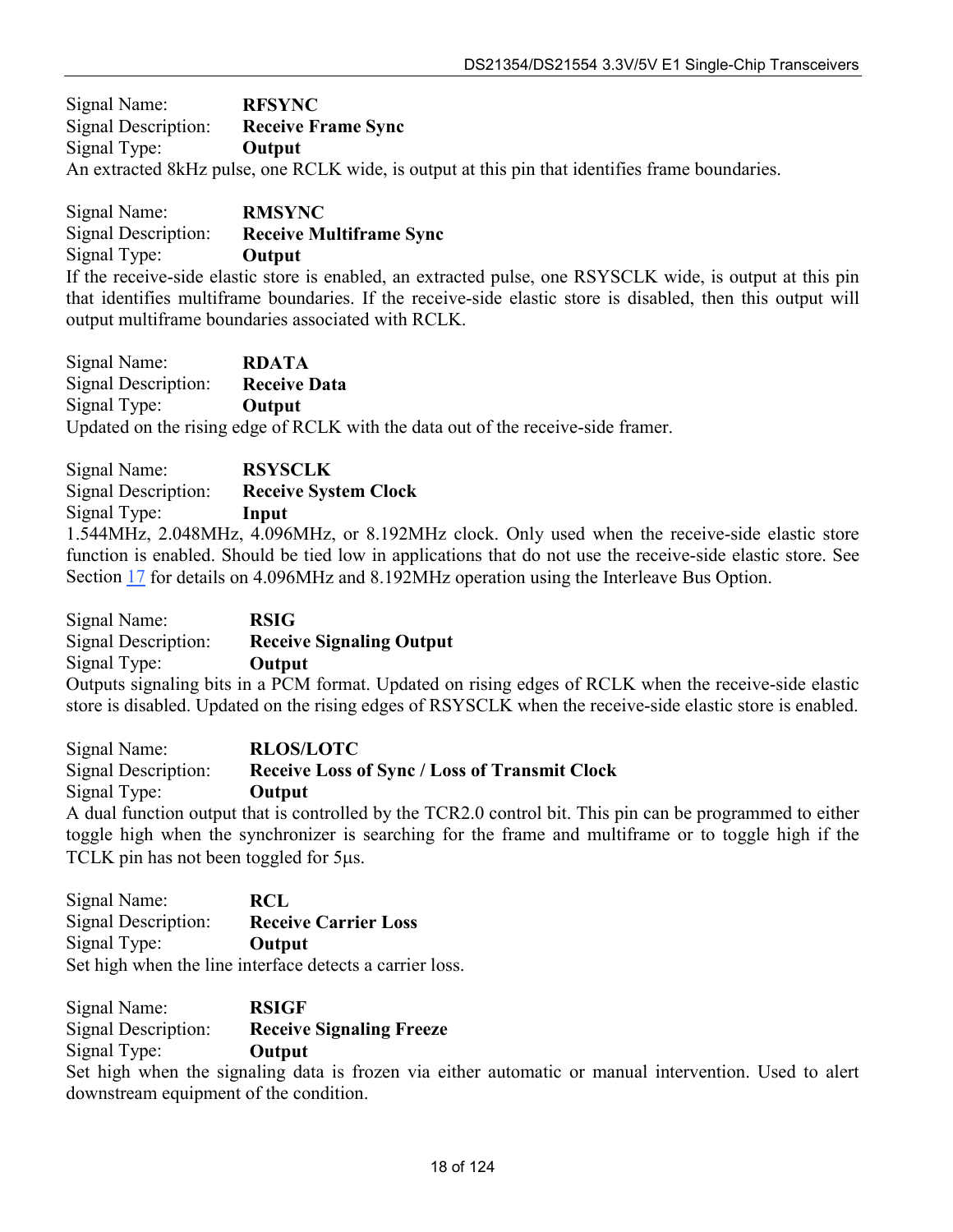Signal Name: **8MCLK**  Signal Description: **8MHz Clock**  Signal Type: **Output**  An 8.192MHz clock output that is referenced to the clock that is output at the RCLK pin.

Signal Name: **RPOSO**  Signal Description: **Receive Positive Data Input**  Signal Type: **Output**  Updated on the rising edge of RCLKO with bipolar data out of the line interface. This pin is normally tied to RPOSI.

Signal Name: **RNEGO**  Signal Description: **Receive Negative Data Input**  Signal Type: **Output**  Updated on the rising edge of RCLKO with the bipolar data out of the line interface. This pin is normally tied to RNEGI.

Signal Name: **RCLKO**  Signal Description: **Receive Clock Output**  Signal Type: **Output**  Buffered recovered clock from the T1 line. This pin is normally tied to RCLKI.

Signal Name: **RPOSI**  Signal Description: **Receive Positive Data Input**  Signal Type: **Input**  Sampled on the falling edge of RCLKI for data to be clocked through the receive-side framer. RPOSI and RNEGI can be tied together for a NRZ interface. Can be internally connected to RPOSO by tying the LIUC pin high.

Signal Name: **RNEGI**  Signal Description: **Receive Negative Data Input**  Signal Type: **Input**  Sampled on the falling edge of RCLKI for data to be clocked through the receive-side framer. RPOSI and RNEGI can be tied together for a NRZ interface. Can be internally connected to RNEGO by tying the LIUC pin high.

| Signal Name:        | <b>RCLKI</b>                                    |
|---------------------|-------------------------------------------------|
| Signal Description: | <b>Receive Clock Input</b>                      |
| Signal Type:        | Input                                           |
|                     | Clock used to clock data through the receive si |

Clock used to clock data through the receive-side framer. This pin is normally tied to RCLKO. Can be internally connected to RCLKO by tying the LIUC pin high.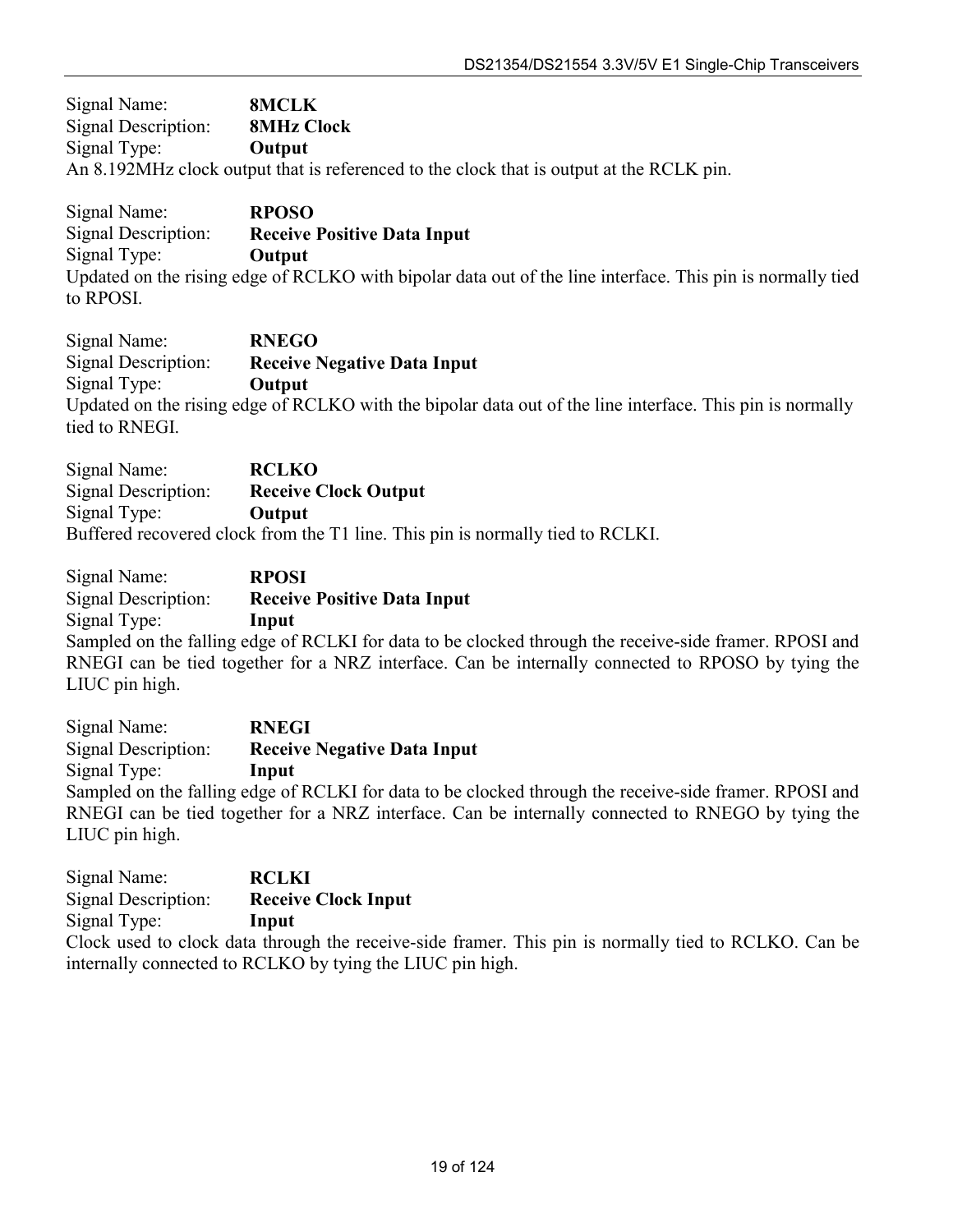#### <span id="page-19-0"></span>*3.1.3. Parallel Control Port Pins*

| Signal Name:        | <b>INT</b> |
|---------------------|------------|
| Signal Description: | Interrupt  |
| Signal Type:        | Output     |

Active-low, open-drain output that flags host controller during conditions and change of conditions defined in the Status Registers 1 and 2 and the HDLC Status Register.

| Signal Name:        | <b>FMS</b>                                                                                                      |
|---------------------|-----------------------------------------------------------------------------------------------------------------|
| Signal Description: | <b>Framer Mode Select</b>                                                                                       |
| Signal Type:        | Input                                                                                                           |
|                     | Selects the DS2154 mode when high or the DS21354/DS21554 mode when low. If high, the JTRST is                   |
|                     | internally pulled low. If low, JTRST has normal JTAG functionality. This pin has a $10k\Omega$ pullup resistor. |

Signal Name: **TEST**  Signal Description: **Tri-State Control**  Signal Type: **Input**  Set high to tri-state all output and I/O pins (including the parallel control port). Set low for normal operation. Useful in board-level testing.

| Signal Name:        | <b>MUX</b>                                                                                    |
|---------------------|-----------------------------------------------------------------------------------------------|
| Signal Description: | <b>Bus Operation</b>                                                                          |
| Signal Type:        | Input                                                                                         |
|                     | Set low to select nonmultiplexed bus operation. Set high to select multiplexed bus operation. |

Signal Name: **AD0 to AD7**  Signal Description: **Data Bus [D0 to D7] or Address/Data Bus**  Signal Type: **Input**  In nonmultiplexed bus operation ( $MUX = 0$ ), serves as the data bus. In multiplexed bus operation  $(MUX = 1)$ , serves as an 8-bit multiplexed address/data bus.

Signal Name: **A0 to A6**  Signal Description: **Address Bus**  Signal Type: **Input**  In nonmultiplexed bus operation ( $MUX = 0$ ), serves as the address bus. In multiplexed bus operation  $(MUX = 1)$ , these pins are not used and should be tied low.

| Signal Name:              | <b>BTS</b>                                                                                                                                                    |
|---------------------------|---------------------------------------------------------------------------------------------------------------------------------------------------------------|
| Signal Description:       | <b>Bus Type Select</b>                                                                                                                                        |
| Signal Type:              | Input                                                                                                                                                         |
|                           | Strap high to select Motorola bus timing; strap low to select Intel bus timing. This pin controls the                                                         |
|                           | function of the $\overline{RD}$ ( $\overline{DS}$ ), ALE (AS), and $\overline{WR}$ ( $R/\overline{W}$ ) pins. If BTS = 1, then these pins assume the function |
| listed in parentheses (). |                                                                                                                                                               |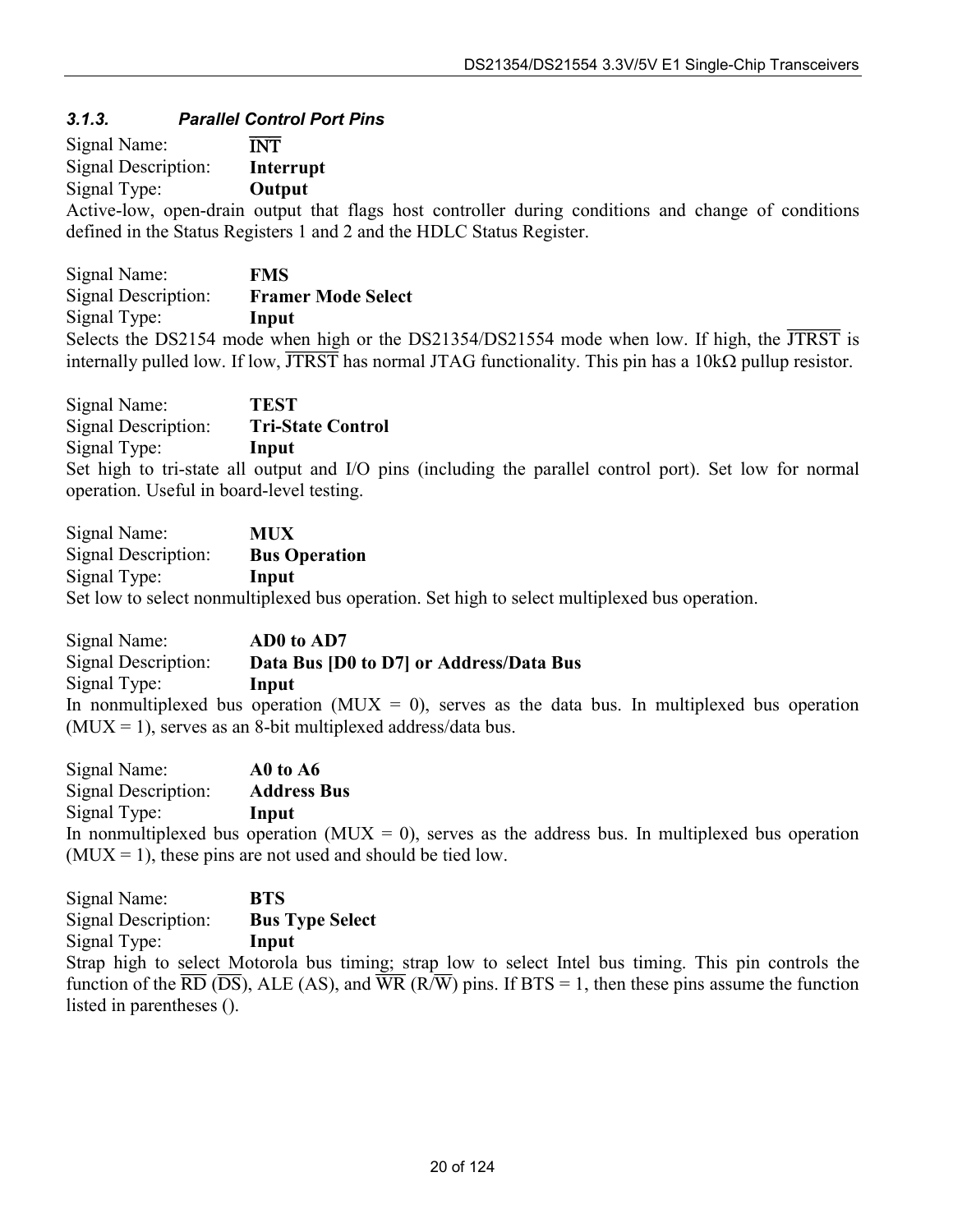Signal Name:  $\overline{RD} (\overline{DS})$ Signal Description: **Read Input—Data Strobe** Signal Type: **Input**  In Intel Mode,  $\overline{RD}$  determines when data is read from the device. In Motorola Mode,  $\overline{DS}$  is used to write to the device. See the *Bus Timing Diagrams* section.

Signal Name:  $\overline{CS}$ Signal Description: **Chip Select**  Signal Type: **Input**  Must be low to read or write to the device.  $\overline{CS}$  is an active-low signal.

Signal Name: **ALE (AS)/A7**  Signal Description: **Address Latch Enable (Address Strobe) or A7**  Signal Type: **Input**  In nonmultiplexed bus operation (MUX = 0), serves as the upper address bit. In multiplexed bus operation ( $MUX = 1$ ), serves to demultiplex the bus on a positive-going edge.

Signal Name: WR **(R/**W**)**  Signal Description: **Write Input (Read/Write)**  Signal Type: **Input**   $\overline{WR}$  is an active-low signal.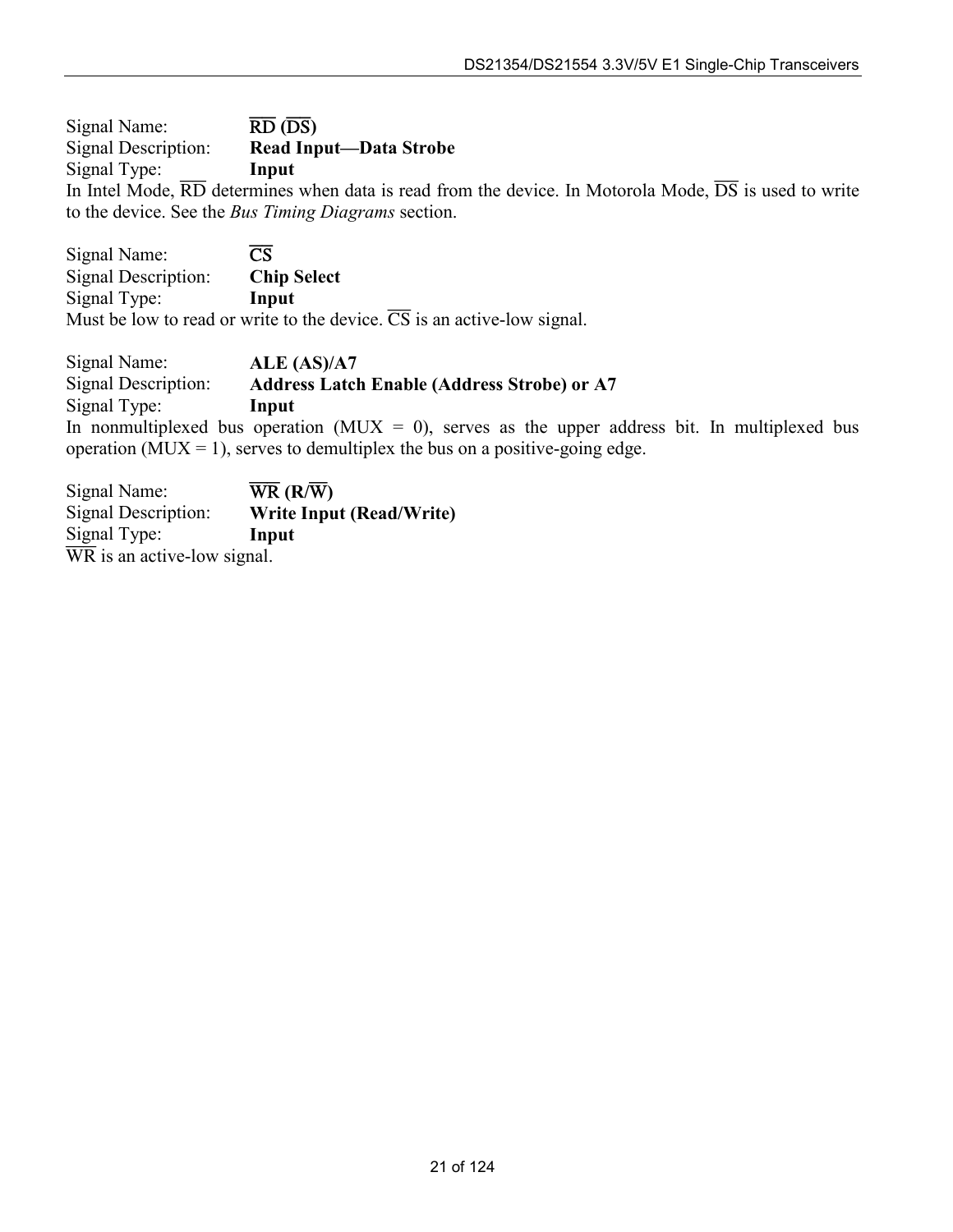#### <span id="page-21-0"></span>*3.1.4. JTAG Test Access Port Pins*

| Signal Name:        | <b>JTRST</b>                  |
|---------------------|-------------------------------|
| Signal Description: | <b>IEEE 1149.1 Test Reset</b> |
| Signal Type:        | Input                         |

This signal is used to asynchronously reset the test access port controller. At power up, JTRST must be toggled from low to high. This action will set the device into JTAG DEVICE ID mode enabling the test access port features. This pin has a  $10k\Omega$  pullup resistor. When FMS = 1, this pin is tied low internally. Tie JTRST low if JTAG is not used and the framer is in DS21354/DS21554 mode (FMS low).

Signal Name: **JTMS**  Signal Description: **IEEE 1149.1 Test Mode Select**  Signal Type: **Input**  This pin is sampled on the rising edge of JTCLK and is used to place the test access port into the various defined IEEE 1149.1 states. This pin has a  $10k\Omega$  pullup resistor.

Signal Name: **JTCLK**  Signal Description: **IEEE 1149.1 Test Clock Signal**  Signal Type: **Input**  This signal is used to shift data into JTDI on the rising edge and out of JTDO on the falling edge.

| Signal Name:        | JTDI                                                                                                     |
|---------------------|----------------------------------------------------------------------------------------------------------|
| Signal Description: | <b>IEEE 1149.1 Test Data Input</b>                                                                       |
| Signal Type:        | Input                                                                                                    |
|                     | Toot instructions and data are clooked into this pin on the rising adop of ITCLK. This pin has a $10\nu$ |

Test instructions and data are clocked into this pin on the rising edge of JTCLK. This pin has a  $10k\Omega$ pullup resistor.

| Signal Name:                | JTDO.                                                                                                      |
|-----------------------------|------------------------------------------------------------------------------------------------------------|
| Signal Description:         | <b>IEEE 1149.1 Test Data Output</b>                                                                        |
| Signal Type:                | Output                                                                                                     |
|                             | Test instructions and data are clocked out of this pin on the falling edge of JTCLK. If not used, this pin |
| should be left unconnected. |                                                                                                            |

#### <span id="page-21-1"></span>*3.1.5. Interleave Bus Operation Pins*

| Signal Name:        | C I             |
|---------------------|-----------------|
| Signal Description: | <b>Carry In</b> |
| Signal Type:        | Input           |

A rising edge on this pin causes RSER and RSIG to come out of high-Z state and TSER and TSIG to start sampling on the next rising edge of RSYSCLK/TSYSCLK beginning an I/O sequence of 8 or 256 bits of data. This pin has a  $10k\Omega$  pullup resistor.

| Signal Name:        | CO               |
|---------------------|------------------|
| Signal Description: | <b>Carry Out</b> |
| Signal Type:        | Output           |

An output that is set high when the last bit of the 8 or 256 IBO output sequence has occurred on RSER and RSIG.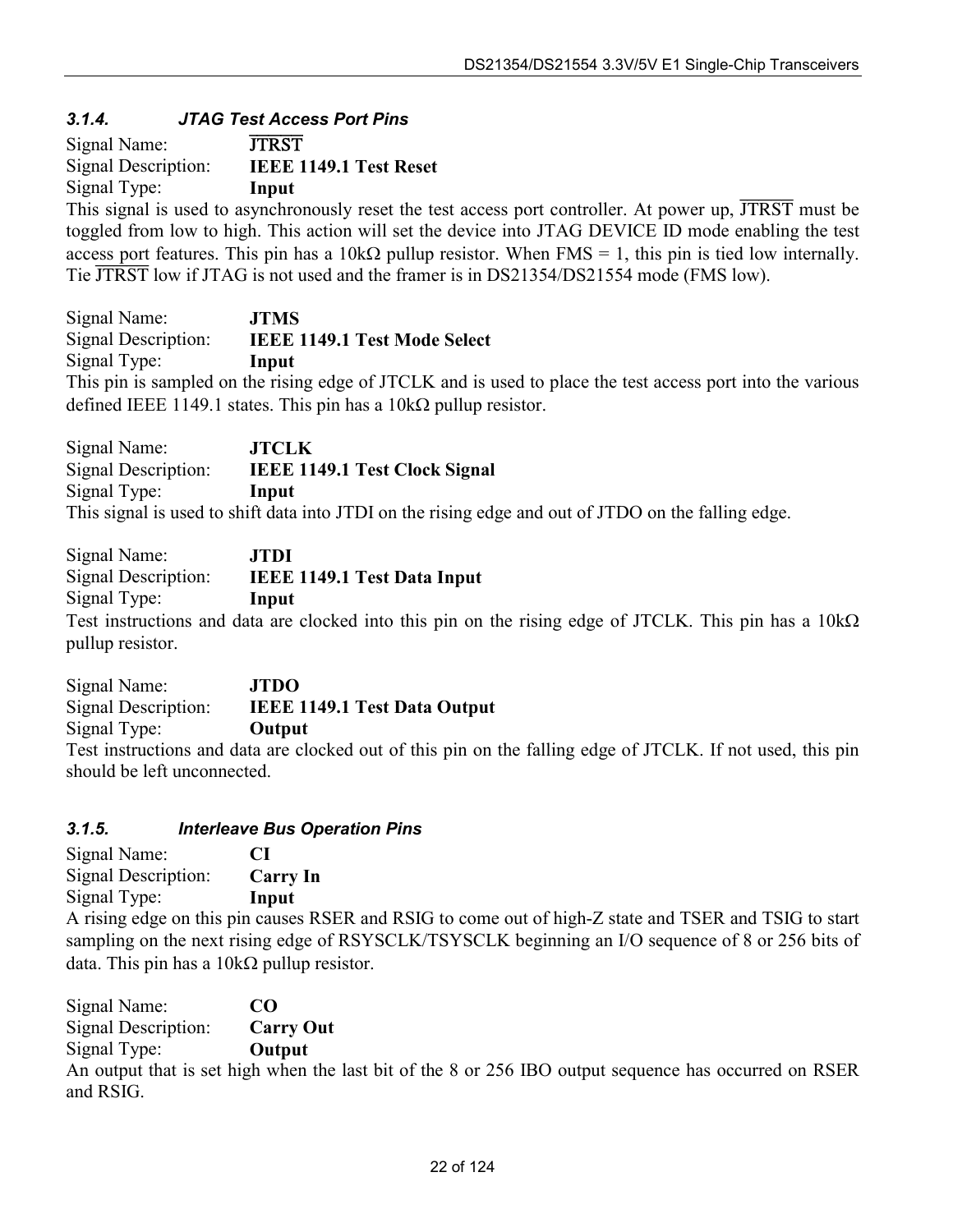#### <span id="page-22-0"></span>*3.1.6. Line Interface Pins*

Signal Name: **MCLK**  Signal Description: **Master Clock Input**  Signal Type: **Input** 

A 2.048MHz (±50ppm) clock source with TTL levels is applied at this pin. This clock is used internally for both clock/data recovery and for jitter attenuation. A quartz crystal of 2.048MHz may be applied across MCLK and XTALD instead of the TTL level clock source.

| Signal Name:        | <b>XTALD</b>                                  |
|---------------------|-----------------------------------------------|
| Signal Description: | <b>Quartz Crystal Driver</b>                  |
| Signal Type:        | Output                                        |
|                     | A quartz crystal of 2.048MHz may be applied a |

cross MCLK and XTALD instead of a TTL level clock source at MCLK. Leave open circuited if a TTL clock source is applied at MCLK.

| Signal Name:        | <b>8XCLK</b>                               |
|---------------------|--------------------------------------------|
| Signal Description: | <b>Eight-Times Clock</b>                   |
| Signal Type:        | Output                                     |
|                     | A 16.384MHz clock that is frequency locked |

d to the 2.048MHz clock provided from the clock/data recovery block (if the jitter attenuator is enabled on the receive side) or from the TCLKI pin (if the jitter attenuator is enabled on the transmit side). Can be internally disabled via TEST2 register if not needed.

| Signal Name:                                                                                      | <b>LIUC</b>                                                                                           |  |  |
|---------------------------------------------------------------------------------------------------|-------------------------------------------------------------------------------------------------------|--|--|
| Signal Description:                                                                               | <b>Line Interface Connect</b>                                                                         |  |  |
| Signal Type:                                                                                      | Input                                                                                                 |  |  |
|                                                                                                   | The low to separate the line interface circuitry from the framer/formatter circuitry and activate the |  |  |
| TPOSI/TNEGI/TCLKI/RPOSI/RNEGI/RCLKI pins. Tie high to connect the line interface circuitry to the |                                                                                                       |  |  |
| framer/formatter circuitry and deactivate the TPOSI/TNEGI/TCLKI/RPOSI/RNEGI/RCLKI pins. When      |                                                                                                       |  |  |
|                                                                                                   | LIUC is tied high, the TPOSI/TNEGI/TCLKI/ RPOSI/RNEGI/RCLKI pins should be tied low.                  |  |  |
|                                                                                                   |                                                                                                       |  |  |

Signal Name: **RTIP and RRING**  Signal Description: **Receive Tip and Ring**  Signal Type: **Input**  Analog inputs for clock recovery circuitry. These pins connect via a 1:1 transformer to the E1 line. See Section [15](#page-79-0) for details.

| Signal Name:        | <b>TTIP and TRING</b>                                                                                   |
|---------------------|---------------------------------------------------------------------------------------------------------|
| Signal Description: | <b>Transmit Tip and Ring</b>                                                                            |
| Signal Type:        | Output                                                                                                  |
|                     | Analog line-driver outputs. These pins connect via a step-up transformer to the E1 line. See Section 15 |
| for details.        |                                                                                                         |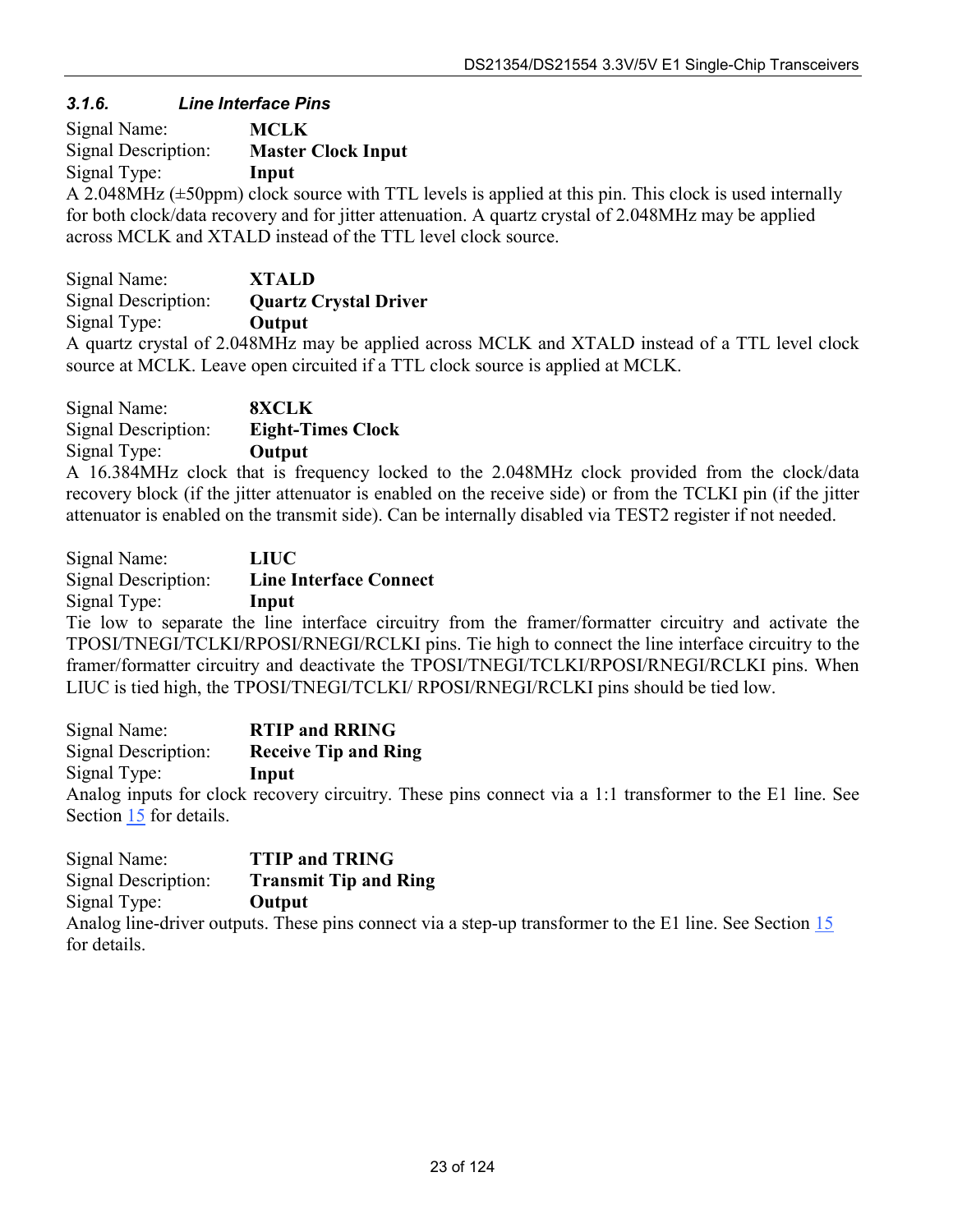#### <span id="page-23-0"></span>*3.1.7. Supply Pins*

Signal Name: **DVDD**  Signal Description: **Digital Positive Supply**  Signal Type: **Supply**   $5.0V \pm 5\%$  (DS21554) or  $3.3V \pm 5\%$  (DS21354). Should be tied to the RVDD and TVDD pins.

Signal Name: **RVDD**  Signal Description: **Receive Analog Positive Supply**  Signal Type: **Supply**   $5.0V \pm 5\%$  (DS21554) or  $3.3V \pm 5\%$  (DS21354). Should be tied to the DVDD and TVDD pins.

Signal Name: **TVDD**  Signal Description: **Transmit Analog Positive Supply**  Signal Type: **Supply**   $5.0V \pm 5\%$  (DS21554) or  $3.3V \pm 5\%$  (DS21354). Should be tied to the RVDD and DVDD pins.

Signal Name: **DVSS**  Signal Description: **Digital Signal Ground**  Signal Type: **Supply**  0.0V. Should be tied to the RVSS and TVSS pins.

Signal Name: **RVSS**  Signal Description: **Receive Analog Signal Ground**  Signal Type: **Supply**  0.0V. Should be tied to DVSS and TVSS.

Signal Name: **TVSS**  Signal Description: **Transmit Analog Signal Ground**  Signal Type: **Supply**  0.0V. Should be tied to DVSS and RVSS.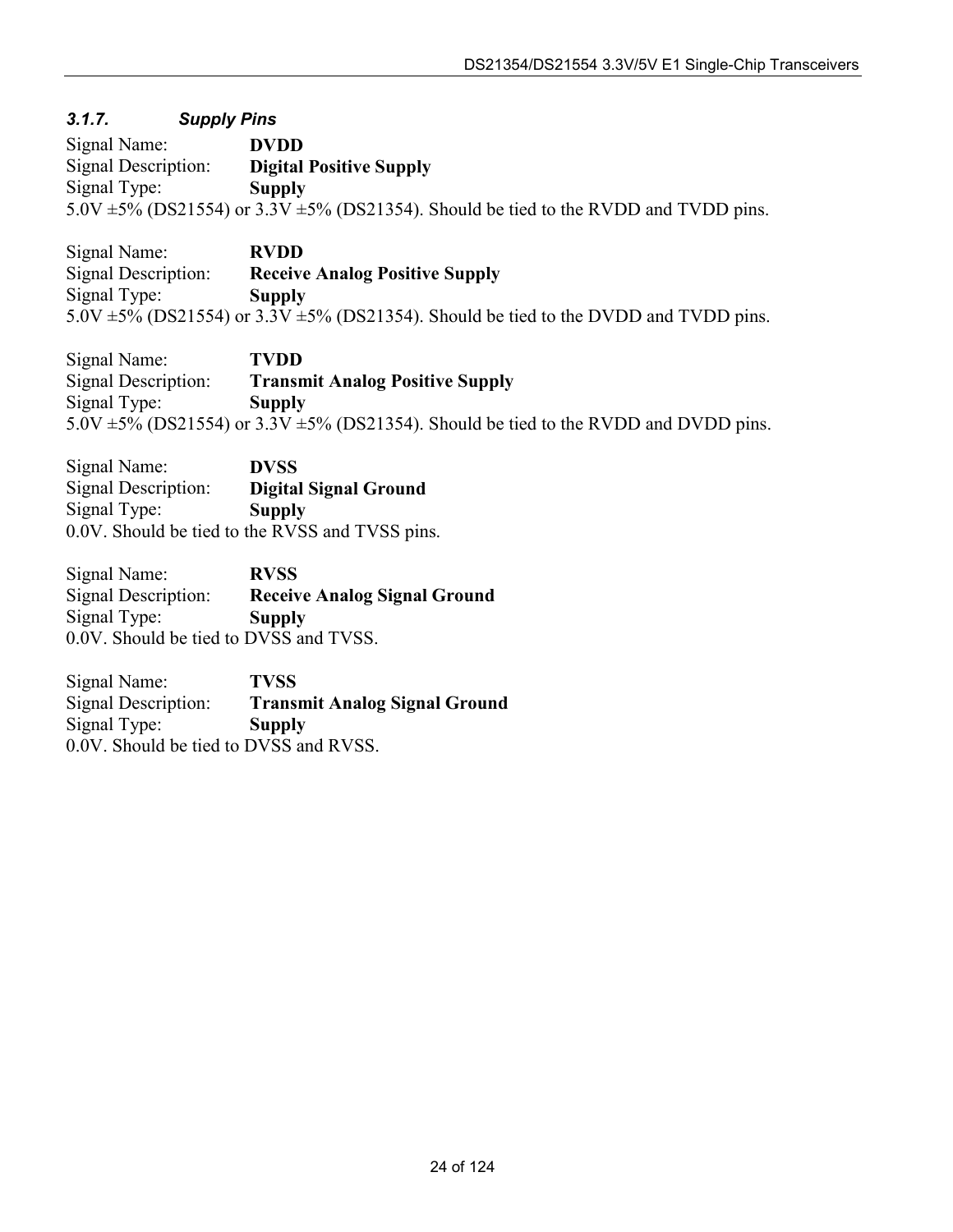# <span id="page-24-0"></span>**4. PARALLEL PORT**

The DS21354/DS21554 are controlled through either a nonmultiplexed (MUX = 0) or a multiplexed  $(MUX = 1)$  bus by an external microcontroller or microprocessor. The device can operate with either Intel or Motorola bus timing configurations. If the BTS pin is tied low, Intel timing is selected; if tied high, Motorola timing is selected. All Motorola bus signals are listed in parentheses (). See the timing diagrams in Section [18](#page-99-0) for more details.

# <span id="page-24-1"></span>**4.1. Register Map**

| <b>ADDRESS</b>  | <b>TYPE</b>             | <b>REGISTER</b>                      | <b>NAME</b>        |
|-----------------|-------------------------|--------------------------------------|--------------------|
| 00              | $\mathbf R$             | <b>BPV</b> or Code Violation Count 1 | VCR1               |
| 01              | ${\bf R}$               | <b>BPV</b> or Code Violation Count 2 | VCR <sub>2</sub>   |
| 02              | $\overline{\mathrm{R}}$ | CRC4 Error Count 1/FAS Error Count 1 | CRCCR1             |
| $\overline{03}$ | $\overline{R}$          | <b>CRC4 Error Count 2</b>            | CRCCR2             |
| 04              | $\mathbf R$             | E-Bit Count 1/FAS Error Count 2      | EBCR1              |
| $\overline{05}$ | $\overline{R}$          | E-Bit Count 2                        | EBCR2              |
| 06              | R/W                     | Status 1                             | SR1                |
| $\overline{07}$ | R/W                     | Status 2                             | SR <sub>2</sub>    |
| 08              | R/W                     | Receive Information                  | <b>RIR</b>         |
| $\overline{09}$ |                         | Not used                             | (set to 00h)       |
| $0\overline{A}$ |                         | Not used                             | (set to 00h)       |
| 0B              |                         | Not used                             | (set to 00h)       |
| 0 <sup>C</sup>  |                         | Not used                             | (set to 00h)       |
| 0 <sub>D</sub>  |                         | Not used                             | (set to 00h)       |
| 0E              |                         | Not used                             | (set to 00h)       |
| 0F              | $\mathbf R$             | Device ID                            | <b>IDR</b>         |
| 10              | R/W                     | Receive Control 1                    | RCR <sub>1</sub>   |
| 11              | R/W                     | Receive Control 2                    | RCR <sub>2</sub>   |
| $\overline{12}$ | R/W                     | Transmit Control 1                   | TCR1               |
| $\overline{13}$ | R/W                     | <b>Transmit Control 2</b>            | TCR <sub>2</sub>   |
| $\overline{14}$ | R/W                     | Common Control 1                     | CCR1               |
| $\overline{15}$ | R/W                     | Test 1                               | TEST1 (set to 00h) |
| $\overline{16}$ | R/W                     | <b>Interrupt Mask 1</b>              | IMR1               |
| $\overline{17}$ | R/W                     | Interrupt Mask 2                     | IMR <sub>2</sub>   |
| $\overline{18}$ | R/W                     | Line Interface Control Register      | <b>LICR</b>        |
| 19              | R/W                     | $\overline{T}$ est 2                 | TEST2 (set to 00h) |
| 1A              | R/W                     | Common Control 2                     | CCR <sub>2</sub>   |
| 1B              | R/W                     | Common Control 3                     | CCR3               |
| 1 <sup>C</sup>  | R/W                     | Transmit Sa Bit Control              | <b>TSaCR</b>       |
| 1D              | R/W                     | Common Control 6                     | CCR6               |
| 1E              | $\overline{R}$          | <b>Synchronizer Status</b>           | <b>SSR</b>         |
| 1F              | $\mathbf R$             | Receive Non-Align Frame              | <b>RNAF</b>        |
| 20              | R/W                     | <b>Transmit Align Frame</b>          | <b>TAF</b>         |
| $\overline{21}$ | R/W                     | Transmit Non-Align Frame             | <b>TNAF</b>        |
| $\overline{22}$ | R/W                     | <b>Transmit Channel Blocking 1</b>   | TCBR1              |
| 23              | R/W                     | <b>Transmit Channel Blocking 2</b>   | TCBR2              |
| $\overline{24}$ | R/W                     | <b>Transmit Channel Blocking 3</b>   | TCBR3              |

<span id="page-24-2"></span>**Table 4-1. Register Map Sorted by Address**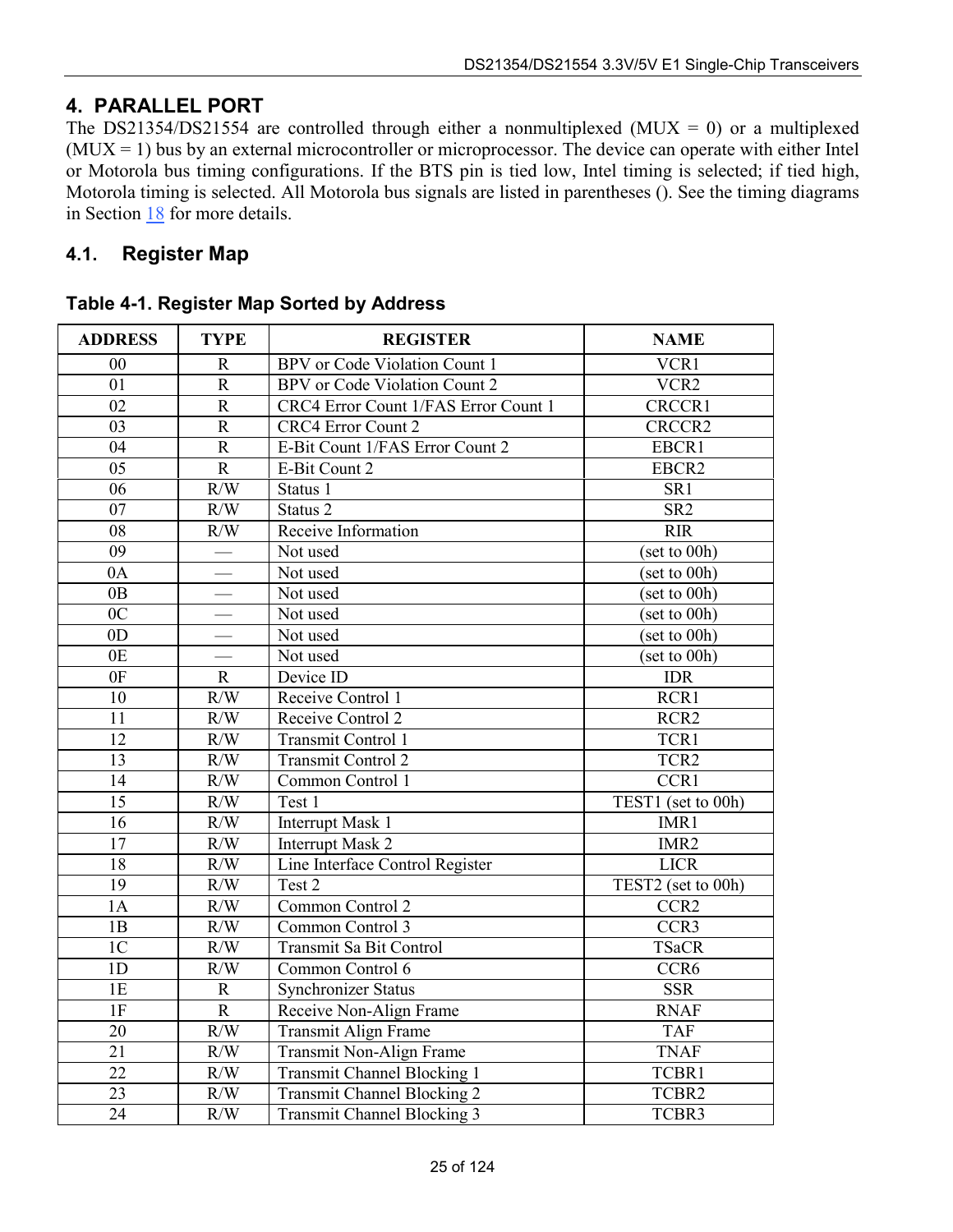| <b>ADDRESS</b>  | <b>TYPE</b>             | <b>REGISTER</b>                   | <b>NAME</b>     |
|-----------------|-------------------------|-----------------------------------|-----------------|
| 25              | R/W                     | Transmit Channel Blocking 4       | TCBR4           |
| 26              | R/W                     | Transmit Idle 1                   | TIR1            |
| 27              | R/W                     | Transmit Idle 2                   | TIR2            |
| 28              | R/W                     | Transmit Idle 3                   | TIR3            |
| 29              | R/W                     | Transmit Idle 4                   | TIR4            |
| 2A              | R/W                     | <b>Transmit Idle Definition</b>   | <b>TIDR</b>     |
| 2B              | R/W                     | Receive Channel Blocking 1        | RCBR1           |
| 2C              | R/W                     | Receive Channel Blocking 2        | RCBR2           |
| 2D              | R/W                     | Receive Channel Blocking 3        | RCBR3           |
| 2E              | R/W                     | Receive Channel Blocking 4        | RCBR4           |
| 2F              | $\mathbf R$             | Receive Align Frame               | <b>RAF</b>      |
| 30              | $\mathbf R$             | Receive Signaling 1               | RS1             |
| 31              | ${\bf R}$               | Receive Signaling 2               | RS <sub>2</sub> |
| 32              | ${\bf R}$               | Receive Signaling 3               | RS3             |
| $\overline{33}$ | $\mathbf R$             | Receive Signaling 4               | RS4             |
| 34              | $\mathbf R$             | Receive Signaling 5               | RS5             |
| $\overline{35}$ | ${\bf R}$               | Receive Signaling 6               | RS <sub>6</sub> |
| 36              | $\overline{\mathrm{R}}$ | Receive Signaling 7               | RS7             |
| 37              | $\mathbf R$             | Receive Signaling 8               | RS8             |
| 38              | ${\bf R}$               | Receive Signaling 9               | RS9             |
| 39              | ${\bf R}$               | Receive Signaling 10              | <b>RS10</b>     |
| $\overline{3A}$ | $\overline{\mathbf{R}}$ | Receive Signaling 11              | <b>RS11</b>     |
| 3B              | $\mathbf R$             | Receive Signaling 12              | <b>RS12</b>     |
| $\overline{3C}$ | ${\bf R}$               | Receive Signaling 13              | <b>RS13</b>     |
| 3D              | $\mathbf R$             | Receive Signaling 14              | <b>RS14</b>     |
| 3E              | $\mathbf R$             | Receive Signaling 15              | <b>RS15</b>     |
| 3F              | ${\bf R}$               | Receive Signaling 16              | <b>RS16</b>     |
| 40              | R/W                     | <b>Transmit Signaling 1</b>       | TS1             |
| 41              | R/W                     | Transmit Signaling 2              | TS <sub>2</sub> |
| 42              | R/W                     | Transmit Signaling 3              | TS3             |
| 43              | R/W                     | Transmit Signaling 4              | TS4             |
| 44              | R/W                     | <b>Transmit Signaling 5</b>       | TS5             |
| 45              | R/W                     | Transmit Signaling 6              | TS6             |
| 46              | R/W                     | Transmit Signaling 7              | TS7             |
| 47              | R/W                     | <b>Transmit Signaling 8</b>       | TS8             |
| 48              | R/W                     | Transmit Signaling 9              | TS9             |
| 49              | R/W                     | Transmit Signaling 10             | <b>TS10</b>     |
| 4A              | R/W                     | <b>Transmit Signaling 11</b>      | <b>TS11</b>     |
| 4B              | R/W                     | Transmit Signaling 12             | <b>TS12</b>     |
| 4C              | R/W                     | Transmit Signaling 13             | <b>TS13</b>     |
| 4D              | R/W                     | <b>Transmit Signaling 14</b>      | <b>TS14</b>     |
| 4E              | R/W                     | Transmit Signaling 15             | <b>TS15</b>     |
| 4F              | R/W                     | Transmit Signaling 16             | <b>TS16</b>     |
| 50              | R/W                     | Transmit Si Bits Align Frame      | <b>TSiAF</b>    |
| 51              | R/W                     | Transmit Si Bits Non-Align Frame  | <b>TSiNAF</b>   |
| 52              | R/W                     | <b>Transmit Remote Alarm Bits</b> | <b>TRA</b>      |
| 53              | R/W                     | Transmit Sa4 Bits                 | TSa4            |
| 54              | R/W                     | Transmit Sa5 Bits                 | TSa5            |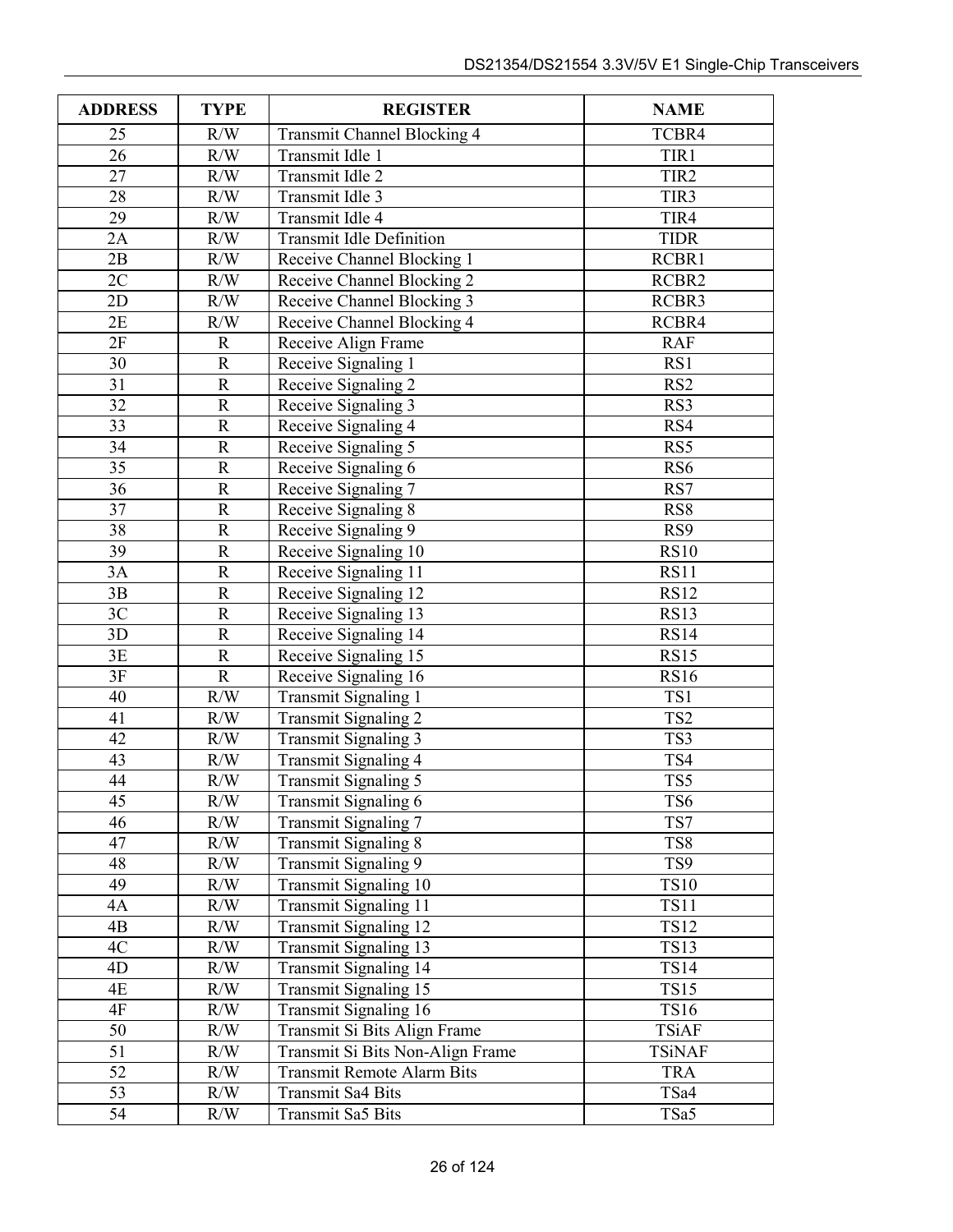| <b>ADDRESS</b>  | <b>TYPE</b>    | <b>REGISTER</b>                 | <b>NAME</b>      |
|-----------------|----------------|---------------------------------|------------------|
| 55              | R/W            | <b>Transmit Sa6 Bits</b>        | TSa6             |
| 56              | R/W            | <b>Transmit Sa7 Bits</b>        | TSa7             |
| 57              | R/W            | <b>Transmit Sa8 Bits</b>        | TSa8             |
| 58              | $\mathbf R$    | Receive Si Bits Align Frame     | <b>RSiAF</b>     |
| $\overline{59}$ | $\overline{R}$ | Receive Si Bits Non-Align Frame | <b>RSiNAF</b>    |
| 5A              | $\mathbf R$    | Receive Remote Alarm Bits       | <b>RRA</b>       |
| 5B              | $\mathbf R$    | Receive Sa4 Bits                | RSa4             |
| 5C              | $\mathbf R$    | Receive Sa5 Bits                | RSa5             |
| 5D              | $\overline{R}$ | Receive Sa6 Bits                | RSa6             |
| 5E              | ${\bf R}$      | Receive Sa7 Bits                | RSa7             |
| 5F              | ${\bf R}$      | Receive Sa8 Bits                | RSa8             |
| 60              | R/W            | <b>Transmit Channel 1</b>       | TC1              |
| 61              | R/W            | <b>Transmit Channel 2</b>       | TC <sub>2</sub>  |
| 62              | R/W            | <b>Transmit Channel 3</b>       | TC3              |
| 63              | R/W            | <b>Transmit Channel 4</b>       | TC4              |
| 64              | R/W            | Transmit Channel 5              | TC5              |
| 65              | R/W            | Transmit Channel 6              | TC <sub>6</sub>  |
| 66              | R/W            | Transmit Channel 7              | TC7              |
| 67              | R/W            | <b>Transmit Channel 8</b>       | TC8              |
| 68              | R/W            | Transmit Channel 9              | TC <sub>9</sub>  |
| 69              | R/W            | <b>Transmit Channel 10</b>      | <b>TC10</b>      |
| 6A              | R/W            | <b>Transmit Channel 11</b>      | <b>TC11</b>      |
| 6 <sub>B</sub>  | R/W            | <b>Transmit Channel 12</b>      | <b>TC12</b>      |
| 6C              | R/W            | <b>Transmit Channel 13</b>      | TC13             |
| 6 <sub>D</sub>  | R/W            | <b>Transmit Channel 14</b>      | <b>TC14</b>      |
| 6E              | R/W            | Transmit Channel 15             | <b>TC15</b>      |
| 6F              | R/W            | Transmit Channel 16             | <b>TC16</b>      |
| 70              | R/W            | Transmit Channel 17             | <b>TC17</b>      |
| 71              | R/W            | <b>Transmit Channel 18</b>      | <b>TC18</b>      |
| 72              | R/W            | <b>Transmit Channel 19</b>      | <b>TC19</b>      |
| $\overline{73}$ | R/W            | <b>Transmit Channel 20</b>      | <b>TC20</b>      |
| 74              | R/W            | <b>Transmit Channel 21</b>      | <b>TC21</b>      |
| 75              | R/W            | <b>Transmit Channel 22</b>      | <b>TC22</b>      |
| 76              | R/W            | <b>Transmit Channel 23</b>      | TC <sub>23</sub> |
| 77              | R/W            | <b>Transmit Channel 24</b>      | TC <sub>24</sub> |
| 78              | R/W            | <b>Transmit Channel 25</b>      | TC <sub>25</sub> |
| 79              | R/W            | <b>Transmit Channel 26</b>      | <b>TC26</b>      |
| 7A              | R/W            | <b>Transmit Channel 27</b>      | TC <sub>27</sub> |
| 7B              | R/W            | <b>Transmit Channel 28</b>      | <b>TC28</b>      |
| 7C              | R/W            | <b>Transmit Channel 29</b>      | TC <sub>29</sub> |
| 7D              | R/W            | Transmit Channel 30             | TC30             |
| 7E              | R/W            | <b>Transmit Channel 31</b>      | TC31             |
| 7F              | R/W            | <b>Transmit Channel 32</b>      | TC32             |
| 80              | R/W            | Receive Channel 1               | RC1              |
| 81              | R/W            | Receive Channel 2               | RC2              |
| 82              | R/W            | Receive Channel 3               | RC3              |
| 83              | R/W            | Receive Channel 4               | RC4              |
| 84              | R/W            | Receive Channel 5               | RC5              |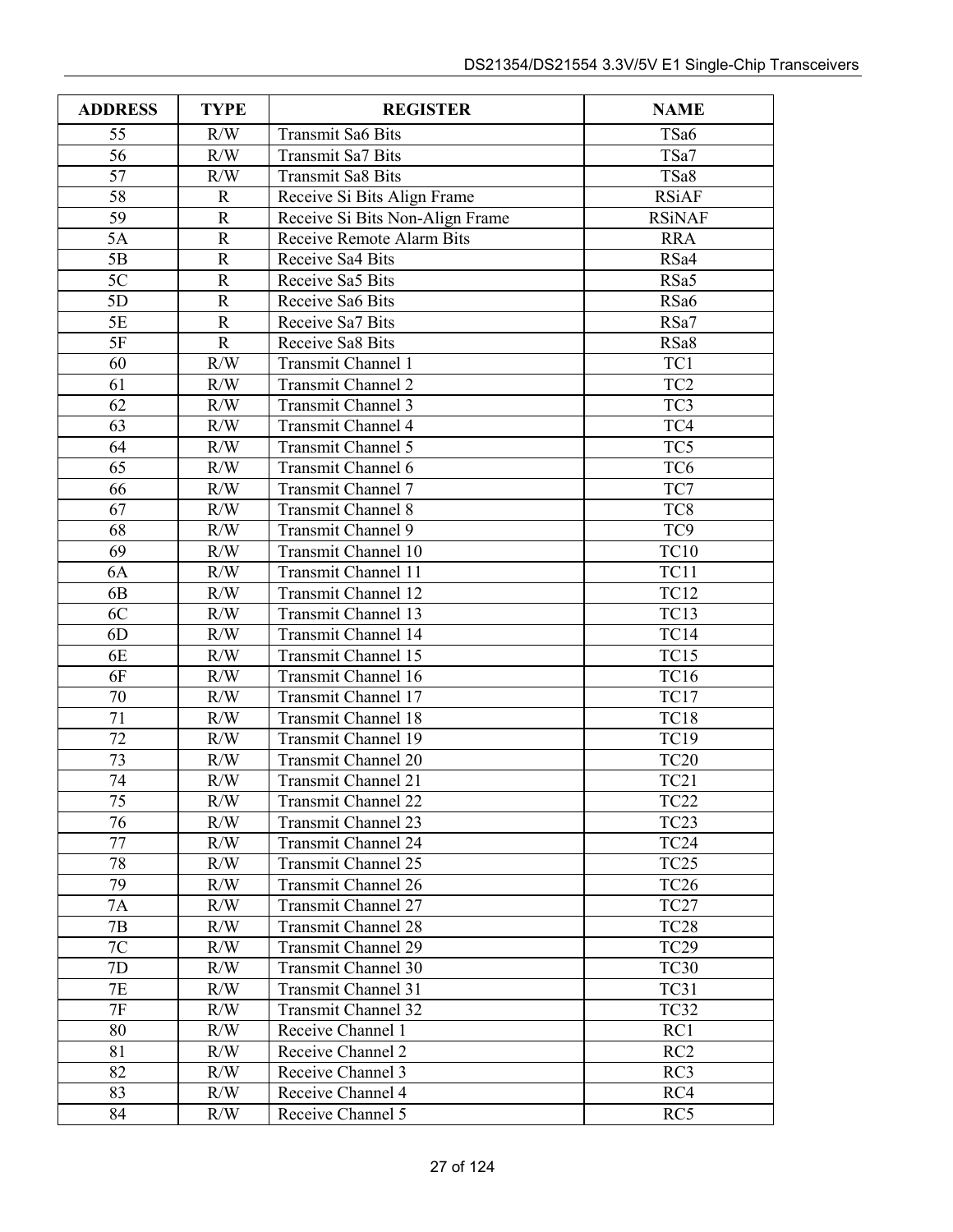| <b>ADDRESS</b>  | <b>TYPE</b> | <b>REGISTER</b><br><b>NAME</b>    |                  |
|-----------------|-------------|-----------------------------------|------------------|
| 85              | R/W         | Receive Channel 6                 | RC <sub>6</sub>  |
| 86              | R/W         | Receive Channel 7                 | RC7              |
| 87              | R/W         | Receive Channel 8                 | RC8              |
| 88              | R/W         | Receive Channel 9                 | RC9              |
| 89              | R/W         | Receive Channel 10                | <b>RC10</b>      |
| <b>8A</b>       | R/W         | Receive Channel 11                | RC11             |
| 8B              | R/W         | Receive Channel 12                | <b>RC12</b>      |
| 8C              | R/W         | Receive Channel 13                | RC13             |
| 8D              | R/W         | Receive Channel 14                | <b>RC14</b>      |
| <b>8E</b>       | R/W         | Receive Channel 15                | <b>RC15</b>      |
| <b>8F</b>       | R/W         | Receive Channel 16                | <b>RC16</b>      |
| 90              | R/W         | Receive Channel 17                | <b>RC17</b>      |
| 91              | R/W         | Receive Channel 18                | <b>RC18</b>      |
| 92              | R/W         | Receive Channel 19                | <b>RC19</b>      |
| 93              | R/W         | Receive Channel 20                | <b>RC20</b>      |
| 94              | R/W         | Receive Channel 21                | RC21             |
| $\overline{95}$ | R/W         | Receive Channel 22                | RC22             |
| 96              | R/W         | Receive Channel 23                | RC23             |
| 97              | R/W         | Receive Channel 24                | <b>RC24</b>      |
| 98              | R/W         | Receive Channel 25                | RC25             |
| 99              | R/W         | Receive Channel 26                | <b>RC26</b>      |
| <b>9A</b>       | R/W         | Receive Channel 27                | RC27             |
| 9 <sub>B</sub>  | R/W         | Receive Channel 28                | <b>RC28</b>      |
| 9C              | R/W         | Receive Channel 29                | <b>RC29</b>      |
| 9 <sub>D</sub>  | R/W         | Receive Channel 30                | <b>RC30</b>      |
| 9E              | R/W         | Receive Channel 31                | RC31             |
| 9F              | R/W         | Receive Channel 32                | RC32             |
| A <sub>0</sub>  | R/W         | Transmit Channel Control 1        | TCC1             |
| A1              | R/W         | <b>Transmit Channel Control 2</b> | TCC <sub>2</sub> |
| A2              | R/W         | <b>Transmit Channel Control 3</b> | TCC3             |
| A <sub>3</sub>  | R/W         | Transmit Channel Control 4        | TCC4             |
| A4              | R/W         | Receive Channel Control 1         | RCC1             |
| A <sub>5</sub>  | R/W         | Receive Channel Control 2         | RCC <sub>2</sub> |
| A6              | R/W         | Receive Channel Control 3         | RCC3             |
| A7              | R/W         | Receive Channel Control 4         | RCC4             |
| A8              | R/W         | Common Control 4                  | CCR4             |
| A <sub>9</sub>  | $\mathbf R$ | Transmit DS0 Monitor              | <b>TDS0M</b>     |
| AA              | R/W         | Common Control 5                  | CCR5             |
| AB              | $\mathbf R$ | Receive DS0 Monitor               | <b>RDS0M</b>     |
| AC              | R/W         | Test 3                            | TEST3            |
| AD              |             | Not used                          | (set to 00h)     |
| AE              |             | Not used                          | (set to 00h)     |
| AF              |             | Not used                          | (set to 00h)     |
| B <sub>0</sub>  | R/W         | <b>HDLC</b> Control Register      | <b>HCR</b>       |
| B1              | R/W         | <b>HDLC</b> Status Register       | <b>HSR</b>       |
| B2              | R/W         | HDLC Interrupt Mask Register      | <b>HIMR</b>      |
| B <sub>3</sub>  | $\rm R/W$   | Receive HDLC Information Register | <b>RHIR</b>      |
| <b>B4</b>       | R/W         | Receive HDLC FIFO Register        | <b>RHFR</b>      |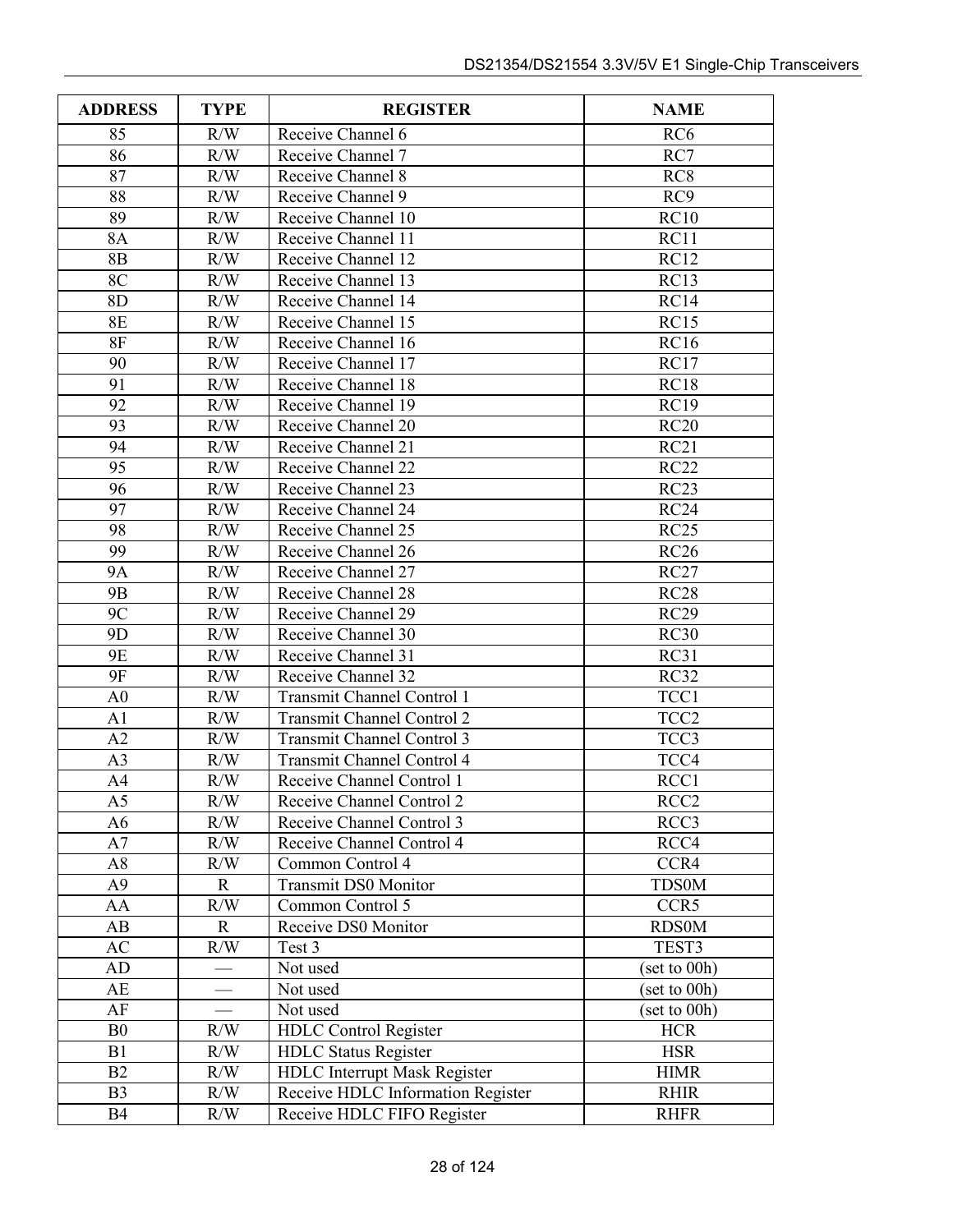| <b>ADDRESS</b> | <b>TYPE</b> | <b>REGISTER</b>                           | <b>NAME</b>      |
|----------------|-------------|-------------------------------------------|------------------|
| B <sub>5</sub> | R/W         | <b>Interleave Bus Operation Register</b>  | <b>IBO</b>       |
| <b>B6</b>      | R/W         | <b>Transmit HDLC Information Register</b> | <b>THIR</b>      |
| B7             | R/W         | Transmit HDLC FIFO Register               | <b>THFR</b>      |
| <b>B8</b>      | R/W         | Receive HDLC DS0 Control Register 1       | RDC1             |
| <b>B9</b>      | R/W         | Receive HDLC DS0 Control Register 2       | RDC <sub>2</sub> |
| <b>BA</b>      | R/W         | Transmit HDLC DS0 Control Register 1      | TDC1             |
| <b>BB</b>      | R/W         | Transmit HDLC DS0 Control Register 2      | TDC <sub>2</sub> |
| <b>BC</b>      |             | Not used                                  | (set to 00h)     |
| <b>BD</b>      |             | Not used                                  | (set to 00h)     |
| BE             |             | Not used                                  | (set to 00h)     |
| BF             |             | Not used                                  | (set to 00h)     |

Note 1: Test Registers are used only by the factory. These registers must be cleared (set to all zeros) on power-up initialization to ensure proper operation.

**Note 2:** Register banks Cxh, Dxh, Exh, and Fxh are not accessible.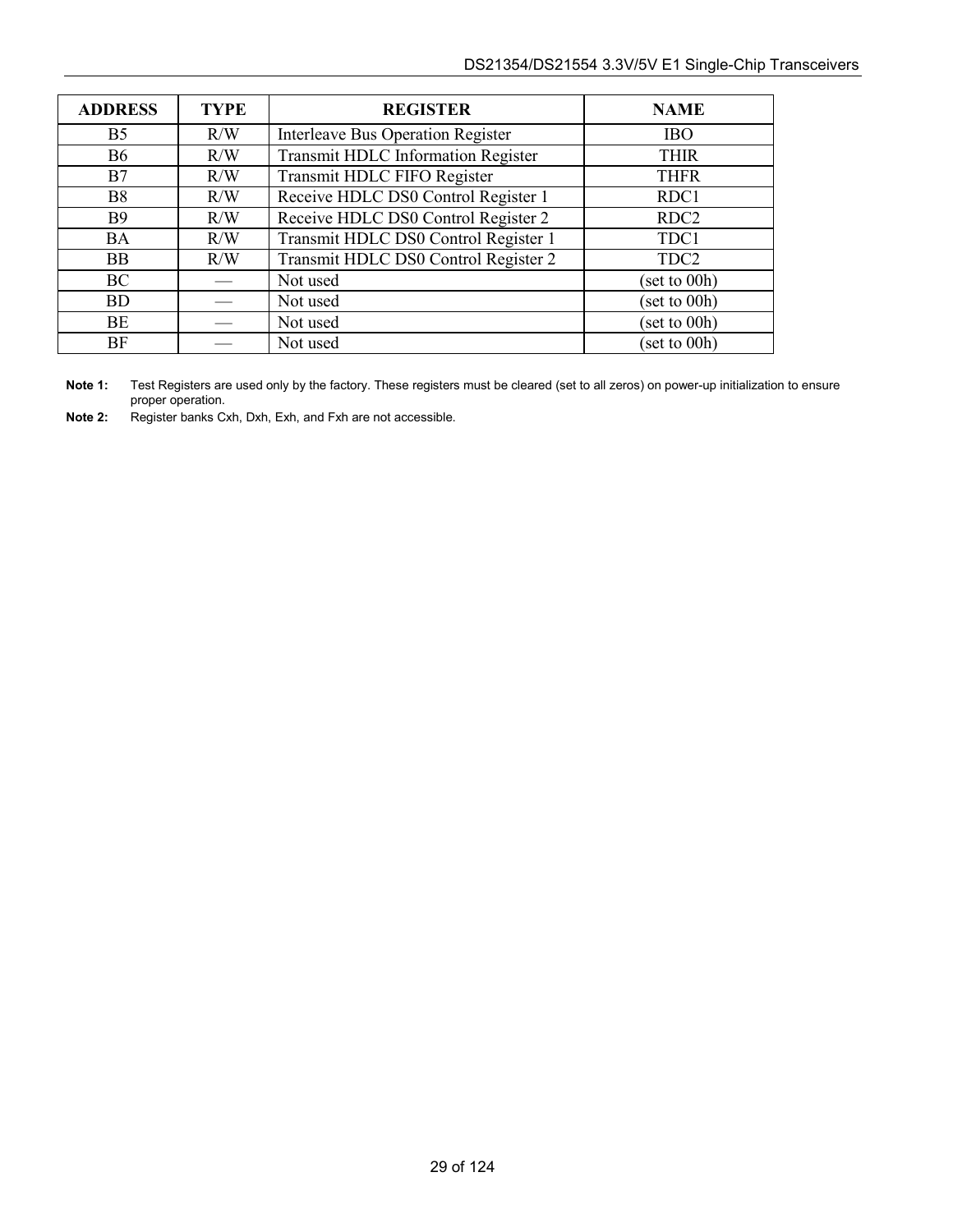# <span id="page-29-0"></span>**5. CONTROL, ID, AND TEST REGISTERS**

The operation of the DS21354/DS21554 is configured via a set of 10 control registers. Typically, the control registers are only accessed when the system is first powered up. Once the device has been initialized, the control registers need only to be accessed when there is a change in the system configuration. There are two receive control registers (RCR1 and RCR2), two transmit control registers (TCR1 and TCR2), and six common control registers (CCR1 to CCR6). Each of the 10 registers is described in this section.

There is a device identification register (IDR) at address 0Fh. The MSB of this read-only register is fixed to a one, indicating that an E1 SCT is present. The next three MSBs are used to indicate which E1 device is present—DS2154, DS21354, or DS21554. The T1 pin-for-pin compatible SCTs have a logic zero in the MSB position with the following three MSBs indicating which  $T1$  SCT is present—DS2152, DS21352, or DS21552. [Table 5-1](#page-29-2) represents the possible variations of these bits and the associated SCT.

| <b>SCT</b> | <b>T1/E1</b> | BIT <sub>6</sub> | BIT <sub>5</sub> | BIT <sub>4</sub> |
|------------|--------------|------------------|------------------|------------------|
| DS2152     |              |                  |                  |                  |
| DS21352    |              |                  |                  |                  |
| DS21552    |              |                  |                  |                  |
| DS2154     |              |                  |                  |                  |
| DS21354    |              |                  |                  |                  |
| DS21554    |              |                  |                  |                  |

### <span id="page-29-2"></span>**Table 5-1. Device ID Bit Map**

The lower four bits of the IDR are used to display the die revision of the chip. The test registers at addresses 09, 15, 19, and AC hex are used by the factory in testing the DS21354/DS21554. On power-up, the test registers should be set to 00h in order for the DS21354/DS21554 to operate properly. Certain bits of TEST3 are used to select monitor mode functions. Please see Section [15.5](#page-88-0) for further details.

# <span id="page-29-1"></span>**5.1. Power-Up Sequence**

On power-up, after the supplies are stable the DS21354/DS21554 should be configured for operation by writing to all the internal registers (this includes setting the test registers to 00h) since the contents of the internal registers cannot be predicted on power-up. The LIRST (CCR5.7) should be toggled from zero to one to reset the line-interface circuitry (it will take the device about 40ms to recover from the LIRST bit being toggled). Finally, after the TSYSCLK and RSYSCLK inputs are stable, the ESR bits (CCR6.0 and CCR6.1) should be toggled from a zero to a one (this step can be skipped if the elastic stores are disabled).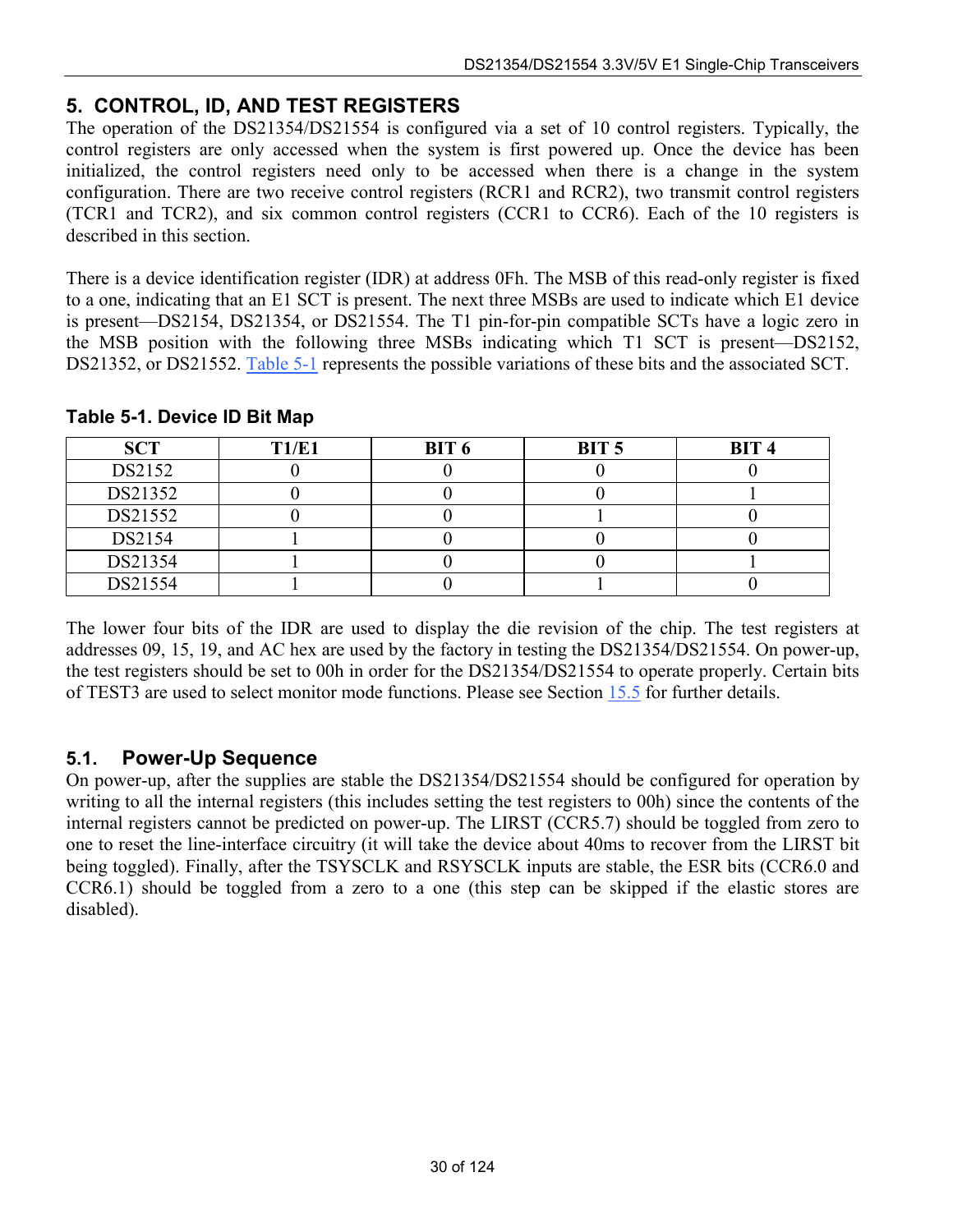## **IDR: DEVICE IDENTIFICATION REGISTER (Address = 0F Hex)**

**(MSB)** (**LSB)**

T1E1 | Bit 6 | Bit 5 | Bit 4 | ID3 | ID2 | ID1 | ID0

| <b>SYMBOL</b>                 | <b>POSITION</b> | <b>NAME AND DESCRIPTION</b>                                                |
|-------------------------------|-----------------|----------------------------------------------------------------------------|
|                               |                 | T1 or E1 Chip Determination Bit. Set to 1.                                 |
| T <sub>1</sub> E <sub>1</sub> | IDR.7           | $0 = T1$ chip                                                              |
|                               |                 | $1 = E1$ chip                                                              |
| Bit 6                         | IDR.6           | Bit 6. See Table 5-1.                                                      |
| Bit 5                         | IDR.5           | Bit 5. See Table 5-1.                                                      |
| Bit 4                         | IDR.4           | Bit 4. See Table 5-1.                                                      |
| ID3                           | IDR.3           | <b>Chip Revision Bit 3.</b> MSB of a decimal code that represents the chip |
|                               |                 | revision.                                                                  |
| ID2                           | IDR.1           | <b>Chip Revision Bit 2.</b>                                                |
| ID1                           | IDR.2           | <b>Chip Revision Bit 1.</b>                                                |
| ID <sub>0</sub>               | IDR.0           | <b>Chip Revision Bit 0.</b> LSB of a decimal code that represents the chip |
|                               |                 | revision.                                                                  |

## **RCR1: RECEIVE CONTROL REGISTER 1 (Address = 10 Hex)**

| (MSB)       |            |             |                          |            |                        | <b>LSB</b>               |
|-------------|------------|-------------|--------------------------|------------|------------------------|--------------------------|
| <b>RSMF</b> | <b>RSM</b> | <b>RSIO</b> | $\overline{\phantom{a}}$ | <b>FRC</b> | YNCE <sup></sup><br>ΠT | 7NC<br>$\sim$<br>у н<br> |

| <b>SYMBOL</b> | <b>POSITION</b> | <b>NAME AND DESCRIPTION</b>                                                  |
|---------------|-----------------|------------------------------------------------------------------------------|
|               |                 | <b>RSYNC Multiframe Function.</b> Only used if the RSYNC pin is              |
| <b>RSMF</b>   | RCR1.7          | programmed in the multiframe mode (RCR1.6=1).                                |
|               |                 | $0 =$ RSYNC outputs CAS multiframe boundaries                                |
|               |                 | $1 =$ RSYNC outputs CRC4 multiframe boundaries                               |
|               |                 | <b>RSYNC Mode Select.</b>                                                    |
| <b>RSM</b>    | RCR1.6          | $0 =$ frame mode (see the timing in Section 18)                              |
|               |                 | 1 = multiframe mode (see the timing in Section $\frac{18}{2}$ )              |
|               |                 | <b>RSYNC I/O Select.</b> (Note: this bit must be set to zero when RCR2.1=0). |
| <b>RSIO</b>   | RCR1.5          | $0 = RSYNC$ is an output (depends on RCR1.6)                                 |
|               |                 | $1 = RSYNC$ is an input (only valid if elastic store enabled)                |
|               | RCR1.4          | Not Assigned. Should be set to zero when written.                            |
|               | RCR1.3          | Not Assigned. Should be set to zero when written.                            |
|               |                 | Frame Resync Criteria.                                                       |
| <b>FRC</b>    | RCR1.2          | $0 =$ resync if FAS received in error 3 consecutive times                    |
|               |                 | $1 =$ resync if FAS or bit 2 of non-FAS is received in error three           |
|               |                 | consecutive times                                                            |
|               |                 | <b>Sync Enable.</b>                                                          |
| <b>SYNCE</b>  | RCR1.1          | $0 =$ auto resync enabled                                                    |
|               |                 | $1 =$ auto resync disabled                                                   |
| <b>RESYNC</b> | RCR1.0          | Resync. When toggled from low to high, a resync is initiated. Must be        |
|               |                 | cleared and set again for a subsequent resync.                               |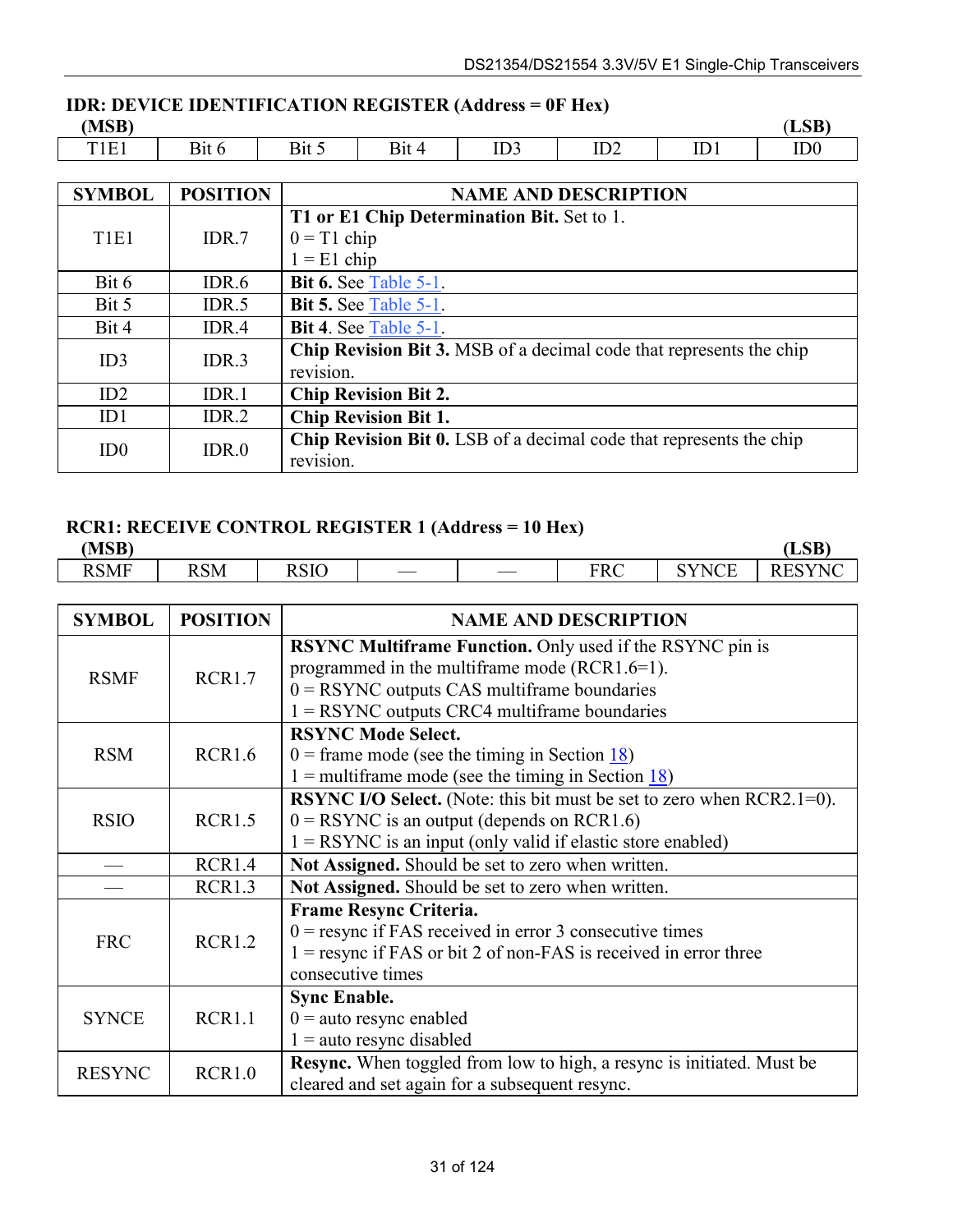# <span id="page-31-0"></span>**5.2. Synchronization And Resynchronization**

Once synchronization is accomplished there are certain criteria that can cause a resynchronization. These criteria are detailed in  $Table 5-2$ . Also see [Figure 18-14](#page-108-0) for a flow chart of the synchronization process.

| <b>FRAME OR</b><br><b>MULTIFRAME</b><br><b>LEVEL</b> | <b>SYNC CRITERIA</b>                                                                                | <b>RESYNC CRITERIA</b>                                                                                                                                              | <b>ITU SPEC.</b>        |
|------------------------------------------------------|-----------------------------------------------------------------------------------------------------|---------------------------------------------------------------------------------------------------------------------------------------------------------------------|-------------------------|
| FAS                                                  | FAS present in frame N<br>and $N + 2$ , and FAS not<br>present in frame $N + 1$                     | Three consecutive incorrect FAS<br>received<br>Alternate ( $RCR1.2=1$ ) the above<br>criteria is met or three<br>consecutive incorrect bit 2 of<br>non-FAS received | G.706<br>4.1.1<br>4.1.2 |
| CRC4                                                 | Two valid MF alignment<br>words found within 8 ms                                                   | 915 or more CRC4 codewords<br>out of 1000 received in error                                                                                                         | G.706<br>4.2 and 4.3.2  |
| <b>CAS</b>                                           | Valid MF alignment word<br>found and previous time<br>slot 16 contains code other<br>than all zeros | Two consecutive MF alignment<br>words received in error                                                                                                             | G.732 5.2               |

## <span id="page-31-1"></span>**Table 5-2. SYNC/RESYNC Criteria**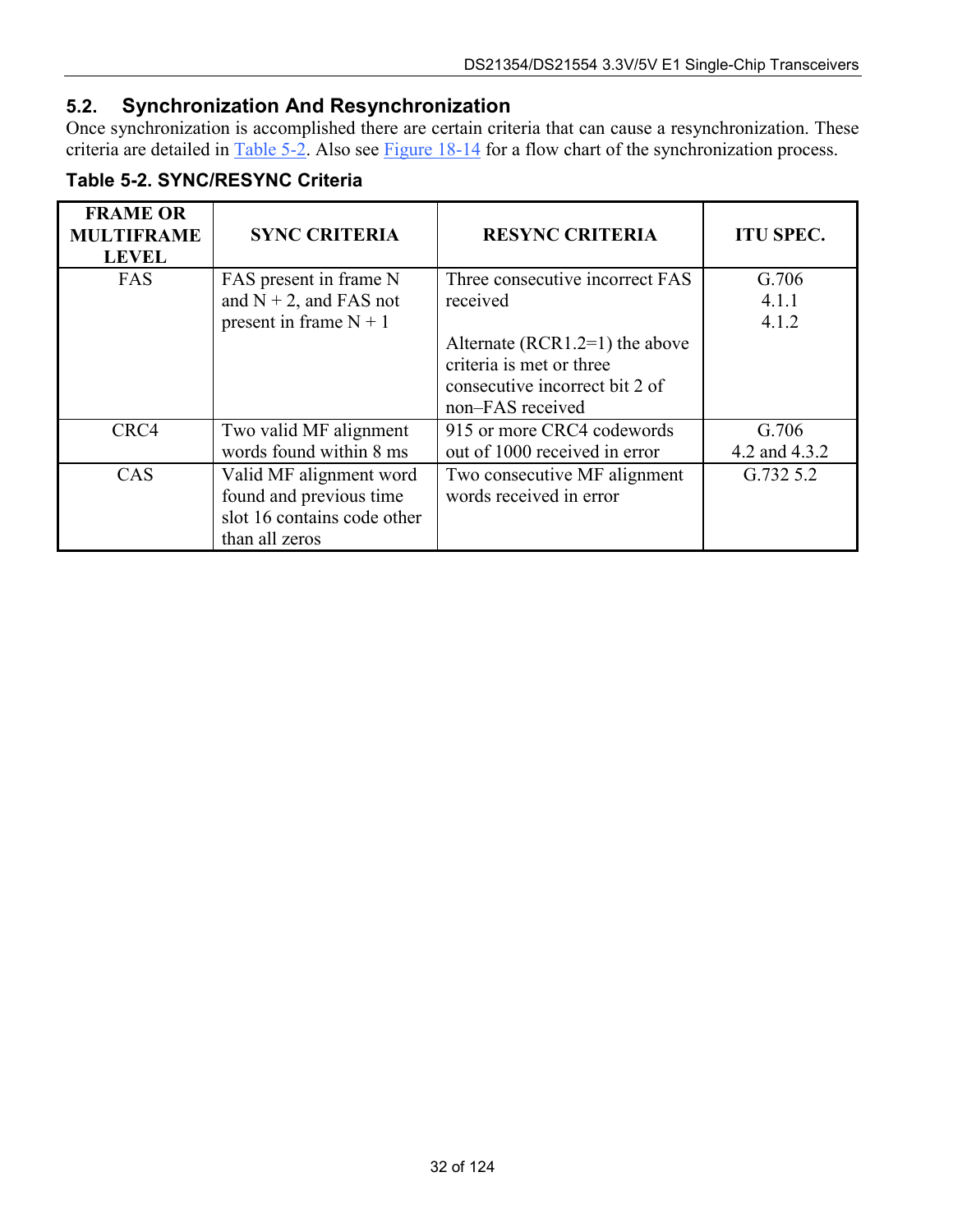# **RCR2: RECEIVE CONTROL REGISTER 2 (Address = 11 Hex)**

**(MSB) (LSB)** 

Sa8S | Sa7S | Sa6S | Sa5S | Sa4S | RBCS | RESE | —

| <b>SYMBOL</b>     | <b>POSITION</b> | <b>NAME AND DESCRIPTION</b>                                                                                                                                                |
|-------------------|-----------------|----------------------------------------------------------------------------------------------------------------------------------------------------------------------------|
| Sa8S              | RCR2.7          | Sa8 Bit Select. Set to one to have RLCLK pulse at the Sa8 bit position;<br>set to zero to force RLCLK low during Sa8 bit position. See Section 18.1<br>for timing details. |
| Sa <sub>7</sub> S | RCR2.6          | Sa7 Bit Select. Set to one to have RLCLK pulse at the Sa7 bit position;<br>set to zero to force RLCLK low during Sa7 bit position. See Section 18.1<br>for timing details. |
| Sa <sub>6</sub> S | <b>RCR2.5</b>   | Sa6 Bit Select. Set to one to have RLCLK pulse at the Sa6 bit position;<br>set to zero to force RLCLK low during Sa6 bit position. See Section 18.1<br>for timing details. |
| Sa <sub>5</sub> S | <b>RCR2.4</b>   | Sa5 Bit Select. Set to one to have RLCLK pulse at the Sa5 bit position;<br>set to zero to force RLCLK low during Sa5 bit position. See Section 18.1<br>for timing details. |
| Sa <sub>4</sub> S | RCR2.3          | Sa4 Bit Select. Set to one to have RLCLK pulse at the Sa4 bit position;<br>set to zero to force RLCLK low during Sa4 bit position. See Section 18.1<br>for timing details. |
| <b>RBCS</b>       | <b>RCR2.2</b>   | Receive-Side Backplane Clock Select.<br>$0 =$ if RSYSCLK is 1.544 MHz<br>$1 =$ if RSYSCLK is 2.048/4.096/8.192 MHz                                                         |
| <b>RESE</b>       | RCR2.1          | <b>Receive-Side Elastic Store Enable.</b><br>$0$ = elastic store is bypassed<br>$1$ = elastic store is enabled                                                             |
|                   | RCR2.0          | Not Assigned. Should be set to zero when written.                                                                                                                          |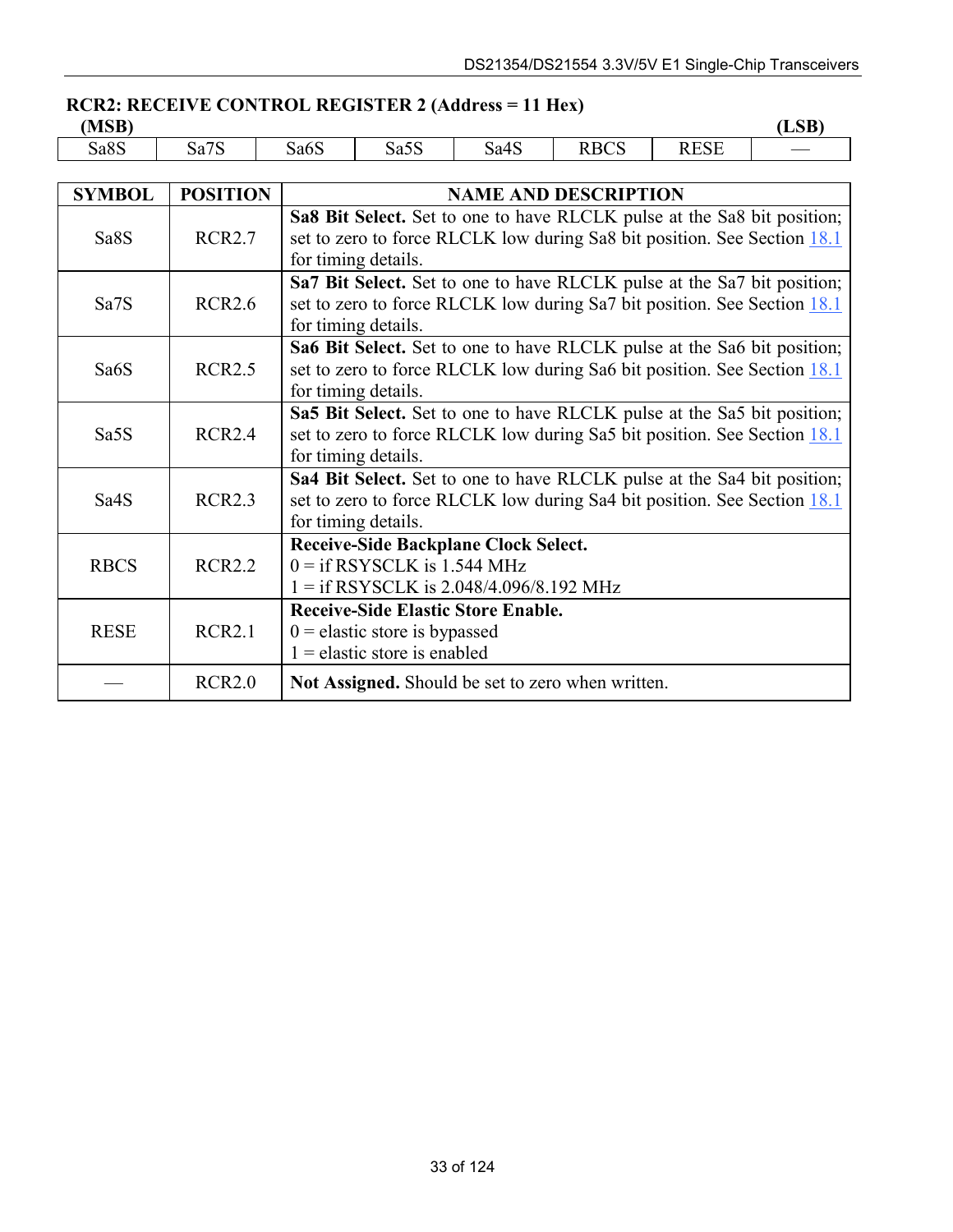|               | TCR1: TRANSMIT CONTROL REGISTER 1 (Address = 12 Hex) |                                       |                                     |                                                     |                                                                        |            |             |
|---------------|------------------------------------------------------|---------------------------------------|-------------------------------------|-----------------------------------------------------|------------------------------------------------------------------------|------------|-------------|
| (MSB)         |                                                      |                                       |                                     |                                                     |                                                                        |            | (LSB)       |
| <b>ODF</b>    | <b>TFPT</b>                                          | <b>T16S</b>                           | TUA1                                | <b>TSiS</b>                                         | TSA1                                                                   | <b>TSM</b> | <b>TSIO</b> |
|               |                                                      |                                       |                                     |                                                     |                                                                        |            |             |
| <b>SYMBOL</b> | <b>POSITION</b>                                      |                                       |                                     |                                                     | <b>NAME AND DESCRIPTION</b>                                            |            |             |
|               |                                                      |                                       | <b>Output Data Format.</b>          |                                                     |                                                                        |            |             |
| ODF           | <b>TCR1.7</b>                                        |                                       |                                     | $0 =$ bipolar data at TPOSO and TNEGO               |                                                                        |            |             |
|               |                                                      |                                       |                                     | $1 = NRZ$ data at TPOSO; TNEGO=0                    |                                                                        |            |             |
|               |                                                      |                                       |                                     | <b>Transmit Time Slot 0 Pass Through.</b>           |                                                                        |            |             |
| <b>TFPT</b>   | <b>TCR1.6</b>                                        |                                       |                                     |                                                     | 0 = FAS bits/Sa bits/Remote Alarm sourced internally from the TAF and  |            |             |
|               |                                                      | <b>TNAF</b> registers                 |                                     |                                                     |                                                                        |            |             |
|               |                                                      |                                       |                                     |                                                     | $1 = FAS$ bits/Sa bits/Remote Alarm sourced from TSER                  |            |             |
|               |                                                      |                                       |                                     | <b>Transmit Time slot 16 Data Select.</b>           |                                                                        |            |             |
| <b>T16S</b>   | <b>TCR1.5</b>                                        | $0 =$ sample time slot 16 at TSER pin |                                     |                                                     |                                                                        |            |             |
|               |                                                      |                                       |                                     |                                                     | $1 =$ source time slot 16 from TS0 to TS15 registers                   |            |             |
|               |                                                      |                                       | <b>Transmit Unframed All Ones.</b>  |                                                     |                                                                        |            |             |
| TUA1          | <b>TCR1.4</b>                                        |                                       | $0 =$ transmit data normally        |                                                     |                                                                        |            |             |
|               |                                                      |                                       |                                     |                                                     | $1 =$ transmit an unframed all one's code at TPOSO and TNEGO           |            |             |
|               |                                                      |                                       |                                     | <b>Transmit International Bit Select.</b>           |                                                                        |            |             |
| <b>TSiS</b>   | <b>TCR1.3</b>                                        |                                       | $0 =$ sample Si bits at TSER pin    |                                                     |                                                                        |            |             |
|               |                                                      |                                       |                                     |                                                     | $1 =$ source Si bits from TAF and TNAF registers (in this mode, TCR1.6 |            |             |
|               |                                                      | must be set to $0$ )                  |                                     |                                                     |                                                                        |            |             |
|               |                                                      |                                       | <b>Transmit Signaling All Ones.</b> |                                                     |                                                                        |            |             |
| TSA1          | <b>TCR1.2</b>                                        |                                       | $0 = normal operation$              |                                                     |                                                                        |            |             |
|               |                                                      |                                       |                                     | $1 =$ force time slot 16 in every frame to all ones |                                                                        |            |             |
| <b>TSM</b>    |                                                      |                                       | <b>TSYNC Mode Select.</b>           |                                                     |                                                                        |            |             |
|               | <b>TCR1.1</b>                                        |                                       |                                     | $0 =$ frame mode (see the timing in Section 18.2)   |                                                                        |            |             |
|               |                                                      |                                       |                                     |                                                     | $1 = CAS$ and CRC4 multiframe mode (see the timing in Section 18.2)    |            |             |
|               |                                                      |                                       | <b>TSYNC I/O Select.</b>            |                                                     |                                                                        |            |             |
| <b>TSIO</b>   | <b>TCR1.0</b>                                        |                                       | $0 = TSYNC$ is an input             |                                                     |                                                                        |            |             |
|               |                                                      |                                       | $1 = TSYNC$ is an output            |                                                     |                                                                        |            |             |

#### **Note: See [Figure 18-15](#page-109-0) for more details about how the Transmit Control Registers affect the operation of the DS21354/DS21554.**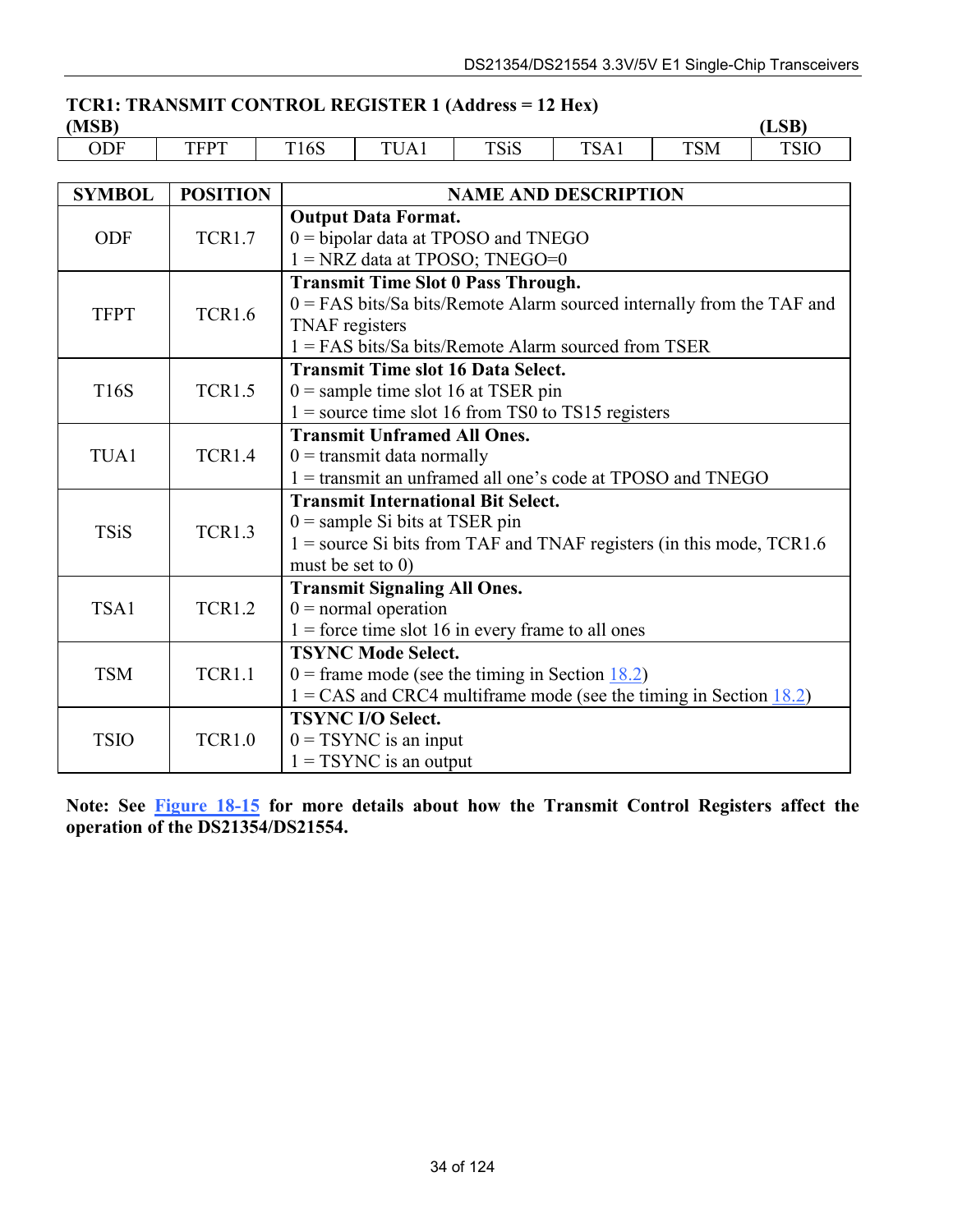# **TCR2: TRANSMIT CONTROL REGISTER 2 (Address = 13 Hex)**

**(MSB) (LSB)**  Sa8S Sa7S Sa6S Sa5S Sa4S ODM AEBE PF

| <b>SYMBOL</b>     | <b>POSITION</b>    | <b>NAME AND DESCRIPTION</b>                                               |
|-------------------|--------------------|---------------------------------------------------------------------------|
| Sa8S              | <b>TCR2.7</b>      | Sa8 Bit Select. Set to one to source the Sa8 bit from the TLINK pin; set  |
|                   |                    | to zero to not source the Sa8 bit. See Section $18.2$ for timing details. |
| Sa7S              | <b>TCR2.6</b>      | Sa7 Bit Select. Set to one to source the Sa7 bit from the TLINK pin; set  |
|                   |                    | to zero to not source the Sa7 bit. See Section $18.2$ for timing details. |
| Sa <sub>6</sub> S | <b>TCR2.5</b>      | Sa6 Bit Select. Set to one to source the Sa6 bit from the TLINK pin; set  |
|                   |                    | to zero to not source the Sa6 bit. See Section $18.2$ for timing details. |
| Sa <sub>5</sub> S | <b>TCR2.4</b>      | Sa5 Bit Select. Set to one to source the Sa5 bit from the TLINK pin; set  |
|                   |                    | to zero to not source the Sa5 bit. See Section $18.2$ for timing details. |
| Sa <sub>4</sub> S | TCR <sub>2.3</sub> | Sa4 Bit Select. Set to one to source the Sa4 bit from the TLINK pin; set  |
|                   |                    | to zero to not source the Sa4 bit. See Section $18.2$ for timing details. |
|                   |                    | <b>Output Data Mode.</b>                                                  |
| <b>ODM</b>        | <b>TCR2.2</b>      | $0 =$ pulses at TPOSO and TNEGO are one full TCLKO period wide            |
|                   |                    | $1 =$ pulses at TPOSO and TNEGO are $1/2$ TCLKO period wide               |
|                   |                    | <b>Automatic E-Bit Enable.</b>                                            |
| <b>AEBE</b>       | <b>TCR2.1</b>      | $0 = E$ -bits not automatically set in the transmit direction             |
|                   |                    | $1 = E$ -bits automatically set in the transmit direction                 |
|                   |                    | <b>Function of RLOS/LOTC Pin.</b>                                         |
| PF                | <b>TCR2.0</b>      | $0$ = Receive Loss of Sync (RLOS)                                         |
|                   |                    | $1 = Loss of Transmit Clock (LOTC)$                                       |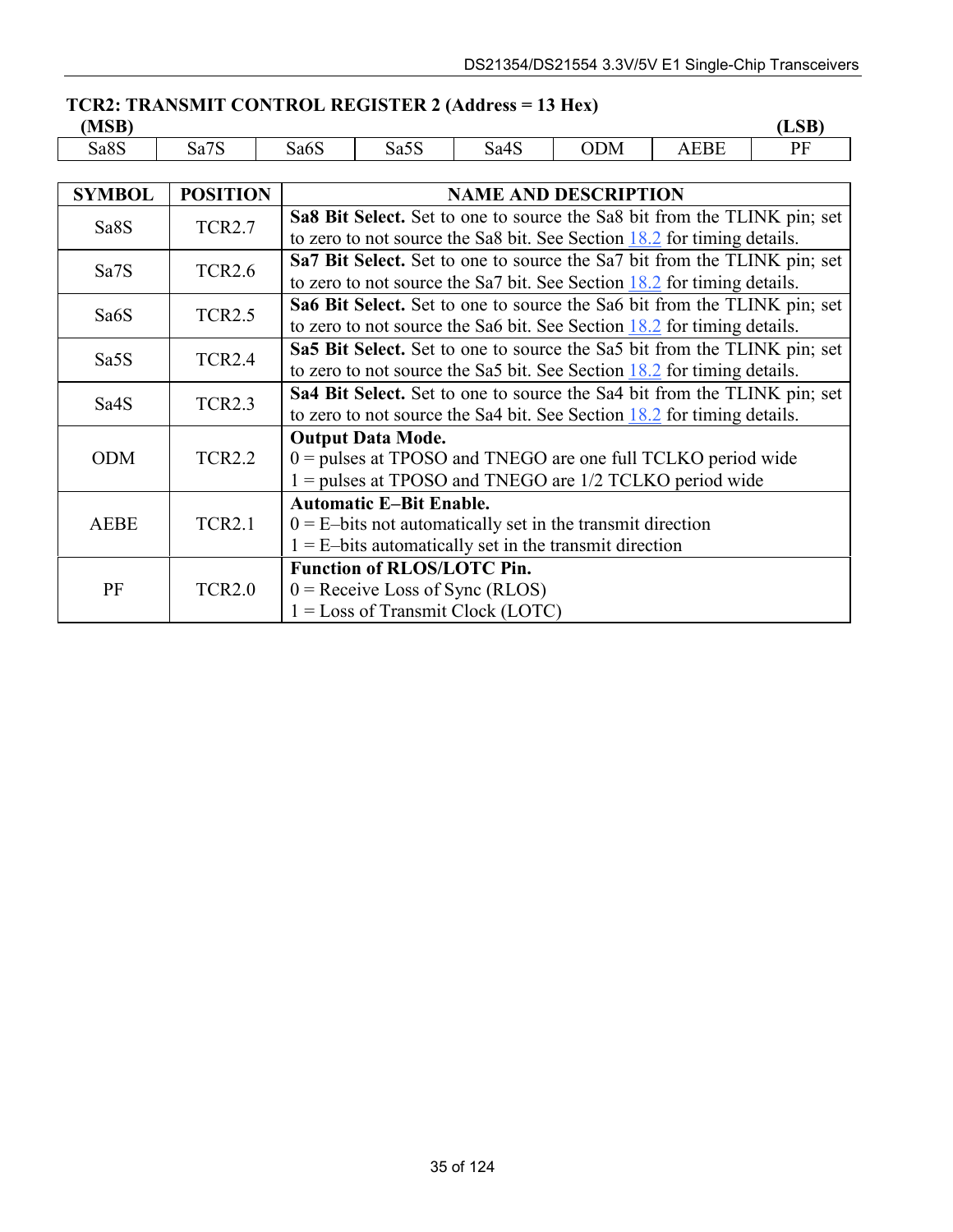### **CCR1: COMMON CONTROL REGISTER 1 (Address = 14 Hex)**

**(MSB) (LSB)**  FLB | THDB3 | TG802 | TCRC4 | RSM | RHDB3 | RG802 | RCRC4

| <b>SYMBOL</b> | <b>POSITION</b> | <b>NAME AND DESCRIPTION</b>                                 |
|---------------|-----------------|-------------------------------------------------------------|
|               |                 | <b>Framer Loopback.</b>                                     |
| <b>FLB</b>    | CCR1.7          | $0 =$ loopback disabled                                     |
|               |                 | $1 =$ loopback enabled                                      |
| THDB3         | CCR1.6          | <b>Transmit HDB3 Enable.</b>                                |
|               |                 | $0 = HDB3$ disabled                                         |
|               |                 | $1 = HDB3$ enabled                                          |
| <b>TG802</b>  | CCR1.5          | <b>Transmit G.802 Enable.</b> See Section 18 for details.   |
|               |                 | $0 =$ do not force TCHBLK high during bit 1 of time slot 26 |
|               |                 | $1 =$ force TCHBLK high during bit 1 of time slot 26        |
| TCRC4         | CCR1.4          | <b>Transmit CRC4 Enable.</b>                                |
|               |                 | $0 = CRC4$ disabled                                         |
|               |                 | $1 = CRC4$ enabled                                          |
| <b>RSM</b>    | CCR1.3          | <b>Receive Signaling Mode Select.</b>                       |
|               |                 | $0 = CAS$ signaling mode                                    |
|               |                 | $1 = CCS$ signaling mode                                    |
|               |                 | <b>Receive HDB3 Enable.</b>                                 |
| RHDB3         | CCR1.2          | $0 = HDB3$ disabled                                         |
|               |                 | $1 = HDB3$ enabled                                          |
| <b>RG802</b>  | CCR1.1          | Receive G.802 Enable. See Section 18 for details.           |
|               |                 | $0 =$ do not force RCHBLK high during bit 1 of time slot 26 |
|               |                 | 1=force RCHBLK high during bit 1 of time slot 26            |
| RCRC4         | CCR1.0          | <b>Receive CRC4 Enable.</b>                                 |
|               |                 | $0 = CRC4$ disabled                                         |
|               |                 | $1 = CRC4$ enabled                                          |

### <span id="page-35-0"></span>**5.3. Framer Loopback**

When CCR1.7 is set to one, the DS21354/DS21554 enter a framer loopback (FLB) mode. See [Figure 2-1](#page-8-1) for more details. This loopback is useful in testing and debugging applications. In FLB, the SCT will loop data from the transmit side back to the receive side. When FLB is enabled, the following will occur:

- 1) Data will be transmitted as normal at TPOSO and TNEGO.
- 2) Data input via RPOSI and RNEGI will be ignored.
- 3) The RCLK output will be replaced with the TCLK input.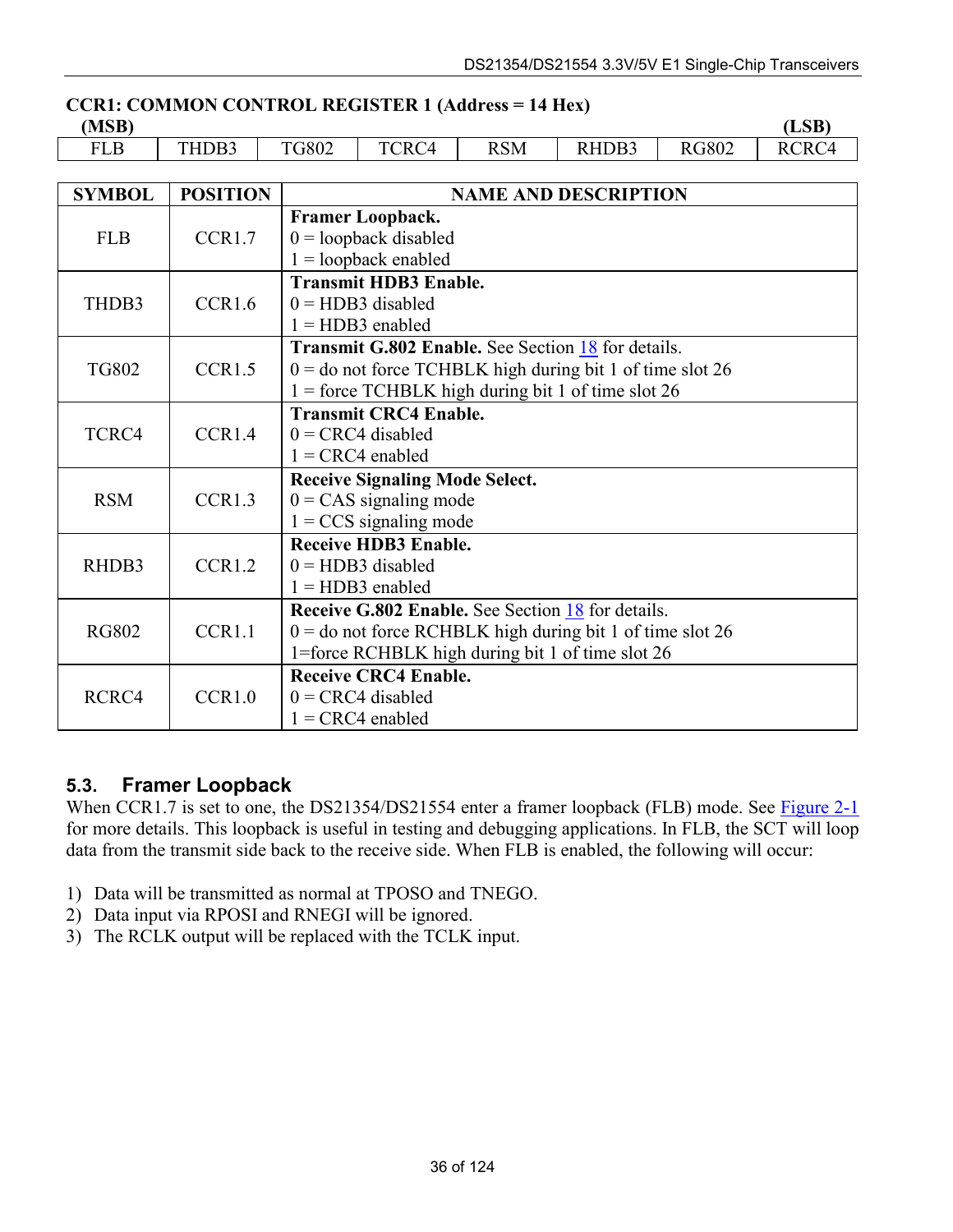# **CCR2: COMMON CONTROL REGISTER 2 (Address = 1A Hex)**

**(MSB) (LSB)**  ECUS VCRFS AAIS ARA RSERC LOTCMC RFF RFE

| <b>SYMBOL</b> | <b>POSITION</b>    | <b>NAME AND DESCRIPTION</b>                                               |
|---------------|--------------------|---------------------------------------------------------------------------|
|               |                    | <b>Error Counter Update Select. See Section 7 for details.</b>            |
| <b>ECUS</b>   | CCR2.7             | $0 =$ update error counters once a second                                 |
|               |                    | $1 =$ update error counters every 62.5ms (500 frames)                     |
|               |                    | <b>VCR Function Select.</b> See Section 7.1 for details.                  |
| <b>VCRFS</b>  | CCR2.6             | $0 =$ count BiPolar Violations (BPVs)                                     |
|               |                    | $1 =$ count Code Violations (CVs)                                         |
|               |                    | <b>Automatic Transmit AIS Generation.</b>                                 |
| <b>AAIS</b>   | CCR2.5             | $0 =$ disabled                                                            |
|               |                    | $1 =$ enabled                                                             |
|               |                    | <b>Automatic Remote Alarm Generation.</b>                                 |
| <b>ARA</b>    | CCR <sub>2.4</sub> | $0 =$ disabled                                                            |
|               |                    | $1 =$ enabled                                                             |
|               | CCR2.3             | <b>RSER Control.</b>                                                      |
| <b>RSERC</b>  |                    | $0 =$ allow RSER to output data as received under all conditions          |
|               |                    | $1 =$ force RSER to one under loss of frame alignment conditions          |
|               |                    | Loss of Transmit Clock Mux Control. Determines whether the                |
|               |                    | transmit-side formatter should switch to the ever-present RCLKO if the    |
| <b>LOTCMC</b> | CCR2.2             | TCLK should fail to transition (see Figure 2-1).                          |
|               |                    | $0 =$ do not switch to RCLKO if TCLK stops                                |
|               |                    | $1 =$ switch to RCLKO if TCLK stops                                       |
|               |                    | Receive Force Freeze. Freezes receive-side signaling at RSIG (and TS16    |
|               |                    | in RSER if $CCR3.3 = 1$ ); will override Receive Freeze Enable (RFE).     |
| <b>RFF</b>    | CCR2.1             | See Section 9 for details.                                                |
|               |                    | $0 =$ do not force a freeze event                                         |
|               |                    | $1 =$ force a freeze event                                                |
|               |                    | Receive Freeze Enable. See Section 9 for details.                         |
|               |                    | $0 =$ no freezing of receive signaling data will occur                    |
| <b>RFE</b>    | CCR2.0             | $1 =$ allow freezing of receive signaling data at RSIG (and TS16 in RSER) |
|               |                    | if CCR3.3 = 1).                                                           |
|               |                    |                                                                           |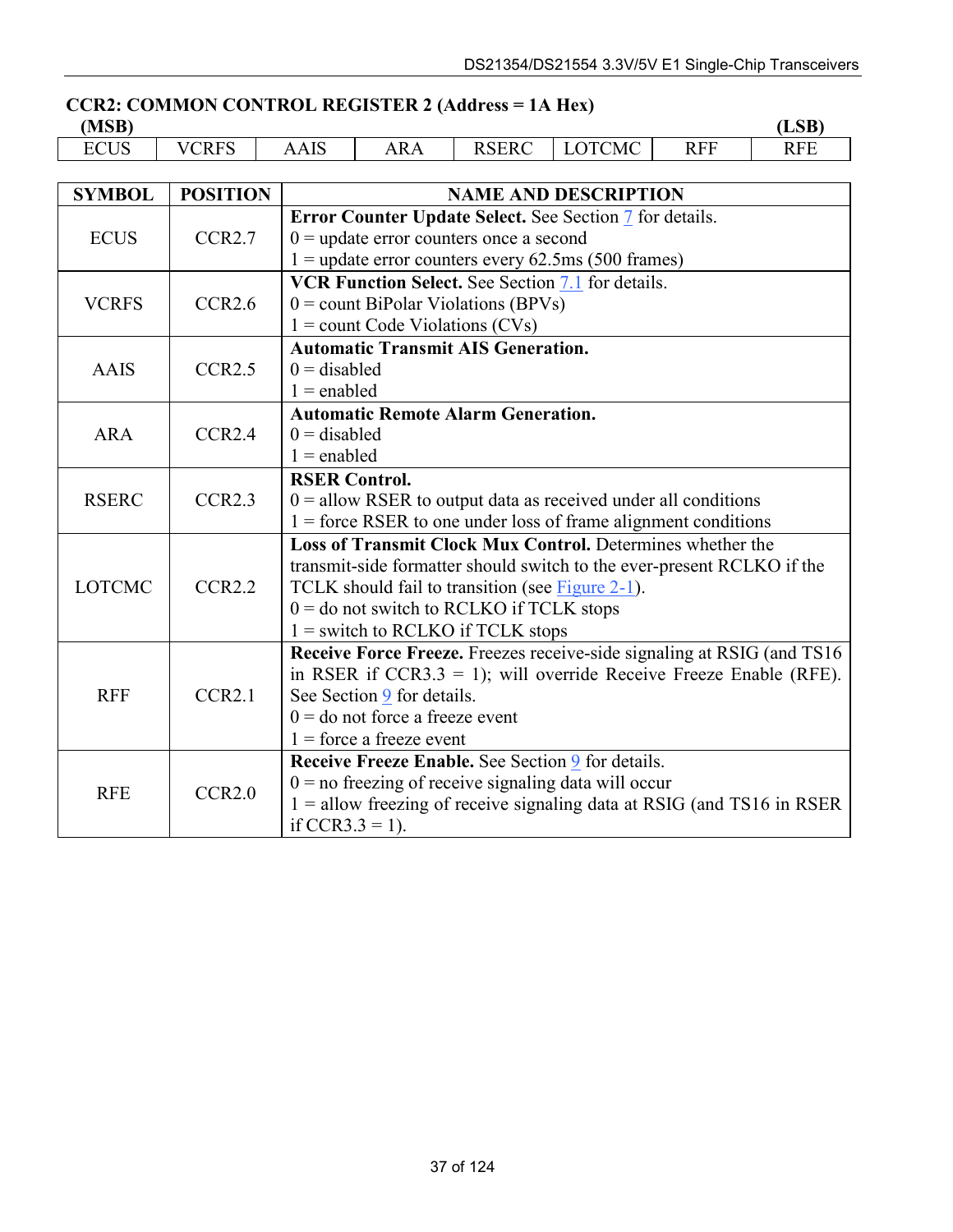#### **5.4. Automatic Alarm Generation**

The device can be programmed to automatically transmit AIS or Remote Alarm. When automatic AIS generation is enabled (CCR2.5 = 1), the device monitors the receive-side framer to determine if any of the following conditions are present: loss-of-receive frame synchronization, AIS alarm (all ones) reception, or loss of receive carrier (or signal). If any one (or more) of the above conditions is present, then the framer will either force an AIS alarm.

When automatic RAI generation is enabled  $(CCR2.4 = 1)$ , the framer monitors the receive side to determine if any of the following conditions are present: loss of receive frame synchronization, AIS alarm (all one's) reception, or loss of receive carrier (or signal) or if CRC4 multiframe synchronization cannot be found within 128ms of FAS synchronization (if CRC4 is enabled). If any one (or more) of the above conditions is present, then the framer will either transmit a RAI alarm.

RAI generation conforms to ETS 300 011 specifications and a constant Remote Alarm will be transmitted if the DS21354/DS21554 cannot find CRC4 multiframe synchronization within 400ms as per G.706.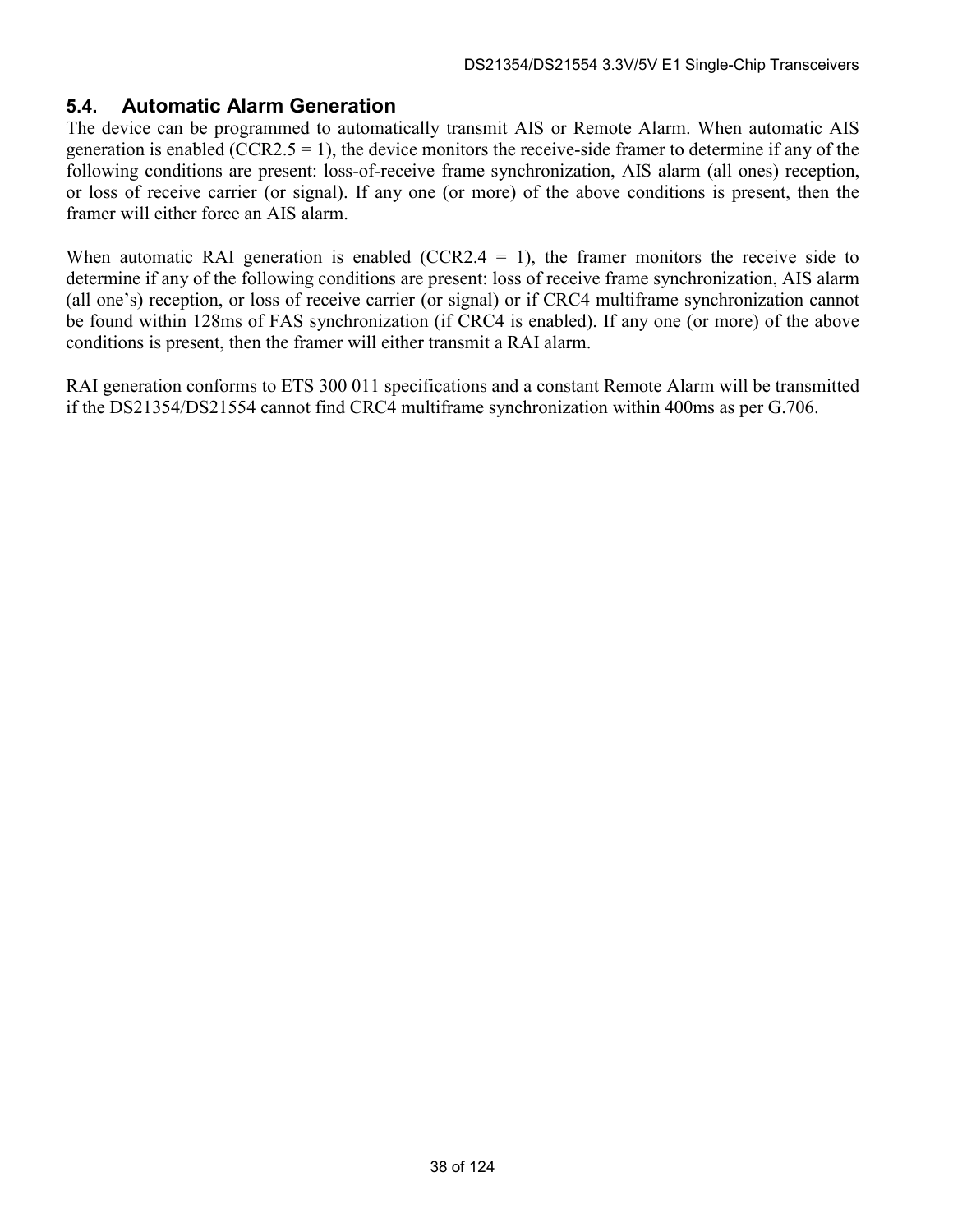# **CCR3: COMMON CONTROL REGISTER 3 (Address=1B Hex)**

**(MSB) (LSB)** 

TESE TCBFS TIRFS  $\vert$   $\vert$   $\vert$   $\vert$  RSRE THSE TBCS RCLA

| <b>SYMBOL</b> | <b>POSITION</b> | <b>NAME AND DESCRIPTION</b>                                                  |
|---------------|-----------------|------------------------------------------------------------------------------|
|               |                 | <b>Transmit-Side Elastic Store Enable.</b>                                   |
| <b>TESE</b>   | CCR3.7          | $0$ = elastic store is bypassed                                              |
|               |                 | $1 =$ elastic store is enabled                                               |
|               |                 | <b>Transmit Channel Blocking Registers (TCBR) Function Select.</b>           |
| <b>TCBFS</b>  | CCR3.6          | $0 = TCBRs$ define the operation of the TCHBLK output pin                    |
|               |                 | $1 = TCBRs$ define which signaling bits are to be inserted                   |
|               |                 | <b>Transmit Idle Registers (TIR) Function Select. See Section 10.1 for</b>   |
|               |                 | details.                                                                     |
| <b>TIRFS</b>  | CCR3.5          | $0 = TIRs$ define in which channels to insert idle code                      |
|               |                 | 1 = TIRs define in which channels to insert data from RSER (i.e., Per-       |
|               |                 | Cannel Loopback function)                                                    |
|               | CCR3.4          | Not Assigned. Should be set to zero when written to.                         |
|               | CCR3.3          | Receive-Side Signaling Reinsertion Enable. See Section 10.2 for details.     |
| <b>RSRE</b>   |                 | $0 =$ do not reinsert signaling bits into the data stream presented at the   |
|               |                 | RSER pin                                                                     |
|               |                 | $1$ = reinsert the signaling bits into data stream presented at the RSER pin |
|               |                 | Transmit-Side Hardware Signaling Insertion Enable. See Section 10.1          |
|               | CCR3.2          | for details.                                                                 |
| <b>THSE</b>   |                 | $0 =$ do not insert signaling from the TSIG pin into the data stream         |
|               |                 | presented at the TSER pin                                                    |
|               |                 | $1 =$ insert signaling from the TSIG pin into the data stream presented at   |
|               |                 | the TSER pin                                                                 |
|               |                 | Transmit-Side Backplane Clock Select.                                        |
| <b>TBCS</b>   | CCR3.1          | $0 = if TSYSCLK$ is 1.544MHz                                                 |
|               |                 | $1 = if TSYSCLK is 2.048 MHz/4.096 MHz/8.192 MHz$                            |
|               |                 | Receive Carrier Loss (RCL) Alternate Criteria.                               |
| <b>RCLA</b>   | CCR3.0          | $0 = RCL$ declared upon 255 consecutive zeros (125 $\mu$ s)                  |
|               |                 | $1 = RCL$ declared upon 2048 consecutive zeros (1ms)                         |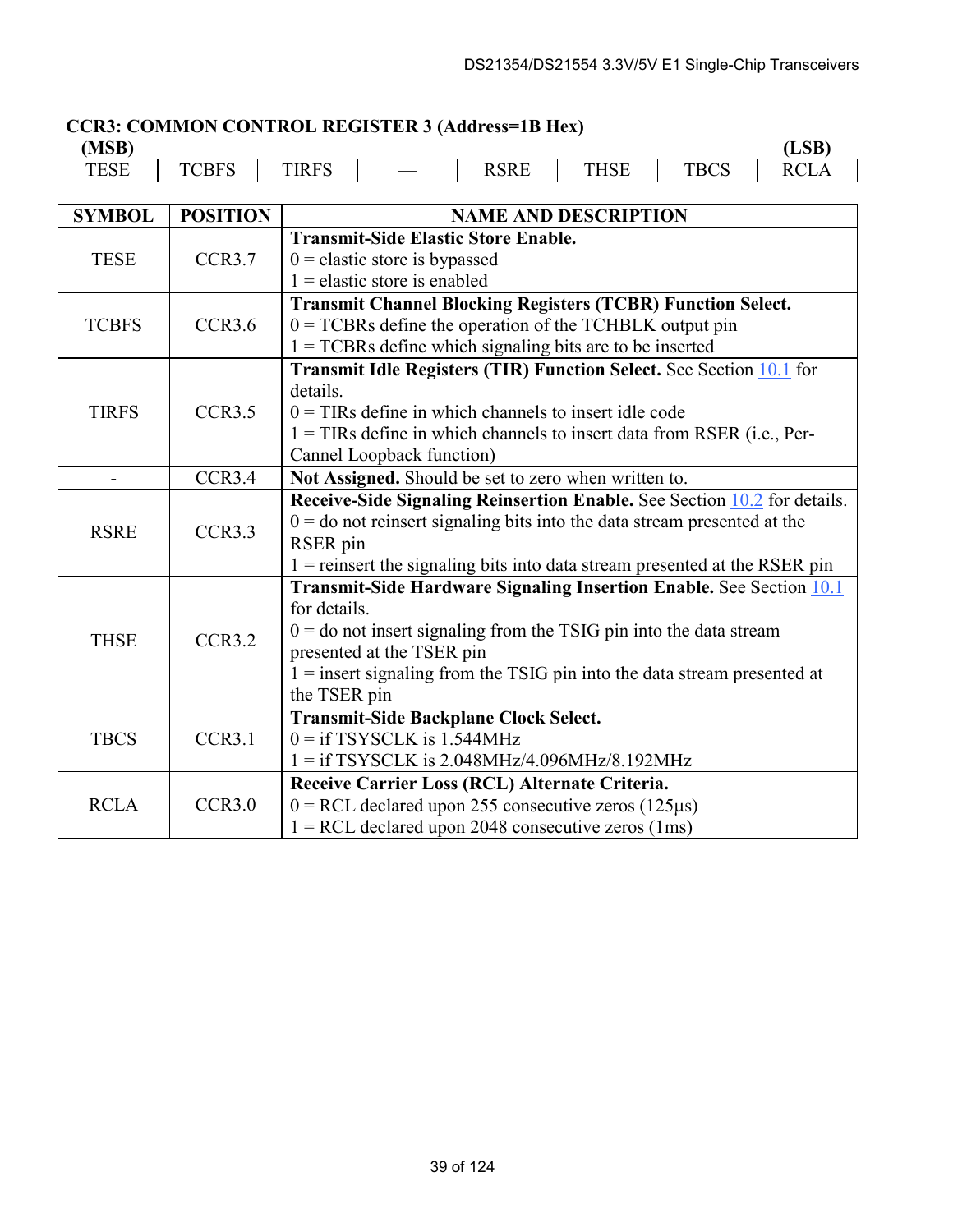#### **CCR4: COMMON CONTROL REGISTER 4 (Address = A8 Hex)**

**(MSB) (LSB)**  RLB | LLB | LIAIS | TCM4 | TCM3 | TCM2 | TCM1 | TCM0

| <b>SYMBOL</b> | <b>POSITION</b> | <b>NAME AND DESCRIPTION</b>                                            |
|---------------|-----------------|------------------------------------------------------------------------|
|               |                 | <b>Remote Loopback.</b>                                                |
| <b>RLB</b>    | CCR4.7          | $0 =$ loopback disabled                                                |
|               |                 | $1 =$ loopback enabled                                                 |
|               |                 | Local Loopback.                                                        |
| <b>LLB</b>    | CCR4.6          | $0 =$ loopback disabled                                                |
|               |                 | $1 =$ loopback enabled                                                 |
|               |                 | Line Interface AIS Generation Enable.                                  |
|               |                 | $0 =$ allow normal data from TPOSI/TNEGI to be transmitted at TTIP and |
| <b>LIAIS</b>  | CCR4.5          | <b>TRING</b>                                                           |
|               |                 | $=$ force unframed all ones to be transmitted at TTIP and TRING at the |

|                  |        | <b>MCLK</b> rate                                                    |
|------------------|--------|---------------------------------------------------------------------|
|                  | CCR4.4 | <b>Transmit Channel Monitor Bit 4. MSB of a channel decode that</b> |
| TCM4             |        | determines which transmit channel data will appear in the TDS0M     |
|                  |        | register. See Section 8 for details.                                |
| TCM3             | CCR4.3 | <b>Transmit Channel Monitor Bit 3.</b>                              |
| TCM <sub>2</sub> | CCR4.2 | <b>Transmit Channel Monitor Bit 2.</b>                              |
| TCM1             | CCR4.1 | <b>Transmit Channel Monitor Bit 1.</b>                              |
|                  |        |                                                                     |

#### TCM0 CCR4.0 Transmit Channel Monitor Bit 0. LSB of the channel decode.

#### **5.5. Remote Loopback**

When CCR4.7 is set to a one, the SCT will be forced into remote loopback (RLB). In this loopback, data input via the RPOSI and RNEGI pins will be transmitted back to the TPOSO and TNEGO pins. Data will continue to pass through the receive-side framer of the SCT as it would normally and the data from the transmit-side formatter will be ignored. Please see [Figure 2-1](#page-8-0) for more details.

#### **5.6. Local Loopback**

When CCR4.6 is set to one, the SCT will be forced into local loopback (LLB). In this loopback, data will continue to be transmitted as normal through the transmit side of the SCT. Data being received at RTIP and RRING will be replaced with the data being transmitted. Data in this loopback will pass through the jitter attenuator. Please see [Figure 2-1](#page-8-0) for more details.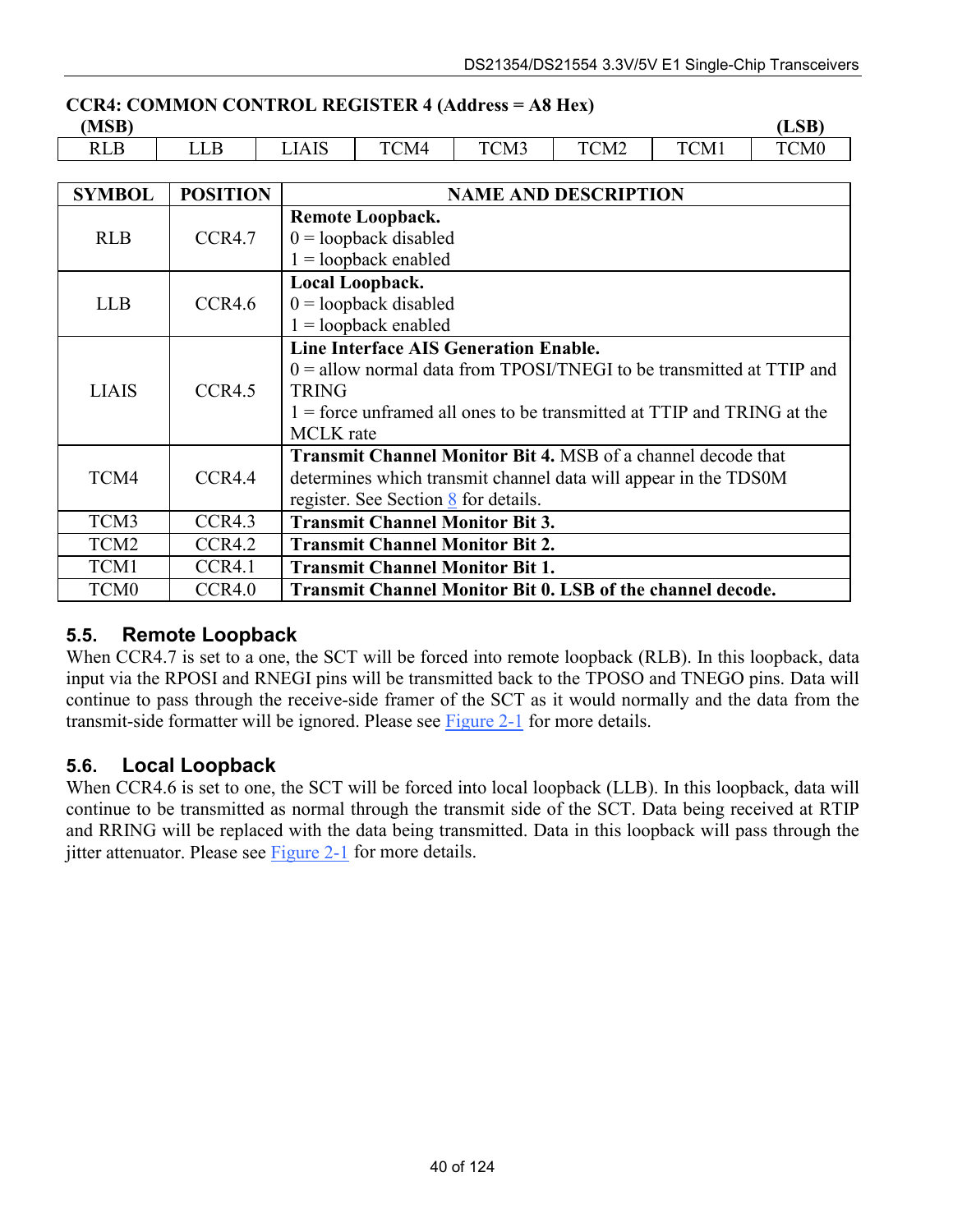# **CCR5: COMMON CONTROL REGISTER 5 (Address = AA Hex)**

| ,,<br>. . |
|-----------|
|-----------|

**(MSB) (LSB)**  LIRST | RESA | TESA | RCM4 | RCM3 | RCM2 | RCM1 | RCM0

| <b>SYMBOL</b>    | <b>POSITION</b> | <b>NAME AND DESCRIPTION</b>                                                                                                                                                                                                                                                                                                                                                                                                                                                                                                                           |
|------------------|-----------------|-------------------------------------------------------------------------------------------------------------------------------------------------------------------------------------------------------------------------------------------------------------------------------------------------------------------------------------------------------------------------------------------------------------------------------------------------------------------------------------------------------------------------------------------------------|
| <b>LIRST</b>     | CCR5.7          | Line Interface Reset. Setting this bit from a zero to a one will initiate an<br>internal reset that affects the clock recovery state machine and jitter<br>attenuator. Normally this bit is only toggled on power-up. Must be<br>cleared and set again for a subsequent reset.                                                                                                                                                                                                                                                                        |
| <b>RESA</b>      | CCR5.6          | Receive Elastic Store Align. Setting this bit from a zero to a one may<br>force the receive elastic store's write/read pointers to a minim separation<br>of half a frame. No action will be taken if the pointer separation is<br>already greater or equal to half a frame. If pointer separation is less then<br>half a frame, the command will be executed and data will be disrupted.<br>Should be toggled after RSYSCLK has been applied and is stable. Must<br>be cleared and set again for a subsequent align. See Section 12 for<br>details.   |
| <b>TESA</b>      | CCR5.5          | Transmit Elastic Store Align. Setting this bit from a zero to a one may<br>force the transmit elastic store's write/read pointers to a minim separation<br>of half a frame. No action will be taken if the pointer separation is<br>already greater or equal to half a frame. If pointer separation is less then<br>half a frame, the command will be executed and data will be disrupted.<br>Should be toggled after TSYSCLK has been applied and is stable. Must<br>be cleared and set again for a subsequent align. See Section 12 for<br>details. |
| RCM4             | CCR5.4          | <b>Receive Channel Monitor Bit 4. MSB of a channel decode that</b><br>determines which receive channel data will appear in the RDS0M<br>register. See Section $8$ for details.                                                                                                                                                                                                                                                                                                                                                                        |
| RCM3             | CCR5.3          | <b>Receive Channel Monitor Bit 3.</b>                                                                                                                                                                                                                                                                                                                                                                                                                                                                                                                 |
| RCM <sub>2</sub> | CCR5.2          | <b>Receive Channel Monitor Bit 2.</b>                                                                                                                                                                                                                                                                                                                                                                                                                                                                                                                 |
| RCM1             | CCR5.1          | <b>Receive Channel Monitor Bit 1.</b>                                                                                                                                                                                                                                                                                                                                                                                                                                                                                                                 |
| RCM <sub>0</sub> | CCR5.0          | Receive Channel Monitor Bit 0. LSB of the channel decode.                                                                                                                                                                                                                                                                                                                                                                                                                                                                                             |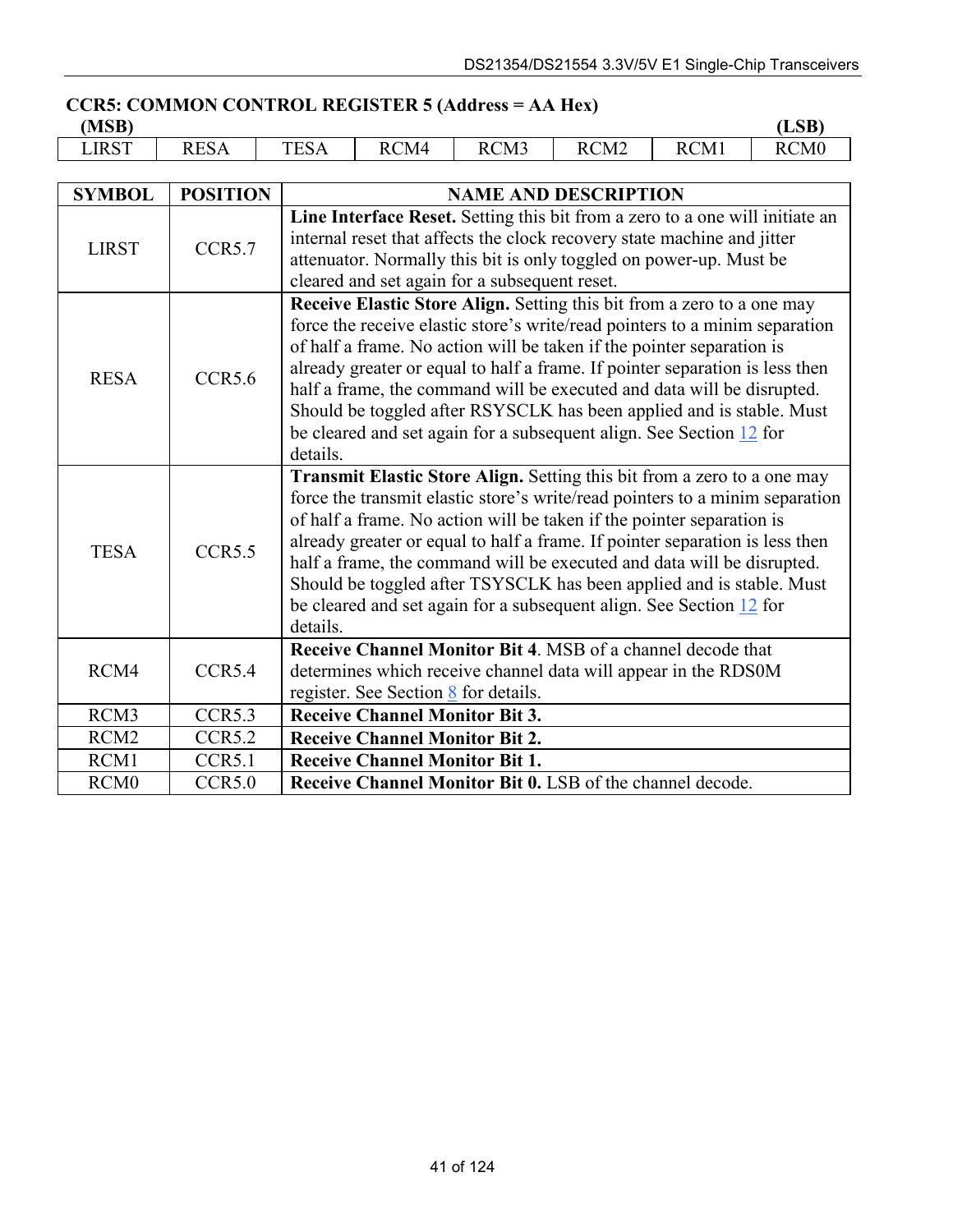## **CCR6: COMMON CONTROL REGISTER 6 (Address = 1D Hex)**

**(MSB) (LSB)**  LIUODO CDIG LIUSI – – TCLKSRC RESR TESR

| <b>SYMBOL</b>  | <b>POSITION</b>    | <b>NAME AND DESCRIPTION</b>                                                   |  |  |  |
|----------------|--------------------|-------------------------------------------------------------------------------|--|--|--|
|                |                    | Line Interface Open-Drain Option. This control bit determines whether         |  |  |  |
|                |                    | the TTIP and TRING outputs will be open drain or not. The line driver         |  |  |  |
| <b>LIUODO</b>  | CCR6.7             | outputs can be forced open drain to allow 6Vpeak pulses to be generated       |  |  |  |
|                |                    | or to allow the creation of a very low power interface.                       |  |  |  |
|                |                    | $0 =$ allow TTIP and TRING to operate normally                                |  |  |  |
|                |                    | $1 =$ force the TTIP and TRING outputs to be open drain                       |  |  |  |
|                |                    | <b>Customer Disconnect Indication Generator.</b> This control bit             |  |  |  |
|                |                    | determines whether the Line Interface will generate an unframed               |  |  |  |
| <b>CDIG</b>    | CCR <sub>6.6</sub> | 1010 pattern at TTIP and TRING instead of the normal data pattern.            |  |  |  |
|                |                    | $0 =$ generate normal data at TTIP and TRING as input via TPOSI and           |  |  |  |
|                |                    | <b>TNEGI</b>                                                                  |  |  |  |
|                |                    | $1 =$ generates a 1010 pattern at TTIP and TRING                              |  |  |  |
|                |                    | Line Interface G.703 Synchronization Interface Enable. This control           |  |  |  |
|                | CCR6.5             | bit determines whether the line receiver should handle a normal E1 signal     |  |  |  |
|                |                    | (Section 6 of G.703) or a 2.048MHz synchronization signal (Section 10)        |  |  |  |
| <b>LIUSI</b>   |                    | of G.703). This control has no affect on the line interface transmitter.      |  |  |  |
|                |                    | $0 =$ line receiver configured to support a normal E1 signal                  |  |  |  |
|                |                    | $1 =$ line receiver configured to support a synchronization signal            |  |  |  |
|                | CCR6.4             | Not Assigned. Should be set to zero when written.                             |  |  |  |
|                | CCR6.3             | Not Assigned. Should be set to zero when written.                             |  |  |  |
|                |                    | <b>Transmit Clock Source Select.</b> This function allows the user to         |  |  |  |
|                |                    | internally select RCLK as the clock source for the transmit-side              |  |  |  |
| <b>TCLKSRC</b> | CCR6.2             | formatter.                                                                    |  |  |  |
|                |                    | $0 =$ Source of transmit clock determined by CCR2.2 (LOTCMC)                  |  |  |  |
|                |                    | $1 =$ Force transmitter to internally switch to RCLK as source of transmit    |  |  |  |
|                |                    | clock. Signal at TCLK pin is ignored                                          |  |  |  |
|                |                    | Receive Elastic Store Reset. Setting this bit from a zero to a one will       |  |  |  |
| <b>RESR</b>    | CCR6.1             | force the receive elastic store to a depth of one frame. Receive data is lost |  |  |  |
|                |                    | during the reset. Should be toggled after RSYSCLK has been applied and        |  |  |  |
|                |                    | is stable. Must be cleared and set again for a subsequent reset.              |  |  |  |
|                |                    | Transmit Elastic Store Reset. Setting this bit from a zero to a one will      |  |  |  |
| <b>TESR</b>    | CCR6.0             | force the transmit elastic store to a depth of one frame. Transmit data is    |  |  |  |
|                |                    | lost during the reset. Should be toggled after TSYSCLK has been applied       |  |  |  |
|                |                    | and is stable. Must be cleared and set again for a subsequent reset.          |  |  |  |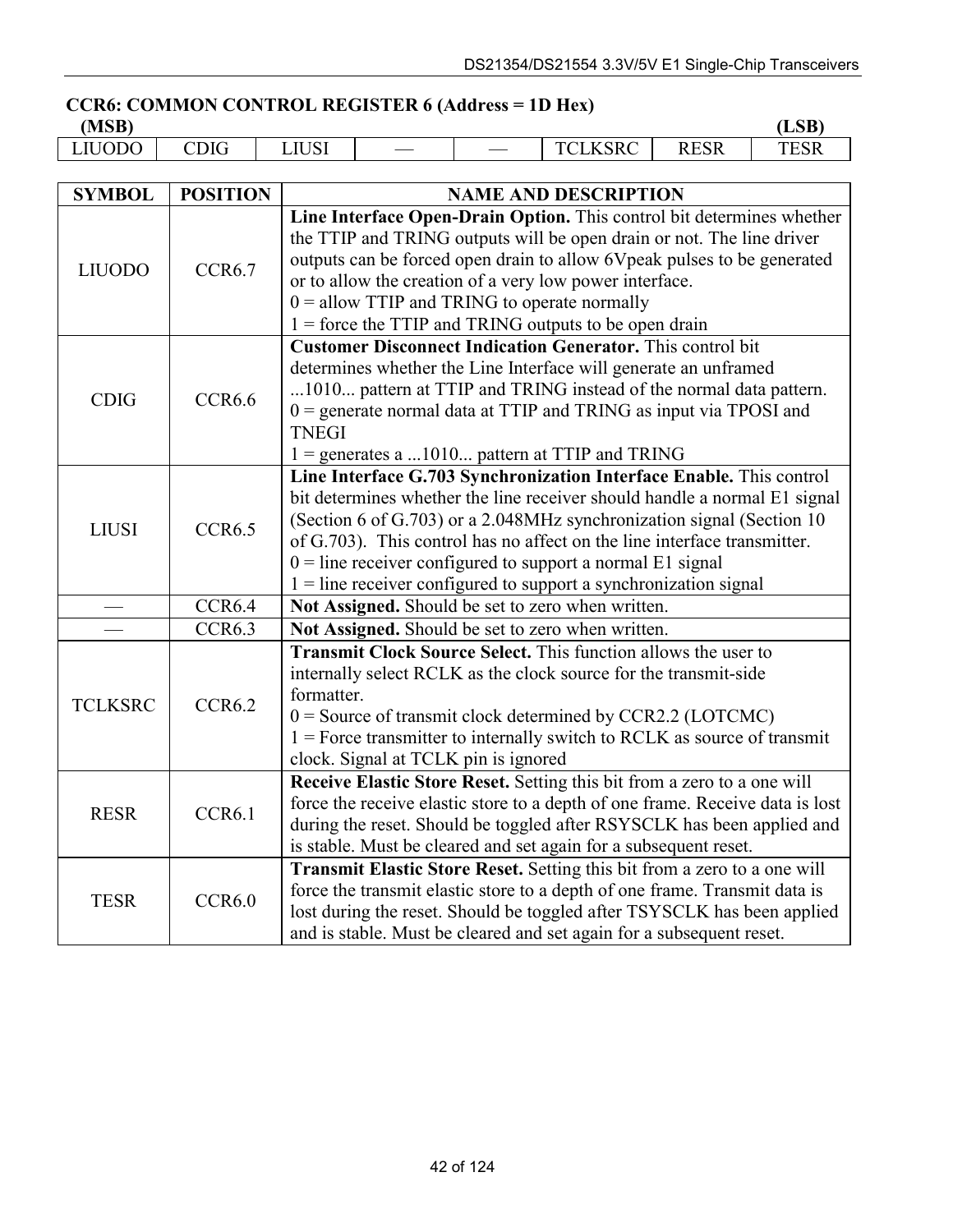# **6. STATUS AND INFORMATION REGISTERS**

The DS21354/DS21554 have a set of seven registers that contain information on the current real-time status of a framer—Status Register 1 (SR1), Status Register 2 (SR2), Receive Information Register (RIR), Synchronizer Status Register (SSR), and a set of three registers for the on-board HDLC controller. The specific details on the four registers pertaining to the HDLC controller are covered in Section [14,](#page-69-0) but they operate the same as the other status registers in the device and this operation is described below.

When a particular event has occurred (or is occurring), the appropriate bit in one of these four registers will be set to a one. All of the bits in SR1, SR2, and RIR1 registers operate in a latched fashion. The Synchronizer Status Register contents are not latched. This means that if an event or an alarm occurs and a bit is set to a one in any of the registers, it will remain set until the user reads that bit. The bit will be cleared when it is read and it will not be set again until the event has occurred again (or in the case of the RUA1, RRA, RCL, and RLOS alarms, the bit will remain set if the alarm is still present).

The user will always proceed a read of any of the SR1, SR2, and RIR registers with a write. The byte written to the register will inform the framer which bits the user wishes to read and have cleared. The user will write a byte to one of these registers, with a one in the bit positions he or she wishes to read and a zero in the bit positions he or she does not wish to obtain the latest information on. When a one is written to a bit location, the read register will be updated with the latest information. When a zero is written to a bit position, the read register will not be updated and the previous value will be held. A write to the status and information registers will be immediately followed by a read of the same register. The read result should be logically ANDed with the mask byte that was just written and this value should be written back into the same register to insure that bit does indeed clear. This second write step is necessary because the alarms and events in the status registers occur asynchronously in respect to their access via the parallel port. This write-read-write scheme allows an external microcontroller or microprocessor to individually poll certain bits without disturbing the other bits in the register. This operation is key in controlling the DS21354/DS21554 with higher-order software languages.

The SSR register operates differently than the other three. It is a read only register and it reports the status of the synchronizer in real time. This register is not latched and it is not necessary to precede a read of this register with a write.

The SR1, SR2, and HSR registers have the unique ability to initiate a hardware interrupt via the  $\overline{INT}$ output pin. Each of the alarms and events in the SR1, SR2, and HSR can be either masked or unmasked from the interrupt pin via the Interrupt Mask Register 1 (IMR1), Interrupt Mask Register 2 (IMR2), and HDLC Interrupt Mask Register (HIMR) respectively. The HIMR register is covered in Section [14.](#page-69-0)

The interrupts caused by alarms in SR1 (namely RUA1, RRA, RCL, and RLOS) act differently than the interrupts caused by events in SR1 and SR2 (namely RSA1, RDMA, RSA0, RSLIP, RMF, TMF, SEC, TAF, LOTC, RCMF, and TSLIP). The alarm caused interrupts will force the INT pin low whenever the alarm changes state (i.e., the alarm goes active or inactive according to the set/clear criteria in [Table 6-1\)](#page-45-0). The  $\overline{INT}$  pin will be allowed to return high (if no other interrupts are present) when the user reads the alarm bit that caused the interrupt to occur even if the alarm is still present.

The event caused interrupts will force the  $\overline{INT}$  pin low when the event occurs. The  $\overline{INT}$  pin will be allowed to return high (if no other interrupts are present) when the user reads the event bit that caused the interrupt to occur.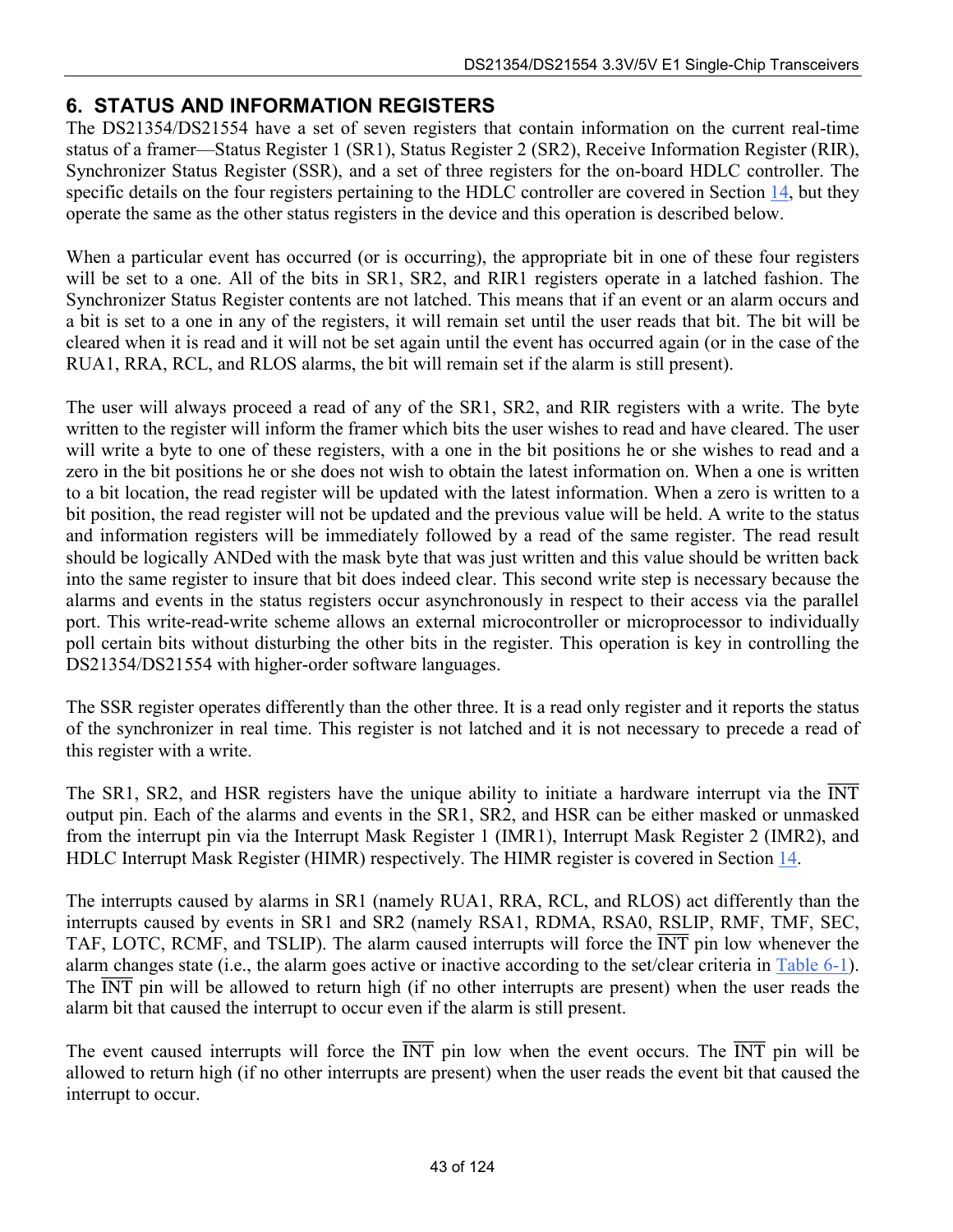# **RIR: RECEIVE INFORMATION REGISTER (Address = 08 Hex)**

| (MSB)                  |                    |                  |                                 |                                        |                                  | $\sigma$ and<br>שטש                      |                             |
|------------------------|--------------------|------------------|---------------------------------|----------------------------------------|----------------------------------|------------------------------------------|-----------------------------|
| <b>TESF</b><br>_______ | <b>TEAL</b><br>ESE | JAL <sub>1</sub> | $7^{\prime}$<br>KEDI<br>_______ | $\overline{\phantom{a}}$<br>DЕ<br>RESE | $\cap$ D $\cap$ D $\cap$<br>.UNC | $\Omega$<br>ISKC<br>$\ddot{\phantom{1}}$ | <b>ISRC</b><br>$\mathbf{A}$ |

| <b>SYMBOL</b> | <b>POSITION</b> | <b>NAME AND DESCRIPTION</b>                                                      |
|---------------|-----------------|----------------------------------------------------------------------------------|
| <b>TESF</b>   | RIR.7           | <b>Transmit-Side Elastic Store Full.</b> Set when the transmit-side elastic      |
|               |                 | store buffer fills and a frame is deleted.                                       |
| <b>TESE</b>   | RIR.6           | Transmit-Side Elastic Store Empty. Set when the transmit-side elastic            |
|               |                 | store buffer empties and a frame is repeated.                                    |
|               |                 | <b>Jitter Attenuator Limit Trip.</b> Set when the jitter attenuator FIFO reaches |
| <b>JALT</b>   | RIR.5           | to within 4–bits of its limit; useful for debugging jitter attenuation           |
|               |                 | operation.                                                                       |
| <b>RESF</b>   | RIR.4           | Receive-Side Elastic Store Full. Set when the receive side elastic store         |
|               |                 | buffer fills and a frame is deleted.                                             |
| <b>RESE</b>   | RIR.3           | Receive-Side Elastic Store Empty. Set when the receive side elastic store        |
|               |                 | buffer empties and a frame is repeated.                                          |
| <b>CRCRC</b>  | RIR.2           | CRC Resync Criteria Met. Set when 915/1000 codewords are received                |
|               |                 | in error.                                                                        |
|               |                 | FAS Resync Criteria Met Event (FASRC). Set when three consecutive                |
|               |                 | FAS words are received in error. Note: During a CRC resync the FAS               |
| <b>FASRC</b>  | RIR.1           | synchronizer is brought online to verify the FAS alignment. If during this       |
|               |                 | process a FAS emulator exists, the FAS synchronizer may temporarily              |
|               |                 | align to the emulator. The FASRC will go active indicating a search for a        |
|               |                 | valid FAS has been activated.                                                    |
| <b>CASRC</b>  | RIR.0           | <b>CAS Resync Criteria Met.</b> Set when two consecutive CAS MF                  |
|               |                 | alignment words are received in error.                                           |

## **SSR: SYNCHRONIZER STATUS REGISTER (Address = 1E Hex)**

| (MSB)        |                  |                |                |                |                       |             | $\cap$<br>T 2 D |
|--------------|------------------|----------------|----------------|----------------|-----------------------|-------------|-----------------|
| cccs<br>しつしつ | CSC <sub>4</sub> | $\sim$<br>しいしつ | $\sim$<br>しいしと | $\sim$<br>しいしい | $\cap$ $\cap$<br>ASSA | CC<br>`ASSA | CRC4SA          |
|              |                  |                |                |                |                       |             |                 |

| <b>SYMBOL</b>    | <b>POSITION</b>   | <b>NAME AND DESCRIPTION</b>                                                  |
|------------------|-------------------|------------------------------------------------------------------------------|
| CSC <sub>5</sub> | SSR.7             | <b>CRC4 Sync Counter Bit 5. MSB of the 6-bit counter.</b>                    |
| CSC <sub>4</sub> | SSR.6             | <b>CRC4 Sync Counter Bit 4.</b>                                              |
| CSC <sub>3</sub> | SSR.5             | <b>CRC4 Sync Counter Bit 3.</b>                                              |
| CSC <sub>2</sub> | SSR.4             | <b>CRC4 Sync Counter Bit 2.</b>                                              |
| CSC <sub>0</sub> | SSR <sub>3</sub>  | <b>CRC4 Sync Counter Bit 0.</b> LSB of the 6-bit counter. The next to LSB is |
|                  |                   | not accessible.                                                              |
| FASSA            | SSR <sub>2</sub>  | FAS Sync Active. Set while the synchronizer is searching for alignment       |
|                  |                   | at the FAS level.                                                            |
| CASSA            | SSR <sub>.1</sub> | CAS MF Sync Active. Set while the synchronizer is searching for the          |
|                  |                   | CAS MF alignment word.                                                       |
| CRC4SA           | SSR <sub>.0</sub> | CRC4 MF Sync Active. Set while the synchronizer is searching for the         |
|                  |                   | CRC4 MF alignment word.                                                      |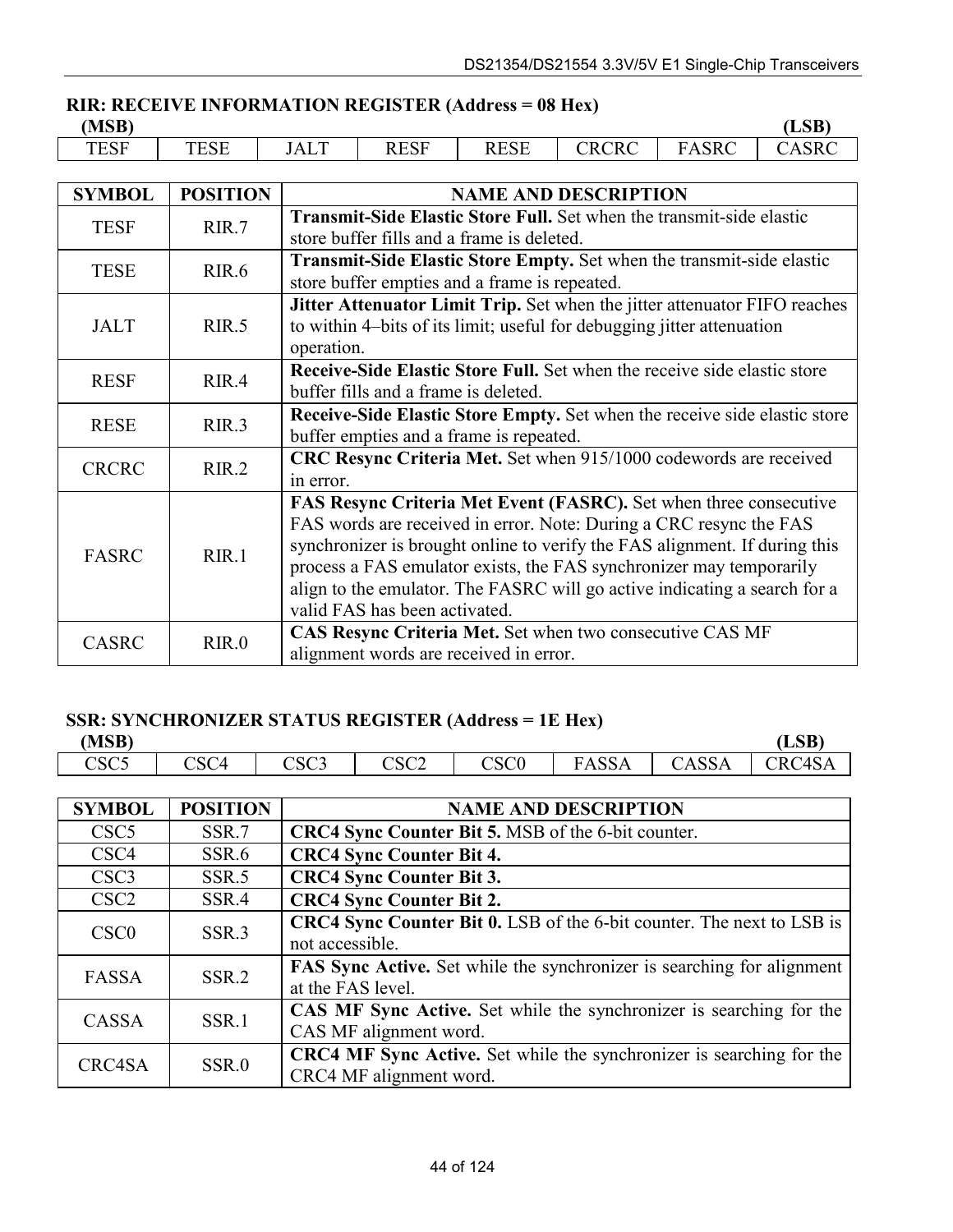# **6.1. CRC4 Sync Counter**

The CRC4 Sync Counter increments each time the 8ms CRC4 multiframe search times out. The counter is cleared when the framer has successfully obtained synchronization at the CRC4 level. The counter can also be cleared by disabling the CRC4 mode (CCR1.0 = 0). This counter is useful for determining the amount of time the framer has been searching for synchronization at the CRC4 level. ITU G.706 suggests that if synchronization at the CRC4 level cannot be obtained within 400ms, then the search should be abandoned and proper action taken. The CRC4 Sync Counter will roll over.

#### **SR1: STATUS REGISTER 1 (Address = 06 Hex)**

| (MSB)                                  |                 |                      |                                   |                                           |                                    |                          | (LSB)    |
|----------------------------------------|-----------------|----------------------|-----------------------------------|-------------------------------------------|------------------------------------|--------------------------|----------|
| $\mathbf{R}$ $\alpha$ $\alpha$<br>KSA1 | <b>DMA</b><br>к | <u>רא הד</u><br>RSAU | <b>TD</b><br>DCI<br><b>L'OLTI</b> | -- -<br>$^{\prime}$ $\overline{A_1}$<br>к | $\overline{R}$<br>ı,<br><b>NNA</b> | $\sim$<br>∽<br>к,<br>rce | $\cap$ c |

| <b>SYMBOL</b> | <b>POSITION</b> | <b>NAME AND DESCRIPTION</b>                                                                                                                                                                                                                      |
|---------------|-----------------|--------------------------------------------------------------------------------------------------------------------------------------------------------------------------------------------------------------------------------------------------|
| RSA1          | SR1.7           | Receive Signaling All Ones/Signaling Change. Set when the contents<br>of time slot 16 contain less than three zeros over 16 consecutive frames.                                                                                                  |
|               |                 | This alarm is not disabled in the CCS signaling mode. Both RSA1 and<br>RSA0 will be set if a change in signaling is detected.                                                                                                                    |
| <b>RDMA</b>   | SR1.6           | <b>Receive Distant MF Alarm.</b> Set when bit 6 of time slot 16 in frame 0<br>has been set for two consecutive multiframes. This alarm is not disabled<br>in the CCS signaling mode.                                                             |
| RSA0          | SR1.5           | Receive Signaling All Zeros/Signaling Change. Set when over a full<br>MF, time slot 16 contains all zeros. Both RSA1 and RSA0 will be set if a<br>change in signaling is detected.                                                               |
| <b>RSLIP</b>  | SR1.4           | Receive-Side Elastic Store Slip. Set when the elastic store has either<br>repeated or deleted a frame of data.                                                                                                                                   |
| RUA1          | SR1.3           | Receive Unframed All Ones. Set when an unframed all ones code is<br>received at RPOSI and RNEGI.                                                                                                                                                 |
| <b>RRA</b>    | SR1.2           | Receive Remote Alarm. Set when a remote alarm is received at RPOSI<br>and RNEGI.                                                                                                                                                                 |
| <b>RCL</b>    | SR1.1           | <b>Receive Carrier Loss.</b> Set when 255 (or 2048 if $CCR3.0 = 1$ )<br>consecutive zeros have been detected at RTIP and RRING. (Note: a<br>receiver carrier loss based on data received at RPOSI and RNEGI is<br>available in the HSR register) |
| <b>RLOS</b>   | <b>SR1.0</b>    | Receive Loss of Sync. Set when the device is not synchronized to the<br>receive E1 stream.                                                                                                                                                       |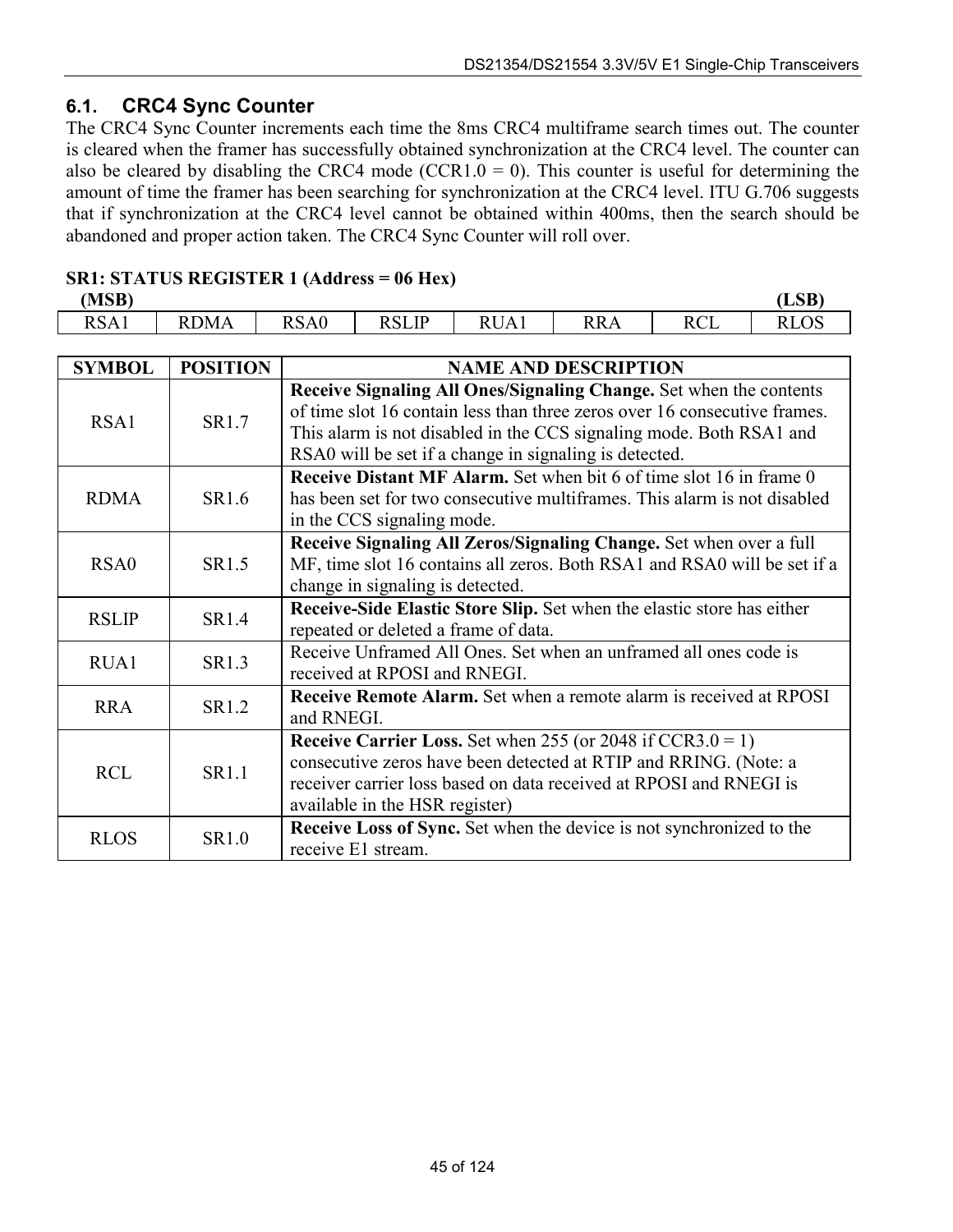| <b>ALARM</b>           | <b>SET CRITERIA</b>          | <b>CLEAR CRITERIA</b>         | <b>ITU SPEC.</b> |
|------------------------|------------------------------|-------------------------------|------------------|
| RSA1                   | over 16 consecutive frames   | over 16 consecutive frames    | G.732            |
| (Receive Signaling All | (one full MF) time slot 16   | (one full MF) time slot 16    | 4.2              |
| Ones)                  | contains less than three     | contains three or more        |                  |
|                        | zeros                        | zeros                         |                  |
| RSA0                   | over 16 consecutive frames   | over 16 consecutive frames    | G.732            |
| (Receive Signaling All | (one full MF) time slot 16   | (one full MF) time slot 16    | 5.2              |
| Zeros)                 | contains all zeros           | contains at least a single    |                  |
|                        |                              | one                           |                  |
| <b>RDMA</b>            | bit 6 in time slot 16 of     | bit 6 in time slot 16 of      | O.162            |
| (Receive Distant       | frame 0 set to one for two   | frame 0 set to zero for two   | 2.1.5            |
| Multiframe Alarm)      | consecutive MF               | consecutive MF                |                  |
| RUA1                   | less than three zeros in two | more than two zeros in two    | O.162            |
| (Receive Unframed All  | frames $(512 - bits)$        | frames (512 bits)             | 1.6.1.2          |
| Ones)                  |                              |                               |                  |
| <b>RRA</b>             | bit 3 of non-align frame set | bit 3 of non-align frame set  | 0.162            |
| (Receive Remote Alarm) | to one for three             | to zero for three             | 2.1.4            |
|                        | consecutive occasions        | consecutive occasions         |                  |
| <b>RCL</b>             | 255 (or 2048) consecutive    | in 255-bit times, at least 32 | G.775 / G.962    |
| (Receive Carrier Loss) | zeros received               | ones are received             |                  |

# <span id="page-45-0"></span>**Table 6-1. Alarm Criteria**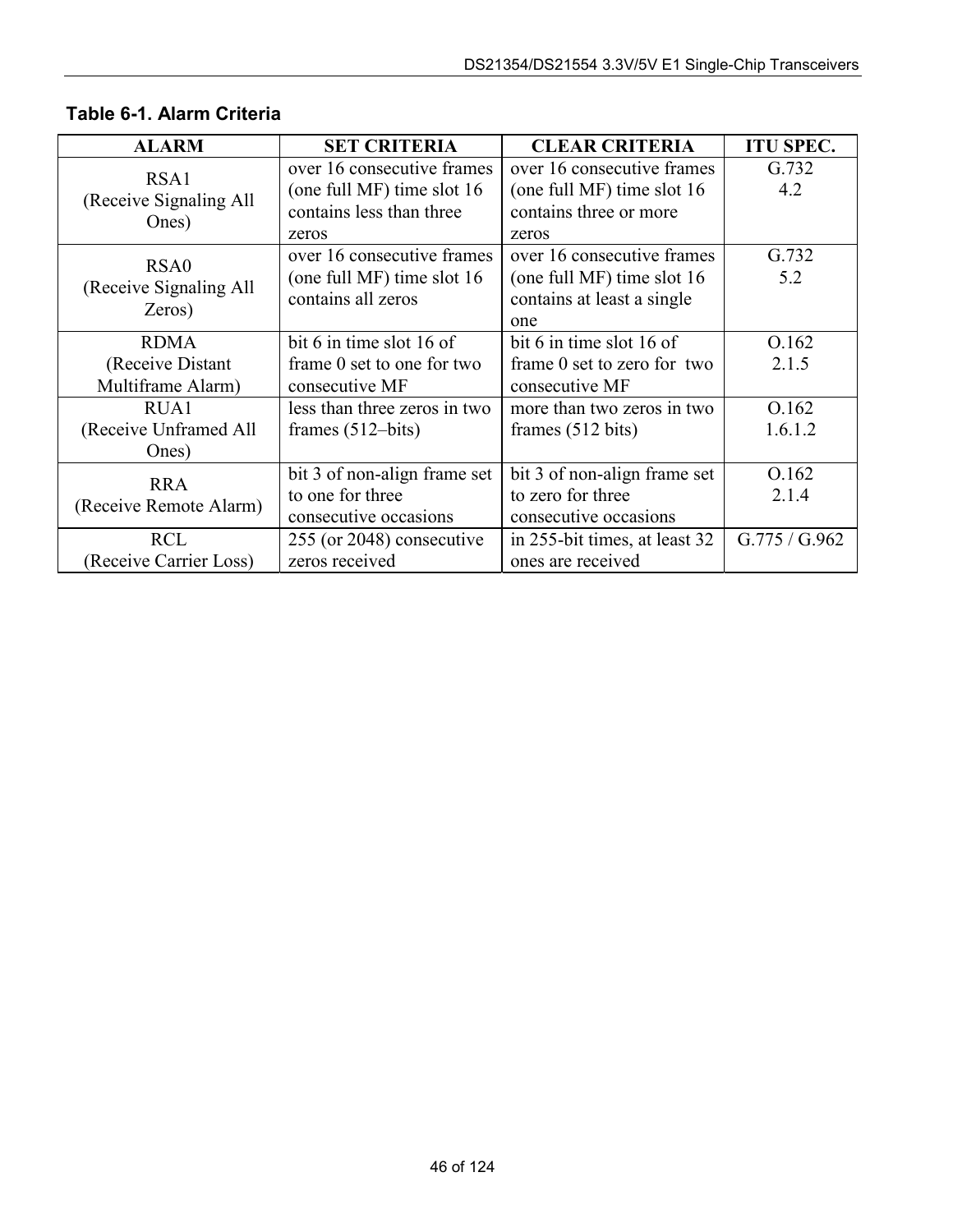# **SR2: STATUS REGISTER 2 (Address = 07 Hex)**

| (MSB)      |          |                  |           |                                     |  |                   |              |
|------------|----------|------------------|-----------|-------------------------------------|--|-------------------|--------------|
| <b>RMF</b> | 峦<br>RAF | m.<br><b>TMF</b> | oπ<br>-н. | $\mathbf{H}$<br>Δ<br><b>T T 7 T</b> |  | <b>:CMF</b><br>,, | $\mathbf{L}$ |

| <b>SYMBOL</b> | <b>POSITION</b>   | <b>NAME AND DESCRIPTION</b>                                                                                                                                                 |
|---------------|-------------------|-----------------------------------------------------------------------------------------------------------------------------------------------------------------------------|
| <b>RMF</b>    | SR2.7             | Receive CAS Multiframe. Set every 2ms (regardless if CAS signaling is<br>enabled or not) on receive multiframe boundaries. Used to alert the host                           |
|               |                   | that signaling data is available.                                                                                                                                           |
| <b>RAF</b>    | SR <sub>2.6</sub> | Receive Align Frame. Set every 250ns at the beginning of align frames.<br>Used to alert the host that Si and Sa bits are available in the RAF and<br>RNAF registers.        |
| <b>TMF</b>    | SR <sub>2.5</sub> | Transmit Multiframe. Set every 2ms (regardless if CRC4 is enabled) on<br>transmit multiframe boundaries. Used to alert the host that signaling data<br>needs to be updated. |
| <b>SEC</b>    | SR <sub>2.4</sub> | <b>One Second Timer.</b> Set on increments of one second based on RCLK. If<br>$CCR2.7=1$ , then this bit will be set every 62.5ms instead of once a<br>second.              |
| <b>TAF</b>    | SR2.3             | <b>Transmit Align Frame.</b> Set every 250ns at the beginning of align<br>frames. Used to alert the host that the TAF and TNAF registers need to<br>be updated.             |
| <b>LOTC</b>   | SR2.2             | Loss of Transmit Clock. Set when the TCLK pin has not transitioned<br>for one channel time (or 3. ns). Will force the LOTC pin high if enabled<br>via TCR2.0.               |
| <b>RCMF</b>   | SR2.1             | Receive CRC4 Multiframe. Set on CRC4 multiframe boundaries; will<br>continue to be set every 2ms on an arbitrary boundary if CRC4 is<br>disabled.                           |
| <b>TSLIP</b>  | SR2.0             | Transmit Elastic Store Slip. Set when the elastic store has either<br>repeated or deleted a frame of data.                                                                  |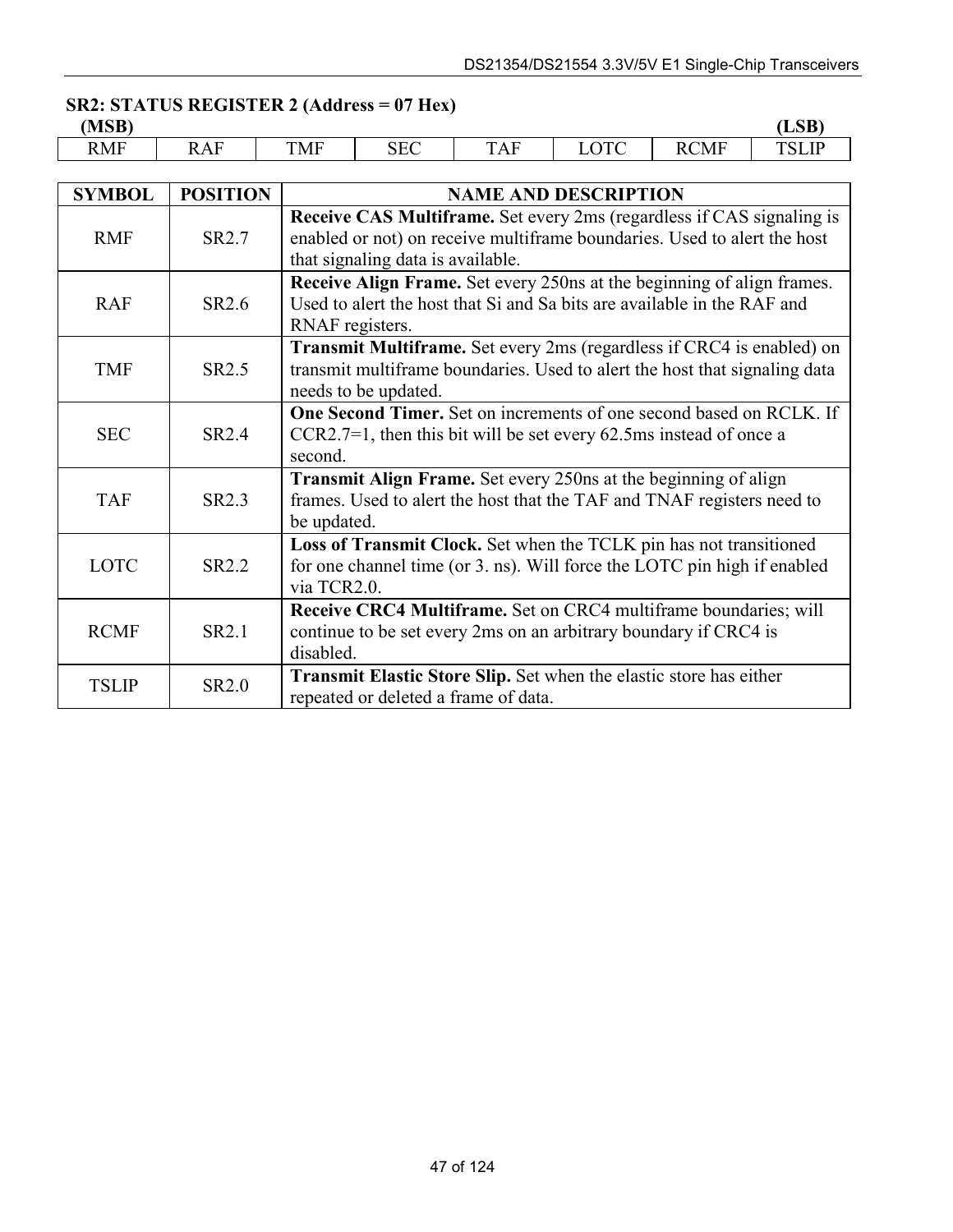## **IMR1: INTERRUPT MASK REGISTER 1 (Address = 16 Hex)**

| (MSB)                                   |            |                              |                          |                          |            |           | (T SR)<br>பலம      |
|-----------------------------------------|------------|------------------------------|--------------------------|--------------------------|------------|-----------|--------------------|
| $P^{\alpha}$<br><b>RSA</b> <sub>1</sub> | <b>DMA</b> | $\sim$ $\sim$<br><b>RSA0</b> | D CT ID<br><b>IVALIT</b> | $\Lambda$<br><b>NOVI</b> | <b>RRA</b> | DAT<br>nu | T.<br><b>IVEOT</b> |
|                                         |            |                              |                          |                          |            |           |                    |

| <b>SYMBOL</b> | <b>POSITION</b> | <b>NAME AND DESCRIPTION</b>                         |
|---------------|-----------------|-----------------------------------------------------|
|               |                 | <b>Receive Signaling All Ones/Signaling Change.</b> |
| RSA1          | IMR1.7          | $0 =$ interrupt masked                              |
|               |                 | $1 =$ interrupt enabled                             |
|               |                 | <b>Receive Distant MF Alarm.</b>                    |
| <b>RDMA</b>   | IMR1.6          | $0 =$ interrupt masked                              |
|               |                 | $1 =$ interrupt enabled                             |
|               |                 | Receive Signaling All Zeros/Signaling Change.       |
| RSA0          | IMR1.5          | $0 =$ interrupt masked                              |
|               |                 | $1 =$ interrupt enabled                             |
|               |                 | <b>Receive Elastic Store Slip Occurrence.</b>       |
| <b>RSLIP</b>  | IMR1.4          | $0 =$ interrupt masked                              |
|               |                 | $1 =$ interrupt enabled                             |
|               |                 | <b>Receive Unframed All Ones.</b>                   |
| RUA1          | IMR1.3          | $0 =$ interrupt masked                              |
|               |                 | $1 =$ interrupt enabled                             |
|               |                 | <b>Receive Remote Alarm.</b>                        |
| <b>RRA</b>    | <b>IMR1.2</b>   | $0 =$ interrupt masked                              |
|               |                 | $1 =$ interrupt enabled                             |
|               |                 | <b>Receive Carrier Loss.</b>                        |
| <b>RCL</b>    | IMR1.1          | $0 =$ interrupt masked                              |
|               |                 | $1 =$ interrupt enabled                             |
|               |                 | <b>Receive Loss of Sync.</b>                        |
| <b>RLOS</b>   | IMR1.0          | $0 =$ interrupt masked                              |
|               |                 | $1 =$ interrupt enabled                             |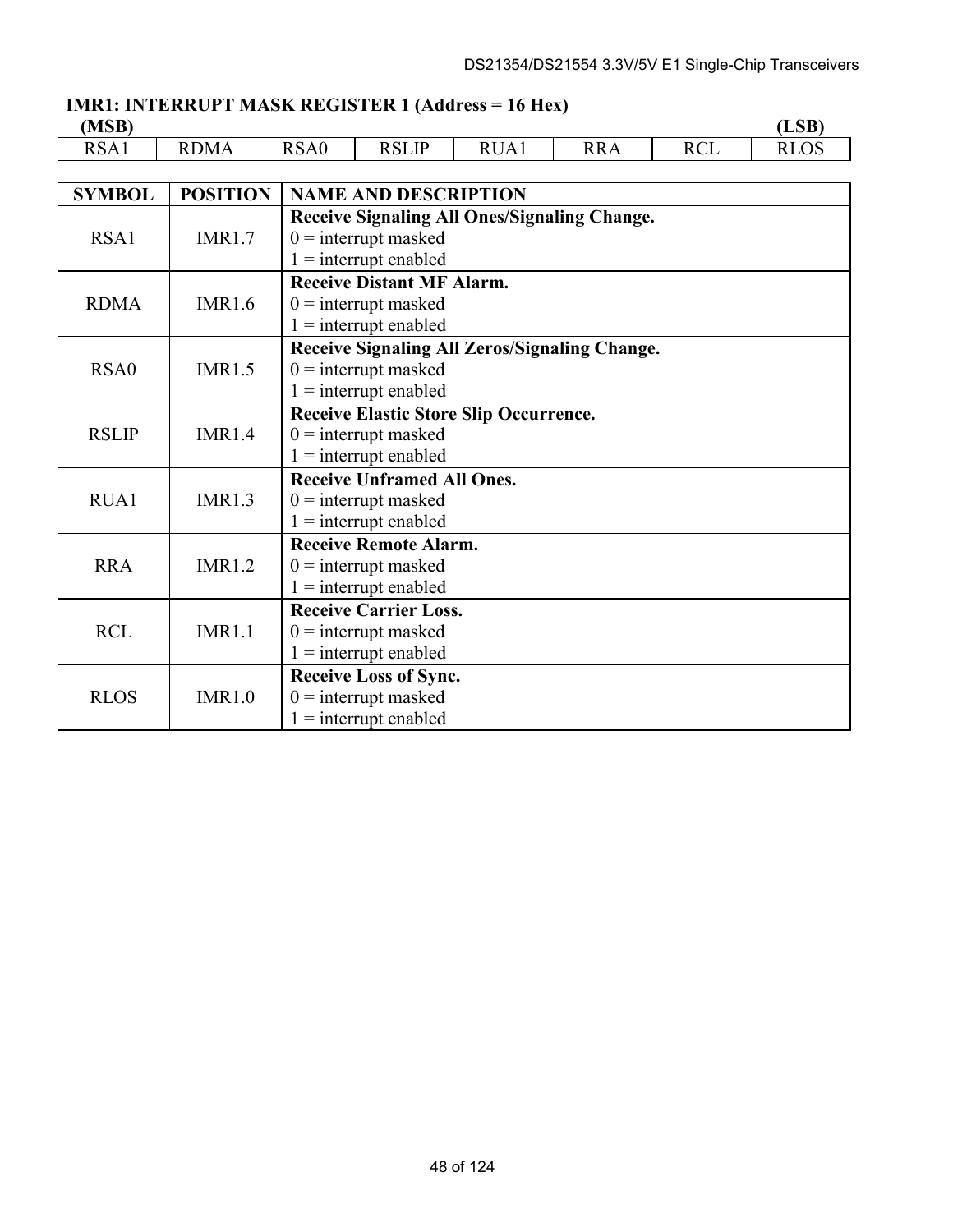## **IMR2: INTERRUPT MASK REGISTER 2 (Address = 17 Hex)**

**(MSB) (LSB)**  RMF | RAF | TMF | SEC | TAF | LOTC | RCMF | TSLIP

|               | <b>NAME AND DESCRIPTION</b>                         |
|---------------|-----------------------------------------------------|
|               | <b>Receive CAS Multiframe.</b>                      |
|               |                                                     |
|               | $0 =$ interrupt masked                              |
|               | $1 =$ interrupt enabled                             |
|               | <b>Receive Align Frame.</b>                         |
|               | $0 =$ interrupt masked                              |
|               | $1 =$ interrupt enabled                             |
|               | <b>Transmit Multiframe.</b>                         |
|               | $0 =$ interrupt masked                              |
|               | $1 =$ interrupt enabled                             |
|               | <b>One Second Timer.</b>                            |
| IMR2.4        | $0 =$ interrupt masked                              |
|               | $1 =$ interrupt enabled                             |
|               | <b>Transmit Align Frame.</b>                        |
| <b>IMR2.3</b> | $0 =$ interrupt masked                              |
|               | $1 =$ interrupt enabled                             |
|               | <b>Loss Of Transmit Clock.</b>                      |
| IMR2.2        | $0 =$ interrupt masked                              |
|               | $1 =$ interrupt enabled                             |
|               | <b>Receive CRC4 Multiframe.</b>                     |
| IMR2.1        | $0 =$ interrupt masked                              |
|               | $1 =$ interrupt enabled                             |
|               | <b>Transmit-Side Elastic Store Slip Occurrence.</b> |
| IMR2.0        | $0 =$ interrupt masked                              |
|               | $1 =$ interrupt enabled                             |
|               | <b>POSITION</b><br>IMR2.7<br>IMR2.6<br>IMR2.5       |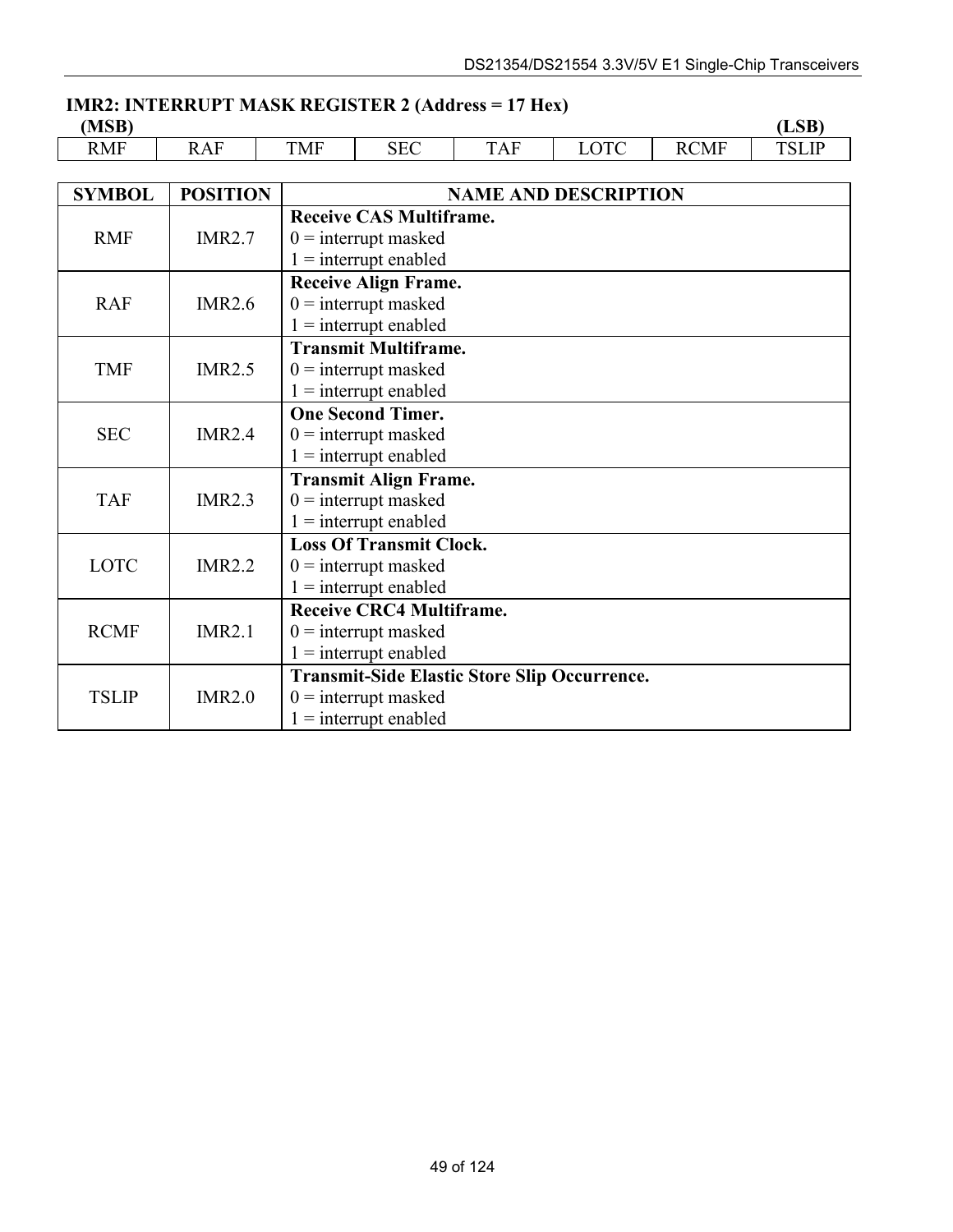# <span id="page-49-0"></span>**7. ERROR COUNT REGISTERS**

The DS21354/DS21554 have a set of four counters that record bipolar or code violations, errors in the CRC4 SMF codewords, E bits as reported by the far end, and word errors in the FAS. Each of these four counters is automatically updated on either one-second boundaries (CCR2.7 = 0) or every 62.5ms  $(CCR2.7 = 1)$  as determined by the timer in Status Register 2 (SR2.4). Hence, these registers contain performance data from either the previous second or the previous 62.5ms. The user can use the interrupt from the one-second timer to determine when to read these registers. The user has a full second (or 62.5ms) to read the counters before the data is lost. All four counters will saturate at their respective maximum counts and they will not rollover.

# <span id="page-49-1"></span>**7.1. BPV or Code Violation Counter**

Violation Count Register 1 (VCR1) is the most significant word and VCR2 is the least significant word of a 16-bit counter that records either BiPolar Violations (BPVs) or Code Violations (CVs). If CCR2.6 = 0, then the VCR counts bipolar violations. Bipolar violations are defined as consecutive marks of the same polarity. In this mode, if the HDB3 mode is set for the receive side via CCR1.2, then HDB3 codewords are not counted as BPVs. If  $CCR2.6 = 1$ , then the VCR counts code violations as defined in ITU O.161. Code violations are defined as consecutive bipolar violations of the same polarity.

In most applications, the framer should be programmed to count BPVs when receiving AMI code and to count CVs when receiving HDB3 code. This counter increments at all times and is not disabled by loss of sync conditions. The counter saturates at 65,535 and will not rollover. The bit error rate on an E1 line would have to be greater than 10\*\* - 2 before the VCR would saturate.

# **VCR1: UPPER BIPOLAR VIOLATION COUNT REGISTER 1 (Address = 00 Hex) VCR2: LOWER BIPOLAR VIOLATION COUNT REGISTER 2 (Address = 01 Hex)**

| (MSB)                                      |     |                                 |                                |                     |                          |                             | LSB)                  |                  |
|--------------------------------------------|-----|---------------------------------|--------------------------------|---------------------|--------------------------|-----------------------------|-----------------------|------------------|
| $\bf \bar{v}$ $\bf 1$ $\bf \bar{c}$<br>1 J | V14 | <b>1712</b><br><u>ل ا</u>       | $T$ $T$ 1 $\bigcap$<br>$\perp$ | T 7 1 1<br>$\pm$ 1  | V10                      | V0                          | <b>170</b><br>$\circ$ | VCR <sub>1</sub> |
| T/T                                        | V6  | T/L<br>$\overline{\phantom{0}}$ | $\mathbf{V}$                   | V <sub>2</sub><br>ر | 770<br>$\prime$ $\prime$ | $T$ $T$ $T$<br>$\mathbf{r}$ | $V \cap$              | $7CR2$           |

| <b>SYMBOL</b> | <b>POSITION</b> | <b>NAME AND DESCRIPTION</b>             |
|---------------|-----------------|-----------------------------------------|
| V15           | VCR1.7          | MSB of the 16-bit code violation count. |
| ${\rm V0}$    | <b>VCR2.0</b>   | LSB of the 16-bit code violation count. |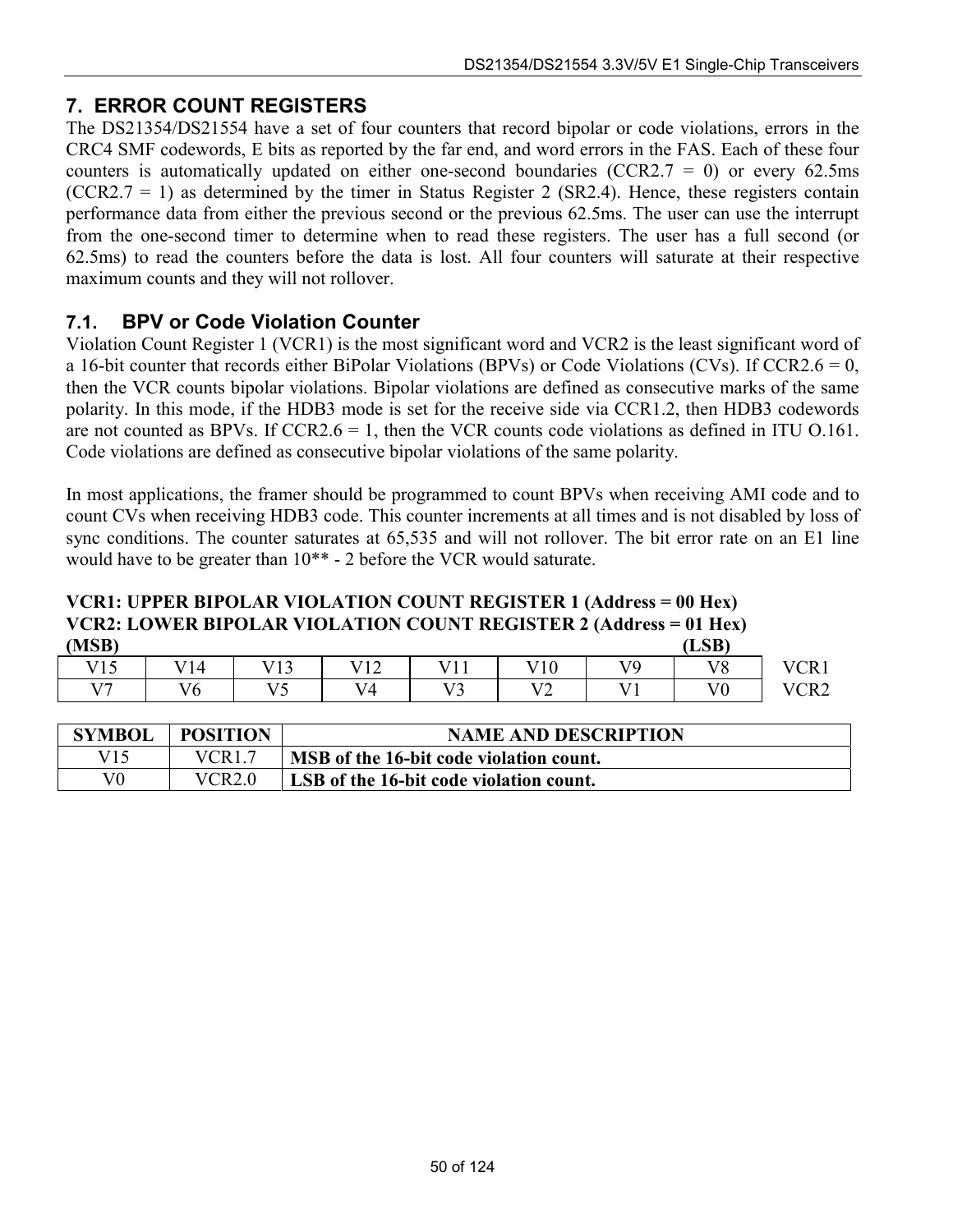# **7.2. CRC4 Error Counter**

CRC4 Count Register 1 (CRCCR1) is the most significant word and CRCCR2 is the least significant word of a 10-bit counter that records word errors in the Cyclic Redundancy Check 4 (CRC4). Since the maximum CRC4 count in a one second period is 1000, this counter cannot saturate. The counter is disabled during loss of sync at either the FAS or CRC4 level; it will continue to count if loss of multiframe sync occurs at the CAS level.

# **CRCCR1: CRC4 COUNT REGISTER 1 (Address = 02 Hex) CRCCR2: CRC4 COUNT REGISTER 2 (Address = 03 Hex)**

| (MSB)      |            |                  |                                      |      |                  |                  | (LSB) |                    |
|------------|------------|------------------|--------------------------------------|------|------------------|------------------|-------|--------------------|
| (See Note) | (See Note) |                  | (See Note)   (See Note)   (See Note) |      | (See Note)       | CRC <sub>9</sub> | CRC8  | <b>CRCCR1</b>      |
| CRC7       | CRC6       | CRC <sub>5</sub> | CRC4                                 | CRC3 | CRC <sub>2</sub> | CRC1             | CRC0  | CRCCR <sub>2</sub> |

| <b>SYMBOL</b> | <b>POSITION</b> | <b>NAME AND DESCRIPTION</b>        |
|---------------|-----------------|------------------------------------|
| CRC9          | CRCCR1.1        | MSB of the 10-Bit CRC4 error count |
| CRCO          | CRCCR2.0        | LSB of the 10-Bit CRC4 error count |

**Note: The upper six bits of CRCCR1 at address 02 are the most significant bits of the 12-bit FAS error counter.** 

#### **7.3. E-Bit Counter**

E-bit Count Register 1 (EBCR1) is the most significant word and EBCR2 is the least significant word of a 10-bit counter that records Far-End Block Errors (FEBE) as reported in the first bit of frames 13 and 15 on E1 lines running with CRC4 multiframe. These count registers will increment once each time the received E-bit is set to zero. Since the maximum E-bit count in a one second period is 1000, this counter cannot saturate. The counter is disabled during loss of sync at either the FAS or CRC4 level; it will continue to count if loss of multiframe sync occurs at the CAS level.

# **EBCR1: E-BIT COUNT REGISTER 1 (Address = 04 Hex) EBCR2: E-BIT COUNT REGISTER 2 (Address = 05 Hex)**

| (MSB)      |            |            |            |            |            |     | (LSB` |                   |
|------------|------------|------------|------------|------------|------------|-----|-------|-------------------|
| (See Note) | (See Note) | (See Note) | (See Note) | (See Note) | (See Note) | EB9 | EB8   | <b>EBCR</b>       |
| EB7        | EB6        | EB5        | EB4        | EB3        | EB2        | EB1 | EB0   | EBCR <sub>2</sub> |

| <b>SYMBOL</b> | <b>POSITION</b>     | <b>NAME AND DESCRIPTION</b>                |
|---------------|---------------------|--------------------------------------------|
| EB9           | EBCR1.1             | <b>MSB of the 10-Bit E-Bit Error Count</b> |
| EB0           | EBCR <sub>2.0</sub> | LSB of the 10-Bit E-Bit Error Count        |

**Note: The upper six bits of EBCR1 at address 04 are the least significant bits of the 12-bit FAS error counter.**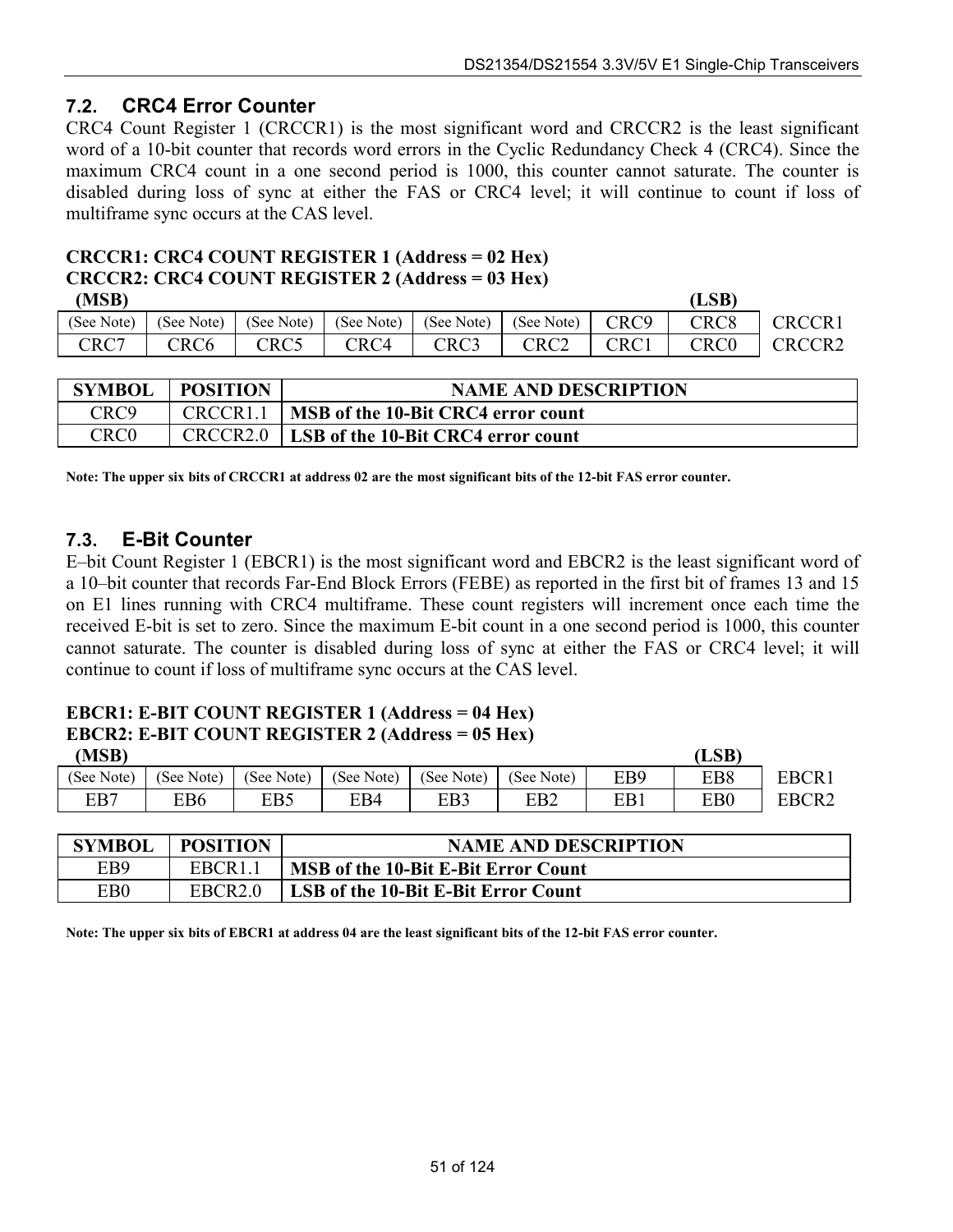# **7.4. FAS Error Counter**

FAS Count Register 1 (FASCR1) is the most significant word and FASCR2 is the least significant word of a 12-bit counter that records word errors in the Frame Alignment Signal in time slot 0. This counter is disabled when RLOS is high. FAS errors will not be counted when the framer is searching for FAS alignment and/or synchronization at either the CAS or CRC4 multiframe level. Since the maximum FAS word error count in a one second period is 4000, this counter cannot saturate.

#### **FASCR1: FAS ERROR COUNT REGISTER 1 (Address = 02 Hex) FASCR2: FAS ERROR COUNT REGISTER 2 (Address = 04 Hex)**

| (MSB) |              |      |                  |      |                  |          | (LSB)            |                    |
|-------|--------------|------|------------------|------|------------------|----------|------------------|--------------------|
| FAS11 | <b>FAS10</b> | FAS9 | FAS <sub>8</sub> | FAS7 | FAS <sub>6</sub> | (Note 1) | (Note 1)         | FASCR1             |
| FAS5  | FAS4         | FAS3 | FAS2             | FAS1 | FAS <sub>0</sub> | (Note 2) | (Note 2) $\vert$ | FASCR <sub>2</sub> |

| <b>SYMBOL</b> | <b>POSITION</b>      | <b>NAME AND DESCRIPTION</b>              |
|---------------|----------------------|------------------------------------------|
| FAS11         | FASCR1.7             | <b>MSB of the 12-Bit FAS Error Count</b> |
| FAS0          | FASCR <sub>2.2</sub> | LSB of the 12-Bit FAS Error Count        |

**Note 1: The lower two bits of FASCR2 at address 04 are the most significant bits of the 10-bit E-Bit counter. Note 2: The lower two bits of FASCR1 at address 02 are the most significant bits of the 10-bit CRC4 error counter.**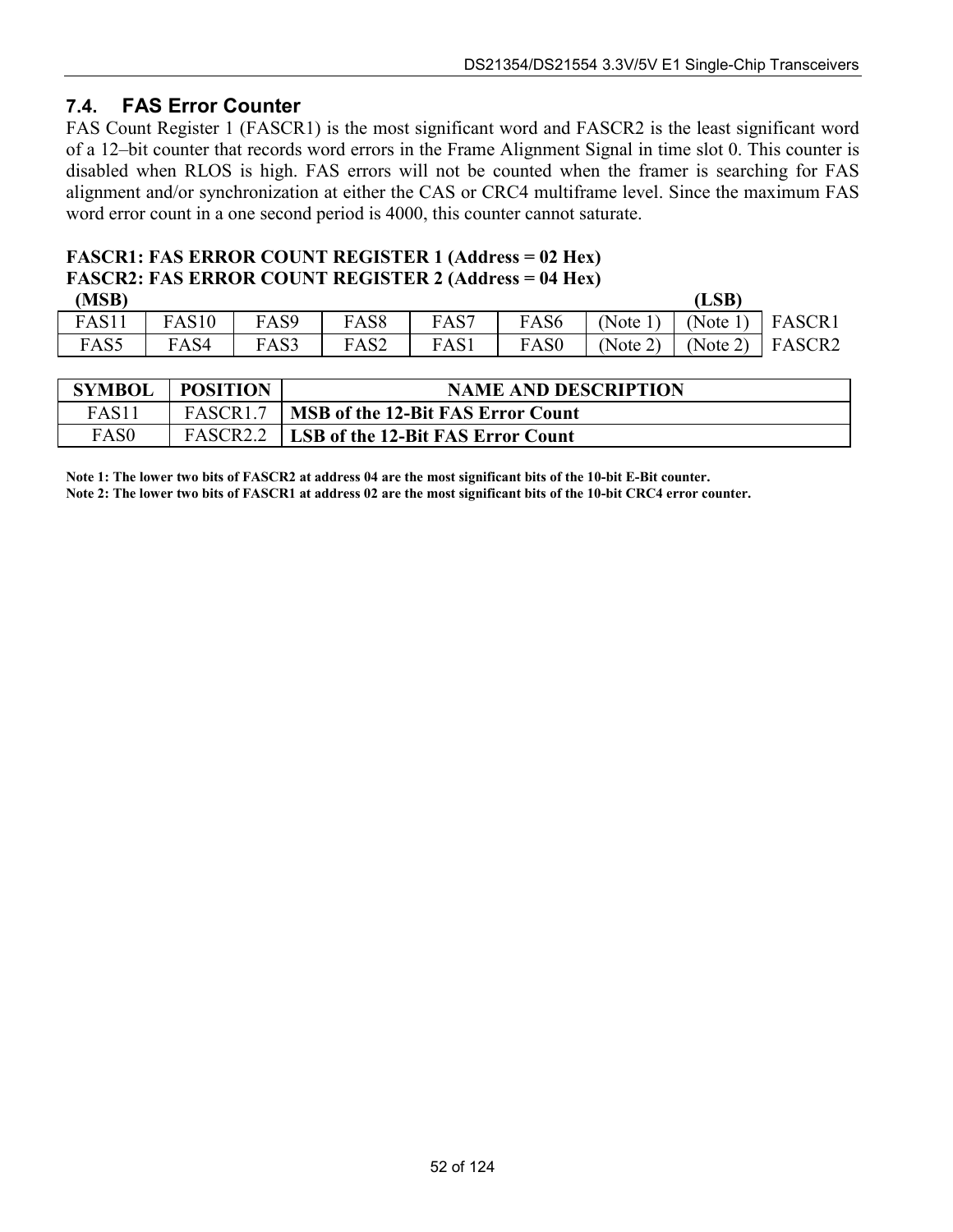# <span id="page-52-0"></span>**8. DS0 MONITORING FUNCTION**

Each framer in the DS21354/DS21554 can monitor one DS0 (64kbps) channel in the transmit direction and one DS0 channel in the receive direction at the same time. In the transmit direction, the user determines which channel is to be monitored by properly setting the TCM0 to TCM4 bits in the CCR4 register. In the receive direction, the RCM0 to RCM4 bits in the CCR5 register need to be properly set. The DS0 channel pointed to by the TCM0 to TCM4 bits appears in the transmit DS0 monitor (TDS0M) register, and the DS0 channel pointed to by the RCM0 to RCM4 bits appears in the receive DS0 (RDS0M) register. The TCM4 to TCM0 and RCM4 to RCM0 bits should be programmed with the decimal decode of the appropriate E1 channel.

For example, if DS0 channel 6 in the transmit direction and DS0 channel 15 in the receive direction need to be monitored, then the following values would be programmed into CCR5 and CCR6:

| $TCM4 = 0$ | $RCM4 = 0$ |
|------------|------------|
| $TCM3 = 0$ | $RCM3 = 1$ |
| $TCM2 = 1$ | $RCM2 = 1$ |
| $TCM1 = 0$ | $RCM1 = 1$ |
| $TCM0 = 1$ | $RCM0 = 0$ |

#### **CCR4: COMMON CONTROL REGISTER 4 (Address = A8 Hex)**

| [Repeated here from Section 5 for convenience.]<br>CD |    |  |               |      |      |                  |       |  |
|-------------------------------------------------------|----|--|---------------|------|------|------------------|-------|--|
| (MSB)                                                 |    |  |               |      |      |                  | (LDD- |  |
| R I R                                                 | பப |  | $^{\circ}$ M4 | TCM3 | TCM2 | TCM <sup>1</sup> | TCM0  |  |

| <b>SYMBOL</b>    | <b>POSITION</b> | <b>NAME AND DESCRIPTION</b>                                                                                                                                                    |
|------------------|-----------------|--------------------------------------------------------------------------------------------------------------------------------------------------------------------------------|
| <b>RLB</b>       | CCR4.7          | Remote Loopback.                                                                                                                                                               |
| <b>LLB</b>       | CCR4.6          | Local Loopback.                                                                                                                                                                |
| <b>LIAIS</b>     | CCR4.5          | Line Interface AIS Generation Enable.                                                                                                                                          |
| TCM4             | CCR4.4          | <b>Transmit Channel Monitor Bit 4. MSB of a channel decode that</b><br>determines which transmit channel data will appear in the TDS0M<br>register. See Section 8 for details. |
| TCM3             | CCR4.3          | <b>Transmit Channel Monitor Bit 3.</b>                                                                                                                                         |
| TCM <sub>2</sub> | CCR4.2          | <b>Transmit Channel Monitor Bit 2.</b>                                                                                                                                         |
| TCM1             | CCR4.1          | <b>Transmit Channel Monitor Bit 1.</b>                                                                                                                                         |
| TCM <sub>0</sub> | CCR4.0          | Transmit Channel Monitor Bit 0. LSB of the channel decode.                                                                                                                     |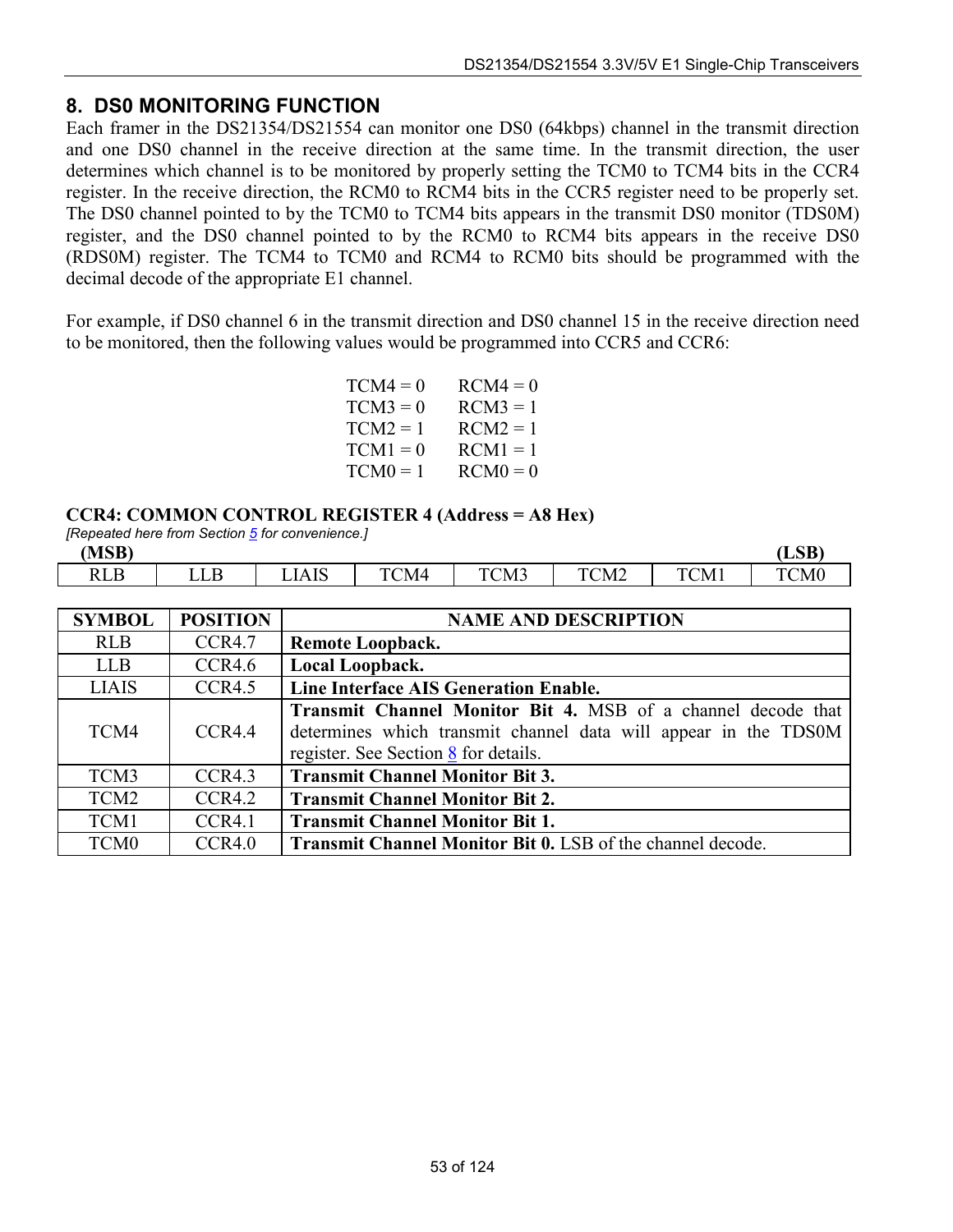## **TDS0M: TRANSMIT DS0 MONITOR REGISTER (Address = A9 Hex)**

#### **(MSB) (LSB)**  B1 | B2 | B3 | B4 | B5 | B6 | B7 | B8

| <b>SYMBOL</b>  | <b>POSITION</b> | <b>NAME AND DESCRIPTION</b>                                                                |
|----------------|-----------------|--------------------------------------------------------------------------------------------|
| B1             | TDS0M.7         | Transmit DS0 Channel Bit 1. MSB of the DS0 channel (first bit to be<br>transmitted).       |
| B2             | TDS0M.6         | <b>Transmit DS0 Channel Bit 2.</b>                                                         |
| B <sub>3</sub> | TDS0M.5         | <b>Transmit DS0 Channel Bit 3.</b>                                                         |
| B <sub>4</sub> | TDS0M.4         | <b>Transmit DS0 Channel Bit 4.</b>                                                         |
| B <sub>5</sub> | TDS0M.3         | <b>Transmit DS0 Channel Bit 5.</b>                                                         |
| <b>B6</b>      | TDS0M.2         | <b>Transmit DS0 Channel Bit 6.</b>                                                         |
| B7             | TDS0M.1         | Transmit DS0 Channel Bit 7.                                                                |
| <b>B8</b>      | TDS0M.0         | <b>Transmit DS0 Channel Bit 8.</b> LSB of the DS0 channel (last bit to be<br>transmitted). |

#### **CCR5: COMMON CONTROL REGISTER 5 (Address = AA Hex)**

| [Repeated here from Section 5 for convenience] |         |         |      |      |                  |      |                  |  |  |
|------------------------------------------------|---------|---------|------|------|------------------|------|------------------|--|--|
| (MSB)                                          |         |         |      |      |                  |      | (LSB)            |  |  |
| <b>LIRST</b>                                   | RESALGN | TESALGN | RCM4 | RCM3 | RCM <sub>2</sub> | RCM1 | RCM <sub>0</sub> |  |  |

| <b>SYMBOL</b>    | <b>POSITION</b>    | <b>NAME AND DESCRIPTION</b>                                                                                                                                                  |
|------------------|--------------------|------------------------------------------------------------------------------------------------------------------------------------------------------------------------------|
| <b>LIRST</b>     | CCR5.7             | Line Interface Reset.                                                                                                                                                        |
| <b>RESALGN</b>   | CCR5.6             | Receive Elastic Store Align.                                                                                                                                                 |
| <b>TESALGN</b>   | CCR5.5             | <b>Transmit Elastic Store Align.</b>                                                                                                                                         |
| RCM4             | CCR <sub>5.4</sub> | Receive Channel Monitor Bit 4. MSB of a channel decode that<br>determines in which receive channel the data will appear in the RDS0M<br>register. See Section 8 for details. |
| RCM <sub>3</sub> | CCR5.3             | <b>Receive Channel Monitor Bit 3.</b>                                                                                                                                        |
| RCM <sub>2</sub> | CCR5.2             | <b>Receive Channel Monitor Bit 2.</b>                                                                                                                                        |
| RCM1             | CCR5.1             | <b>Receive Channel Monitor Bit 1.</b>                                                                                                                                        |
| RCM <sub>0</sub> | CCR5.0             | Receive Channel Monitor Bit 0. LSB of the channel decode.                                                                                                                    |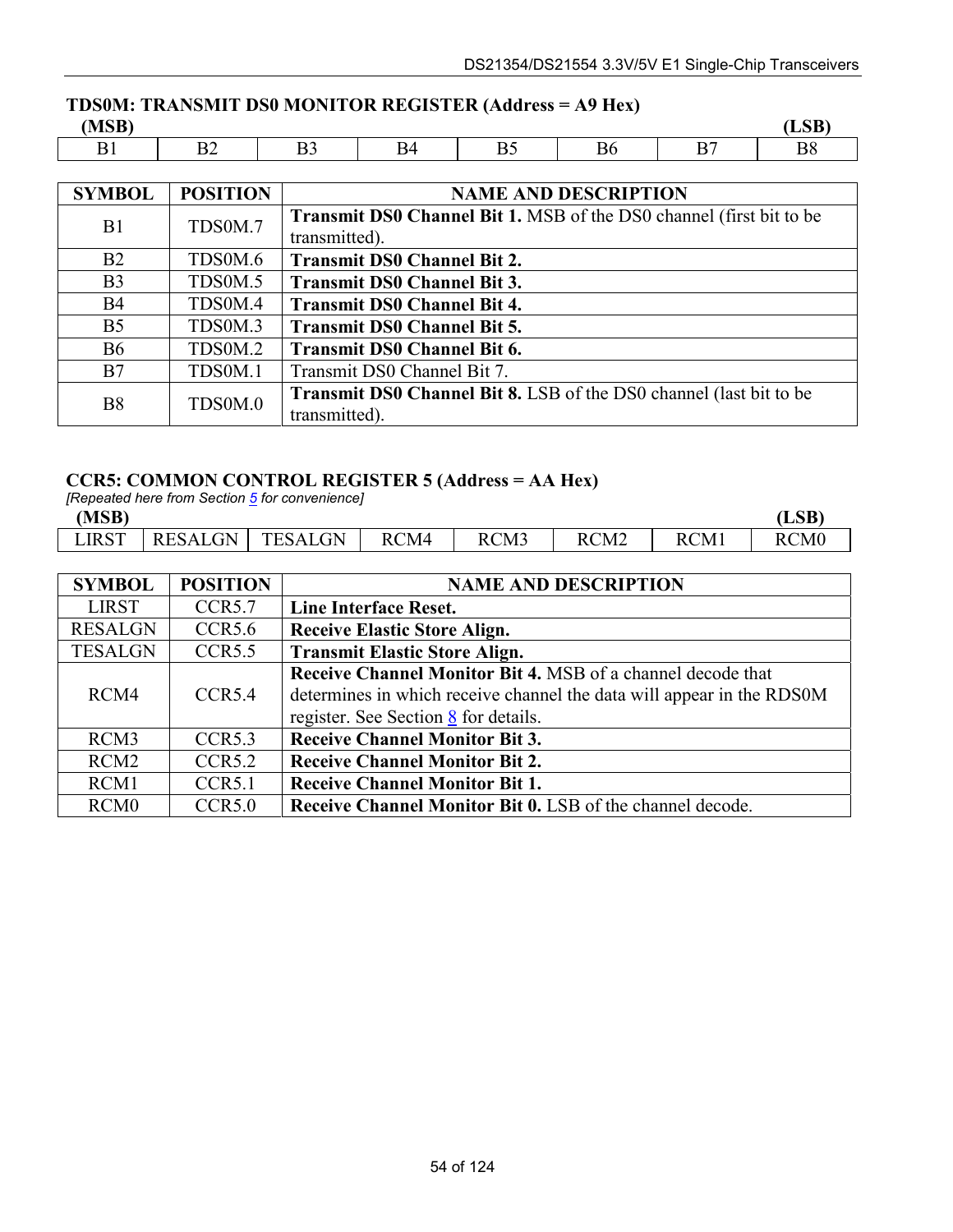## **RDS0M: RECEIVE DS0 MONITOR REGISTER (Address = AB Hex)**

| (MSB)<br>$\sim$ |  |  |  |  |
|-----------------|--|--|--|--|
|                 |  |  |  |  |

| <b>SYMBOL</b>  | <b>POSITION</b> | <b>NAME AND DESCRIPTION</b>                                                    |
|----------------|-----------------|--------------------------------------------------------------------------------|
| B1             | RDS0M.7         | <b>Receive DS0 Channel Bit 1.</b> MSB of the DS0 channel (first bit received). |
| B2             | RDS0M.6         | <b>Receive DS0 Channel Bit 2.</b>                                              |
| B <sub>3</sub> | RDS0M.5         | <b>Receive DS0 Channel Bit 3.</b>                                              |
| <b>B4</b>      | RDS0M.4         | <b>Receive DS0 Channel Bit 4.</b>                                              |
| B <sub>5</sub> | RDS0M.3         | <b>Receive DS0 Channel Bit 5.</b>                                              |
| <b>B6</b>      | RDS0M.2         | <b>Receive DS0 Channel Bit 6.</b>                                              |
| B7             | RDS0M.1         | <b>Receive DS0 Channel Bit 7.</b>                                              |
| <b>B8</b>      | RDS0M.0         | Receive DS0 Channel Bit 8. LSB of the DS0 channel (last bit received).         |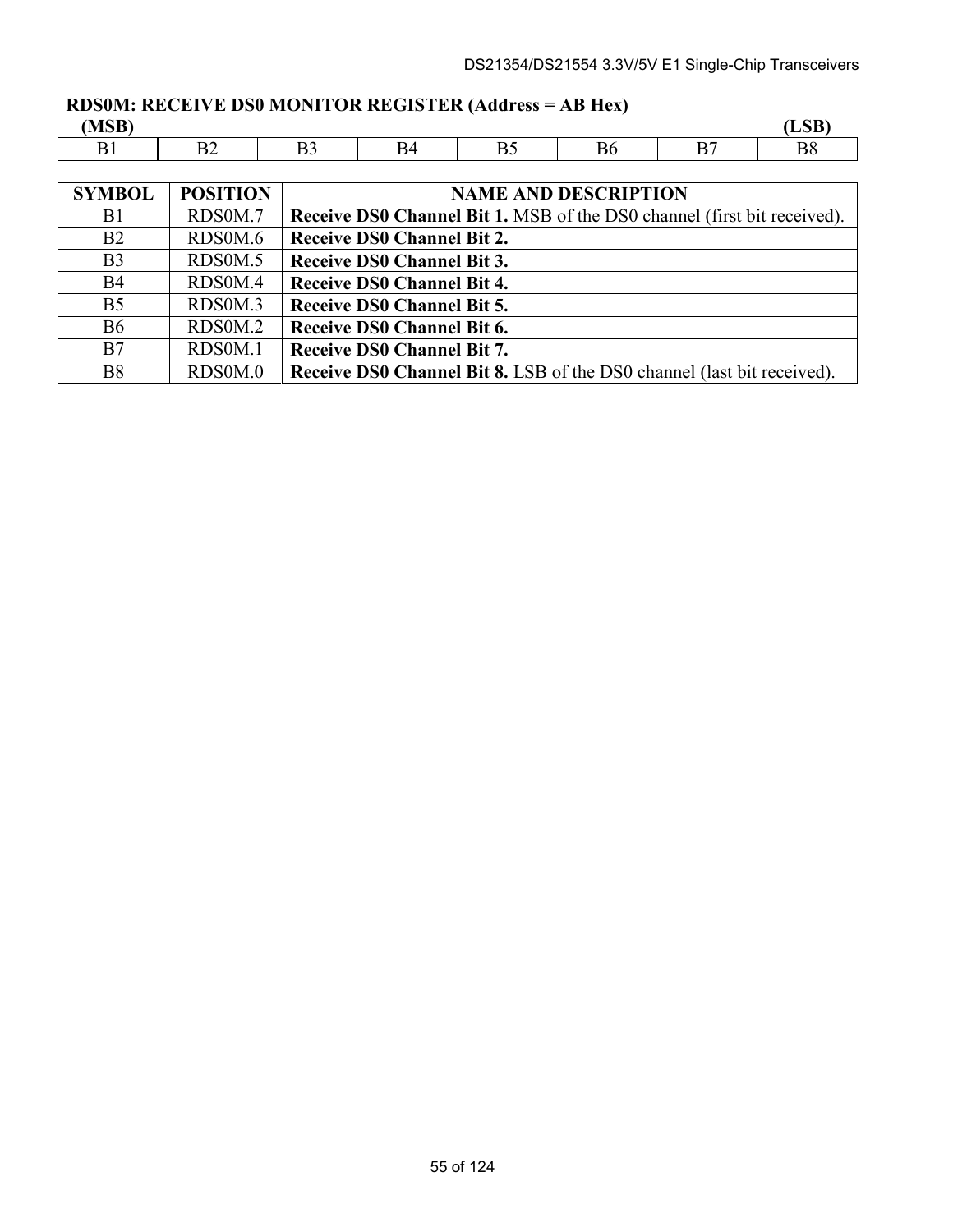# <span id="page-55-0"></span>**9. SIGNALING OPERATION**

The DS21354/DS21554 contain provisions for both processor-based (i.e., software-based) signaling bit access and for hardware-based access. Both the processor-based access and the hardware-based access can be used simultaneously if necessary. The processor-based signaling is covered in Section [9.1](#page-55-1) and the hardware based signaling is covered in Section [9.2.](#page-57-0) When referring to signaling, the voice-channel numbering scheme is used.

# <span id="page-55-1"></span>**9.1. Processor-Based Signaling**

The Channel-Associated Signaling (CAS) bits embedded in the E1 stream can be extracted from the receive stream and inserted into the transmit stream by the framer. Each of the 30 voice channels has four signaling bits (A/B/C/D) associated with it. The numbers in parentheses () are the voice channel associated with a particular signaling bit. The voice channel numbers have been assigned as described in the ITU documents. Please note that this is different than the channel numbering scheme (1 to 32) that is used in the rest of the data sheet.

For example, voice channel 1 is associated with time slot 1 (Channel 2) and voice channel 30 is associated with time slot 31 (Channel 32). There is a set of 16 registers for the receive side (RS1 to RS16) and 16 registers on the transmit side (TS1 to TS16). The signaling registers are detailed below.

| (MSB)    |                  |                  |          |       |       |       | (LSB) |           |
|----------|------------------|------------------|----------|-------|-------|-------|-------|-----------|
| $\theta$ | $\boldsymbol{0}$ | $\boldsymbol{0}$ | $\theta$ | X     | Y     | X     | X     | RS1 (30)  |
| A(1)     | B(1)             | C(1)             | D(1)     | A(16) | B(16) | C(16) | D(16) | RS2 (31)  |
| A(2)     | B(2)             | C(2)             | D(2)     | A(17) | B(17) | C(17) | D(17) | RS3 (32)  |
| A(3)     | B(3)             | C(3)             | D(3)     | A(18) | B(18) | C(18) | D(18) | RS3 (33)  |
| A(4)     | B(4)             | C(4)             | D(4)     | A(19) | B(19) | C(19) | D(19) | RS5 (34)  |
| A(5)     | B(5)             | C(5)             | D(5)     | A(20) | B(20) | C(20) | D(20) | RS6 (35)  |
| A(6)     | B(6)             | C(6)             | D(6)     | A(21) | B(21) | C(21) | D(21) | RS7 (36)  |
| A(7)     | B(7)             | B(7)             | B(7)     | B(22) | B(22) | B(22) | B(22) | RS8 (37)  |
| A(8)     | B(8)             | C(8)             | D(8)     | A(23) | B(23) | C(23) | D(23) | RS9 (38)  |
| A(9)     | B(9)             | C(9)             | D(9)     | A(24) | B(24) | C(24) | D(24) | RS10 (39) |
| A(10)    | B(10)            | C(10)            | D(10)    | A(25) | B(25) | C(25) | D(25) | RS11 (3A) |
| A(11)    | B(11)            | C(11)            | D(11)    | A(26) | B(26) | C(26) | D(26) | RS12 (3B) |
| A(12)    | B(12)            | C(12)            | D(12)    | A(27) | B(27) | C(27) | D(27) | RS13 (3C) |
| A(13)    | B(13)            | C(13)            | D(13)    | A(28) | B(28) | C(28) | D(28) | RS14 (3D) |
| A(14)    | B(14)            | C(14)            | D(14)    | A(29) | B(29) | C(29) | D(29) | RS15 (3E) |
| A(15)    | B(15)            | C(15)            | D(15)    | A(30) | B(30) | C(30) | D(30) | RS16 (3F) |

**RS1 TO RS16: RECEIVE SIGNALING REGISTERS (Address = 30 to 3F Hex)** 

| <b>SYMBOL</b> | <b>POSITION</b> | <b>NAME AND DESCRIPTION</b>                         |
|---------------|-----------------|-----------------------------------------------------|
|               | RS1.0/1/3       | <b>Spare Bits</b>                                   |
|               | RS1.2           | Remote Alarm Bit (integrated and reported in SR1.6) |
| A(1)          | RS2.7 1.        | Signaling Bit A for Channel 1                       |
| D(30)         | RS16.0          | Signaling Bit D for Channel 30                      |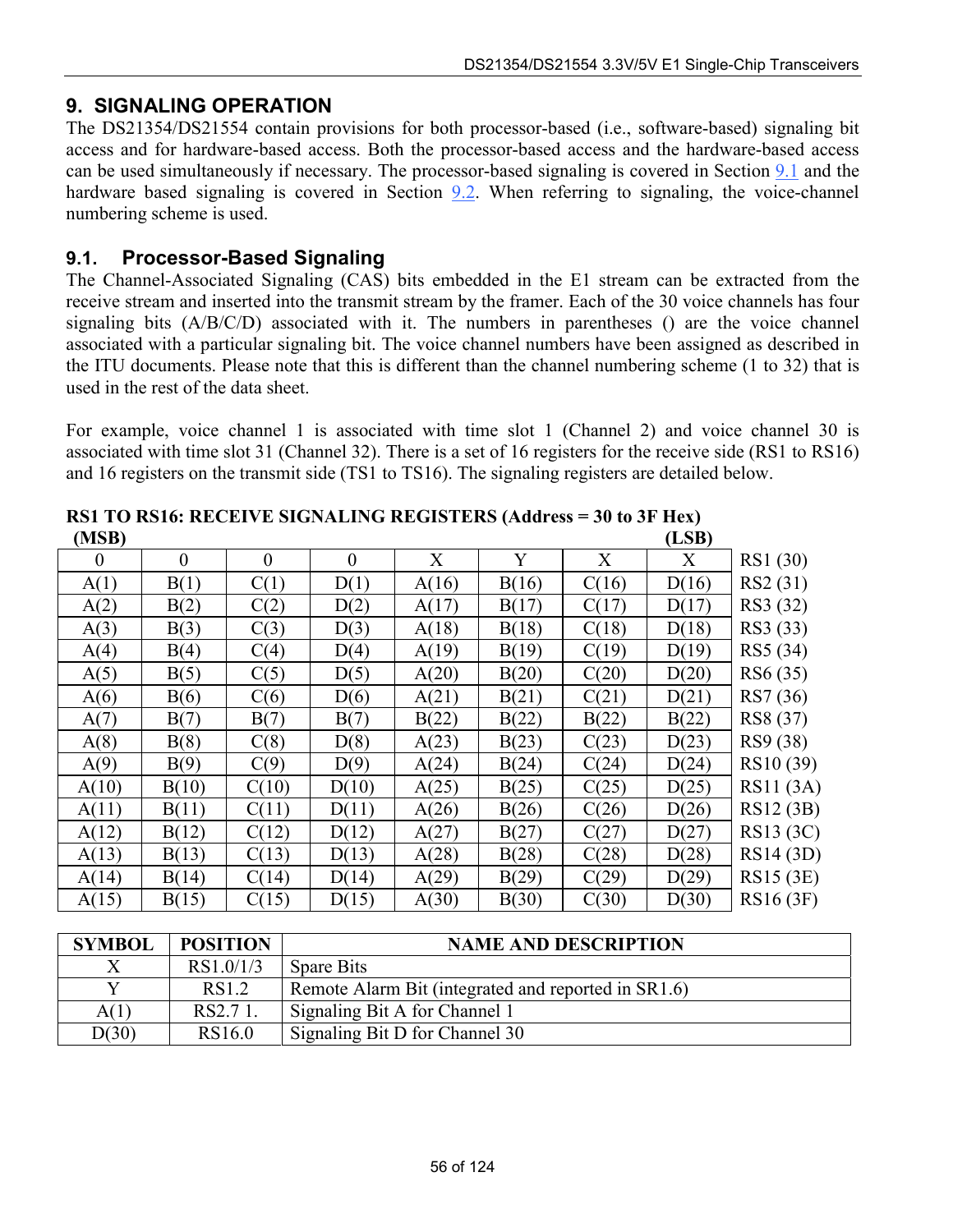Each Receive Signaling Register (RS1 to RS16) reports the incoming signaling from two time slots. The bits in the Receive Signaling Registers are updated on multiframe boundaries so the user can utilize the Receive Multiframe Interrupt in the Receive Status Register 2 (SR2.7) to know when to retrieve the signaling bits. The user has a full 2ms to retrieve the signaling bits before the data is lost. The RS registers are updated under all conditions. Their validity should be qualified by checking for synchronization at the CAS level. In CCS signaling mode, RS1 to RS16 can also be used to extract signaling information. Via the SR2.7 bit, the user will be informed when the signaling registers have been loaded with data. The user has 2ms to retrieve the data before it is lost. The signaling data reported in RS1 to RS16 is also available at the RSIG and RSER pins.

A change in the signaling bits from one multiframe to the next causes the RSA1 (SR1.7) and RSA0  $(SR1.5)$  status bits to be set at the same time. The user can enable the  $\overline{INT}$  pin to toggle low upon detection of a change in signaling by setting either the IMR1.7 or IMR1.5 bit. Once a signaling change has been detected, the user has at least 1.75ms to read the data out of the RS1 to RS16 registers before the data is lost.

**TS1 TO TS16: TRANSMIT SIGNALING REGISTERS (Address = 40 to 4F Hex) (MSB) (LSB)** 

| ן עכוויון |                |          |          |       |       |       | ו טכובו |           |
|-----------|----------------|----------|----------|-------|-------|-------|---------|-----------|
| $\theta$  | $\overline{0}$ | $\theta$ | $\theta$ | X     | Y     | X     | X       | TS1 (40)  |
| A(1)      | B(1)           | C(1)     | D(1)     | A(16) | B(16) | C(16) | D(16)   | TS2 (41)  |
| A(2)      | B(2)           | C(2)     | D(2)     | A(17) | B(17) | C(17) | D(17)   | TS3 (42)  |
| A(3)      | B(3)           | C(3)     | D(3)     | A(18) | B(18) | C(18) | D(18)   | TS4 (43)  |
| A(4)      | B(4)           | C(4)     | D(4)     | A(19) | B(19) | C(19) | D(19)   | TS5 (44)  |
| A(5)      | B(5)           | C(5)     | D(5)     | A(20) | B(20) | C(20) | D(20)   | TS6 (45)  |
| A(6)      | B(6)           | C(6)     | D(6)     | A(21) | B(21) | C(21) | D(21)   | TS7 (46)  |
| A(7)      | B(7)           | B(7)     | B(7)     | B(22) | B(22) | B(22) | B(22)   | TS8 (47)  |
| A(8)      | B(8)           | C(8)     | D(8)     | A(23) | B(23) | C(23) | D(23)   | TS9 (48)  |
| A(9)      | B(9)           | C(9)     | D(9)     | A(24) | B(24) | C(24) | D(24)   | TS10 (49) |
| A(10)     | B(10)          | C(10)    | D(10)    | A(25) | B(25) | C(25) | D(25)   | TS11 (4A) |
| A(11)     | B(11)          | C(11)    | D(11)    | A(26) | B(26) | C(26) | D(26)   | TS12 (4B) |
| A(12)     | B(12)          | C(12)    | D(12)    | A(27) | B(27) | C(27) | D(27)   | TS13 (4C) |
| A(13)     | B(13)          | C(13)    | D(13)    | A(28) | B(28) | C(28) | D(28)   | TS14 (4D) |
| A(14)     | B(14)          | C(14)    | D(14)    | A(29) | B(29) | C(29) | D(29)   | TS15 (4E) |
| A(15)     | B(15)          | C(15)    | D(15)    | A(30) | B(30) | C(30) | D(30)   | TS16 (4F) |

| <b>SYMBOL</b> | <b>POSITION</b> | <b>NAME AND DESCRIPTION</b>                         |
|---------------|-----------------|-----------------------------------------------------|
|               | TS1.0/1/3       | Spare Bits                                          |
|               | TS1.2           | Remote Alarm Bit (integrated and reported in SR1.6) |
| A(1)          | TS2.7 1.        | Signaling Bit A for Channel 1                       |
| D(30)         | TS16.0          | Signaling Bit D for Channel 30                      |

Each Transmit Signaling Register (TS1 to TS16) contains the CAS bits for two time slots that will be inserted into the outgoing stream if enabled to do so via TCR1.5. On multiframe boundaries, the framer will load the values present in the Transmit Signaling Register into an outgoing signaling shift register that is internal to the device. The user can utilize the Transmit Multiframe bit in Status Register 2 (SR2.5) to know when to update the signaling bits. The bit will be set every 2ms, and the user has 2ms to update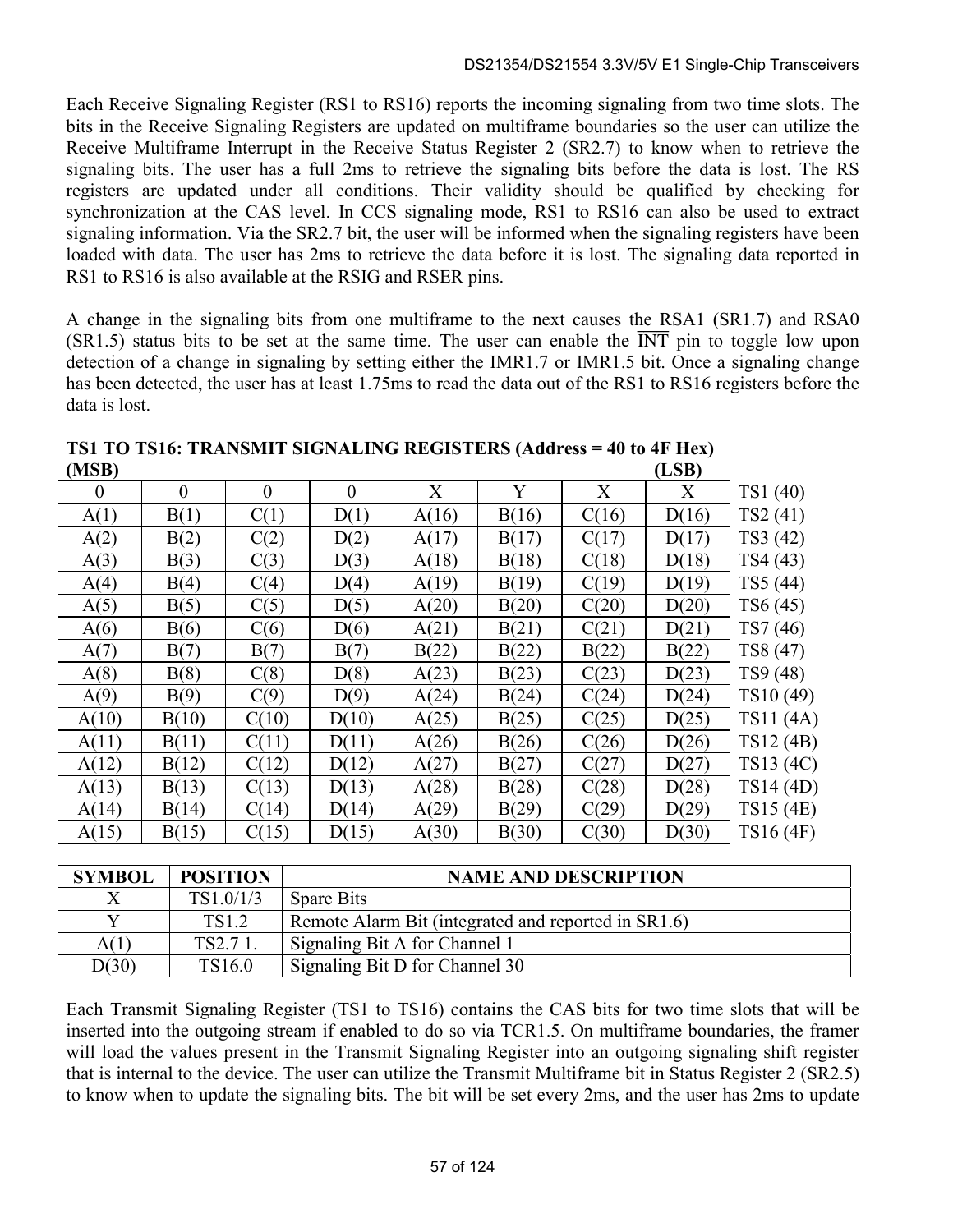the TSRs before the old data is retransmitted. ITU specifications recommend that the ABCD signaling not be set to all zeros because they will emulate a CAS multiframe alignment word.

The TS1 register is special because it contains the CAS multiframe alignment word in its upper nibble. The upper nibble must always be set to 0000 or else the terminal at the far end loses multiframe synchronization. If the user wishes to transmit a multiframe alarm to the far end, then the TS1.2 bit should be set to one. If no alarm is to be transmitted, then the TS1.2 bit should be cleared. The three remaining bits in TS1 are the spare bits. If they are not used, they should be set to one. In CCS signaling mode, TS1 to TS16 can also be used to insert signaling information. Via the SR2.5 bit, the user will be informed when the signaling registers need to be loaded with data. The user has 2ms to load the data before the old data will be retransmitted.

Via the CCR3.6 bit, the user has the option to use the Transmit Channel Blocking Registers (TCBRs) to determine on a channel by channel basis, which signaling bits are to be inserted via the TSRs (the corresponding bit in the  $TCBRs = 1$ ) and which are to be sourced from the TSER or TSIG pin (the corresponding bit in the TCBRs = 0). See Figure  $18-15$  for more details.

# <span id="page-57-0"></span>**9.2. Hardware-Based Signaling**

#### *9.2.1. Receive Side*

In the receive side of the hardware-based signaling, there are two operating modes for the signaling buffer—signaling extraction and signaling reinsertion. Signaling extraction involves pulling the signaling bits from the receive data stream and buffering them over a four-multiframe buffer and outputting them in a serial PCM fashion on a channel-by-channel basis at the RSIG output. This mode is always enabled. In this mode, the receive elastic store may be enabled or disabled. If the receive elastic store is enabled, then the backplane clock (RSYSCLK) must be 2.048MHz/4.096MHz/8.192MHz. The ABCD signaling bits are output on RSIG in the lower nibble of each channel. The RSIG data is updated once a multiframe (2ms) unless a freeze is in effect. See the timing diagrams in Section [18.1](#page-99-0) for some examples.

The other hardware-based signaling operating mode called signaling reinsertion can be invoked by setting the RSRE control bit high (CCR3.3 = 1). In this mode, the user provides a multiframe sync at the RSYNC pin and the signaling data is realigned at the RSER output according to this applied multiframe boundary. In this mode, the elastic store must be enabled and the backplane clock must be 2.048MHz/4.096MHz/8.192MHz.

The signaling data in the two-multiframe buffer is frozen in a known good state upon either a loss of synchronization (OOF event), carrier loss, or frame slip. To allow this freeze action to occur, the RFE control bit (CCR2.0) should be set high. The user can force a freeze by setting the RFF control bit (CCR2.1) high. Setting the RFF bit high causes the same freezing action as if a loss of synchronization, carrier loss, or slip has occurred.

The two-multiframe buffer provides an approximate one-multiframe delay in the signaling bits provided at the RSIG pin (and at the RSER pin if  $RSRE = 1$  via CCR3.3). When freezing is enabled (RFE = 1), the signaling data is held in the last known good state until the corrupting error condition subsides. When the error condition subsides, the signaling data is held in the old state for an additional 3ms to 5ms before being allowed to be updated with new signaling data.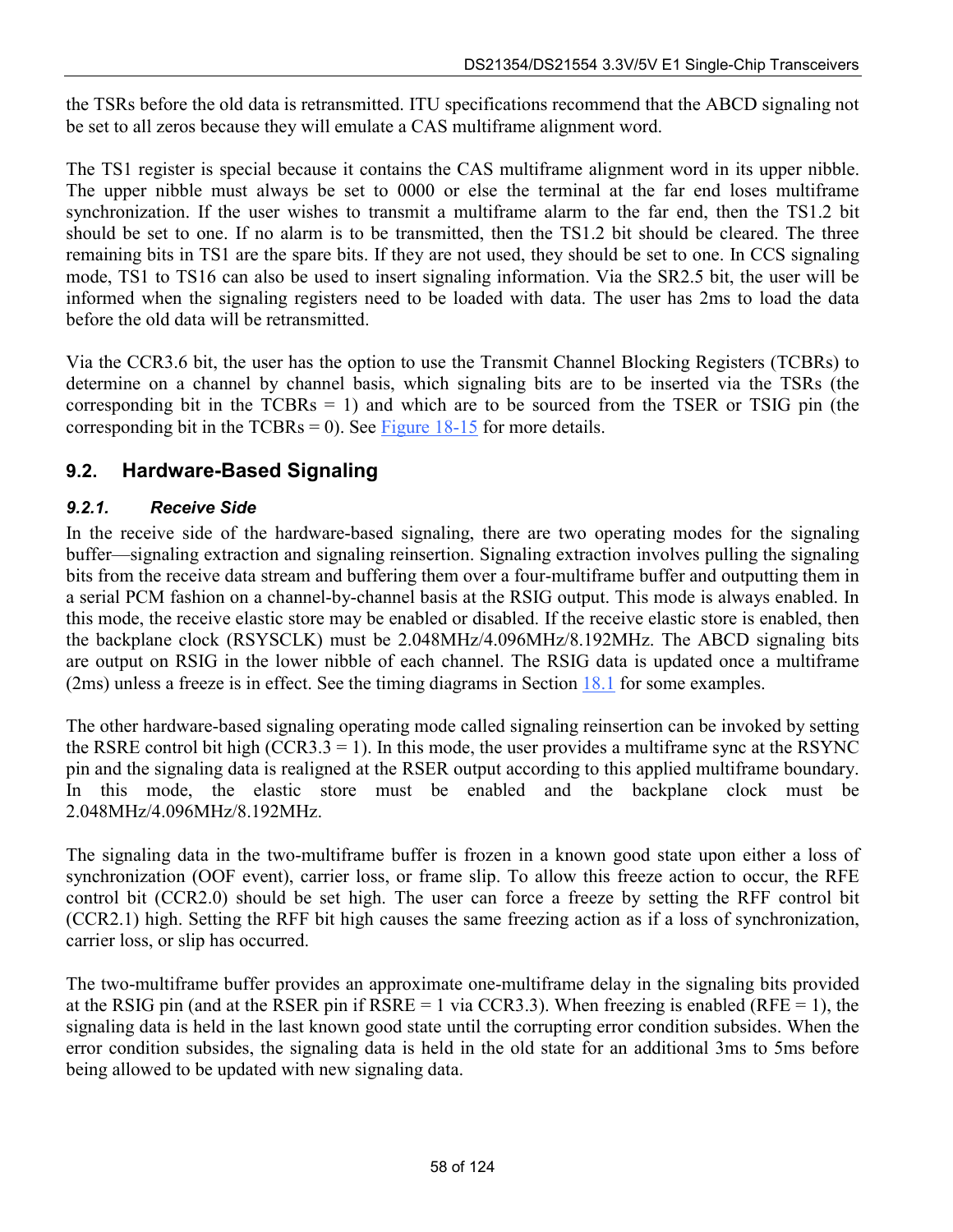#### *9.2.2. Transmit Side*

Via the THSE control bit (CCR3.2), the DS21354/DS21554 can be set up to take the signaling data presented at the TSIG pin and insert the signaling data into the PCM data stream that is being input at the TSER pin. The hardware signaling insertion capabilities of each framer are available whether the transmit-side elastic store is enabled or disabled. If the transmit-side elastic store is enabled, the backplane clock (TSYSCLK) must be 2.048MHz/4.096MHz/8.192MHz.

When hardware signaling insertion is enabled on a framer (THSE  $= 1$ ), then the user must enable the Transmit Channel Blocking Register Function Select (TCBFS) control bit (CCR3.6 = 1). This is needed so that the CAS multiframe alignment word, multiframe remote alarm, and spare bits can be added to time slot 16 in frame 0 of the multiframe. The TS1 register should be programmed with the proper information. If  $CCR3.6 = 1$ , then a zero in the TCBRs implies that signaling data is to be sourced from TSER (or TSIG if  $CCR3.2 = 1$ ) and a one implies that signaling data for that channel is to be sourced from the Transmit Signaling (TS) registers. See definition below.

#### **TCBR1/TCBR2/TCBR3/TCBR4: DEFINITION WHEN CCR3.6 = 1**

| (MSB)            |      |             |                 |                  |                 |             | (LSB)           |           |
|------------------|------|-------------|-----------------|------------------|-----------------|-------------|-----------------|-----------|
| CH <sub>18</sub> | CH3  | <b>CH17</b> | CH <sub>2</sub> | CH <sub>16</sub> | CH <sub>1</sub> | 1*          | *               | TCBR1(22) |
| <b>CH22</b>      | CH7  | CH21        | CH6             | <b>CH20</b>      | CH <sub>5</sub> | <b>CH19</b> | CH <sub>4</sub> | TCBR2(23) |
| <b>CH26</b>      | CH11 | CH25        | CH10            | CH24             | CH <sub>9</sub> | CH23        | CH <sub>8</sub> | TCBR3(24) |
| <b>CH30</b>      | CH15 | CH29        | CH14            | <b>CH28</b>      | <b>CH13</b>     | <b>CH27</b> | <b>CH12</b>     | TCBR4(25) |

\**These bits should be set to one to allow the internal TS1 register to create the CAS Multiframe Alignment Word and Spare/Remote Alarm bits.*

The user can also take advantage of this functionality to intermix signaling data from the TSIG pin and from the internal Transmit Signaling Registers (TS1 to TS16). As an example, assume that the user wishes to source all the signaling data except for voice channels 5 and 10 from the TSIG pin. In this application, the following bits and registers would be programmed as follows:

| <b>CONTROL BITS</b>                         | <b>REGISTER VALUES</b>                                          |
|---------------------------------------------|-----------------------------------------------------------------|
| $\text{THSE} = 1 \text{ (CCR3.2)}$          | $TS1 = 0Bh$ (MF alignment word, remote alarm etc.)              |
| $\boxed{\text{TCBFS} = 1 \text{ (CCR3.6)}}$ | $TCBR1 = 03h$ (source time slot 16, frame 1 data)               |
| $T16S = 0 (TCR1.5)$                         | $TCBR2 = 01h$ (source voice Channel 5 signaling data from TS6)  |
|                                             | $CBR3 = 04h$ (source voice Channel 10 signaling data from TS11) |
|                                             | $TCBR4 = 00h$                                                   |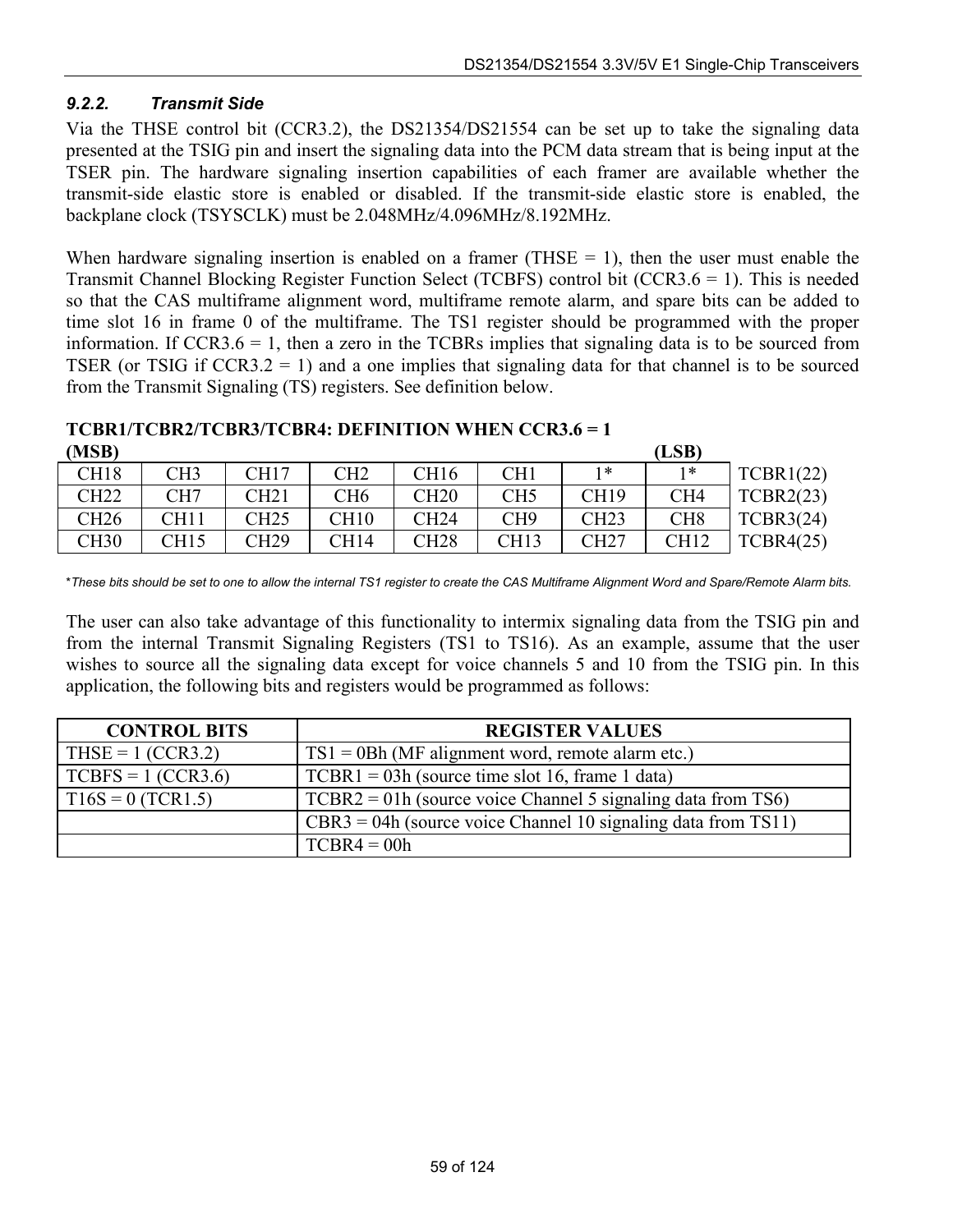# **10. PER-CHANNEL CODE GENERATION AND LOOPBACK**

The DS21354/DS21554 can replace data on a channel-by-channel basis in both the transmit and receive directions. The transmit direction is from the backplane to the E1 line and is covered in Section [10.1.](#page-59-0) The receive direction is from the E1 line to the backplane and is covered in Section [10.2.](#page-61-0)

# <span id="page-59-0"></span>**10.1. Transmit-Side Code Generation**

In the transmit direction there are two methods by which channel data from the backplane can be overwritten with data generated by the framer. The first method covered in Section [10.1.1](#page-59-1) was a feature contained in the original DS2153, while the second method covered in [10.1.2](#page-60-0) is a new feature of the DS2154/DS21354/DS21554.

#### <span id="page-59-1"></span>*10.1.1. Simple Idle Code Insertion and Per-Channel Loopback*

The first method involves using the Transmit Idle Registers (TIR1/2/3/4) to determine which of the 32 E1 channels should be overwritten with the code placed in the Transmit Idle Definition Register (TIDR). This method allows the same 8-bit code to be placed into any of the 32 E1 channels. If this method is used, then the CCR3.5 control bit must be set to zero.

Each of the bit position in the Transmit Idle Registers (TIR1/TIR2/TIR3/TIR4) represent a DS0 channel in the outgoing frame. When these bits are set to a one, the corresponding channel will transmit the Idle Code contained in the Transmit Idle Definition Register (TIDR).

The Transmit Idle Registers (TIRs) have an alternate function that allow them to define a Per-Channel Loopback (PCLB). If the TIRFS control bit (CCR3.5) is set to one, then the TIRs determine which channels (if any) from the backplane should be replaced with the data from the receive side or in other words, off of the E1 line. If this mode is enabled, then transmit and receive clocks and frame syncs must be synchronized.

One method to accomplish this would be to tie RCLK to TCLK and RFSYNC to TSYNC. There are no restrictions on which channels can be looped back or on how many channels can be looped back.

|                  | [Also used for Per-Channel Loopback] |                 |                 |                  |                 |                 |                 |           |
|------------------|--------------------------------------|-----------------|-----------------|------------------|-----------------|-----------------|-----------------|-----------|
| (MSB)            |                                      |                 |                 |                  |                 |                 | (LSB)           |           |
| CH <sub>8</sub>  | CH <sub>7</sub>                      | CH <sub>6</sub> | CH <sub>5</sub> | CH4              | CH <sub>3</sub> | CH <sub>2</sub> | CH <sub>1</sub> | TR1(26)   |
| CH <sub>16</sub> | CH15                                 | CH14            | <b>CH13</b>     | CH12             | CH1.            | CH10            | CH <sub>9</sub> | TIR2(27)  |
| <b>CH24</b>      | CH <sub>23</sub>                     | CH22            | CH21            | CH <sub>20</sub> | CH19            | CH18            | CH17            | TIR3 (28) |
| <b>CH32</b>      | CH31                                 | CH30            | <b>CH29</b>     | <b>CH28</b>      | CH27            | CH26            | CH25            | TIR4 (29) |

#### **TIR1/TIR2/TIR3: TRANSMIT IDLE REGISTERS (Address = 26 to 29 Hex)**

| <b>SYMBOL</b>  | <b>POSITION</b>             | <b>NAME AND DESCRIPTION</b>                                                                                                                                                                  |
|----------------|-----------------------------|----------------------------------------------------------------------------------------------------------------------------------------------------------------------------------------------|
| CH1 to<br>CH32 | $TR1.0$ to<br><b>TIR4.7</b> | <b>Transmit Idle Code Insertion Control Bits.</b><br>$\vert 0 \vert =$ do not insert the Idle Code in the TIDR into this channel<br>$1 =$ insert the Idle Code in the TIDR into this channel |

**Note: If CCR3.5 = 1, then a zero in the TIRs implies that channel data is to be sourced from TSER, and a one implies that channel data is to be sourced from the output of the receive-side framer (i.e., Per-Channel Loopback; see [Figure 2-1\)](#page-8-0).**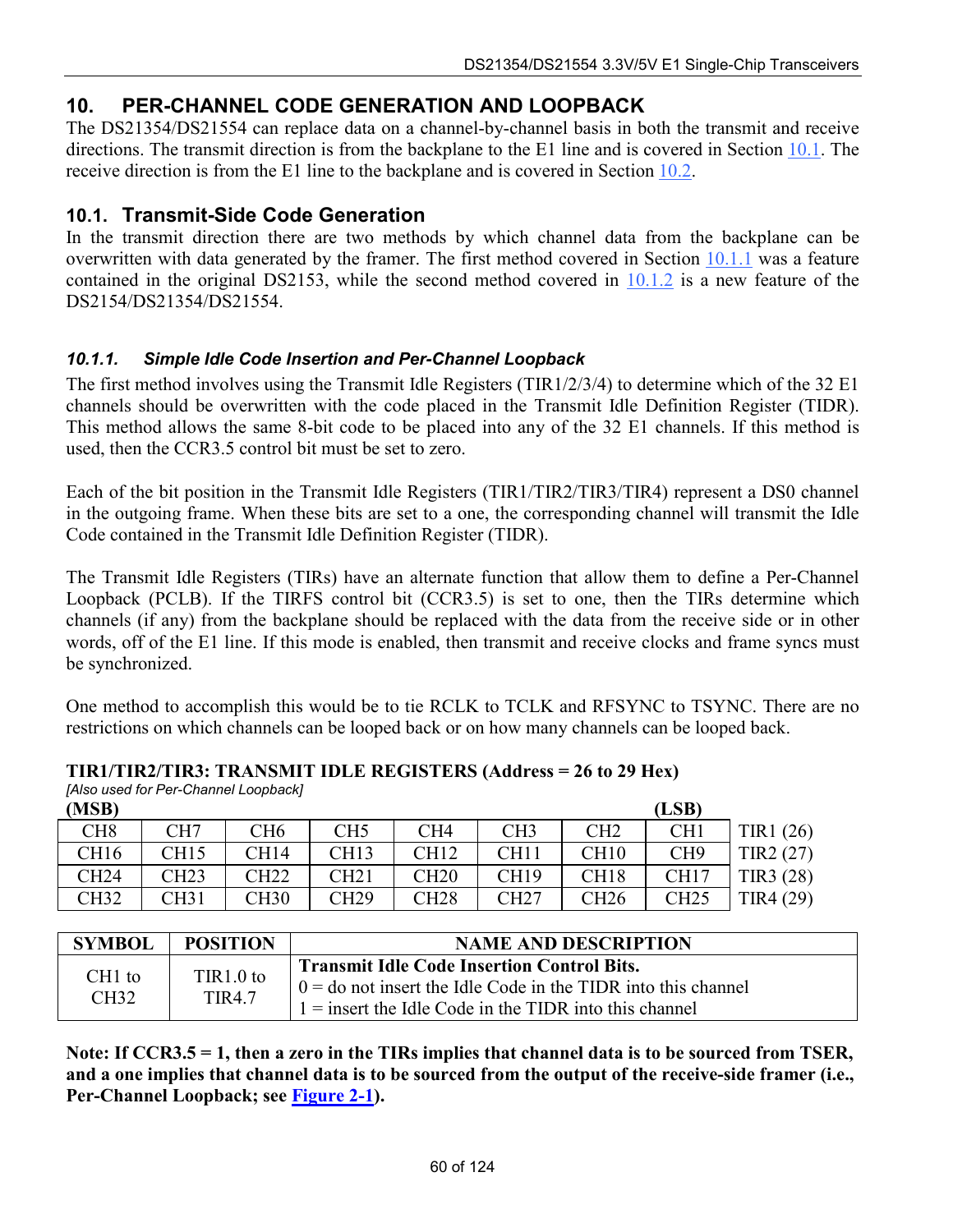|               | THEN TRUE WALLET HELD BELLITTING IN REGISTER (TRUE COS) FOR THE REAL |       |                                                      |                             |                   |       |                   |
|---------------|----------------------------------------------------------------------|-------|------------------------------------------------------|-----------------------------|-------------------|-------|-------------------|
| (MSB)         |                                                                      |       |                                                      |                             |                   |       | (LSB)             |
| TIDR7         | TIDR <sub>6</sub>                                                    | TIDR5 | TIDR4                                                | TIDR3                       | TIDR <sub>2</sub> | TIDR1 | TIDR <sub>0</sub> |
|               |                                                                      |       |                                                      |                             |                   |       |                   |
| <b>SYMBOL</b> | <b>POSITION</b>                                                      |       |                                                      | <b>NAME AND DESCRIPTION</b> |                   |       |                   |
| TIDR7         | TIDR 7                                                               |       | MSB of the Idle Code (this bit is transmitted first) |                             |                   |       |                   |

#### **TIDR: TRANSMIT IDLE DEFINITION REGISTER (Address = 2A Hex)**

TIDR0 TIDR.0 LSB of the Idle Code (this bit is transmitted last)

#### <span id="page-60-0"></span>*10.1.2. Per-Channel Code Insertion*

The second method involves using the Transmit Channel Control Registers (TCC1/2/3/4) to determine which of the 32 E1 channels should be overwritten with the code placed in the Transmit Channel Registers (TC1 to TC32). This method is more flexible than the first in that it allows a different 8-bit code to be placed into each of the 32 E1 channels.

#### **TC1 TO TC32: TRANSMIT CHANNEL REGISTERS (Address = 60 to 7F Hex)**

*(For brevity, only channel one is shown; see for other register address.)* 

| (MSB)         |                |                              |             |                        |        | (LSB)        |                                       |
|---------------|----------------|------------------------------|-------------|------------------------|--------|--------------|---------------------------------------|
| $\sim$ $\sim$ | <b>'</b><br>◡◡ | $\sim$ $\sim$<br>$\check{ }$ | $\sim$<br>∽ | $\sim$<br>$\checkmark$ | $\sim$ | $\sim$<br>◡◡ | $60^\circ$<br>$\sim$<br><b>.</b><br>- |

| <b>SYMBOL</b> | <b>POSITION</b> | <b>NAME AND DESCRIPTION</b>                           |
|---------------|-----------------|-------------------------------------------------------|
|               |                 | MSB of the Code (this bit is transmitted first)       |
| C0            | <b>TC1.0</b>    | <b>LSB</b> of the Code (this bit is transmitted last) |

#### **TCC1/TCC2/TCC3/TCC4: TRANSMIT CHANNEL CONTROL REGISTER (Address = A0 to A3 Hex)**

| (MSB)            |                 |                 |                  |                 |                  |                  | (LSB)            |          |
|------------------|-----------------|-----------------|------------------|-----------------|------------------|------------------|------------------|----------|
| CH <sub>8</sub>  | CH <sub>7</sub> | CH <sub>6</sub> | CH <sub>5</sub>  | CH <sub>4</sub> | CH <sub>3</sub>  | CH <sub>2</sub>  | CH <sub>1</sub>  | TCC1(A0) |
| CH <sub>16</sub> | <b>CH15</b>     | CH14            | CH13             | <b>CH12</b>     | CH <sub>11</sub> | CH10             | CH <sub>9</sub>  | TCC2(A1) |
| <b>CH24</b>      | CH23            | CH22            | CH21             | <b>CH20</b>     | <b>CH19</b>      | CH <sub>18</sub> | CH <sub>17</sub> | TCC3(A2) |
| <b>CH32</b>      | CH31            | <b>CH30</b>     | CH <sub>29</sub> | <b>CH28</b>     | <b>CH27</b>      | <b>CH26</b>      | CH25             | TCC4(A3) |

| <b>SYMBOL</b>              | <b>POSITION</b>            | <b>NAME AND DESCRIPTION</b>                                                                                                                                                                                            |
|----------------------------|----------------------------|------------------------------------------------------------------------------------------------------------------------------------------------------------------------------------------------------------------------|
| CH <sub>1</sub> to<br>CH32 | TCC1.0 to<br><b>TCC4.7</b> | <b>Transmit Channel Code Insertion Control Bits</b><br>$\vert 0 \vert$ = do not insert data from the TC register into the transmit data stream<br>$1 =$ insert data from the TC register into the transmit data stream |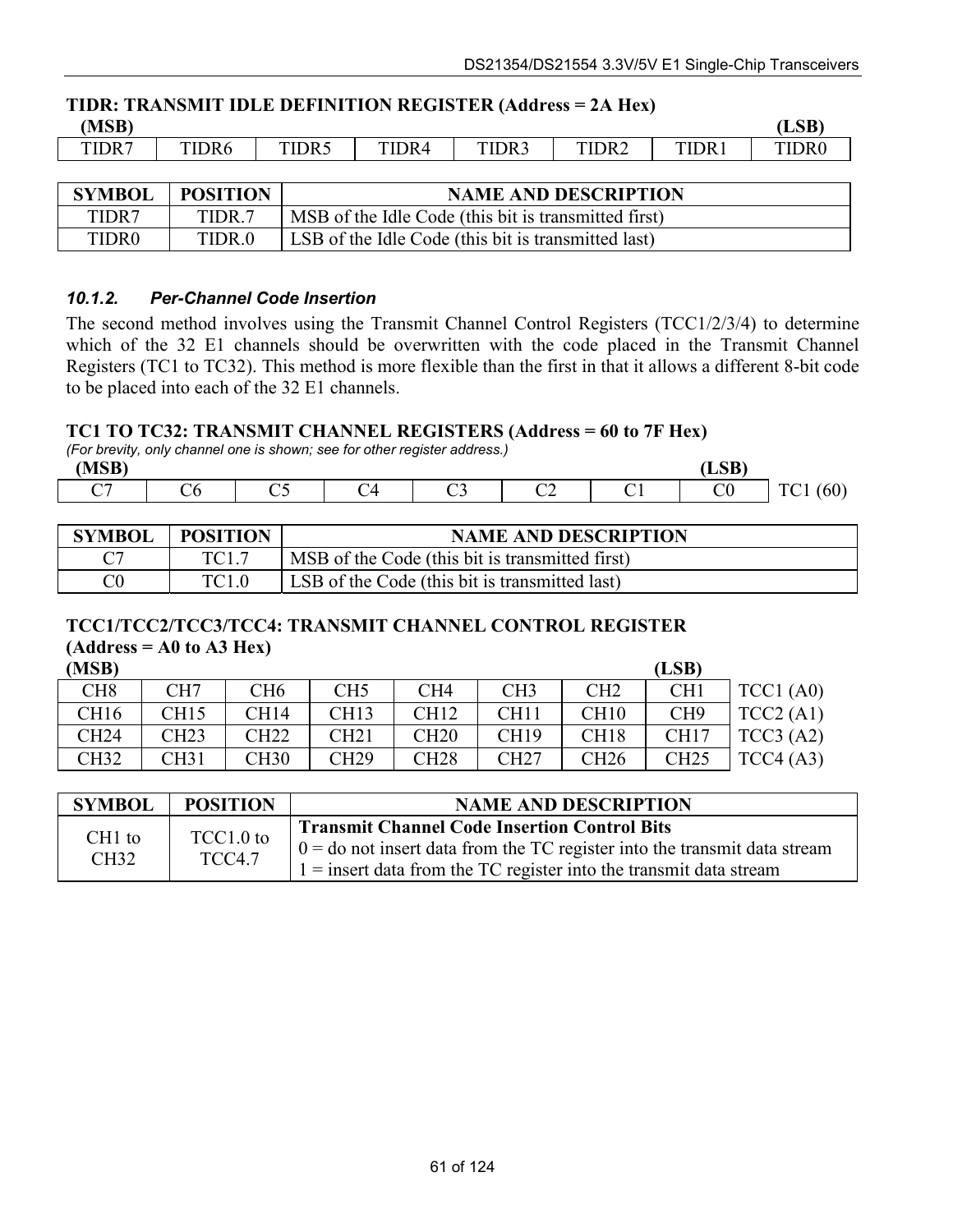#### <span id="page-61-0"></span>**10.2. Receive-Side Code Generation**

On the receive side, the Receive Channel Control Registers (RCC1/2/3/4) are used to determine which of the 32 E1 channels off of the E1 line and going to the backplane should be overwritten with the code placed in the Receive Channel Registers (RC1 to RC32). This method allows a different 8-bit code to be placed into each of the 32 E1 channels.

#### **RC1 TO RC32: RECEIVE CHANNEL REGISTERS (Address = 80 to 9F Hex)**

*(For brevity, only channel one is shown. See [Table 4-1 f](#page-24-0)or other register address.)*  **(MSB) (LSB)** 

| $\sim$ | È | . . | $\cap$<br>◡▵ | $\sim$ $\sim$<br>◡<br>- - | (80)<br>$\sim$ |
|--------|---|-----|--------------|---------------------------|----------------|

| <b>SYMBOL</b>  | <b>POSITION</b> | <b>NAME AND DESCRIPTION</b>                               |
|----------------|-----------------|-----------------------------------------------------------|
|                | RC1.7           | MSB of the Code (this bit is sent first to the backplane) |
| C <sub>0</sub> | RC1.0           | LSB of the Code (this bit is sent last to the backplane)  |

#### **RCC1/RCC2/RCC3/RCC4: RECEIVE CHANNEL CONTROL REGISTER**

**(Address = A4 to A7 Hex)** 

| (MSB)            |                 |                 |                  |                 |                  |                  | (LSB)            |             |
|------------------|-----------------|-----------------|------------------|-----------------|------------------|------------------|------------------|-------------|
| CH <sub>8</sub>  | CH <sub>7</sub> | CH <sub>6</sub> | CH <sub>5</sub>  | CH <sub>4</sub> | CH <sub>3</sub>  | CH <sub>2</sub>  | CH <sub>1</sub>  | RCC1(A4)    |
| CH <sub>16</sub> | CH15            | CH14            | <b>CH13</b>      | <b>CH12</b>     | CH <sub>11</sub> | CH10             | CH <sub>9</sub>  | RCC2(A5)    |
| <b>CH24</b>      | CH23            | CH22            | CH21             | <b>CH20</b>     | <b>CH19</b>      | CH <sub>18</sub> | CH <sub>17</sub> | $RCC3$ (A6) |
| <b>CH32</b>      | CH31            | <b>CH30</b>     | CH <sub>29</sub> | <b>CH28</b>     | CH27             | <b>CH26</b>      | CH25             | RCC4 (A7)   |

| <b>SYMBOL</b>    | <b>POSITION</b>     | <b>NAME AND DESCRIPTION</b>                                                                                                                                                                               |
|------------------|---------------------|-----------------------------------------------------------------------------------------------------------------------------------------------------------------------------------------------------------|
| $CH1$ to<br>CH32 | RCC1.0 to<br>RCC4.7 | <b>Receive Channel Code Insertion Control Bits</b><br>$0 =$ do not insert data from the RC1 register into the receive data stream<br>$1 =$ insert data from the RC1 register into the receive data stream |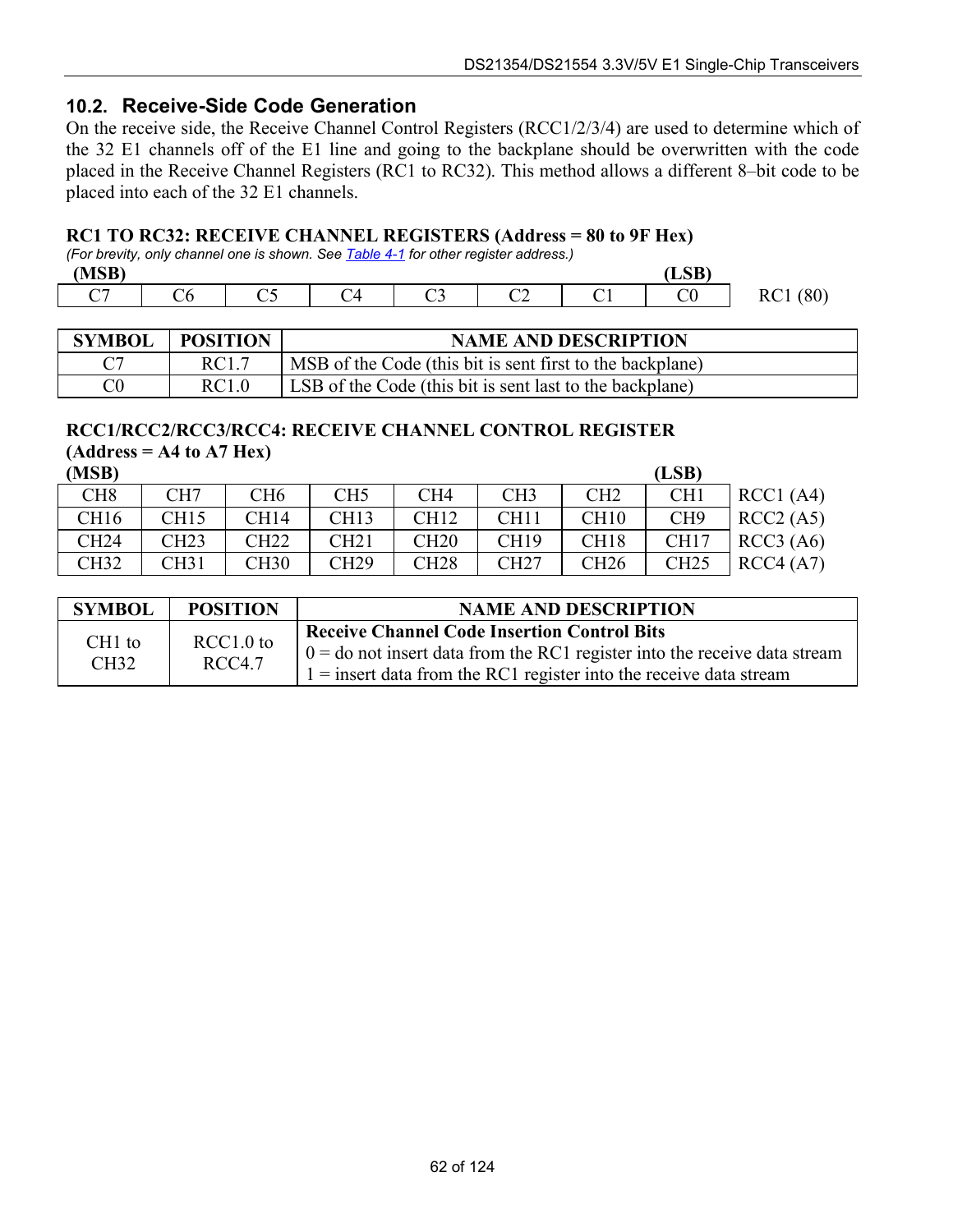# **11. CLOCK BLOCKING REGISTERS**

The receive-channel blocking registers (RCBR1/RCBR2/RCBR3/RCBR4) and the transmit-channel blocking registers (TCBR1/TCBR2/TCBR3/TCBR4) control the RCHBLK and TCHBLK pins, respectively. (The RCHBLK and TCHBLK pins are user-programmable outputs that can be forced either high or low during individual channels). These outputs can be used to block clocks to a USART or LAPD controller in ISDN-PRI applications.

When the appropriate bits are set to one, the RCHBLK and TCHBLK pin will be held high during the entire corresponding channel time. See the timing in Section [18](#page-99-1) for an example. The TCBRs have alternate mode of use. Via the CCR3.6 bit, the user has the option to use the TCBRs to determine on a channel by channel basis, which signaling bits are to be inserted via the TSRs (the corresponding bit in the TCBRs = 1) and which are to be sourced from the TSER or TSIG pins (the corresponding bit in the TCBR = 0). See the timing in Section  $18.2$  for an example.

#### **RCBR1/RCBR2/RCBR3/RCBR4: RECEIVE CHANNEL BLOCKING REGISTERS (Address = 2B to 2E Hex)**

| (MSB)            |      |      |      |                  |                  |                  | (LSB)           |            |
|------------------|------|------|------|------------------|------------------|------------------|-----------------|------------|
| CH8              | CH7  | CH6  | CH5  | CH4              | CH <sub>3</sub>  | CH <sub>2</sub>  | CH <sub>1</sub> | RCBR1 (2B) |
| CH <sub>16</sub> | CH15 | CH14 | CH13 | CH12             | CH11             | CH10             | CH <sub>9</sub> | RCBR2 (2C) |
| <b>CH24</b>      | CH23 | CH22 | CH21 | CH20             | CH19             | CH <sub>18</sub> | <b>CH17</b>     | RCBR3 (2D) |
| <b>CH32</b>      | CH31 | CH30 | CH29 | CH <sub>28</sub> | CH <sub>27</sub> | <b>CH26</b>      | CH25            | RCBR4 (2E) |

| <b>SYMBOL</b>              | <b>POSITION</b>       | <b>NAME AND DESCRIPTION</b>                                                                                                                                                    |
|----------------------------|-----------------------|--------------------------------------------------------------------------------------------------------------------------------------------------------------------------------|
| CH <sub>1</sub> to<br>CH32 | RCBR1.0 to<br>RCBR4.7 | <b>Receive Channel Blocking Control Bits.</b><br>$0 =$ force the RCHBLK pin to remain low during this channel time<br>$1 =$ force the RCHBLK pin high during this channel time |

#### **TCBR1/TCBR2/TCBR3/TCBR4: TRANSMIT CHANNEL BLOCKING REGISTERS (Address = 22 to 25 Hex)**

| (MSB)            |                 |             |      |                 |                 |                 | (LSB)            |                   |
|------------------|-----------------|-------------|------|-----------------|-----------------|-----------------|------------------|-------------------|
| CH <sub>8</sub>  | CH <sub>7</sub> | CH6         | CH5  | CH <sub>4</sub> | CH <sub>3</sub> | CH <sub>2</sub> | CH <sub>1</sub>  | <b>TCBR1</b> (22) |
| CH <sub>16</sub> | <b>CH15</b>     | CH14        | CH13 | <b>CH12</b>     | CH11            | CH10            | CH <sub>9</sub>  | <b>TCBR2</b> (23) |
| <b>CH24</b>      | CH23            | CH22        | TH21 | <b>CH20</b>     | CH19            | <b>CH18</b>     | <b>CH17</b>      | <b>TCBR3</b> (24) |
| CH32             | CH31            | <b>CH30</b> | CH29 | <b>CH28</b>     | CH27            | <b>CH26</b>     | CH <sub>25</sub> | TCBR4(25)         |

| <b>SYMBOL</b>  | <b>POSITION</b>       | <b>NAME AND DESCRIPTION</b>                                                                                                                                                                 |
|----------------|-----------------------|---------------------------------------------------------------------------------------------------------------------------------------------------------------------------------------------|
| CH1 to<br>CH32 | TCBR1.0 to<br>TCBR4.7 | <b>Transmit Channel Blocking Control Bits.</b><br>$\vert 0 \vert$ = force the TCHBLK pin to remain low during this channel time<br>$1 =$ force the TCHBLK pin high during this channel time |

**Note: If CCR3.6 = 1, then a zero in the TCBRs implies that signaling data is to be sourced from TSER (or TSIG if CCR3.2 = 1), and a one implies that signaling data for that channel is to be sourced from the Transmit Signaling (TS) registers. In this mode, the voice-channel numbering scheme (CH1 to CH30) is used. See the following definition.**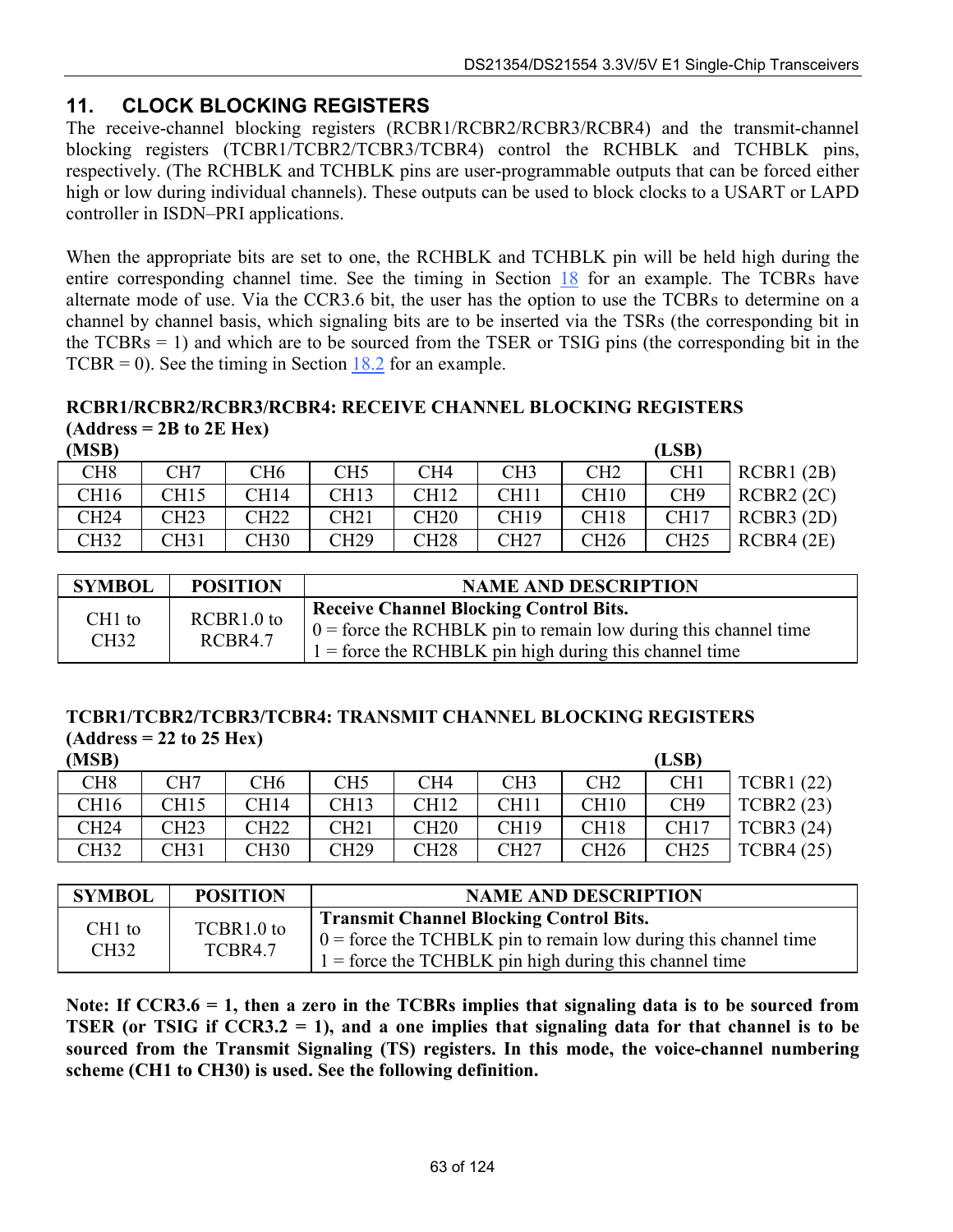|                  | 1 UDIM I UDIM I UDIM I UDIM DELIMITUM TILLUM UUMMU |             |                 |                  |                 |             |                 |           |
|------------------|----------------------------------------------------|-------------|-----------------|------------------|-----------------|-------------|-----------------|-----------|
| (MSB)            |                                                    |             |                 |                  |                 |             | 'LSB`           |           |
| CH <sub>18</sub> | CH3                                                | <b>CH17</b> | CH <sub>2</sub> | CH <sub>16</sub> | CH <sub>1</sub> | $1*$        | ∗               | TCBR1(22) |
| <b>CH22</b>      | CH7                                                | CH21        | CH <sub>6</sub> | <b>CH20</b>      | CH <sub>5</sub> | <b>CH19</b> | CH <sub>4</sub> | TCBR2(23) |
| <b>CH26</b>      | CH11                                               | CH25        | CH10            | <b>CH24</b>      | CH <sub>9</sub> | CH23        | CH <sub>8</sub> | TCBR3(24) |
| <b>CH30</b>      | CH15                                               | CH29        | CH14            | CH28             | CH13            | CH27        | CH12            | TCBR4(25) |

**TCBR1/TCBR2/TCBR3/TCBR4: DEFINITION WHEN CCR3.6 = 1** 

\**These bits should be set to one to allow the internal TS1 register to create the CAS Multiframe Alignment Word and Spare/Remote Alarm bits.*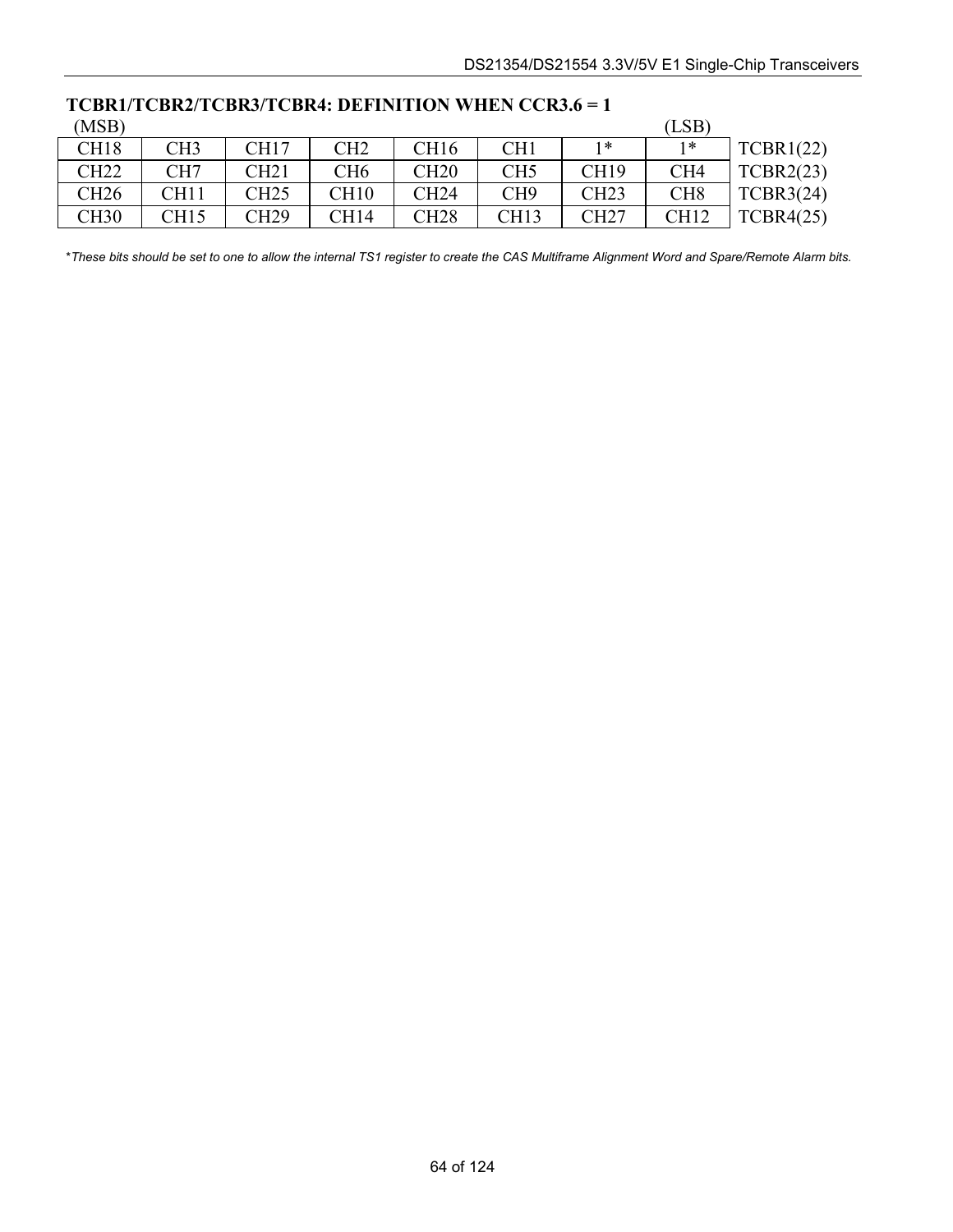# <span id="page-64-0"></span>**12. ELASTIC STORES OPERATION**

The DS21354/DS21554 contain dual two-frame (512 bits) elastic stores, one for the receive direction and one for the transmit direction. These elastic stores have two main purposes. First, they can be used to rate convert the E1 data stream to 1.544Mbps (or a multiple of 1.544Mbps), which is the T1 rate. Secondly, they can be used to absorb the differences in frequency and phase between the E1 data stream and an asynchronous (i.e., not frequency locked) backplane clock, which can be 1.544MHz or 2.048MHz/4.096MHz/8.192MHz. The backplane clock can burst at rates up to 8.192MHz. Both elastic stores contain full-controlled slip capability, which is necessary for this second purpose. The elastic stores can be forced to a known depth via the Elastic Store Reset bits (CCR6.0 and CCR6.1). Toggling these bits forces the read and write pointers into opposite frames. Both elastic stores within a framer are fully independent and no restrictions apply to the sourcing of the various clocks that are applied to them. The transmit-side elastic store can be enabled whether the receive elastic store is enabled or disabled and vice versa. Also, each elastic store can interface to either a 1.544MHz or 2.048MHz/4.096MHz/8.192MHz backplane without regard to the backplane rate the other elastic store is interfacing.

# **12.1. Receive Side**

If the receive-side elastic store is enabled (RCR2.1 = 1), then the user must provide either a 1.544MHz  $(RCR2.2 = 0)$  or 2.048MHz/4.096MHz/8.192MHz  $(RCR2.2 = 1)$  clock at the RSYSCLK pin. The user has the option of either providing a frame/multiframe sync at the RSYNC pin (RCR1.5 = 1) or having the RSYNC pin provide a pulse on frame/multiframe boundaries (RCR1.5 = 0). If the user wishes to obtain pulses at the frame boundary, then RCR1.6 must be set to zero. If the user wishes to have pulses occur at the multiframe boundary, then RCR1.6 must be set to one. The DS21354/DS21554 always indicate frame boundaries via the RFSYNC output whether the elastic store is enabled or not. If the elastic store is enabled, then either CAS (RCR1.7 = 0) or CRC4 (RCR1.7 = 1) multiframe boundaries will be indicated via the RMSYNC output. If the user selects to apply a 1.544MHz clock to the RSYSCLK pin, then every fourth channel of the received E1 data will be deleted, and an F-bit position (which will be forced to one) will be inserted. Hence, Channels 1, 5, 9, 13, 17, 21, 25, and 29 (time slots 0, 4, 8, 12, 16, 20, 24, and 28) will be deleted from the received E1 data stream. Also, in 1.544MHz applications, the RCHBLK output will not be active in Channels 25 through 32 (or in other words, RCBR4 is not active). See Section [18.1](#page-99-0) for timing details. If the 512-bit elastic buffer either fills or empties, a controlled slip occurs. If the buffer empties, then a full frame of data (256 bits) will be repeated at RSER, and the SR1.4 and RIR.3 bits will be set to one. If the buffer fills, then a full frame of data will be deleted, and the SR1.4 and RIR.4 bits will be set to one.

# **12.2. Transmit Side**

The operation of the transmit elastic store is very similar to the receive side. The transmit-side elastic store is enabled via CCR3.7. A 1.544MHz (CCR3.1 = 0) or 2.048MHz/4.096MHz/8.192MHz (CCR3.1 = 1) clock can be applied to the TSYSCLK input. The TSYSCLK can be a bursty clock with rates up to 8.192MHz. The user must supply either an 8kHz frame-sync pulse or a multiframe-sync pulse to the TSSYNC input. See Section [18.2](#page-103-0) for timing details. Controlled slips in the transmit elastic store are reported in the SR2.0 bit, and the direction of the slip is reported in the RIR.6 and RIR.7 bits.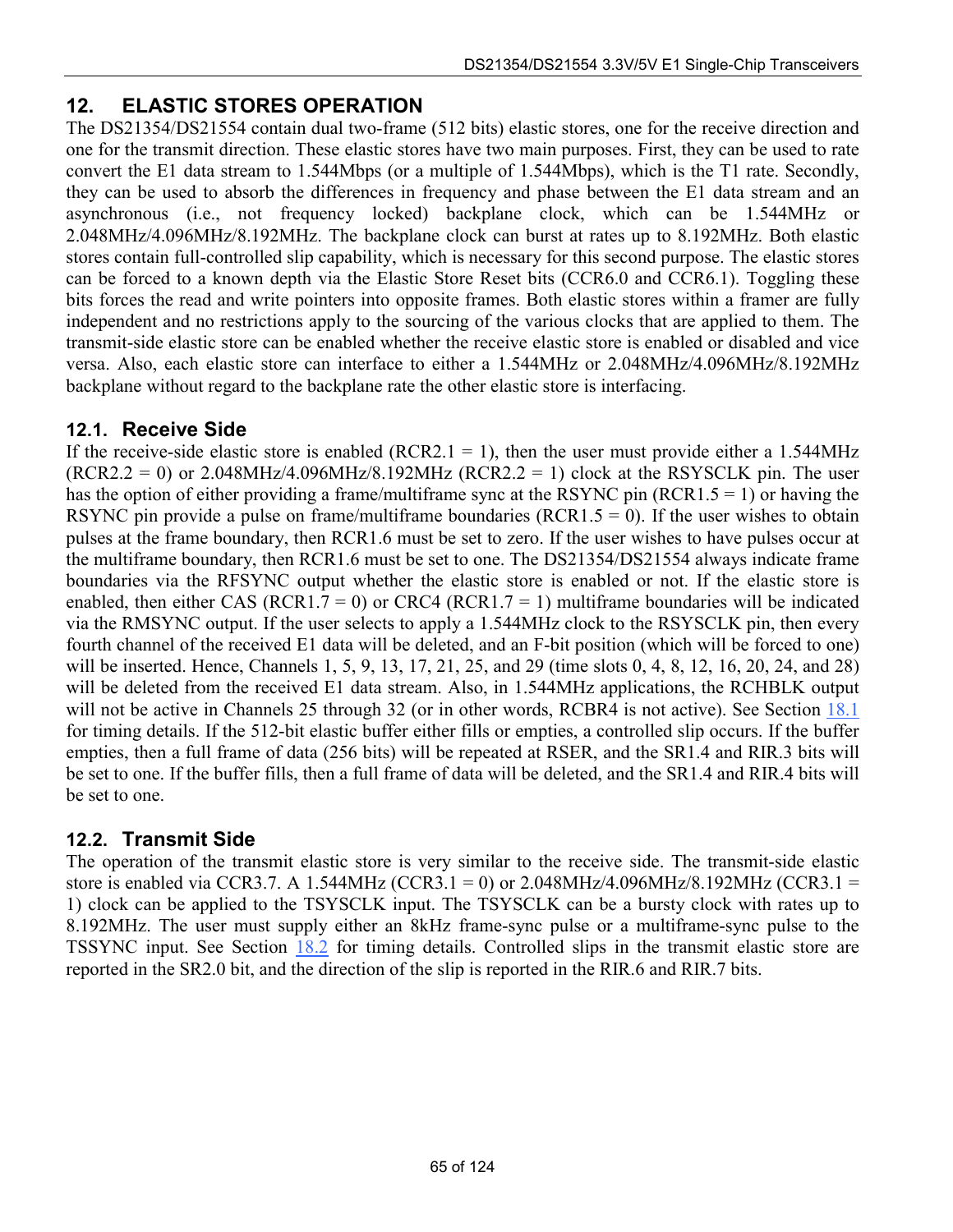# **13. ADDITIONAL (Sa) AND INTERNATIONAL (Si) BIT OPERATION**

The DS21354/DS21554 provide for access to both the Sa and the Si bits through three different methods. The first method is accomplished via a hardware scheme using the RLINK/RLCLK and TLINK/TLCLK pins (see Section [13.1\)](#page-65-0). The second method involves using the internal RAF/RNAF and TAF/TNAF registers (see Section [13.2\)](#page-65-1). The third method, which is covered in Section [13.3,](#page-67-0) involves an expanded version of the second method, and is one of the features added to the DS2154/354/554 from the original DS2153 definition.

#### <span id="page-65-0"></span>**13.1. Hardware Scheme**

On the receive side, all the received data is reported at the RLINK pin. Via RCR2, the user can control the RLCLK pin to pulse during any combination of Sa bits. This allows the user to create a clock that can be used to capture the needed Sa bits. If RSYNC is programmed to output a frame boundary, it will identify the Si bits. See Section [18.1](#page-99-0) for detailed timing.

On the transmit side, the individual Sa bits can be either sourced from the internal TNAF register (see Section [13.2](#page-65-1) for details) or from the external TLINK pin. Via TCR2, the framer can be programmed to source any combination of the additional bits from the TLINK pin. If the user wishes to pass the Sa bits through the framer without them being altered, then the device should be set up to source all five Sa bits via the TLINK pin and the TLINK pin should be tied to the TSER pin. Si bits can be inserted through the TSER pin via the clearing of the TCR1.3 bit. Please see the timing diagrams and the transmit data flow diagram in Section [18.2](#page-103-0) for examples.

# <span id="page-65-1"></span>**13.2. Internal Register Scheme Based On Double Frame**

On the receive side, the RAF and RNAF registers always report the data as it received in the Additional and International bit locations. The RAF and RNAF registers are updated with the setting of the Receive Align Frame bit in Status Register 2 (SR2.6). The host can use the SR2.6 bit to know when to read the RAF and RNAF registers. It has 250 us to retrieve the data before it is lost.

On the transmit side, data is sampled from the TAF and TNAF registers with the setting of the Transmit Align Frame bit in Status Register 2 (SR2.3). The host can use the SR2.3 bit to know when to update the TAF and TNAF registers. It has 250 µs to update the data or else the old data will be retransmitted. Data in the Si bit position will be overwritten if either the framer is programmed: (1) to source the Si bits from the TSER pin, (2) in the CRC4 mode, or (3) has automatic E-bit insertion enabled. Data in the Sa bit position is overwritten if any of the TCR2.3 to TCR2.7 bits are set to one (see Section [13.1](#page-65-0) for details). Please see the register descriptions for TCR1 and TCR2 and [Figure 18-15](#page-109-0) for more details.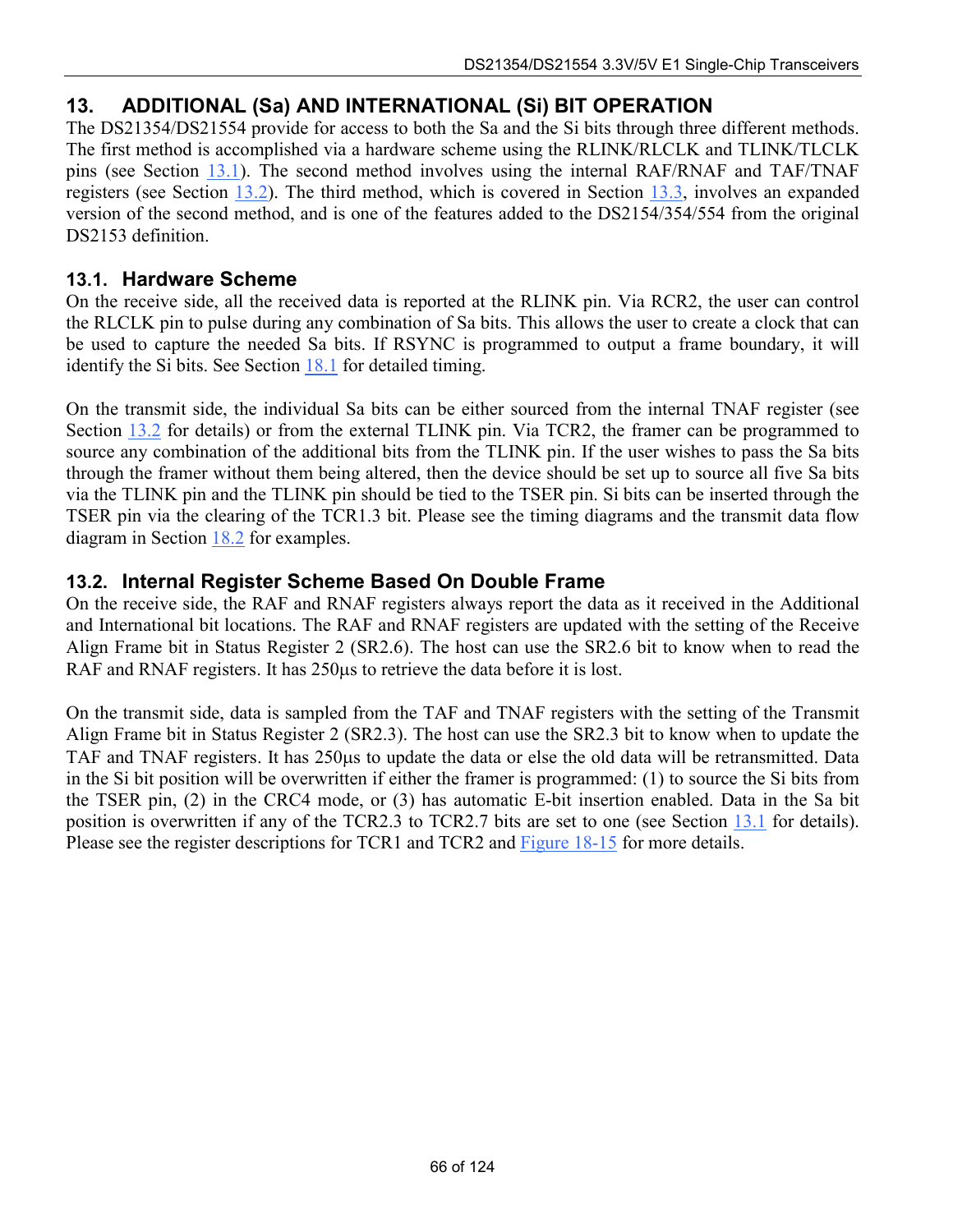# **RAF: RECEIVE ALIGN FRAME REGISTER (Address = 2F Hex)**

| (MSB)                       |  |  |  | $\sigma$ and<br>பலப |
|-----------------------------|--|--|--|---------------------|
| $\tilde{\phantom{a}}$<br>ΜI |  |  |  |                     |

| <b>SYMBOL</b> | <b>POSITION</b> | <b>NAME AND DESCRIPTION</b>        |
|---------------|-----------------|------------------------------------|
| Si.           | RAF.7           | <b>International Bit.</b>          |
|               | RAF.6           | <b>Frame Alignment Signal Bit.</b> |
|               | RAF.5           | <b>Frame Alignment Signal Bit.</b> |
|               | RAF.4           | <b>Frame Alignment Signal Bit.</b> |
|               | RAF.3           | <b>Frame Alignment Signal Bit.</b> |
| 0             | RAF.2           | <b>Frame Alignment Signal Bit.</b> |
|               | RAF.1           | <b>Frame Alignment Signal Bit.</b> |
|               | RAF.0           | <b>Frame Alignment Signal Bit.</b> |

#### **RNAF: RECEIVE NON-ALIGN FRAME REGISTER (Address = 1F Hex)**

| (MSB)<br>பலப      |     |                 |               |     |     | CD<br>≖ |
|-------------------|-----|-----------------|---------------|-----|-----|---------|
| $\sim\cdot$<br>ΜI | . . | S <sub>34</sub> | $\sim$<br>Sa5 | sab | Sd. | Sa8     |

| <b>SYMBOL</b>   | <b>POSITION</b> | <b>NAME AND DESCRIPTION</b>     |
|-----------------|-----------------|---------------------------------|
| Si              | RNAF.7          | <b>International Bit.</b>       |
|                 | RNAF.6          | Frame Non-Alignment Signal Bit. |
| A               | RNAF.5          | <b>Remote Alarm.</b>            |
| Sa4             | RNAF.4          | <b>Additional Bit 4.</b>        |
| Sa5             | RNAF.3          | <b>Additional Bit 5.</b>        |
| Sa <sub>6</sub> | RNAF.2          | <b>Additional Bit 6.</b>        |
| Sa7             | RNAF.1          | <b>Additional Bit 7.</b>        |
| Sa8             | RNAF.0          | <b>Additional Bit 8.</b>        |

#### **TAF: TRANSMIT ALIGN FRAME REGISTER (Address = 20 Hex)**

| $\Lambda$ (CD)<br>-- |  |  |  |  |
|----------------------|--|--|--|--|
| $\sim$               |  |  |  |  |

| <b>SYMBOL</b> | <b>POSITION</b>  | <b>NAME AND DESCRIPTION</b>        |
|---------------|------------------|------------------------------------|
| Si            | TAF.7            | <b>International Bit.</b>          |
|               | TAF.6            | <b>Frame Alignment Signal Bit.</b> |
|               | TAF.5            | <b>Frame Alignment Signal Bit.</b> |
|               | TAF.4            | <b>Frame Alignment Signal Bit.</b> |
|               | TAF <sub>3</sub> | <b>Frame Alignment Signal Bit.</b> |
|               | TAF.2            | <b>Frame Alignment Signal Bit.</b> |
|               | TAF.1            | <b>Frame Alignment Signal Bit.</b> |
|               | TAF.0            | <b>Frame Alignment Signal Bit.</b> |

**Note: The TAF register must be programmed with the 7-bit FAS word. The DS21354/DS21554 do not automatically set these bits.**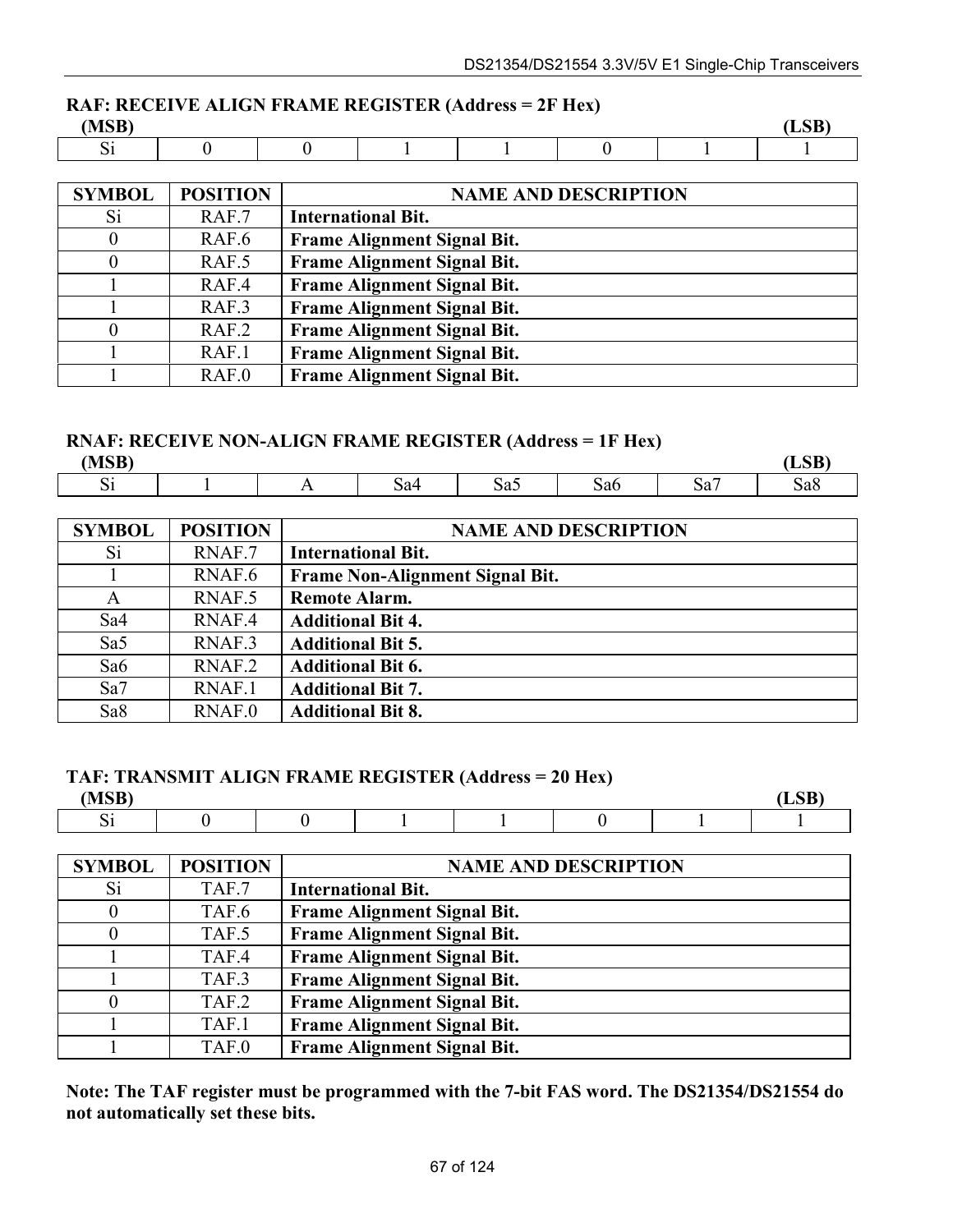| TNAP, TKANSMITT NON-ALIGN FKAME KEGISTEK (A001688 – 21 HEX) |                 |   |                                            |                 |                 |                 |       |
|-------------------------------------------------------------|-----------------|---|--------------------------------------------|-----------------|-----------------|-----------------|-------|
| (MSB)                                                       |                 |   |                                            |                 |                 |                 | (LSB) |
| Si                                                          |                 | A | Sa4                                        | Sa <sub>5</sub> | Sa <sub>6</sub> | Sa <sub>7</sub> | Sa8   |
|                                                             |                 |   |                                            |                 |                 |                 |       |
| <b>SYMBOL</b>                                               | <b>POSITION</b> |   | <b>NAME AND DESCRIPTION</b>                |                 |                 |                 |       |
| Si                                                          | TNAF.7          |   | <b>International Bit.</b>                  |                 |                 |                 |       |
|                                                             | TNAF.6          |   | <b>Frame Non-Alignment Signal Bit.</b>     |                 |                 |                 |       |
| A                                                           | TNAF.5          |   | Remote Alarm (used to transmit the alarm). |                 |                 |                 |       |
| Sa4                                                         | TNAF.4          |   | <b>Additional Bit 4.</b>                   |                 |                 |                 |       |

# **TNAF: TRANSMIT NON-ALIGN FRAME REGISTER (Address = 21 Hex)**

**Note: Bit 6 of the TNAF register must be programmed to one. The DS21354/DS21554 do not automatically set this bit.** 

#### <span id="page-67-0"></span>**13.3. Internal Register Scheme Based On CRC4 Multiframe**

Sa5 TNAF.3 **Additional Bit 5.**  Sa6 TNAF.2 **Additional Bit 6.**  Sa7 TNAF.1 **Additional Bit 7.**  Sa8 TNAF.0 **Additional Bit 8.** 

On the receive side, there is a set of eight registers (RSiAF, RSiNAF, RRA, RSa4 to RSa8) that report the Si and Sa bits as they are received. These registers are updated with the setting of the Receive CRC4 Multiframe bit in Status Register 2 (SR2.1). The host can use the SR2.1 bit to know when to read these registers. The user has 2ms to retrieve the data before it is lost. The MSB of each register is the first received. Please see the register descriptions below for more details.

On the transmit side, there is also a set of eight registers (TSiAF, TSiNAF, TRA, TSa4 to TSa8) that via the Transmit Sa-Bit Control Register (TSaCR), can be programmed to insert both Si and Sa data. Data is sampled from these registers with the setting of the Transmit Multiframe bit in Status Register 2 (SR2.5). The host can use the SR2.5 bit to know when to update these registers. It has 2ms to update the data or else the old data will be retransmitted. The MSB of each register is the first bit transmitted. Please see the register descriptions below and [Figure 18-15](#page-109-0) for more details.

| <b>REGISTER</b> | <b>ADDRESS (HEX)</b> | <b>FUNCTION</b>                                           |
|-----------------|----------------------|-----------------------------------------------------------|
| <b>RSiAF</b>    | 58                   | The eight Si bits in the align frame                      |
| <b>RSiNAF</b>   | 59                   | The eight Si bits in the non-align frame                  |
| <b>RRA</b>      | 5A                   | The eight reportings of the receive remote alarm (RA)     |
| RSa4            | 5B                   | The eight Sa4 reported in each CRC4 multiframe            |
| RSa5            | 5C                   | The eight Sa5 reported in each CRC4 multiframe            |
| RSa6            | 5D                   | The eight Sa6 reported in each CRC4 multiframe            |
| RSa7            | 5E                   | The eight Sa7 reported in each CRC4 multiframe            |
| RSa8            | 5F                   | The eight Sa8 reported in each CRC4 multiframe            |
| <b>TSiAF</b>    | 50                   | The eight Si bits to be inserted into the align frame     |
| <b>TSiNAF</b>   | 51                   | The eight Si bits to be inserted into the non-align frame |
| <b>TRA</b>      | 52                   | The eight settings of remote alarm (RA)                   |
| TSa4            | 53                   | The eight Sa4 settings in each CRC4 multiframe            |
| TSa5            | 54                   | The eight Sa5 settings in each CRC4 multiframe            |
| TSa6            | 55                   | The eight Sa6 settings in each CRC4 multiframe            |
| TSa7            | 56                   | The eight Sa7 settings in each CRC4 multiframe            |
| TSa8            | 57                   | The eight Sa8 settings in each CRC4 multiframe            |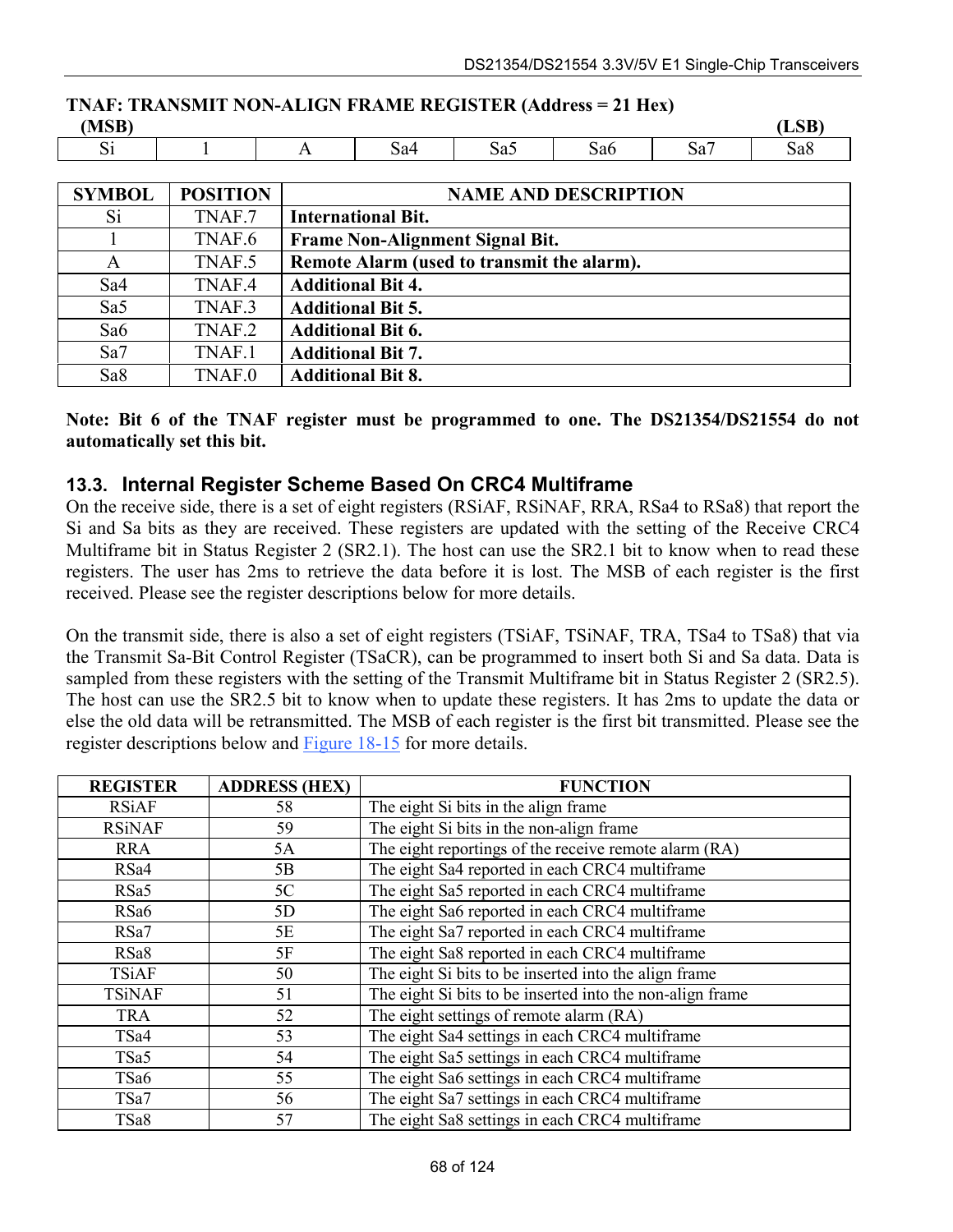# **TSaCR: TRANSMIT Sa BIT CONTROL REGISTER (Address = 1C Hex)**

| $\alpha$ <i>for</i><br>ATO D |                                                               |       |                                          |               |     |     | $\sim$ $\blacksquare$ |
|------------------------------|---------------------------------------------------------------|-------|------------------------------------------|---------------|-----|-----|-----------------------|
| S1AF                         | n<br>A<br><br>the contract of the contract of the contract of | 177 T | $\tilde{\phantom{a}}$<br>Sa <sub>4</sub> | $\sim$<br>Sa5 | Sab | Sa. | Sa8                   |

| <b>SYMBOL</b>   | <b>POSITION</b> | <b>NAME AND DESCRIPTION</b>                                                   |
|-----------------|-----------------|-------------------------------------------------------------------------------|
|                 |                 | <b>International Bit in Align Frame Insertion Control Bit.</b>                |
|                 | TSaCR.7         | $0 =$ do not insert data from the TSiAF register into the transmit data       |
| <b>SiAF</b>     |                 | stream                                                                        |
|                 |                 | $1 =$ insert data from the TSiAF register into the transmit data stream       |
|                 |                 | <b>International Bit in Non-Align Frame Insertion Control Bit.</b>            |
| <b>SiNAF</b>    | TSaCR.6         | $0 =$ do not insert data from the TSiNAF register into the transmit data      |
|                 |                 | stream                                                                        |
|                 |                 | $1 =$ insert data from the TSiNAF register into the transmit data stream      |
|                 |                 | <b>Remote Alarm Insertion Control Bit.</b>                                    |
| <b>RA</b>       | TSaCR.5         | $0 =$ do not insert data from the TRA register into the transmit data stream  |
|                 |                 | $1 =$ insert data from the TRA register into the transmit data stream         |
|                 | TSaCR.4         | <b>Additional Bit 4 Insertion Control Bit.</b>                                |
| Sa4             |                 | $0 =$ do not insert data from the TSa4 register into the transmit data stream |
|                 |                 | $1 =$ insert data from the TSa4 register into the transmit data stream        |
|                 | TSaCR.3         | <b>Additional Bit 5 Insertion Control Bit.</b>                                |
| Sa5             |                 | $0 =$ do not insert data from the TSa5 register into the transmit data stream |
|                 |                 | $1 =$ insert data from the TSa5 register into the transmit data stream        |
|                 |                 | <b>Additional Bit 6 Insertion Control Bit.</b>                                |
| Sa <sub>6</sub> | TSaCR.2         | $0 =$ do not insert data from the TSa6 register into the transmit data stream |
|                 |                 | $1 =$ insert data from the TSa6 register into the transmit data stream        |
|                 |                 | <b>Additional Bit 7 Insertion Control Bit.</b>                                |
| Sa7             | TSaCR.1         | $0 =$ do not insert data from the TSa7 register into the transmit data stream |
|                 |                 | $1 =$ insert data from the TSa7 register into the transmit data stream        |
|                 |                 | <b>Additional Bit 8 Insertion Control Bit.</b>                                |
| Sa8             | TSaCR.0         | $0 =$ do not insert data from the TSa8 register into the transmit data stream |
|                 |                 | $1 =$ insert data from the TSa8 register into the transmit data stream        |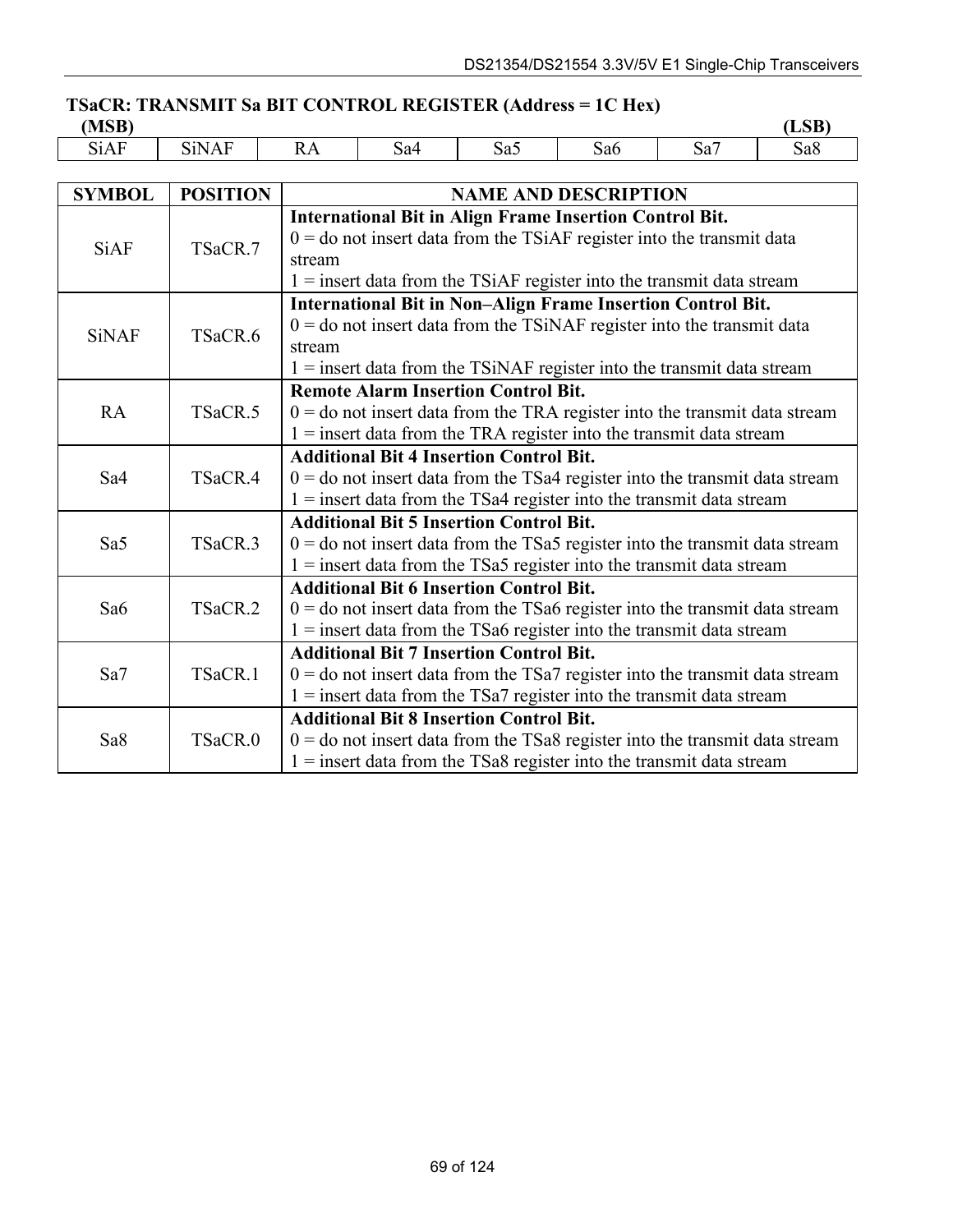# <span id="page-69-0"></span>**14. HDLC CONTROLLER FOR THE Sa BITS OR DS0**

The DS21354/DS21554 can extract/insert data from/into the Sa bit positions (Sa4 to Sa8) or from/to any multiple of DS0 or sub-DS0 channels. The SCT contains a complete HDLC controller (see Section [14\)](#page-69-0).

#### **14.1. General Overview**

The DS21354/DS21554 contain a complete HDLC controller with 64-byte buffers in both the transmit and receive directions The HDLC controller performs all the necessary overhead for generating and receiving an HDLC formatted message.

The HDLC controller automatically generates and detects flags, generates and checks the CRC check sum, generates and detects abort sequences, stuffs and destuffs zeros (for transparency), and byte aligns to the HDLC data stream.

There are 11 registers that the host uses to operate and control the operation of the HDLC controller. A brief description of the registers is shown in [Table 14-1.](#page-69-1)

| NAME                                        | <b>FUNCTION</b>                                        |
|---------------------------------------------|--------------------------------------------------------|
| HDLC Control Register (HCR)                 | general control over the HDLC controller               |
| <b>HDLC</b> Status Register (HSR)           | key status information for both transmit and receive   |
| HIMR Interrupt Mask Register (HIMR)         | directions allows/stops status bits to/from causing an |
|                                             | interrupt                                              |
| Receive HDLC Information register (RHIR)    | status information on receive HDLC controller          |
| Receive HDLC FIFO Register (RHFR)           | access to 64–byte HDLC FIFO in receive direction       |
| Receive HDLC DS0 Control Register 1 (RDC1)  | controls the HDLC function when used on DS0            |
| Receive HDLC DS0 Control Register 2 (RDC2)  | channels                                               |
|                                             | controls the HDLC function when used on DS0            |
|                                             | channels                                               |
| Transmit HDLC Information register (THIR)   | status information on transmit HDLC controller         |
| Transmit HDLC FIFO Register (THFR)          | access to 64–byte HDLC FIFO in transmit direction      |
| Transmit HDLC DS0 Control Register 1 (TDC1) | controls the HDLC function when used on DS0            |
| Transmit HDLC DS0 Control Register 2 (TDC2) | channels                                               |
|                                             | controls the HDLC function when used on DS0            |
|                                             | channels                                               |

#### <span id="page-69-1"></span>**Table 14-1. HDLC Controller Register List**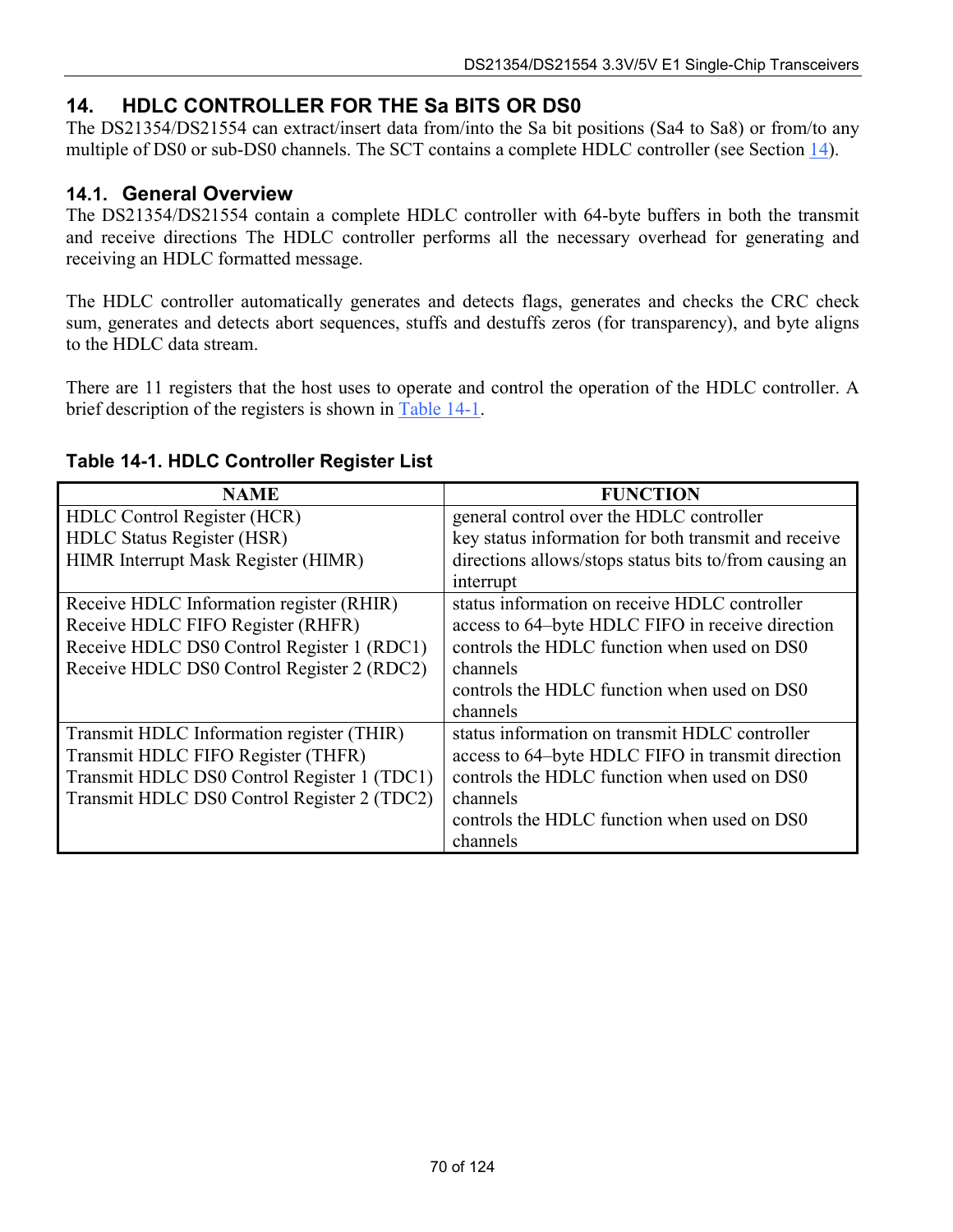# **14.2. HDLC Status Registers**

Three of the HDLC controller registers (HSR, RHIR, and THIR) provide status information. When a particular event has occurred (or is occurring), the appropriate bit in one of these three registers will be set to a one. Some of the bits in these three status registers are latched and some are real time bits that are not latched. Section [14.4](#page-72-0) contains register descriptions that list which bits are latched and which are not. With the latched bits, when an event occurs and a bit is set to a one, it will remain set until the user reads that bit. The bit will be cleared when it is read and it will not be set again until the event has occurred again. The real time bits report the current instantaneous conditions that are occurring and the history of these bits is not latched.

Like the other status registers in the framer, the user will always proceed a read of any of the three registers with a write. The byte written to the register will inform the framer which of the latched bits the user wishes to read and have cleared (the real time bits are not affected by writing to the status register). The user will write a byte to one of these registers, with a one in the bit positions he or she wishes to read and a zero in the bit positions he or she does not wish to obtain the latest information on. When a one is written to a bit location, the read register will be updated with current value and it will be cleared. When a zero is written to a bit position, the read register will not be updated and the previous value will be held. A write to the status and information registers will be immediately followed by a read of the same register. The read result should be logically ANDed with the mask byte that was just written and this value should be written back into the same register to insure that bit does indeed clear. This second write step is necessary because the alarms and events in the status registers occur asynchronously in respect to their access via the parallel port. This write-read-write (for polled driven access) or write-read (for interrupt driven access) scheme allows an external microcontroller or microprocessor to individually poll certain bits without disturbing the other bits in the register. This operation is key in controlling the DS21354/DS21554 with higher-order software languages.

Like the SR1 and SR2 status registers, the HSR register has the unique ability to initiate a hardware interrupt via the INT output pin. Each of the events in the HSR can be either masked or unmasked from the interrupt pin via the HDLC Interrupt Mask Register (HIMR). Interrupts will force the  $\overline{INT}$  pin low when the event occurs. The  $\overline{INT}$  pin will be allowed to return high (if no other interrupts are present) when the user reads the event bit that caused the interrupt to occur.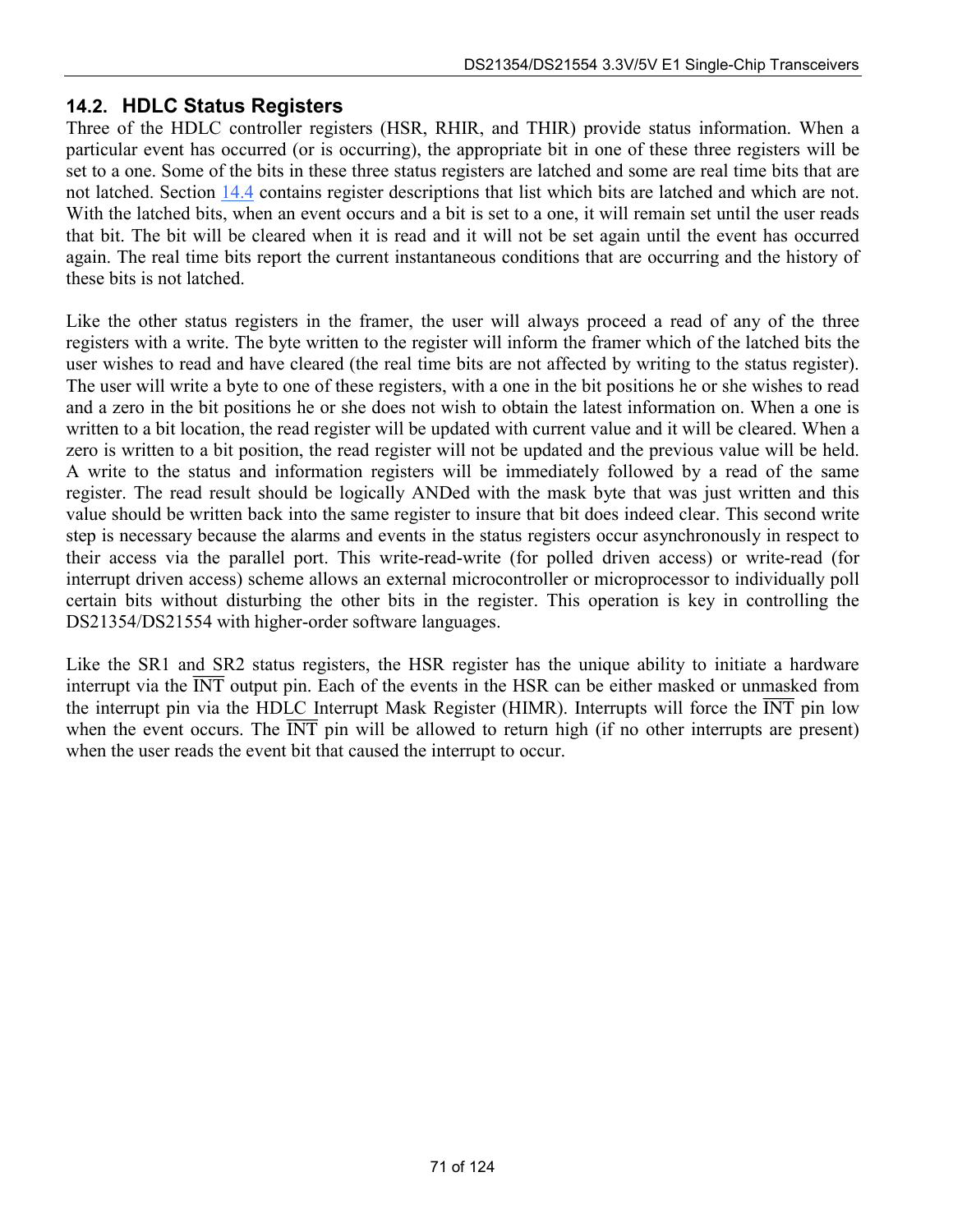#### **14.3. Basic Operation Details**

As a basic guideline for interpreting and sending HDLC messages, the following sequences can be applied:

#### *14.3.1. Example: Receive an HDLC Message*

- 1. Enable RPS interrupts
- 2. Wait for interrupt to occur
- 3. Disable RPS interrupt and enable either RPE, RNE, or RHALF interrupt
- 4. Read RHIR to obtain REMPTY status
	- a. If REMPTY=0, then record OBYTE, CBYTE, and POK bits and then read the FIFO a1. if CBYTE = 0 then skip to step 5
		- a2. if CBYTE = 1 then skip to step 7
	- b. If REMPTY = 1, then skip to step 6
- 5. Repeat step 4
- 6. Wait for interrupt, skip to step 4
- 7. If  $POK = 0$ , then discard whole packet, if  $POK = 1$ , accept the packet
	- a. Disable RPE, RNE, or RHALF interrupt, enable RPS interrupt and return to step 1.

#### *14.3.2. Example: Transmit an HDLC Message*

- 1. Make sure HDLC controller is done sending any previous messages and is current sending flags by checking that the FIFO is empty by reading the TEMPTY status bit in the THIR register
- 2. Enable either the THALF or TNF interrupt
- 3. Read THIR to obtain TFULL status
	- a. If  $TFULL = 0$ , then write a byte into the FIFO and skip to next step (special case occurs when the last byte is to be written, in this case set  $TEOM = 1$  before writing the byte and then skip to step 6)
	- b. If TFULL = 1, then skip to step 5
- 4. Repeat step 3
- 5. Wait for interrupt, skip to step 3
- 6. Disable THALF or TNF interrupt and enable TMEND interrupt
- 7. Wait for an interrupt, then read TUDR status bit to make sure packet was transmitted correctly.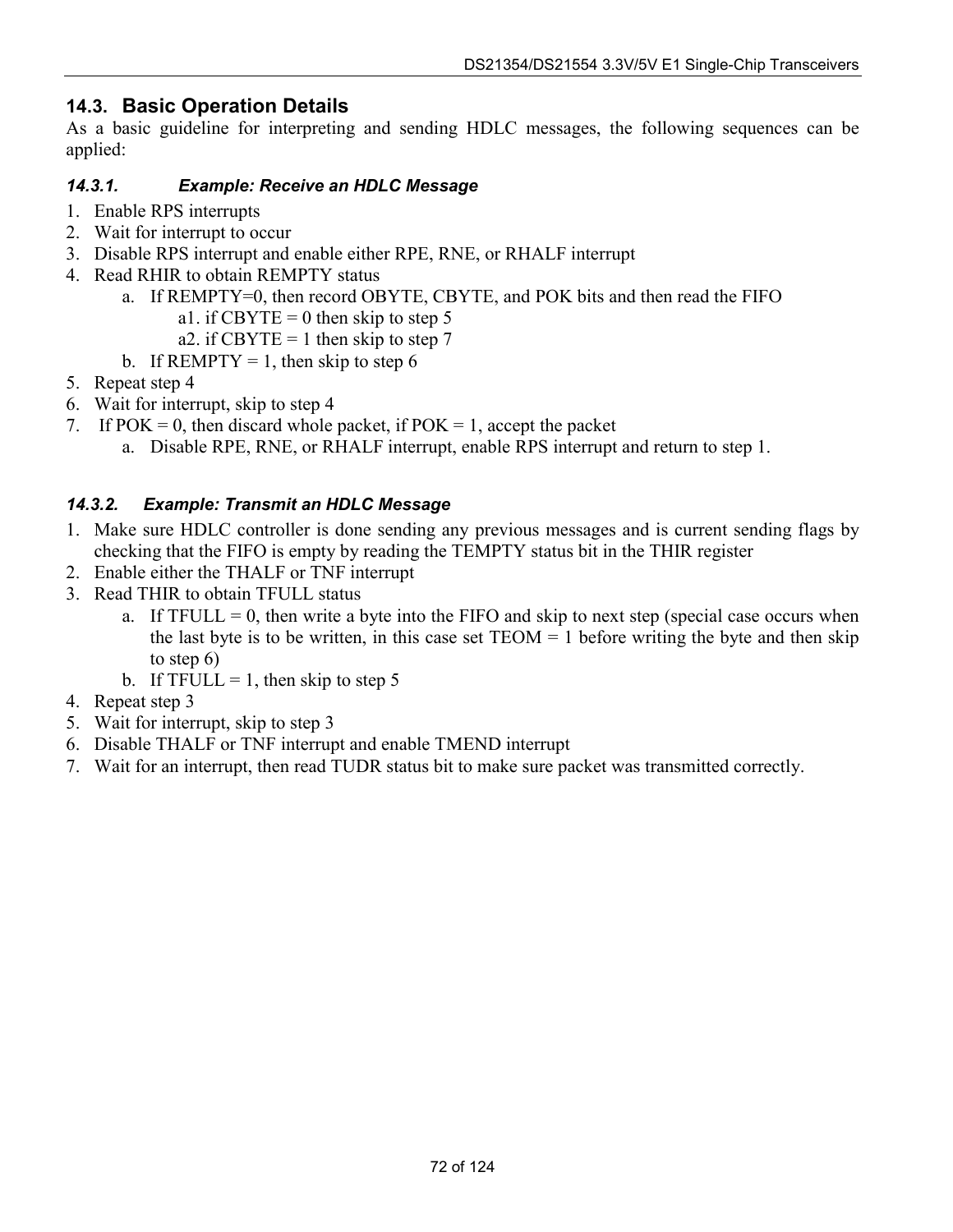# **14.4. HDLC Register Description**

# **HCR: HDLC CONTROL REGISTER (Address = B0 Hex)**

| (MSB)                                                                                                                 |                         |                   |          |                       |                           |                                           | <b>LSB</b> |
|-----------------------------------------------------------------------------------------------------------------------|-------------------------|-------------------|----------|-----------------------|---------------------------|-------------------------------------------|------------|
| <u> Termin a shekara ta 1989 a Tanzania a Tanzania a Tanzania a Tanzania a Tanzania a Tanzania a Tanzania a Tanza</u> | $\overline{\mathbf{u}}$ | <b>TTC</b><br>11V | ΉR<br>TП | $\sqrt{2}$<br>А<br>н. | $\Omega$<br>$\sim$ $\sim$ | $\sigma$ or<br>$\overline{L}$<br>________ |            |

| <b>SYMBOL</b> | <b>POSITION</b> | <b>NAME AND DESCRIPTION</b>                                                    |
|---------------|-----------------|--------------------------------------------------------------------------------|
|               | HCR.7           | Not Assigned. Should be set to zero when written.                              |
| <b>RHR</b>    | HCR.6           | <b>Receive HDLC Reset.</b> A 0-to-1 transition will reset the HDLC controller. |
|               |                 | Must be cleared and set again for a subsequent reset.                          |
|               |                 | <b>Transmit Flag/Idle Select.</b>                                              |
| <b>TFS</b>    | HCR.5           | $0 = 7Eh$                                                                      |
|               |                 | $1 = FFh$                                                                      |
| <b>THR</b>    | HCR.4           | Transmit HDLC Reset. A 0-to-1 transition will reset the HDLC                   |
|               |                 | controller. Must be cleared and set again for a subsequent reset.              |
|               | HCR.3           | <b>Transmit Abort.</b> A 0-to-1 transition will cause the FIFO contents to be  |
| <b>TABT</b>   |                 | dumped and one FEh abort to be sent followed by 7Eh or FFh flags/idle          |
|               |                 | until a new packet is initiated by writing new data into the FIFO. Must be     |
|               |                 | cleared and set again for a subsequent abort to be sent.                       |
|               |                 | Transmit End of Message. Should be set to a one just before the last data      |
| <b>TEOM</b>   | HCR.2           | byte of a HDLC packet is written into the transmit FIFO at THFR. This bit      |
|               |                 | will be cleared by the HDLC controller when the last byte has been             |
|               |                 | transmitted.                                                                   |
|               |                 | Transmit Zero Stuffer Defeat. Overrides internal enable.                       |
| <b>TZSD</b>   | HCR.1           | $0$ = enable the zero stuffer (normal operation)                               |
|               |                 | $1 =$ disable the zero stuffer                                                 |
|               |                 | <b>Transmit CRC Defeat.</b>                                                    |
| <b>TCRCD</b>  | HCR.0           | $0$ = enable CRC generation (normal operation)                                 |
|               |                 | $1 =$ disable CRC generation                                                   |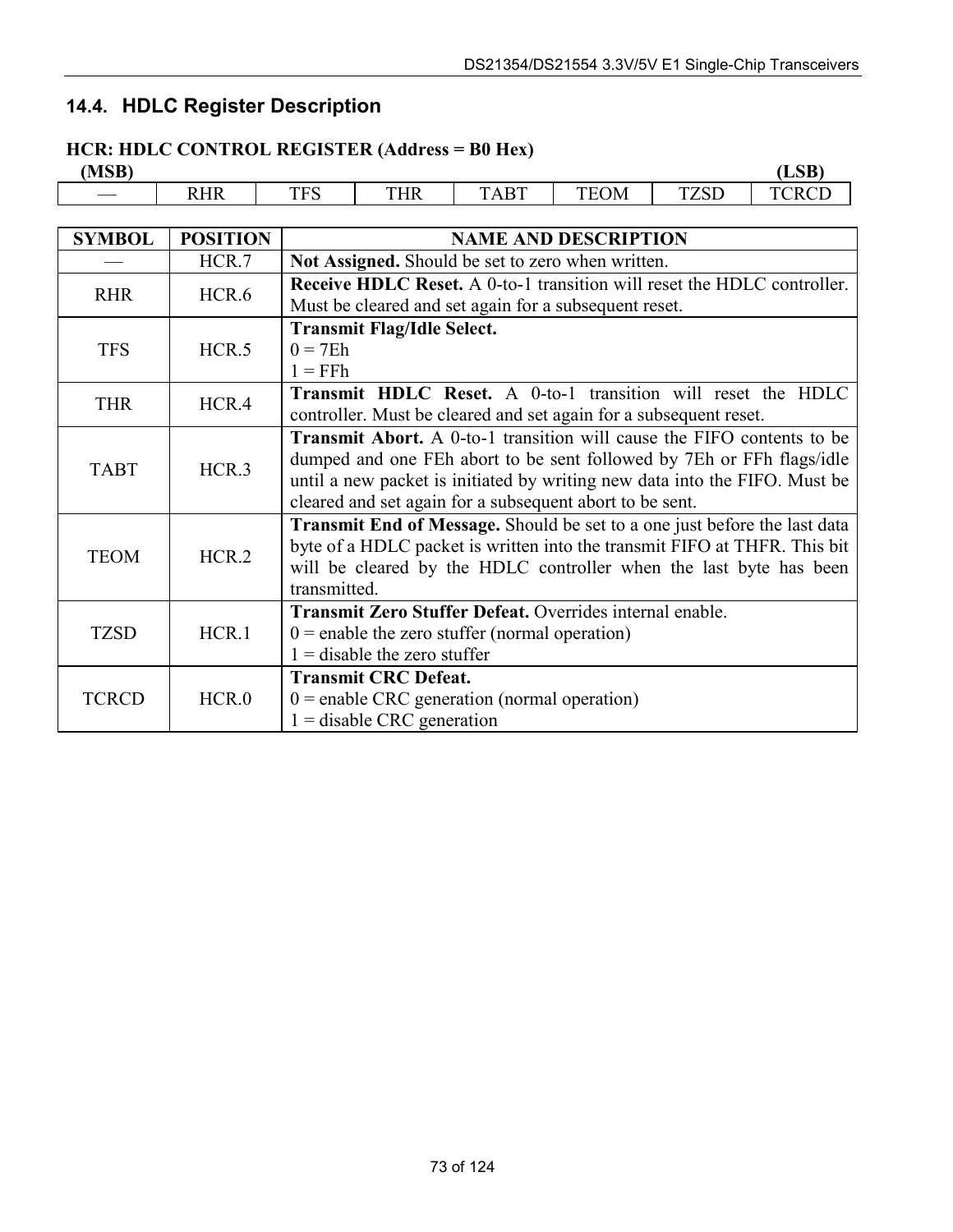# **HSR: HDLC STATUS REGISTER (Address = B1 Hex)**

FRCL RPE RPS RHALF RNE THALF TNF TMEND

**(MSB) (LSB)** 

| <b>SYMBOL</b> | <b>POSITION</b>   | <b>NAME AND DESCRIPTION</b>                                                    |
|---------------|-------------------|--------------------------------------------------------------------------------|
| <b>FRCL</b>   | HSR.7             | <b>Framer Receive Carrier Loss.</b> Set when 255 (or 2048 if $CCR3.0 = 1$ )    |
|               |                   | consecutive zeros have been detected at RPOSI and RNEGI.                       |
|               |                   | <b>Receive Packet End.</b> Set when the HDLC controller detects either the     |
|               |                   | finish of a valid message (i.e., CRC check complete) or when the               |
| <b>RPE</b>    | HSR.6             | controller has experienced a message fault such as a CRC checking error,       |
|               |                   | or an overrun condition, or an abort has been seen. The setting of this bit    |
|               |                   | prompts the user to read the RHIR register for details.                        |
|               |                   | Receive Packet Start. Set when the HDLC controller detects an opening          |
| <b>RPS</b>    | HSR.5             | byte. The setting of this bit prompts the user to read the RHIR register for   |
|               |                   | details.                                                                       |
|               |                   | Receive FIFO Half Full. Set when the receive 64-byte FIFO fills beyond         |
| <b>RHALF</b>  | HSR.4             | the halfway point. The setting of this bit prompts the user to read the        |
|               |                   | RHIR register for details.                                                     |
|               |                   | Receive FIFO Not Empty. Set when the receive 64-byte FIFO has at               |
| <b>RNE</b>    | HSR <sub>3</sub>  | least one byte available for a read. The setting of this bit prompts the user  |
|               |                   | to read the RHIR register for details.                                         |
|               |                   | Transmit FIFO Half Empty. Set when the transmit 64-byte FIFO                   |
| <b>THALF</b>  | HSR.2             | empties beyond the halfway point. The setting of this bit prompts the user     |
|               |                   | to read the THIR register for details.                                         |
|               |                   | <b>Transmit FIFO Not Full.</b> Set when the transmit 64-byte FIFO has at       |
| <b>TNF</b>    | HSR <sub>.1</sub> | least one byte available. The setting of this bit prompts the user to read the |
|               |                   | THIR register for details.                                                     |
|               |                   | Transmit Message End. Set when the transmit HDLC controller has                |
| <b>TMEND</b>  | HSR.0             | finished sending a message. The setting of this bit prompts the user to read   |
|               |                   | the THIR register for details.                                                 |

**Note: The RPE, RPS, and TMEND bits are latched and are cleared when read.**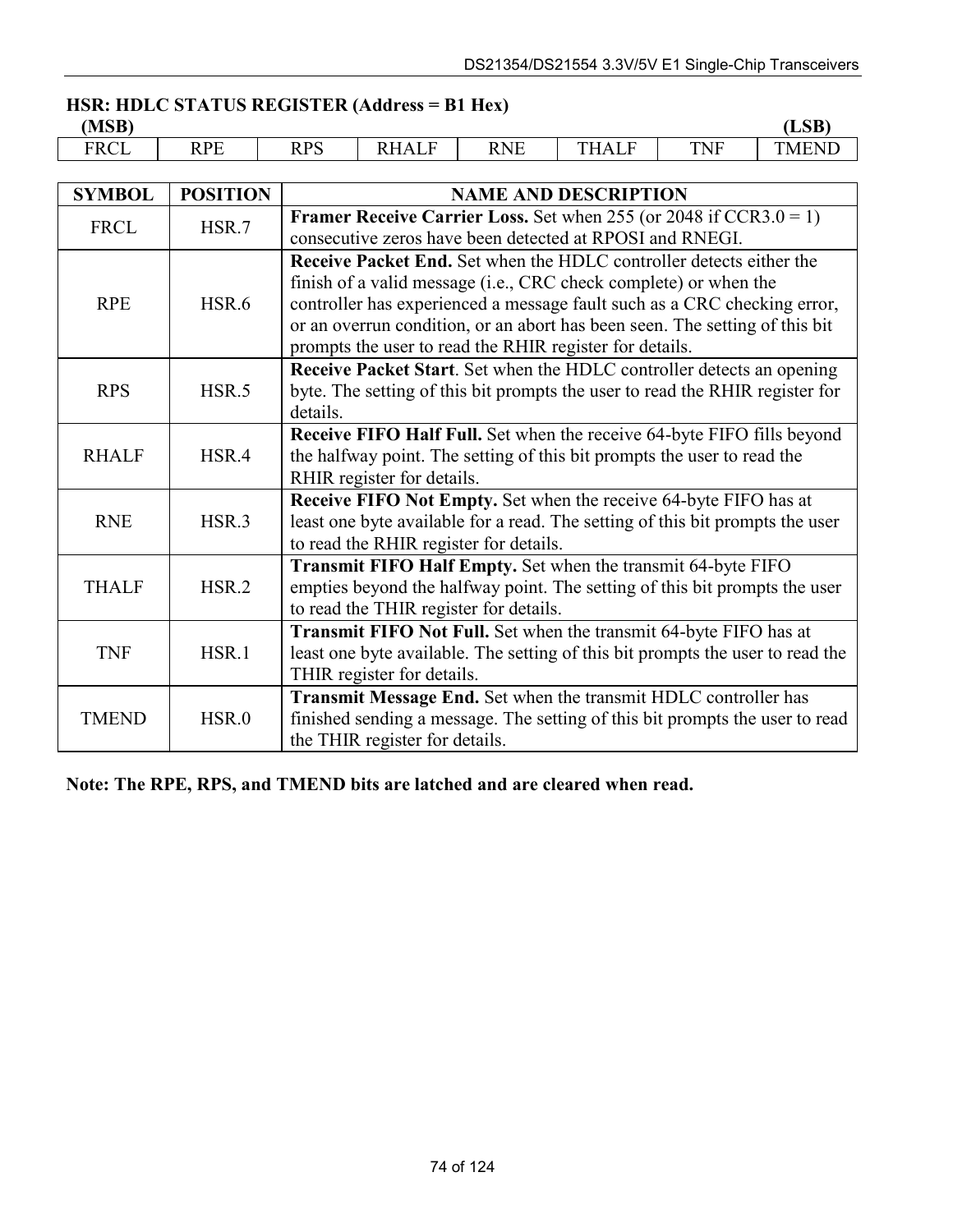# **HIMR: HDLC INTERRUPT MASK REGISTER (Address = B2 Hex)**

**(MSB) (LSB)**  FRCL RPE RPS RHALF RNE THALF TNF TMEND

| <b>SYMBOL</b> |                   |                                     |
|---------------|-------------------|-------------------------------------|
|               | <b>POSITION</b>   | <b>NAME AND DESCRIPTION</b>         |
|               |                   | <b>Framer Receive Carrier Loss.</b> |
| <b>FRCL</b>   | HIMR.7            | $0 =$ interrupt masked              |
|               |                   | $1 =$ interrupt enabled             |
|               |                   | <b>Receive Packet End.</b>          |
| <b>RPE</b>    | HIMR.6            | $0 =$ interrupt masked              |
|               |                   | $1 =$ interrupt enabled             |
|               |                   | <b>Receive Packet Start.</b>        |
| <b>RPS</b>    | HIMR.5            | $0 =$ interrupt masked              |
|               |                   | $1 =$ interrupt enabled             |
|               |                   | <b>Receive FIFO Half Full.</b>      |
| <b>RHALF</b>  | HIMR.4            | $0 =$ interrupt masked              |
|               |                   | $1 =$ interrupt enabled             |
|               |                   | <b>Receive FIFO Not Empty.</b>      |
| <b>RNE</b>    | HIMR <sub>3</sub> | $0 =$ interrupt masked              |
|               |                   | $1 =$ interrupt enabled             |
|               |                   | <b>Transmit FIFO Half Empty.</b>    |
| <b>THALF</b>  | HIMR.2            | $0 =$ interrupt masked              |
|               |                   | $1 =$ interrupt enabled             |
|               |                   | <b>Transmit FIFO Not Full.</b>      |
| <b>TNF</b>    | HIMR.1            | $0 =$ interrupt masked              |
|               |                   | $1 =$ interrupt enabled             |
|               |                   | <b>Transmit Message End.</b>        |
| <b>TMEND</b>  | HIMR.0            | $0 =$ interrupt masked              |
|               |                   | $1 =$ interrupt enabled             |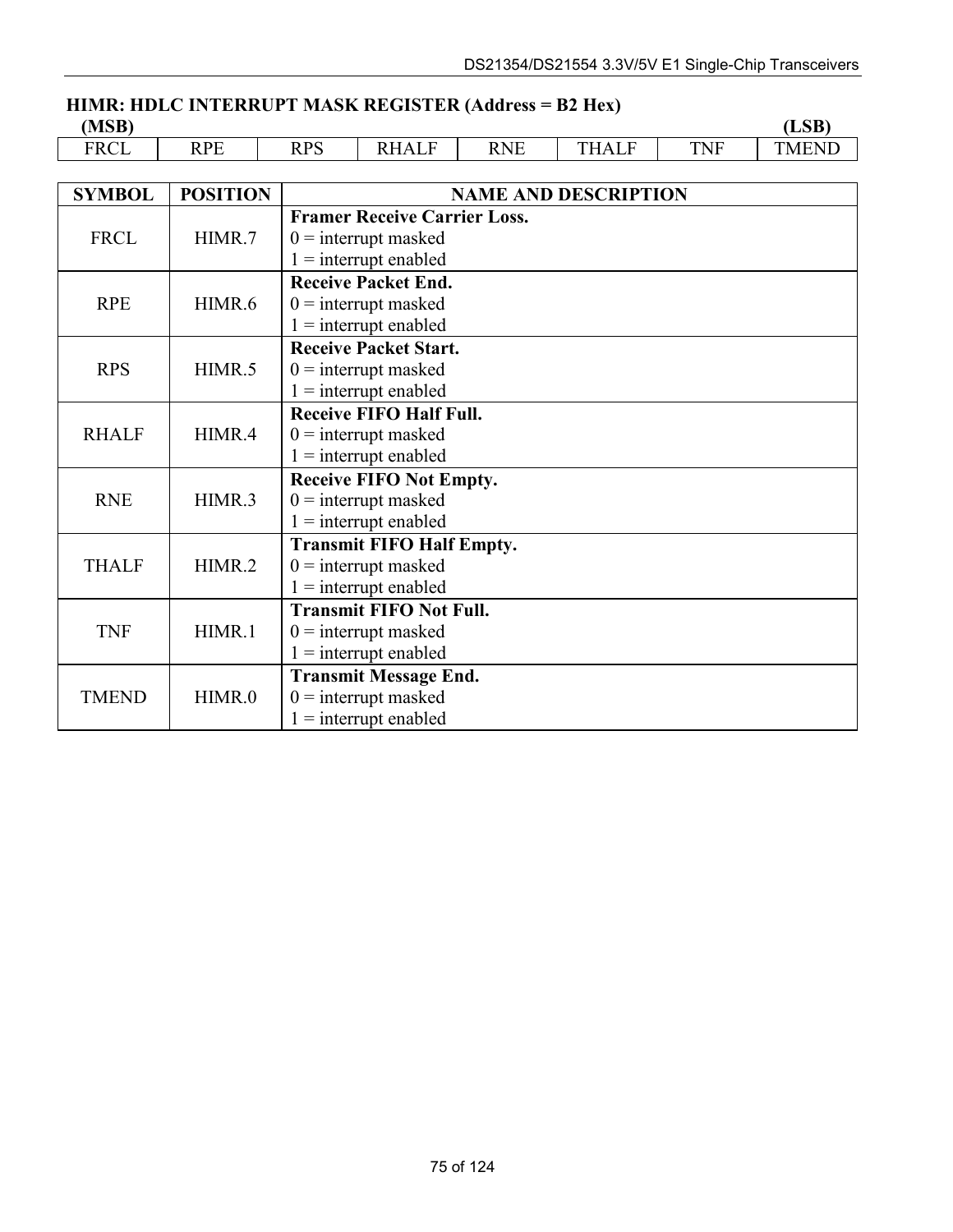# **RHIR: RECEIVE HDLC INFORMATION REGISTER (Address = B3 Hex) (MSB) (LSB)**

RABT | RCRCE | ROVR | RVM | REMPTY | POK | CBYTE | OBYTE

| <b>SYMBOL</b> | <b>POSITION</b>    | <b>NAME AND DESCRIPTION</b>                                                                                                                                                                           |
|---------------|--------------------|-------------------------------------------------------------------------------------------------------------------------------------------------------------------------------------------------------|
| <b>RABT</b>   | RHIR.7             | <b>Abort Sequence Detected.</b> Set whenever the HDLC controller sees 7 or<br>more ones in a row.                                                                                                     |
| <b>RCRCE</b>  | RHIR.6             | <b>CRC Error.</b> Set when the CRC checksum is in error.                                                                                                                                              |
| <b>ROVR</b>   | RHIR.5             | <b>Overrun.</b> Set when the HDLC controller has attempted to write a byte<br>into an already full receive FIFO.                                                                                      |
| <b>RVM</b>    | RHIR.4             | Valid Message. Set when the HDLC controller has detected and checked<br>a complete HDLC packet.                                                                                                       |
| <b>REMPTY</b> | RHIR <sub>.3</sub> | <b>Empty.</b> A real-time bit that is set high when the receive FIFO is empty.                                                                                                                        |
| <b>POK</b>    | RHIR <sub>.2</sub> | Packet OK. Set when the byte available for reading in the receive FIFO at<br>RHFR is the last byte of a valid message (and hence no abort was seen, no<br>overrun occurred, and the CRC was correct). |
| <b>CBYTE</b>  | RHIR <sub>.1</sub> | Closing Byte. Set when the byte available for reading in the receive FIFO<br>at RHFR is the last byte of a message (whether the message was valid or<br>not).                                         |
| <b>OBYTE</b>  | RHIR.0             | Opening Byte. Set when the byte available for reading in the receive<br>FIFO at RHFR is the first byte of a message.                                                                                  |

**Note: The RABT, RCRCE, ROVR, and RVM bits are latched and are cleared when read.** 

#### **RHFR: RECEIVE HDLC FIFO REGISTER (Address = B4 Hex**)

**(MSB) (LSB)** 

HDLC7 HDLC6 HDLC5 HDLC4 HDLC3 HDLC2 HDLC1 HDLC0

| <b>SYMBOL</b>     | <b>POSITION</b>    | <b>NAME AND DESCRIPTION</b>                             |
|-------------------|--------------------|---------------------------------------------------------|
| HDLC7             | RHFR.7             | <b>HDLC Data Bit 7.</b> MSB of a HDLC packet data byte. |
| HDLC6             | RHFR.6             | <b>HDLC</b> Data Bit 6.                                 |
| HDLC5             | RHFR <sub>.5</sub> | <b>HDLC</b> Data Bit 5.                                 |
| HDLC4             | RHFR <sub>.4</sub> | <b>HDLC</b> Data Bit 4.                                 |
| HDLC3             | RHFR <sub>.3</sub> | <b>HDLC</b> Data Bit 3.                                 |
| HDLC <sub>2</sub> | RHFR <sub>.2</sub> | <b>HDLC</b> Data Bit 2.                                 |
| HDLC1             | RHFR.1             | <b>HDLC</b> Data Bit 1.                                 |
| HDLC0             | RHFR.0             | <b>HDLC Data Bit 0.</b> LSB of a HDLC packet data byte. |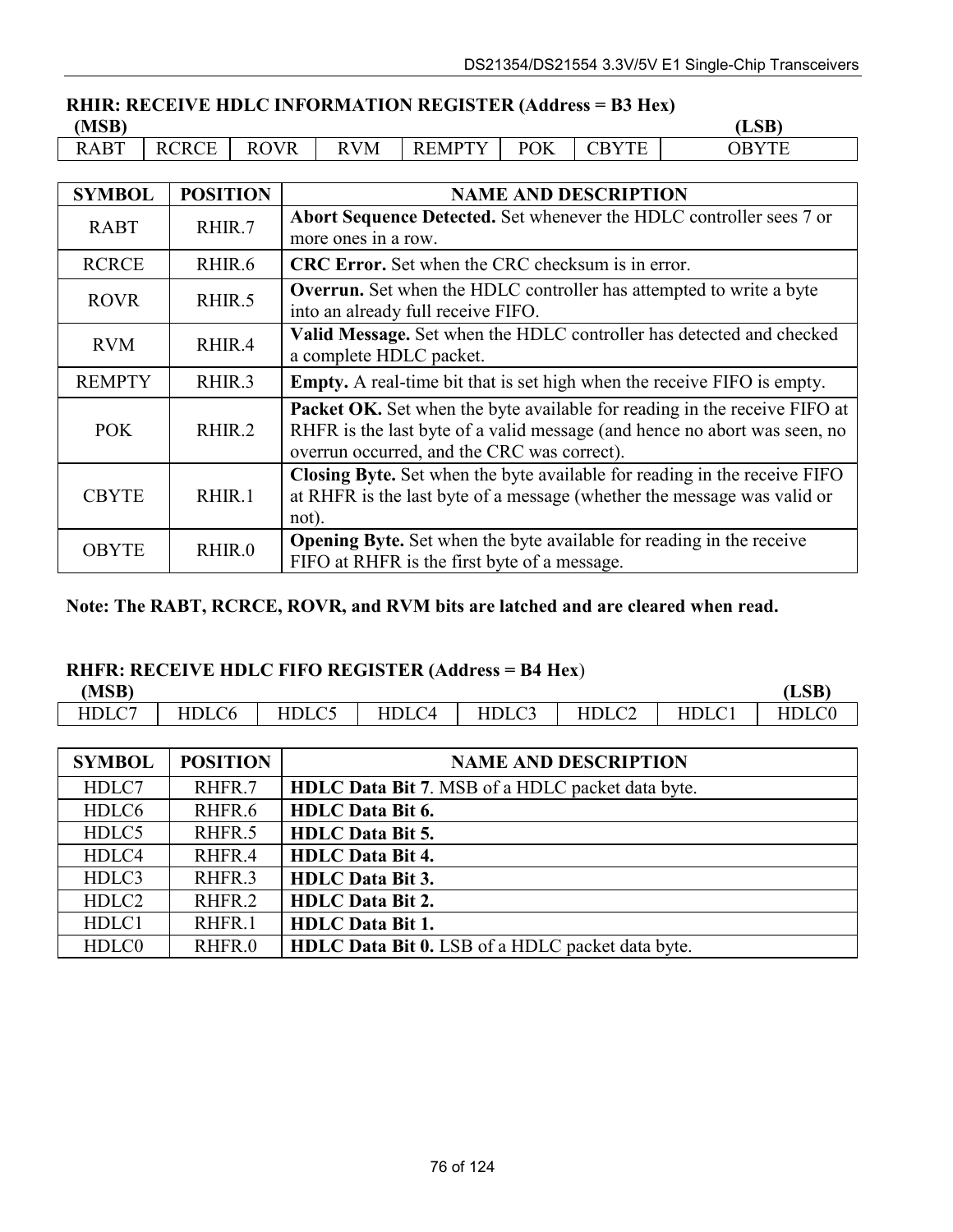#### **THIR: TRANSMIT HDLC INFORMATION REGISTER (Address = B6 Hex)** *(MSR)* **(MSB) (LSB)**

| ועטויו                   |       |    |    |                          |                                                        |          | .<br>______ |
|--------------------------|-------|----|----|--------------------------|--------------------------------------------------------|----------|-------------|
| $\overline{\phantom{a}}$ | _____ | __ | __ | $\overline{\phantom{a}}$ | $F_{\rm D}T_{\rm F}$<br>9711<br>$v_{\rm H}$<br>-<br>-- | --<br>-- | TU.         |

| <b>SYMBOL</b> | <b>POSITION</b>    | <b>NAME AND DESCRIPTION</b>                                                                                                                      |  |  |
|---------------|--------------------|--------------------------------------------------------------------------------------------------------------------------------------------------|--|--|
|               | THIR.7             | Not Assigned. Could be any value when read.                                                                                                      |  |  |
|               | THIR.6             | Not Assigned. Could be any value when read.                                                                                                      |  |  |
|               | THIR.5             | Not Assigned. Could be any value when read.                                                                                                      |  |  |
|               | THIR.4             | Not Assigned. Could be any value when read.                                                                                                      |  |  |
|               | THIR.3             | Not Assigned. Could be any value when read.                                                                                                      |  |  |
| <b>TEMPTY</b> | THIR <sub>.2</sub> | <b>Transmit FIFO Empty.</b> A real-time bit that is set high when the FIFO is<br>empty.                                                          |  |  |
| <b>TFULL</b>  | THIR.1             | <b>Transmit FIFO Full.</b> A real-time bit that is set high when the FIFO is<br>full.                                                            |  |  |
| <b>TUDR</b>   | THIR.0             | <b>Transmit FIFO Underrun.</b> Set when the transmit FIFO empties out<br>without the TEOM control bit being set. An abort is automatically sent. |  |  |

**Note: The TUDR bit is latched and is cleared when read.** 

#### **THFR: TRANSMIT HDLC FIFO REGISTER (Address = B7 Hex)**

| (MSB)                    |                 |       |                         |                      |                                       |              | CD<br>(LSB) |
|--------------------------|-----------------|-------|-------------------------|----------------------|---------------------------------------|--------------|-------------|
| $\sim$<br>HDI<br>11DLC / | $\sim$<br>HDLC6 | HDLC5 | $\alpha$<br>HDI (<br>ルマ | $\cap$<br>HDI<br>ハレコ | $\sim$<br>ПU<br>LVZ.<br>$\sim$ $\sim$ | <b>HDLCi</b> | $\cap$      |

| <b>SYMBOL</b>     | <b>POSITION</b>    | <b>NAME AND DESCRIPTION</b>                             |
|-------------------|--------------------|---------------------------------------------------------|
| HDLC7             | THFR.7             | HDLC Data Bit 7. MSB of a HDLC packet data byte.        |
| HDLC6             | THFR.6             | <b>HDLC</b> Data Bit 6.                                 |
| HDLC5             | THFR.5             | <b>HDLC Data Bit 5.</b>                                 |
| HDLC4             | THFR.4             | <b>HDLC Data Bit 4.</b>                                 |
| HDLC3             | THFR <sub>.3</sub> | <b>HDLC Data Bit 3.</b>                                 |
| HDLC <sub>2</sub> | THFR.2             | <b>HDLC Data Bit 2.</b>                                 |
| HDLC1             | THFR.1             | <b>HDLC Data Bit 1.</b>                                 |
| HDLC0             | THFR.0             | <b>HDLC Data Bit 0.</b> LSB of a HDLC packet data byte. |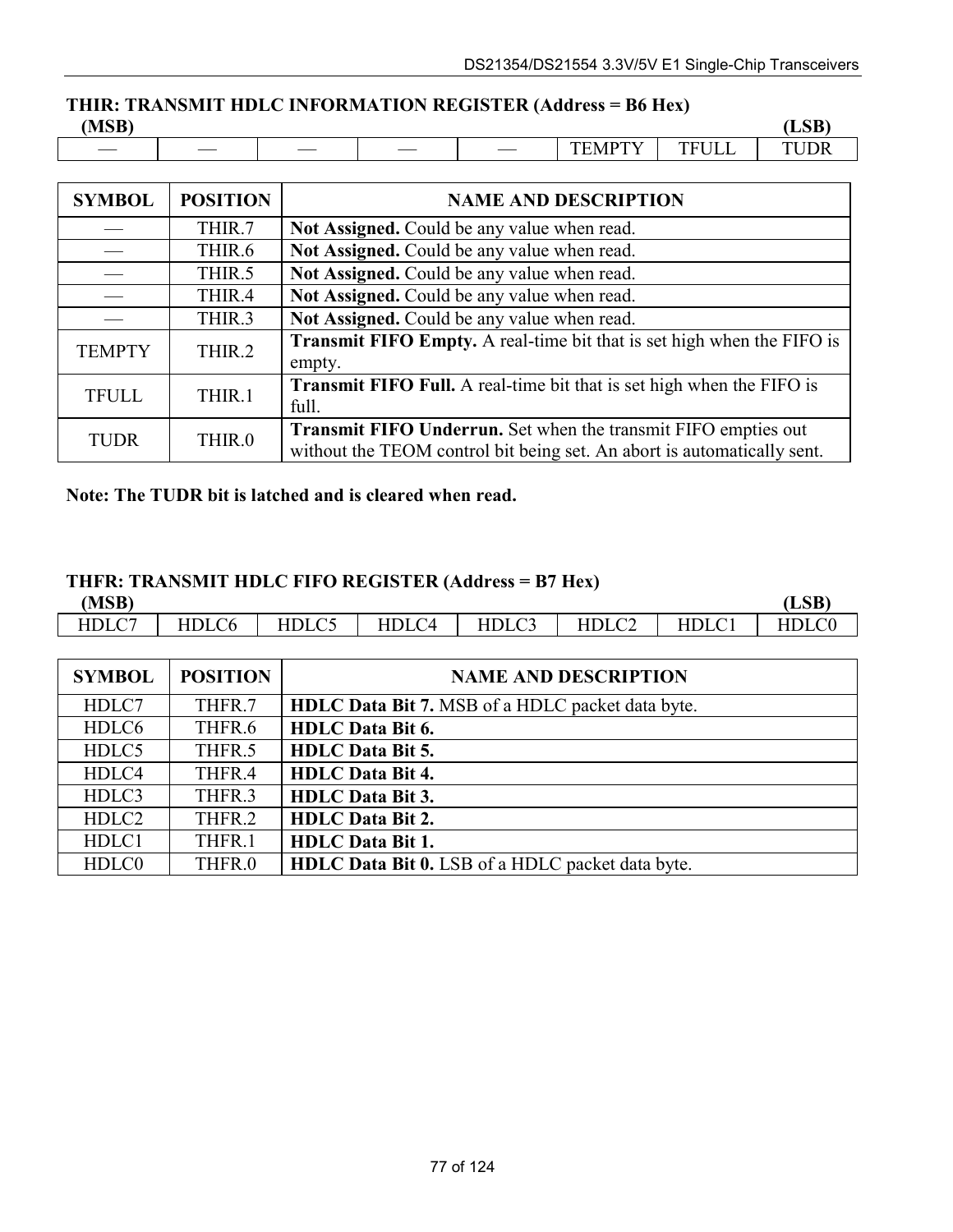# **RDC1: RECEIVE HDLC DS0 CONTROL REGISTER 1 (Address = B8 Hex)**

**(MSB) (LSB)**  RHS | RSaDS | RDS0M | RD4 | RD3 | RD2 | RD1 | RD0

| <b>SYMBOL</b>   | <b>POSITION</b> | <b>NAME AND DESCRIPTION</b>                                                                                                                                                                                                                                                                                                                  |
|-----------------|-----------------|----------------------------------------------------------------------------------------------------------------------------------------------------------------------------------------------------------------------------------------------------------------------------------------------------------------------------------------------|
| <b>RHS</b>      | RDC1.7          | <b>Receive HDLC source</b><br>$0 =$ Sa bits defined by RCR2.3 to RCR2.7.                                                                                                                                                                                                                                                                     |
|                 |                 | $1 =$ Sa bits or DS0 channels defined by RDC1 (see bits defined below).                                                                                                                                                                                                                                                                      |
| <b>RSaDS</b>    | RDC1.6          | <b>Receive Sa Bit/DS0 Select.</b><br>$0$ = route Sa bits to the HDLC controller. RD0 to RD4 defines which Sa<br>bits are to be routed. RD4 corresponds to Sa4, RD3 to Sa5, RD2 to Sa6,<br>RD1 to Sa7 and RD0 to Sa8.<br>$1 =$ route DS0 channels into the HDLC controller. RDC1.5 is used to<br>determine how the DS0 channels are selected. |
| <b>RDS0M</b>    | RDC1.5          | <b>DS0 Selection Mode.</b><br>$0 =$ utilize the RD0 to RD4 bits to select which single DS0 channel to use.<br>$1 =$ utilize the RCHBLK control registers to select which DS0 channels to<br>use.                                                                                                                                             |
| RD4             | RDC1.4          | <b>DS0 Channel Select Bit 4. MSB of the DS0 channel select.</b>                                                                                                                                                                                                                                                                              |
| RD <sub>3</sub> | RDC1.3          | <b>DS0 Channel Select Bit 3.</b>                                                                                                                                                                                                                                                                                                             |
| RD2             | RDC1.2          | <b>DS0 Channel Select Bit 2.</b>                                                                                                                                                                                                                                                                                                             |
| RD1             | RDC1.1          | <b>DS0 Channel Select Bit 1.</b>                                                                                                                                                                                                                                                                                                             |
| RD <sub>0</sub> | RDC1.0          | <b>DS0 Channel Select Bit 0.</b> LSB of the DS0 channel select.                                                                                                                                                                                                                                                                              |

# **RDC2: RECEIVE HDLC DS0 CONTROL REGISTER 2 (Address = B9 Hex)**

| (MSB)            |      |              |                  |      |      |                  | (LSB)                    |
|------------------|------|--------------|------------------|------|------|------------------|--------------------------|
| RDB <sub>8</sub> | RDB7 | $\text{DB}6$ | RDB <sub>5</sub> | RDB4 | RDB3 | RDB <sub>2</sub> | $\overline{\phantom{a}}$ |

| <b>SYMBOL</b>    | <b>POSITION</b> | <b>NAME AND DESCRIPTION</b>                                                                       |
|------------------|-----------------|---------------------------------------------------------------------------------------------------|
| RDB <sub>8</sub> | RDC2.7          | <b>DS0 Bit 8 Suppress Enable.</b> MSB of the DS0. Set to one to stop this bit<br>from being used. |
| RDB7             | RDC2.6          | <b>DS0 Bit 7 Suppress Enable.</b> Set to one to stop this bit from being used.                    |
| RDB <sub>6</sub> | RDC2.5          | <b>DS0 Bit 6 Suppress Enable.</b> Set to one to stop this bit from being used.                    |
| RDB <sub>5</sub> | RDC2.4          | <b>DS0 Bit 5 Suppress Enable.</b> Set to one to stop this bit from being used.                    |
| RDB4             | RDC2.3          | <b>DS0 Bit 4 Suppress Enable.</b> Set to one to stop this bit from being used.                    |
| RDB3             | RDC2.2          | <b>DS0 Bit 3 Suppress Enable.</b> Set to one to stop this bit from being used.                    |
| RDB <sub>2</sub> | RDC2.1          | <b>DS0 Bit 2 Suppress Enable.</b> Set to one to stop this bit from being used.                    |
| RDB1             | RDC2.0          | <b>DS0 Bit 1 Suppress Enable.</b> LSB of the DS0. Set to one to stop this bit<br>from being used. |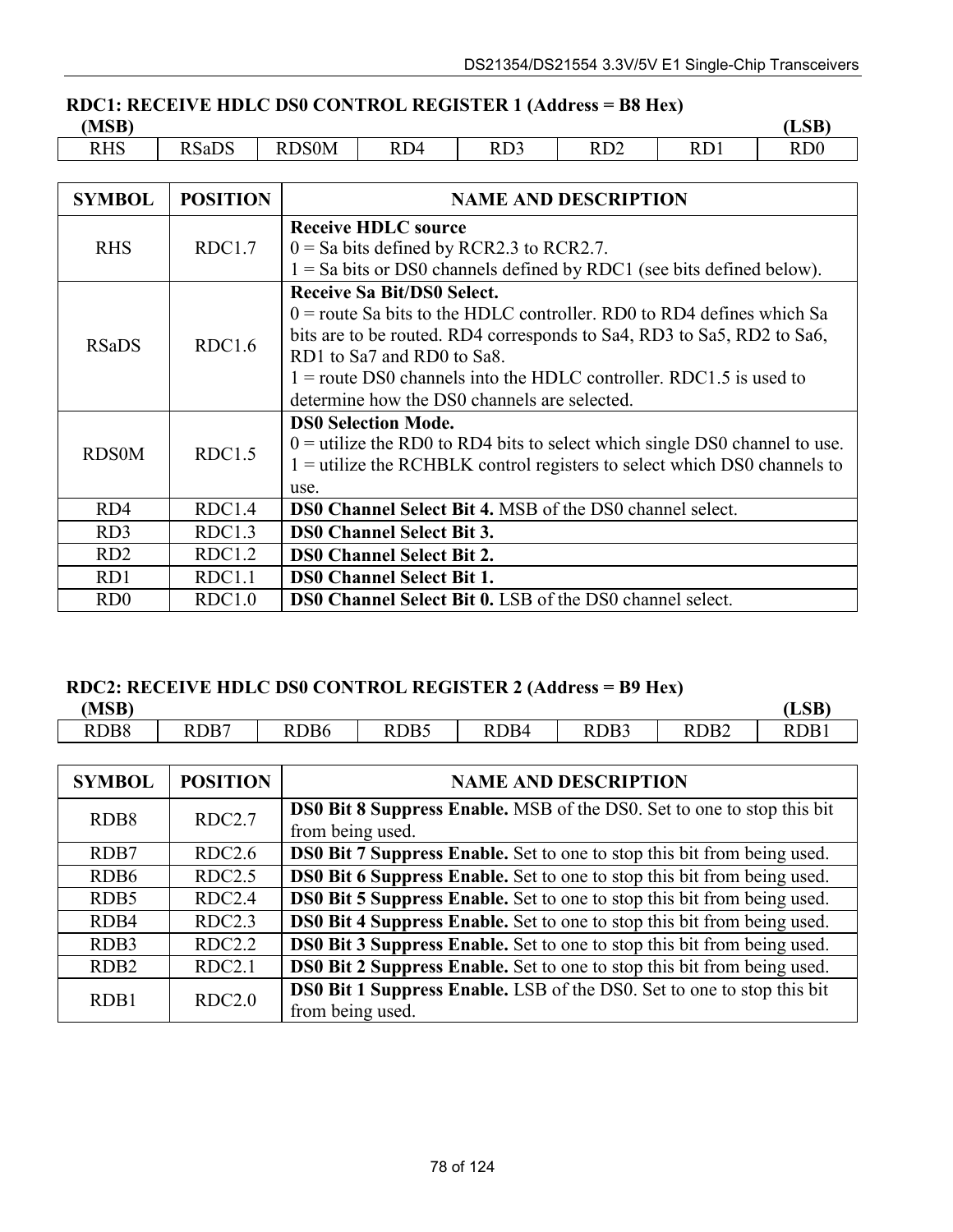# **TDC1: TRANSMIT HDLC DS0 CONTROL REGISTER 1 (Address = BA Hex)**

| (MSB)      |                                               |                  |                      |            |              |    | LSB       |
|------------|-----------------------------------------------|------------------|----------------------|------------|--------------|----|-----------|
| <b>THE</b> | $\mathbf{D}$<br>$\mathbf{m}$ $\alpha$<br>SaDS | <b>DSOM</b><br>— | $\mathbf{m}$<br>. D4 | TD O<br>ັບ | TD-<br>$  -$ | mr | $\rm TD0$ |

| <b>SYMBOL</b>               | <b>POSITION</b> | <b>NAME AND DESCRIPTION</b>                                                                                                                                                                                                                                                                                                                                                                     |
|-----------------------------|-----------------|-------------------------------------------------------------------------------------------------------------------------------------------------------------------------------------------------------------------------------------------------------------------------------------------------------------------------------------------------------------------------------------------------|
| <b>THE</b>                  | <b>TDC1.7</b>   | <b>Transmit HDLC Enable.</b><br>$0 =$ disable HDLC controller (no data inserted by HDLC controller into<br>the transmit data stream)<br>$1 =$ enable HDLC controller to allow insertion of HDLC data into either<br>the Sa position or multiple DS0 channels as defined by TDC1 (see bit)<br>definitions below).                                                                                |
| <b>TSaDS</b>                | <b>TDC1.6</b>   | <b>Transmit Sa Bit / DS0 Select.</b> This bit is ignored if TDC1.7 is set to zero.<br>$0$ = route Sa bits from the HDLC controller. TD0 to TD4 defines which Sa<br>bits are to be routed. TD4 corresponds to Sa4, TD3 to Sa5, TD2 to Sa6,<br>TD1 to Sa7 and TD0 to Sa8.<br>$1 =$ route DS0 channels from the HDLC controller. TDC1.5 is used to<br>determine how the DS0 channels are selected. |
| <b>TDS0M</b>                | <b>TDC1.5</b>   | <b>DS0 Selection Mode.</b><br>$0 =$ utilize the TD0 to TD4 bits to select which single DS0 channel to use.<br>$1 =$ utilize the TCHBLK control registers to select which DS0 channels to<br>use.                                                                                                                                                                                                |
| TD4                         | TDC1.4          | DS0 Channel Select Bit 4. MSB of the DS0 channel select.                                                                                                                                                                                                                                                                                                                                        |
| TD <sub>3</sub>             | TDC1.3          | <b>DS0 Channel Select Bit 3.</b>                                                                                                                                                                                                                                                                                                                                                                |
| TD <sub>2</sub>             | <b>TDC1.2</b>   | <b>DS0 Channel Select Bit 2.</b>                                                                                                                                                                                                                                                                                                                                                                |
| TD1                         | TDC1.1          | <b>DS0 Channel Select Bit 1.</b>                                                                                                                                                                                                                                                                                                                                                                |
| T <sub>D</sub> <sub>0</sub> | <b>TDC1.0</b>   | DS0 Channel Select Bit 0. LSB of the DS0 channel select.                                                                                                                                                                                                                                                                                                                                        |

# **TDC2: TRANSMIT HDLC DS0 CONTROL REGISTER 2 (Address = BB Hex)**

| (MSB)            |      |          |      |      |      |                  | CD<br>بريزين |
|------------------|------|----------|------|------|------|------------------|--------------|
| TDB <sub>8</sub> | TDB7 | D.<br>ÞЮ | TDB5 | TDB4 | TDB3 | TDB <sub>2</sub> | TDB.         |

| <b>SYMBOL</b>    | <b>POSITION</b>    | <b>NAME AND DESCRIPTION</b>                                                                       |
|------------------|--------------------|---------------------------------------------------------------------------------------------------|
| TDB <sub>8</sub> | TDC <sub>2.7</sub> | <b>DS0 Bit 8 Suppress Enable.</b> MSB of the DS0. Set to one to stop this bit<br>from being used. |
| TDB7             | TDC2.6             | <b>DS0 Bit 7 Suppress Enable.</b> Set to one to stop this bit from being used.                    |
| TDB <sub>6</sub> | TDC2.5             | <b>DS0 Bit 6 Suppress Enable.</b> Set to one to stop this bit from being used.                    |
| TDB <sub>5</sub> | TDC <sub>2.4</sub> | <b>DS0 Bit 5 Suppress Enable.</b> Set to one to stop this bit from being used.                    |
| TDB4             | TDC2.3             | <b>DS0 Bit 4 Suppress Enable.</b> Set to one to stop this bit from being used.                    |
| TDB3             | TDC <sub>2.2</sub> | <b>DS0 Bit 3 Suppress Enable.</b> Set to one to stop this bit from being used.                    |
| TDB <sub>2</sub> | TDC <sub>2.1</sub> | <b>DS0 Bit 2 Suppress Enable.</b> Set to one to stop this bit from being used.                    |
| TDB1             | TDC2.0             | <b>DS0 Bit 1 Suppress Enable.</b> LSB of the DS0. Set to one to stop this bit<br>from being used. |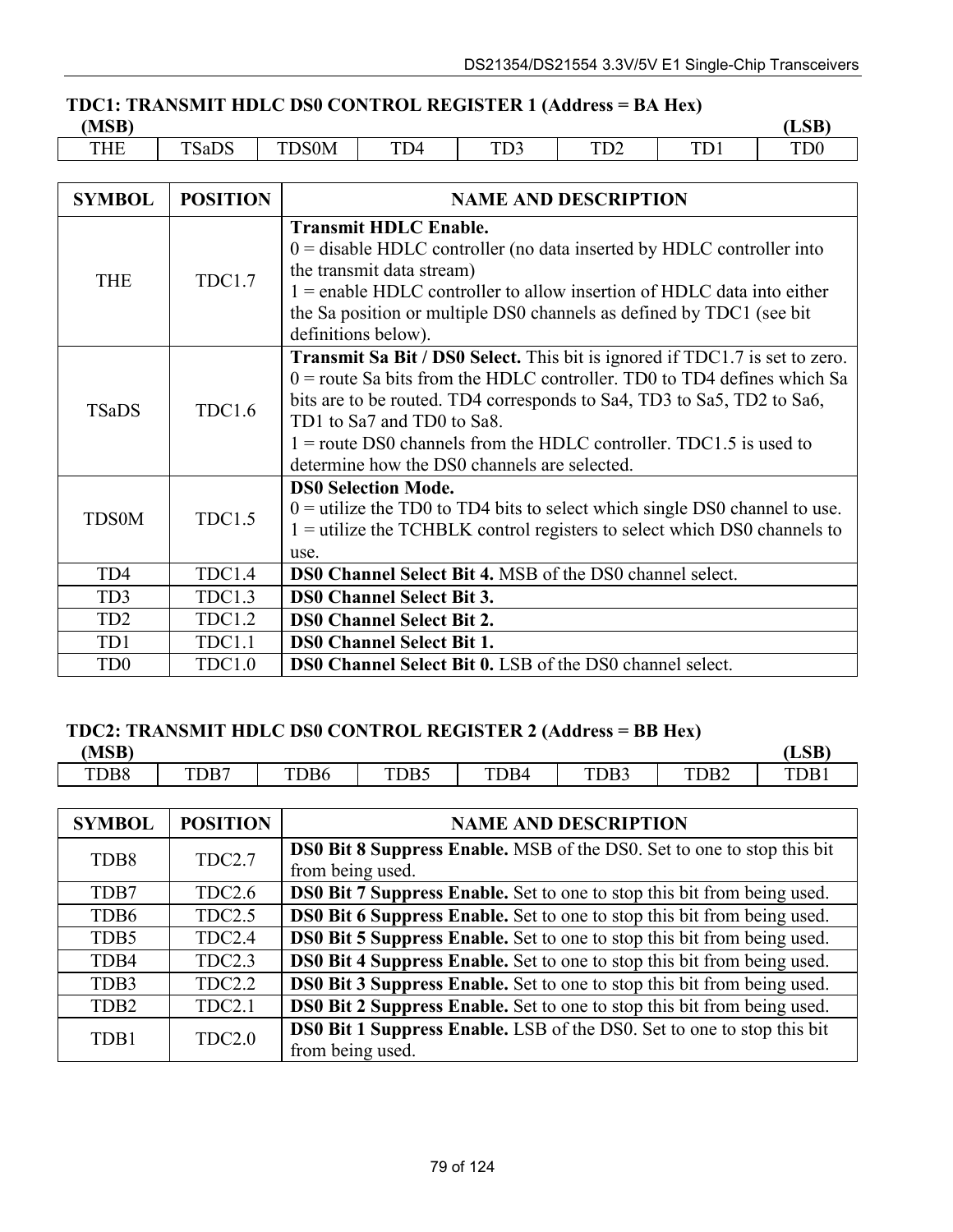# **15. LINE INTERFACE FUNCTIONS**

The line interface function in the DS21354/DS21554 contains three sections: (1) the receiver, which handles clock and data recovery; (2) the transmitter, which waveshapes and drives the E1 line; and (3) the jitter attenuator. Each of these three sections is controlled by The Line Interface Control Register (LICR) contrlls each of these three sections.

# **LICR: LINE INTERFACE CONTROL REGISTER (Address = 18 Hex)**

| (MCR)<br><b>TATO D</b> |    |                                           |                            |                                 |            | CD<br>്ധ്യ        |
|------------------------|----|-------------------------------------------|----------------------------|---------------------------------|------------|-------------------|
| ┸                      | ື້ | $\Gamma$ $\cap$ $\Gamma$<br>ີ<br><u>.</u> | $\sim$<br>$\Lambda$<br>JAN | $\sim$ $\sim$<br><b>JI LUDU</b> | <b>DJA</b> | TDI<br><b>TTT</b> |

| <b>SYMBOL</b>  | <b>POSITION</b>    | <b>NAME AND DESCRIPTION</b>                                                                                 |
|----------------|--------------------|-------------------------------------------------------------------------------------------------------------|
| L2             | LICR.7             | <b>Line Build-Out Select Bit 2.</b> Sets the transmitter build out (see $Table 15-1$                        |
|                |                    | and Table $15-2$ ).                                                                                         |
| L1             | LICR <sub>.6</sub> | <b>Line Build-Out Select Bit 1.</b> Sets the transmitter build out (see $Table 15-1$<br>and $Table 15-2$ ). |
|                |                    | Line Build-Out Select Bit 0. Sets the transmitter build out (see Table 15-1)                                |
| L <sub>0</sub> | LICR <sub>.5</sub> | and Table 15-2).                                                                                            |
|                |                    | <b>Receive Equalizer Gain Limit.</b>                                                                        |
| EGL            | LICR <sub>.4</sub> | $0 = -12dB$                                                                                                 |
|                |                    | $1 = -43dB$                                                                                                 |
|                |                    | <b>Jitter Attenuator Select.</b>                                                                            |
| <b>JAS</b>     | LICR <sub>3</sub>  | $0$ = place the jitter attenuator on the receive side                                                       |
|                |                    | $1 =$ place the jitter attenuator on the transmit side                                                      |
|                |                    | <b>Jitter Attenuator Buffer Depth Select.</b>                                                               |
| <b>JABDS</b>   | LICR <sub>.2</sub> | $0 = 128$ bits                                                                                              |
|                |                    | $1 = 32$ bits (use for delay sensitive applications)                                                        |
|                |                    | <b>Disable Jitter Attenuator.</b>                                                                           |
| <b>DJA</b>     | LICR <sub>.1</sub> | $0 =$ jitter attenuator enabled                                                                             |
|                |                    | $1 =$ jitter attenuator disabled                                                                            |
|                |                    | <b>Transmit Power Down.</b>                                                                                 |
| <b>TPD</b>     | LICR <sub>.0</sub> | $0 =$ normal transmitter operation                                                                          |
|                |                    | $1 =$ powers down the transmitter and tri-states the TTIP and TRING pins                                    |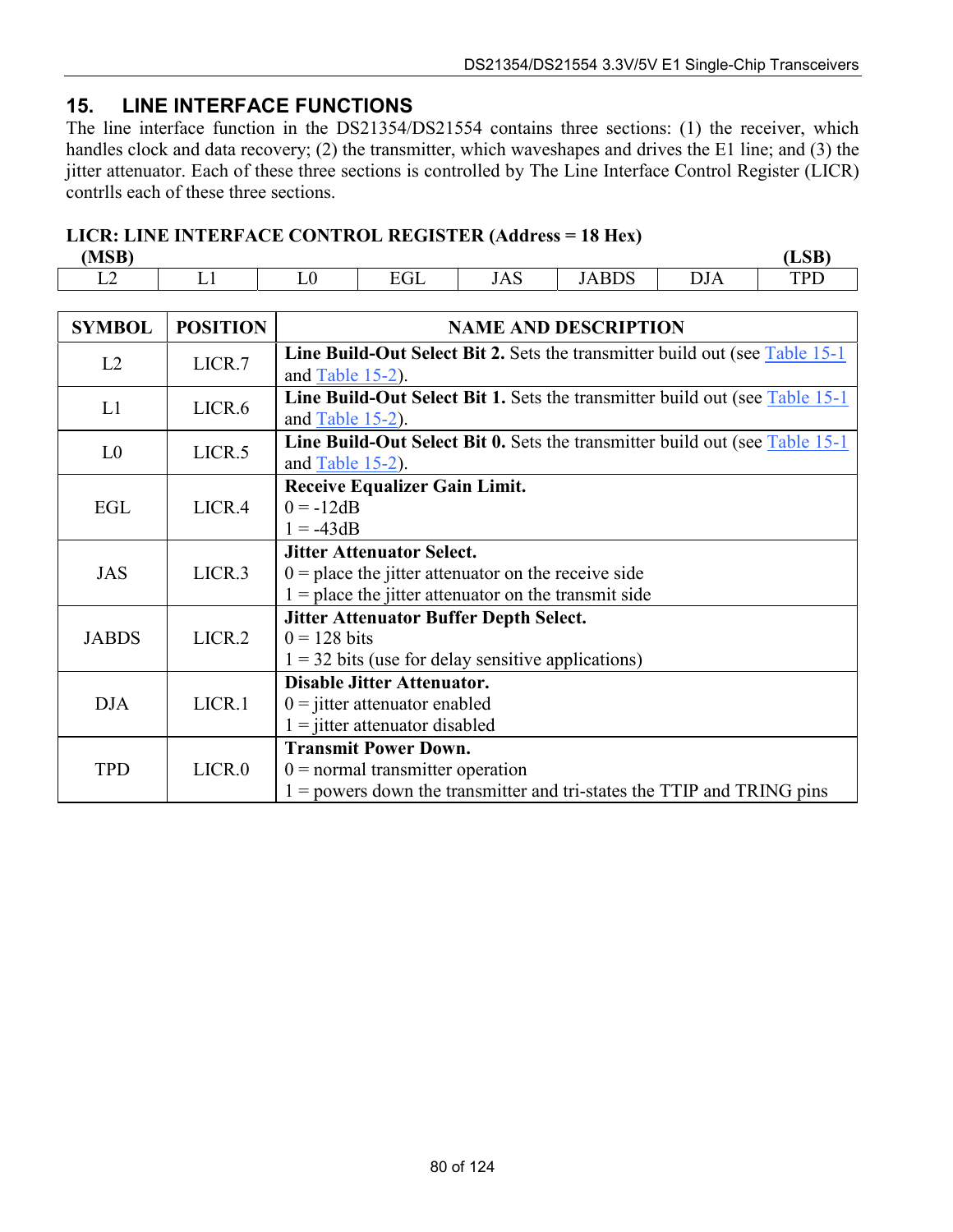# **15.1. Receive Clock and Data Recovery**

The DS21354/DS21554 contain a digital clock recovery system. See [Figure 2-1](#page-8-0) and [Figure 15-1](#page-82-0) for more details. The device couples to the receive-E1-shielded twisted pair or coax via a 1:1 transformer. See [Table 15-3](#page-81-1) for transformer details. The 2.048MHz clock attached at the MCLK pin is internally multiplied by 16 via an internal PLL and fed to the clock recovery system. The clock recovery system uses the clock from the PLL circuit to form a 16-times oversampler, which is used to recover the clock and data. This oversampling technique offers outstanding jitter tolerance ([Figure 15-3\)](#page-83-0).

Normally, the clock that is output at the RCLKO pin is the recovered clock from the E1 AMI/HDB3 waveform presented at the RTIP and RRING inputs. When no AMI signal is present at RTIP and RRING, a receive carrier loss (RCL) condition occurs, and the RCLKO is sourced from the clock applied at the MCLK pin. If the jitter attenuator is either placed in the transmit path or is disabled, the RCLKO output can exhibit slightly shorter high cycles of the clock, which is due to the highly oversampled digital clock recovery circuitry. If the jitter attenuator is placed in the receive path (as is the case in most applications), the jitter attenuator restores the RCLK to being close to 50% duty cycle. Please see the *Receive AC Timing Characteristics* for more details.

# **15.2. Transmit Waveshaping and Line Driving**

The DS21354/DS21554 use a set of laser-trimmed delay lines along with a precision digital-to-analog converter (DAC) to create the waveforms that are transmitted onto the E1 line. The waveforms meet the ITU G.703 specifications (see [Figure 15-5\)](#page-84-0).

The user selects which waveform is to be generated by properly programming the L2/L1/L0 bits in the Line Interface Control Register (LICR). The DS21354/DS21554 can set up in a number of various configurations depending on the application. See tables below and [Figure 15-5.](#page-84-0)

| L2 | L 1      | LO | <b>APPLICATION</b>                    | <b>TRANSFORMER</b> | <b>RETURN LOSS</b><br>(dB) | $RT(\Omega)^{**}$ |
|----|----------|----|---------------------------------------|--------------------|----------------------------|-------------------|
| 0  | 0        | 0  | $75\Omega$ normal                     | $1:1.15$ step-up   | N.M.                       |                   |
| 0  | 0        |    | $120\Omega$ normal                    | $1:1.15$ step-up   | N.M.                       |                   |
| 0  |          | 0  | $75\Omega$ with protection resistors  | $1:1.15$ step-up   | N.M.                       | 8.2               |
| 0  |          |    | $120\Omega$ with protection resistors | $1:1.15$ step-up   | N.M.                       | 8.2               |
|    | $\Omega$ | 0  | $75\Omega$ with high return loss      | $1:1.15$ step-up   | 21                         | 27                |
|    |          | 0  | $75\Omega$ with high return loss      | $1:1.36$ step-up   | 21                         | 18                |
|    |          | 0  | $120\Omega$ with high return loss     | $1:1.36$ step-up   | 21                         | 27                |

# <span id="page-80-0"></span>**Table 15-1. Line Build-Out Select in LICR for the DS21554**

\* N.M. = Not Meaningful (return loss value too low for significance).

\*\* Refer to *Application Note 324* for details on E1 line interface design.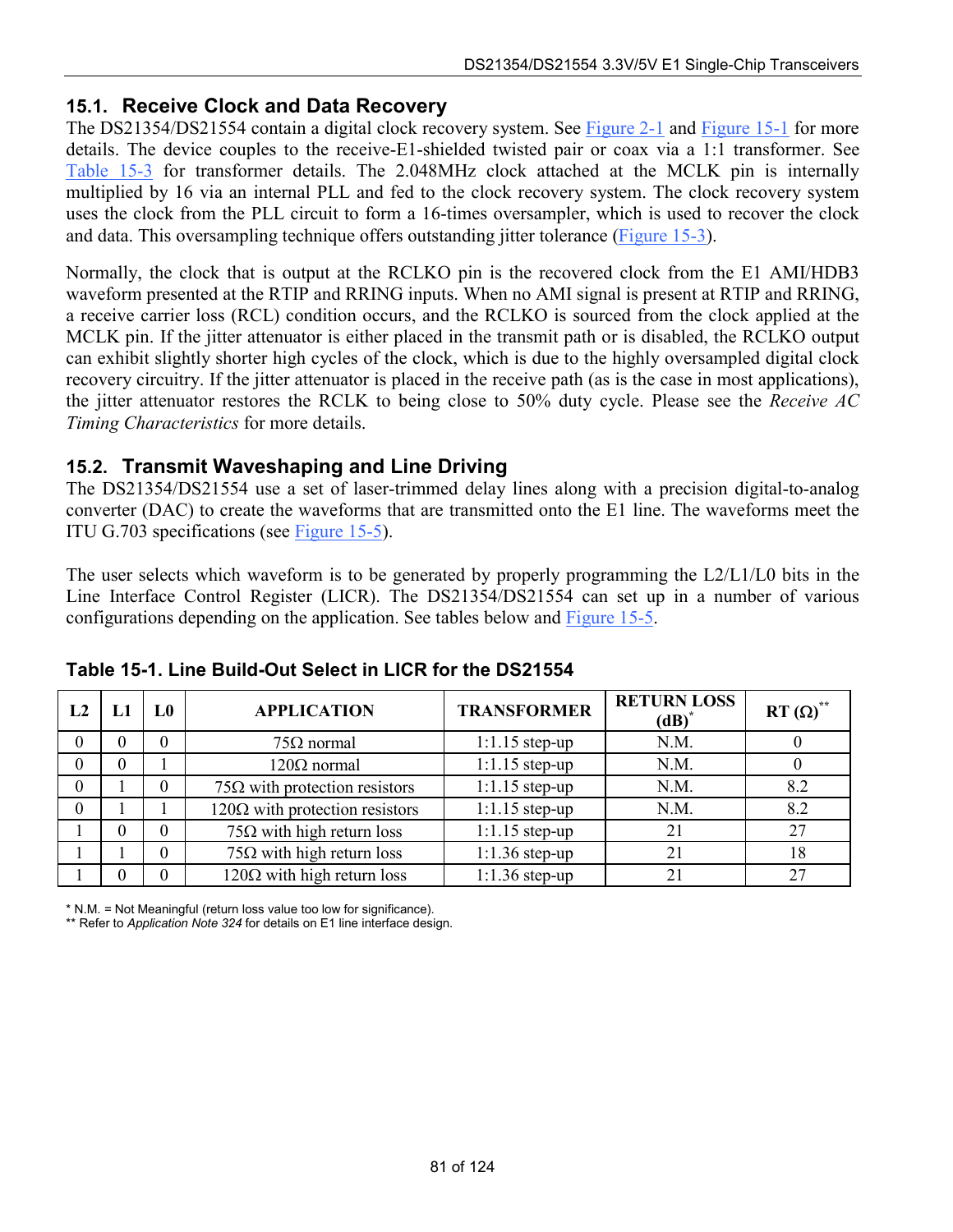|  | LO- | <b>APPLICATION</b>                    | <b>TRANSFORMER</b> | <b>RETURN LOSS (dB)</b> | $RT(\Omega)$ |
|--|-----|---------------------------------------|--------------------|-------------------------|--------------|
|  |     | $75\Omega$ normal                     | $1:2$ step-up      | N.M.                    |              |
|  |     | $120\Omega$ normal                    | $1:2$ step-up      | N.M.                    |              |
|  |     | $75\Omega$ with protection resistors  | $1:2$ step-up      | N.M.                    | 2.5          |
|  |     | $120\Omega$ with protection resistors | $1:2$ step-up      | N.M.                    | 2.5          |
|  |     | $75\Omega$ with high return loss      | $1:2$ step-up      |                         | 6.2          |
|  |     | $120\Omega$ with high return loss     | $1:2$ step-up      |                         | 11.6         |

#### <span id="page-81-0"></span>**Table 15-2. Line Build-Out Select in LICR for the DS21354**

\* N.M. = Not Meaningful (return loss value too low for significance).

\*\* Refer to *Application Note 324* for details on E1 line interface design.

Due to the nature of the design of the transmitter in the DS21354/DS21554, very little jitter (less than 0.005 UI<sub>P-P</sub> broadband from 10Hz to 100kHz) is added to the jitter present on TCLK. Also, the waveform created is independent of the duty cycle of TCLK. The transmitter in the device couples to the E1 transmit-shielded twisted pair or coax via a 1:1.15 or 1:1.36 step-up transformer as shown in [Figure 15-1.](#page-82-0) For the devices to create the proper waveforms, the transformer used must meet the specifications listed in [Table 15-3.](#page-81-1) The line driver in the device contains a current limiter that prevents more than 50mA (RMS) from being sourced in a  $1\Omega$  load.

<span id="page-81-1"></span>**Table 15-3. Transformer Specifications** 

| <b>SPECIFICATION</b>            | <b>RECOMMENDED VALUE</b>                                |
|---------------------------------|---------------------------------------------------------|
| Turns Ratio for DS21354         | 1:1 (receive) and 1:2 (transmit) $\pm 3\%$              |
| Turns Ratio for DS21554         | 1:1 (receive) and 1:1.15 or 1:1.36 (transmit) $\pm 3\%$ |
| Primary Inductance              | $600\mu$ H minimum                                      |
| Leakage Inductance              | $1.0\mu$ H maximum                                      |
| <b>Intertwining Capacitance</b> | 40pF maximum                                            |
| DC Resistance                   | $1.2\Omega$ maximum                                     |

# **15.3. Jitter Attenuator**

The DS21354/DS21554 contain an on-board jitter attenuator that can be set to a depth of either 32 or 128 bits via the JABDS bit in the Line Interface Control Register (LICR). The 128-bit mode is used in applications where large excursions of wander are expected. The 32-bit mode is used in delay-sensitive applications. The characteristics of the attenuation are shown in [Figure 15-4.](#page-83-1) The jitter attenuator can be placed in either the receive path or the transmit path by appropriately setting or clearing the JAS bit in the LICR. Also, the jitter attenuator can be disabled (in effect, removed) by setting the DJA bit in the LICR. For the jitter attenuator to properly operate, a 2.048MHz clock ( $\pm$ 50ppm) must be applied at the MCLK pin, or a crystal with similar characteristics must be applied across the MCLK and XTALD pins. If a crystal is applied across the MCLK and XTALD pins, then the maximum effective series resistance should be 30 $\Omega$ , and capacitors should be placed from each leg of the crystal to ground as shown in [Figure 15-2.](#page-82-1) On-board circuitry adjusts either the recovered clock from the clock/data recovery block or the clock applied at the TCLKI pin to create a smooth jitter-free clock, which is used to clock data out of the jitter attenuator FIFO. It is acceptable to provide a gapped/bursty clock at the TCLKI pin if the jitter attenuator is placed on the transmit side. If the incoming jitter exceeds either 120  $UI_{P-P}$  (buffer depth is 128 bits) or 28  $UI_{P-P}$  (buffer depth is 32 bits), then the DS21354/DS21554 divide the internal nominal 32.768MHz clock by either 15 or 17 instead of the normal 16 to keep the buffer from overflowing. When the device divides by either 15 or 17, it also sets the Jitter Attenuator Limit Trip (JALT) bit in the Receive Information Register (RIR.5).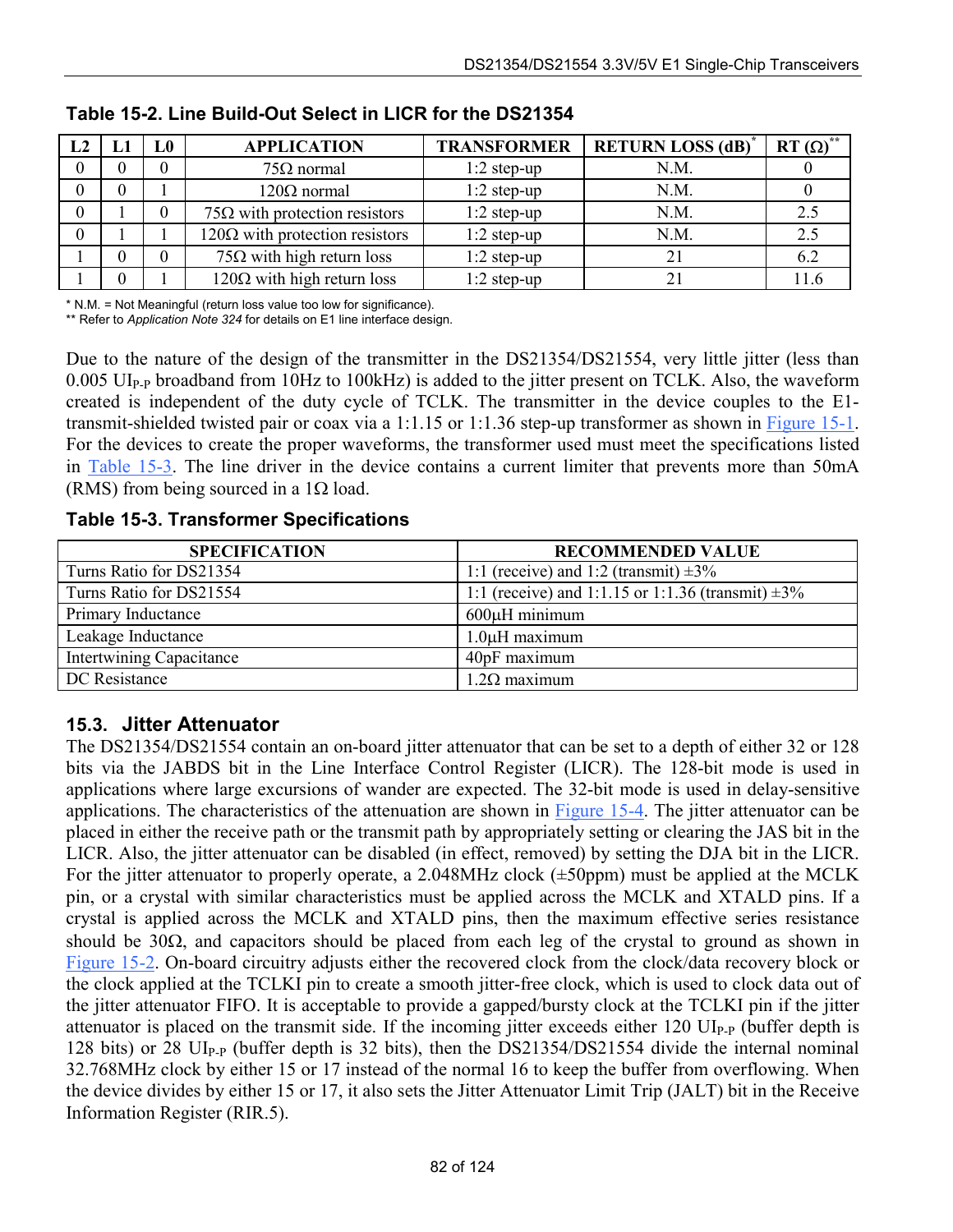

<span id="page-82-0"></span>**Figure 15-1. Basic External Analog Connections** 

<span id="page-82-1"></span>**Figure 15-2. Optional Crystal Connection** 

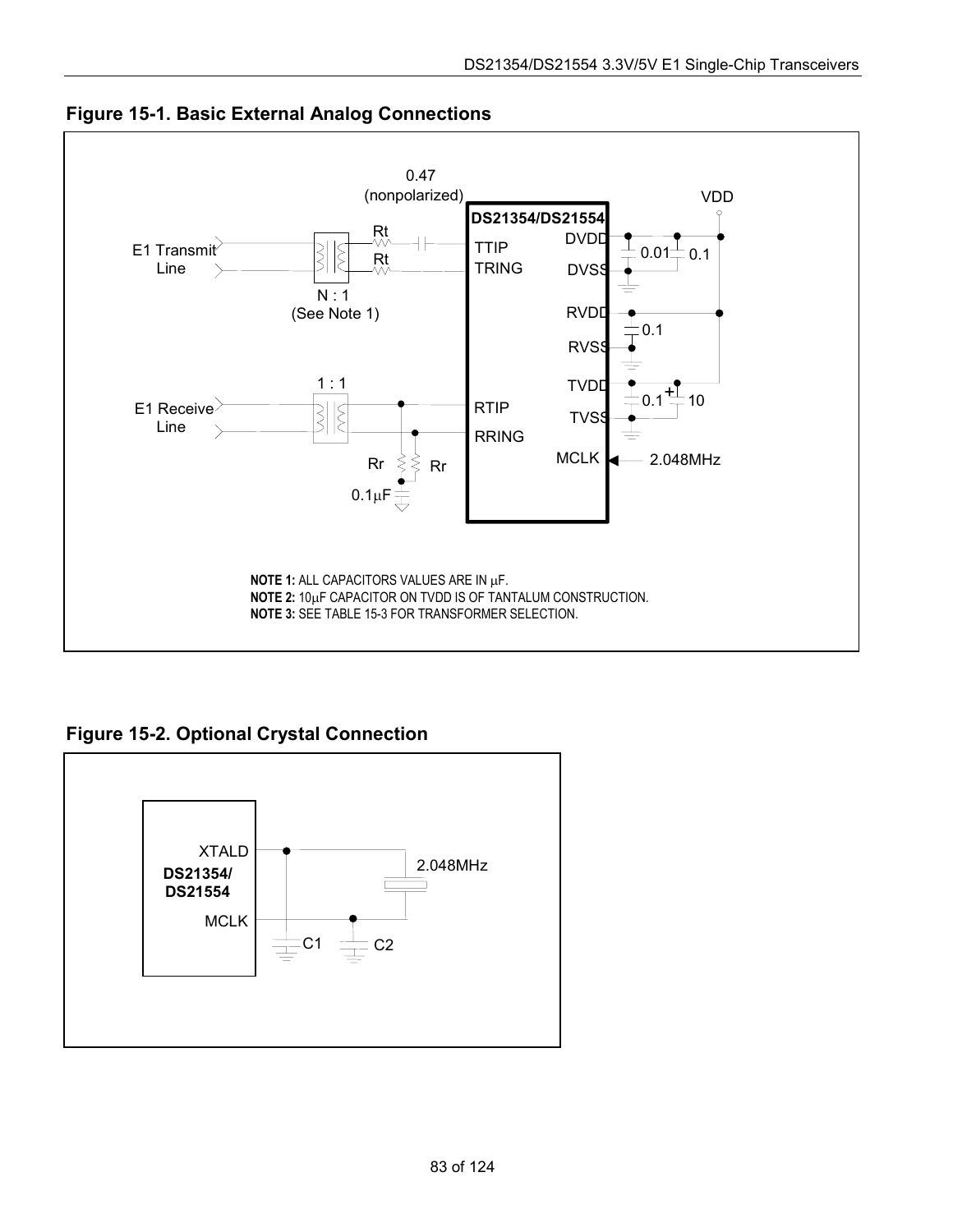<span id="page-83-0"></span>



# <span id="page-83-1"></span>**Figure 15-4. Jitter Attenuation**

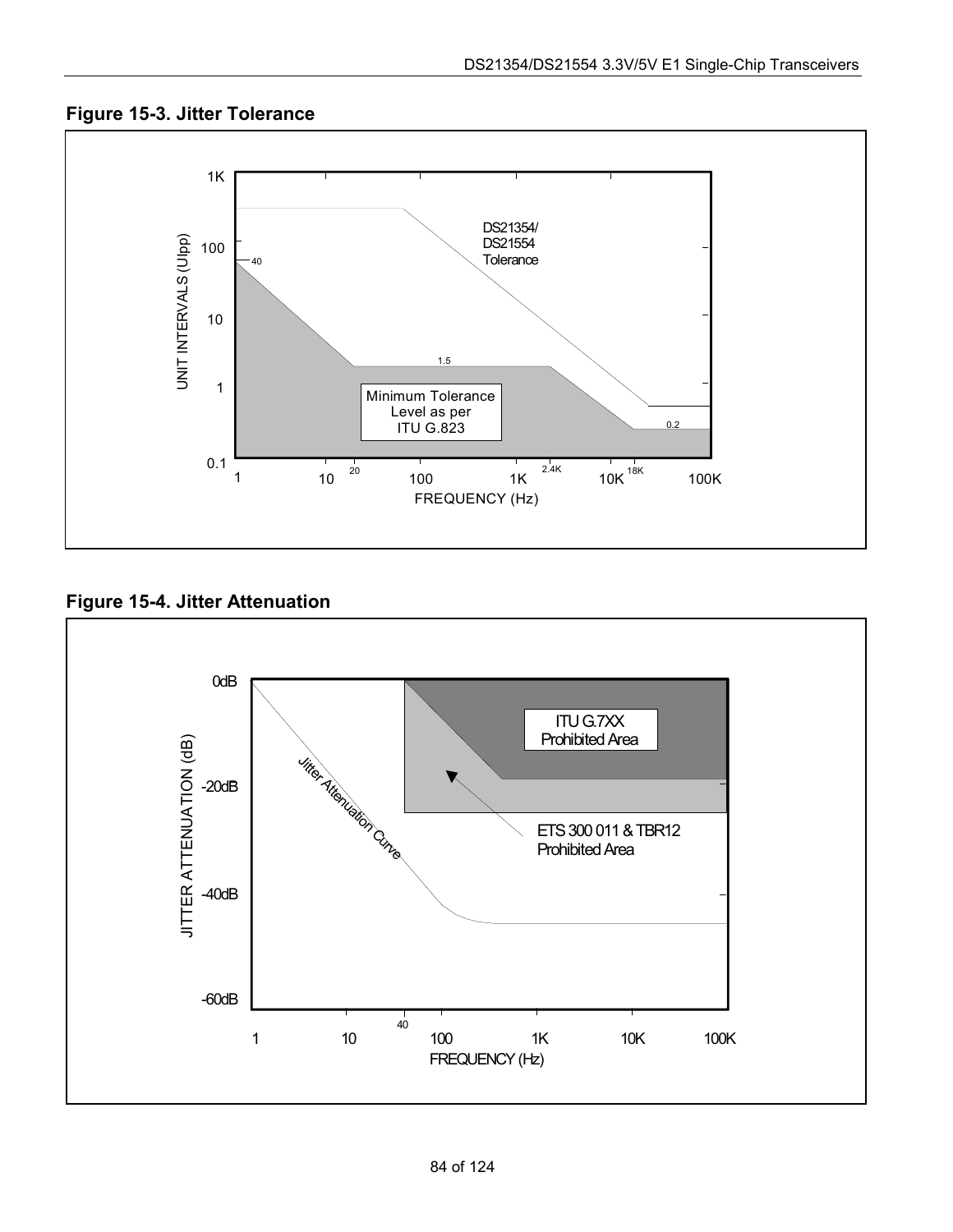

<span id="page-84-0"></span>**Figure 15-5. Transmit Waveform Template**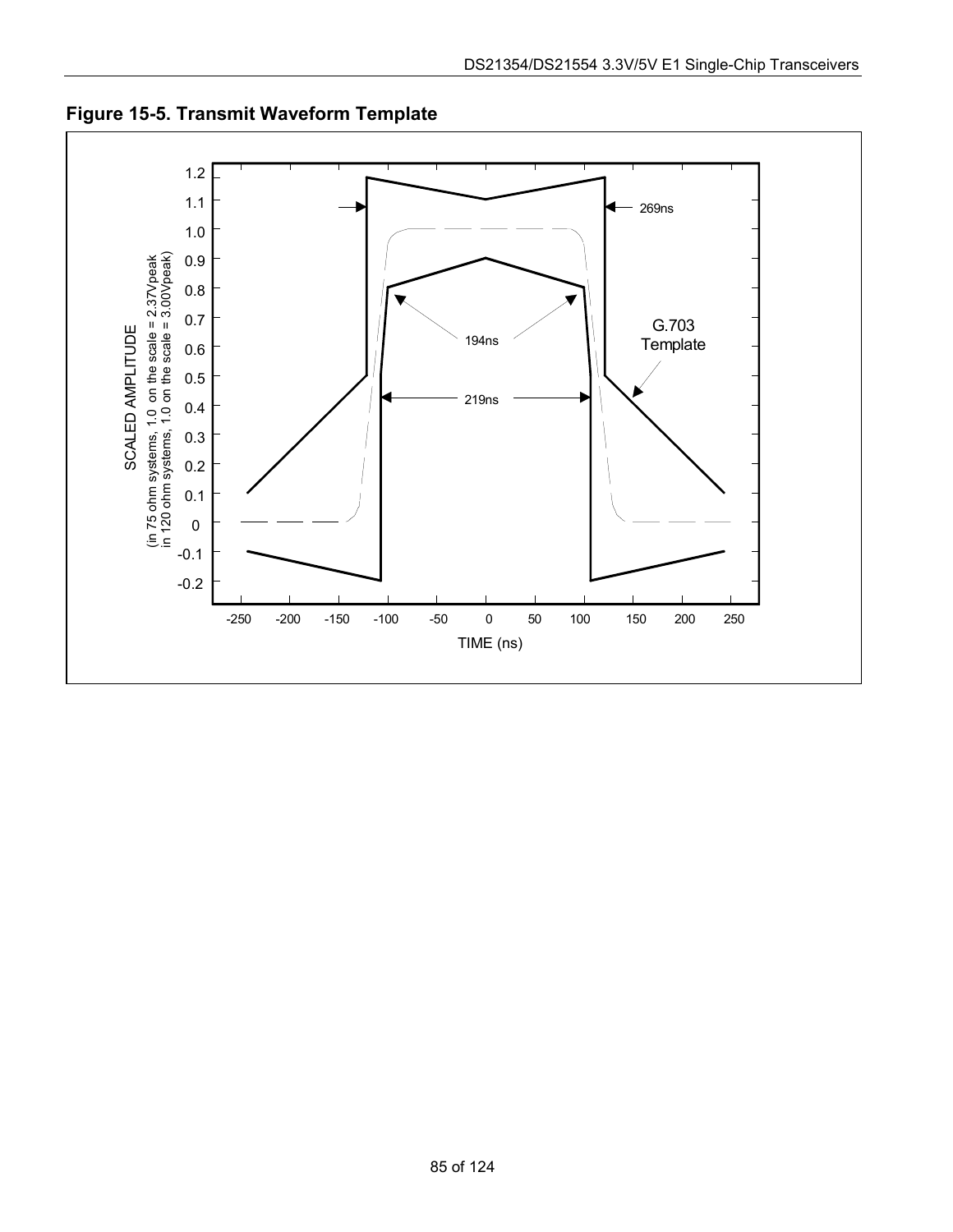# **15.4. Protected Interfaces**

In certain applications, such as connecting to the PSTN, it is required that the network interface be protected from and resistant to certain electrical conditions. These conditions are divided into two categories, surge and power line cross. A typical cause of surge is lightening strike. Power-line cross refers to accidental contact with high-voltage power wiring. For protection against surges, additional components and PC board layout considerations are required to reroute and dissipate this energy. In a surge event, the network interface must not be damaged and continue to work after the event. In the event of a power line contact, components such as fuses or PTCs that can "open" the circuit are required to prevent the possibility of a fire caused by overheating the transformer. The circuit examples in this data sheet are for "Secondary Over Voltage Protection" schemes for the line terminating equipment. Primary protection is typically provided by the network service provide and is external to the equipment.

[Figure 15-6](#page-86-0) shows an example circuit for the 5V device and [Figure 15-7](#page-87-0) is an example for the 3.3V device. In both examples, fuses are used to provide protection against power-line cross. Surge protection is provided by  $470\Omega$  input resistors on the receive pair, a transient suppresser, and a diode bridge on the transmit pair. Resistors R1 to R4 provide surge protection for the fuse. Careful selection of the transformer allows the use of a fuse that requires no additional surge protection such as the circuit shown in [Figure 15-7.](#page-87-0) The circuit shown in [Figure 15-7](#page-87-0) is required for 3.3V operation since additional resistance in the transmit pair cannot be tolerated. For more information on line interface design, consult the *E1 Line Interface Design Criteria* and *Secondary Overvoltage Protection* application notes available on our website at [www.maxim-ic.com/appnoteindex.](http://www.maxim-ic.com/appnoteindex)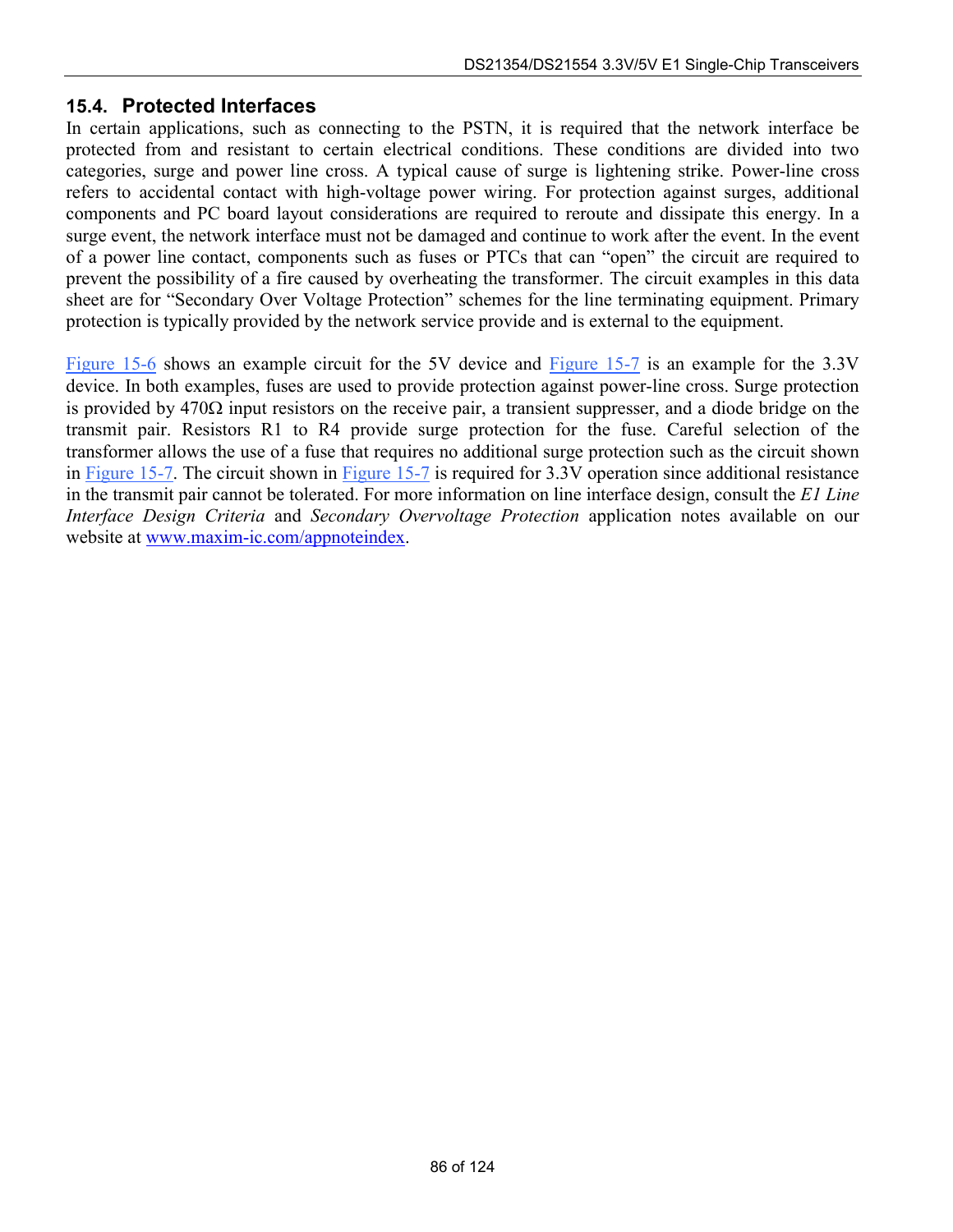

<span id="page-86-0"></span>**Figure 15-6. Protected Interface Example for the DS21554**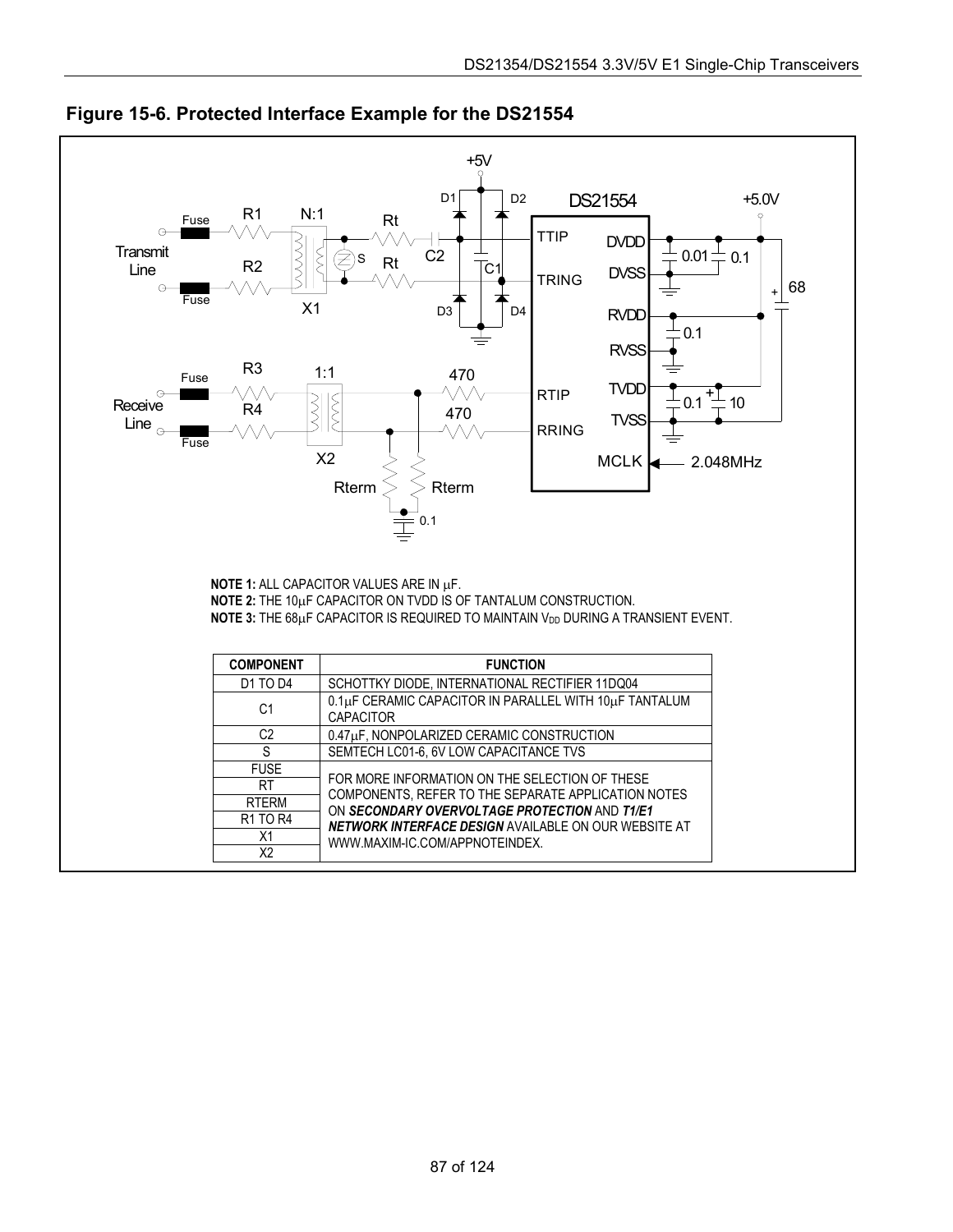

<span id="page-87-0"></span>**Figure 15-7. Protected Interface Example for the DS21354**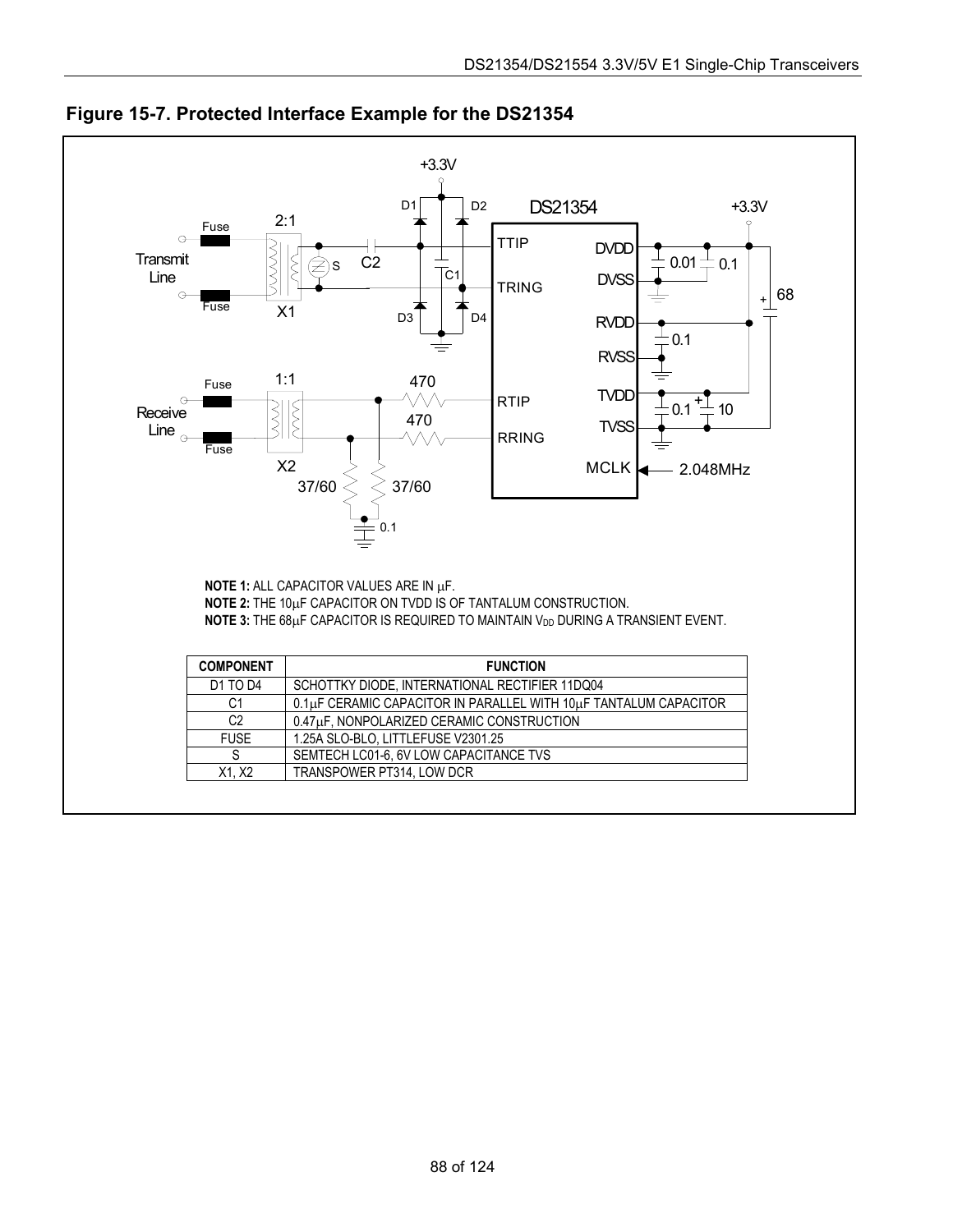# **15.5. Receive Monitor Mode**

When connecting to a monitor port, a large resistive loss is incurred due to the voltage divider between the E1 line termination resistors (Rt) and the monitor port isolation resistors (Rm), as shown in [Figure 15-8.](#page-88-0) The receiver of the DS21354/DS21554 can provide gain to overcome the resistive loss of a monitor connection. This is typically a purely resistive loss/gain and should not be confused with the cable loss characteristics of an E1 transmission line. Via the TEST3 register as shown in [Table 15-4,](#page-88-1) the receiver can be programmed to provide both 12dB and 30dB of gain.

<span id="page-88-0"></span>



# <span id="page-88-1"></span>**Table 15-4. Receive Monitor Mode Gain**

| <b>TEST3</b> (Address = $AC$ hex)<br><b>REGISTER VALUE</b> | GAIN (dB) |
|------------------------------------------------------------|-----------|
| $72$ hex                                                   |           |
| 70 hex                                                     |           |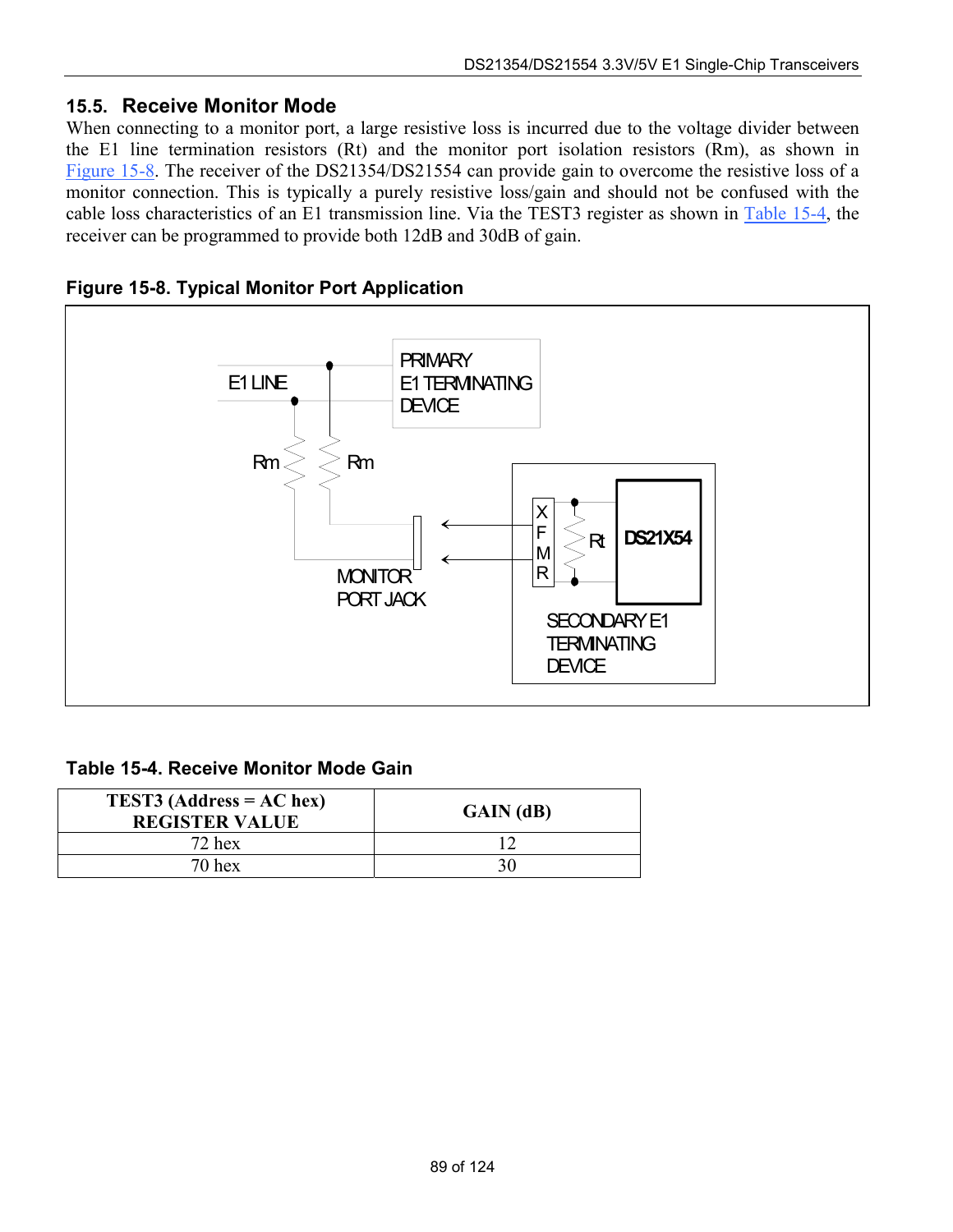# **16. JTAG BOUNDARY SCAN ARCHITECTURE AND TEST ACCESS PORT**

The DS21354/DS21554 IEEE 1149.1 design supports the standard instruction codes SAMPLE/PRELOAD, BYPASS, and EXTEST. Optional public instructions included are HIGHZ, CLAMP, and IDCODE. See [Figure 16-1.](#page-90-0) The device contains the following as required by IEEE 1149.1 Standard Test Access Port and Boundary Scan Architecture.

Test Access Port (TAP) TAP Controller Instruction Register

Bypass Register Boundary Scan Register Device Identification Register

The DS21354/DS21554 are enhanced versions of the DS2152 and are backward pin compatible. The JTAG feature uses pins that had no function in the DS2152. When using the JTAG feature, be sure FMS (pin 76) is tied low, enabling the newly defined pins of the DS21354/DS21554. Details on Boundary Scan Architecture and the Test Access Port can be found in IEEE 1149.1-1990, IEEE 1149.1a-1993, and IEEE 1149.1b-1994.

The Test Access Port has the necessary interface pins: JTRST, JTCLK, JTMS, JTDI, and JTDO. See the pin descriptions in Section [3](#page-9-0) for details.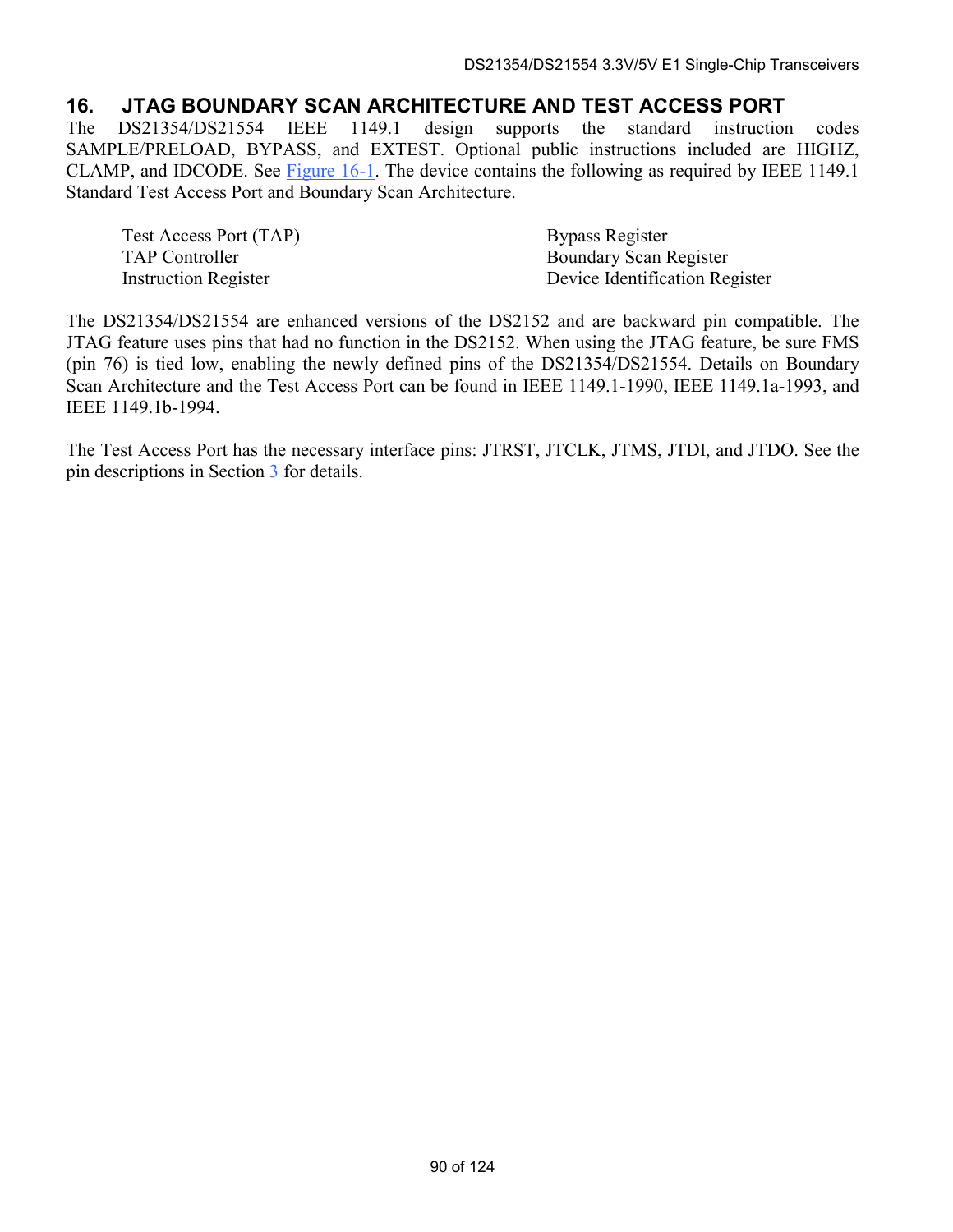<span id="page-90-0"></span>**Figure 16-1. JTAG Functional Block Diagram** 

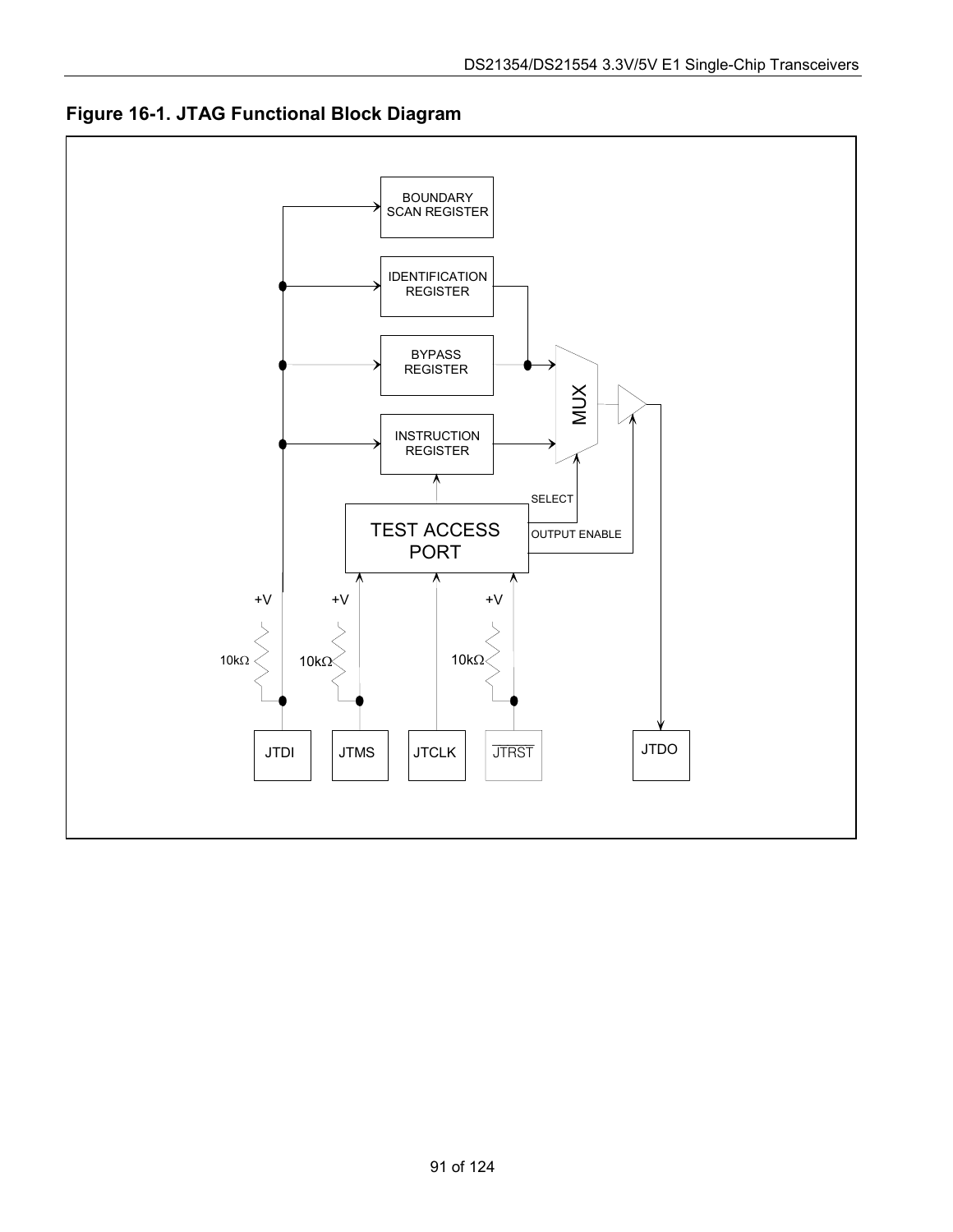#### **TAP Controller State Machine**

The TAP controller is a finite state machine that responds to the logic level at JTMS on the rising edge of JTCLK. See [Figure 16-2.](#page-93-0)

#### **Test-Logic-Reset**

Upon power up, the TAP Controller will be in the Test-Logic-Reset state. The Instruction register will contain the IDCODE instruction. All system logic of the device will operate normally.

#### **Run-Test-Idle**

The Run-Test-Idle is used between scan operations or during specific tests. The Instruction register and test registers will remain idle.

#### **Select-DR-Scan**

All test registers retain their previous state. With JTMS LOW, a rising edge of JTCLK moves the controller into the Capture-DR state and will initiate a scan sequence. JTMS HIGH during a rising edge on JTCLK moves the controller to the Select-IR-Scan state.

#### **Capture-DR**

Data may be parallel-loaded into the test data registers selected by the current instruction. If the instruction does not call for a parallel load or the selected register does not allow parallel loads, the test register will remain at its current value. On the rising edge of JTCLK, the controller will go to the Shift-DR state if JTMS is LOW or it will go to the Exit1-DR state if JTMS is HIGH.

#### **Shift-DR**

The test data register selected by the current instruction will be connected between JTDI and JTDO and will shift data one stage towards its serial output on each rising edge of JTCLK. If a test register selected by the current instruction is not placed in the serial path, it will maintain its previous state.

#### **Exit1-DR**

While in this state, a rising edge on JTCLK will put the controller in the Update-DR state, which terminates the scanning process, if JTMS is HIGH. A rising edge on JTCLK with JTMS LOW will put the controller in the Pause-DR state.

#### **Pause-DR**

Shifting of the test registers is halted while in this state. All test registers selected by the current instruction will retain their previous state. The controller will remain in this state while JTMS is LOW. A rising edge on JTCLK with JTMS HIGH will put the controller in the Exit2-DR state.

#### **Exit2-DR**

A rising edge on JTCLK with JTMS HIGH while in this state will put the controller in the Update-DR state and terminate the scanning process. A rising edge on JTCLK with JTMS LOW will enter the Shift-DR state.

#### **Update-DR**

A falling edge on JTCLK while in the Update-DR state will latch the data from the shift register path of the test registers into the data output latches. This prevents changes at the parallel output due to changes in the shift register.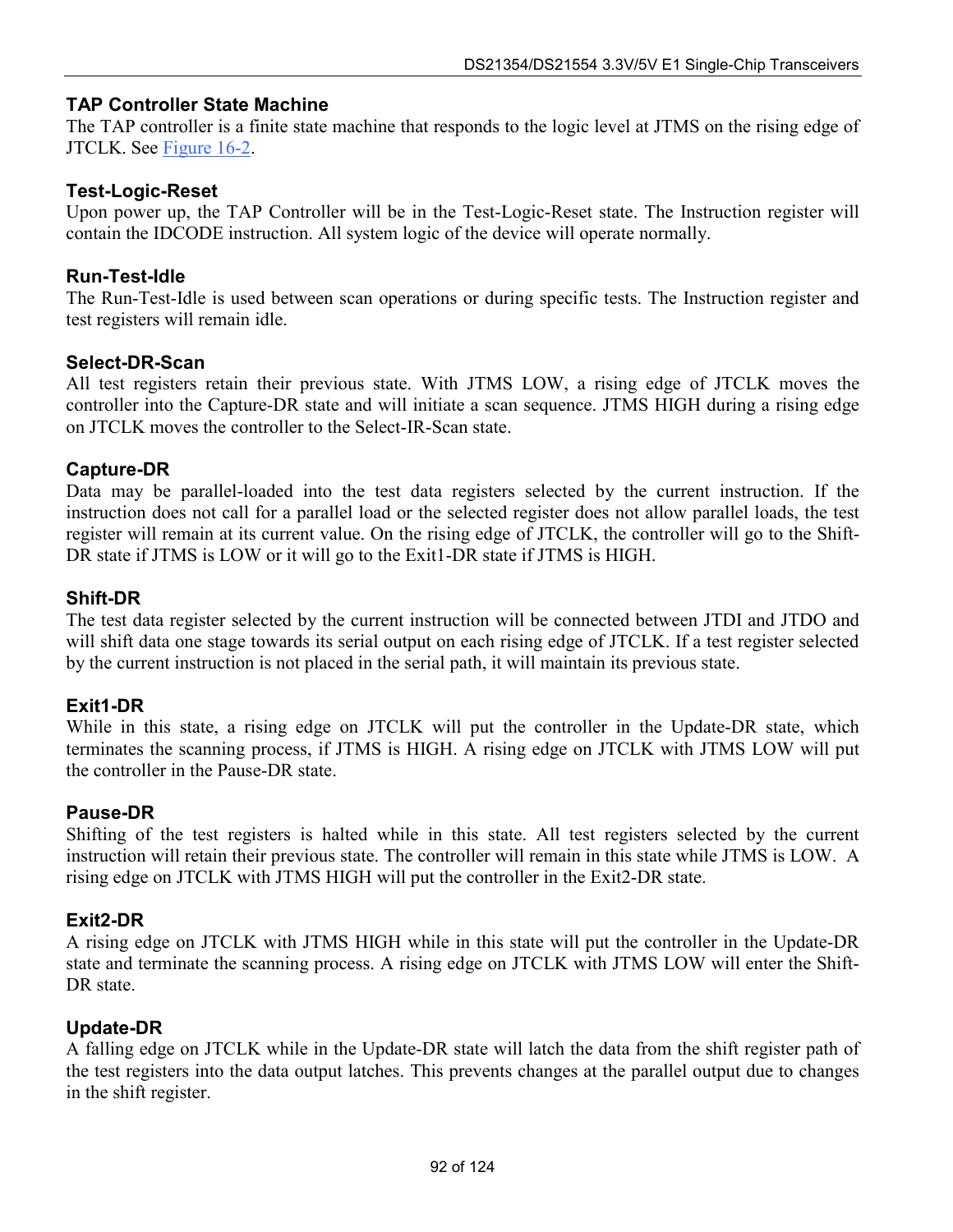#### **Select-IR-Scan**

All test registers retain their previous state. The instruction register will remain unchanged during this state. With JTMS LOW, a rising edge on JTCLK moves the controller into the Capture-IR state and will initiate a scan sequence for the instruction register. JTMS HIGH during a rising edge on JTCLK puts the controller back into the Test-Logic-Reset state.

# **Capture-IR**

The Capture-IR state is used to load the shift register in the instruction register with a fixed value. This value is loaded on the rising edge of JTCLK. If JTMS is HIGH on the rising edge of JTCLK, the controller will enter the Exit1-IR state. If JTMS is LOW on the rising edge of JTCLK, the controller will enter the Shift-IR state.

# **Shift-IR**

In this state, the shift register in the instruction register is connected between JTDI and JTDO and shifts data one stage for every rising edge of JTCLK towards the serial output. The parallel register, as well as all test registers, remain at their previous states. A rising edge on JTCLK with JTMS HIGH will move the controller to the Exit1-IR state. A rising edge on JTCLK with JTMS LOW will keep the controller in the Shift-IR state while moving data one stage thorough the instruction shift register.

#### **Exit1-IR**

A rising edge on JTCLK with JTMS LOW will put the controller in the Pause-IR state. If JTMS is HIGH on the rising edge of JTCLK, the controller will enter the Update-IR state and terminate the scanning process.

#### **Pause-IR**

Shifting of the instruction shift register is halted temporarily. With JTMS HIGH, a rising edge on JTCLK will put the controller in the Exit2-IR state. The controller will remain in the Pause-IR state if JTMS is LOW during a rising edge on JTCLK.

#### **Exit2-IR**

A rising edge on JTCLK with JTMS LOW will put the controller in the Update-IR state. The controller will loop back to Shift-IR if JTMS is HIGH during a rising edge of JTCLK in this state.

#### **Update-IR**

The instruction code shifted into the instruction shift register is latched into the parallel output on the falling edge of JTCLK as the controller enters this state. Once latched, this instruction becomes the current instruction. A rising edge on JTCLK with JTMS LOW, will put the controller in the Run-Test-Idle state. With JTMS HIGH, the controller will enter the Select-DR-Scan state.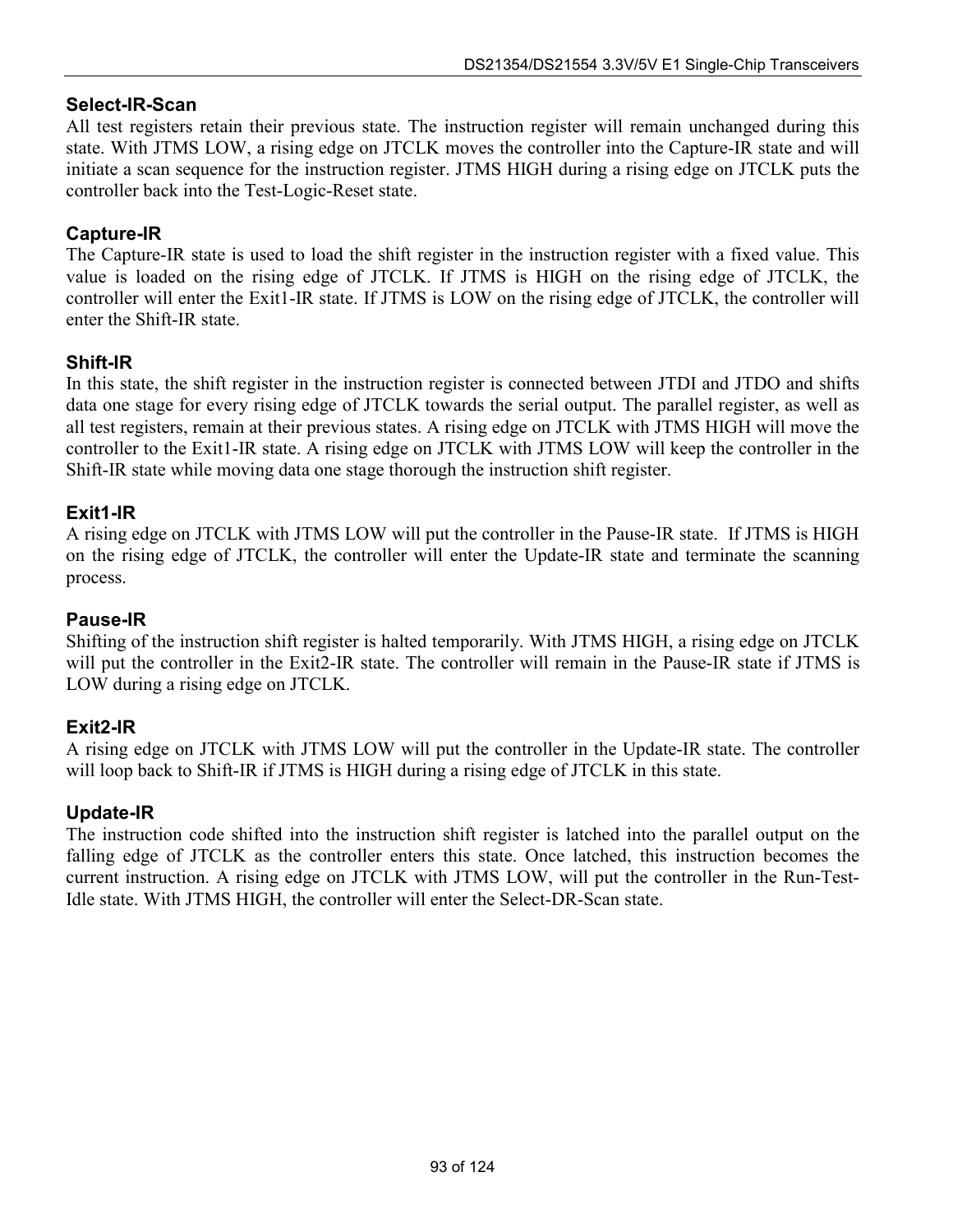<span id="page-93-0"></span>

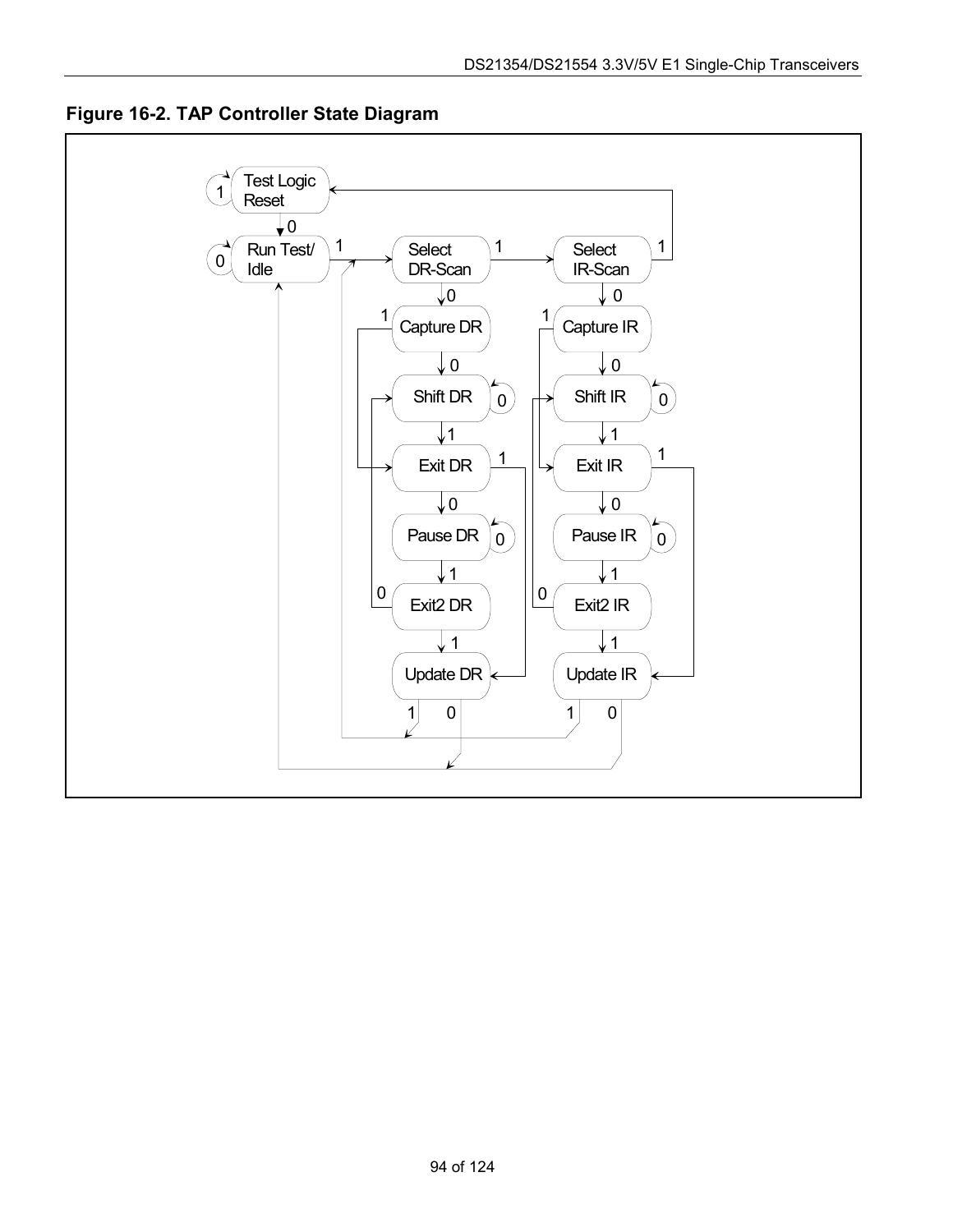# **16.1. Instruction Register**

The instruction register contains a shift register as well as a latched parallel output and is 3 bits in length. When the TAP controller enters the Shift-IR state, the instruction shift register will be connected between JTDI and JTDO. While in the Shift-IR state, a rising edge on JTCLK with JTMS LOW will shift the data one stage towards the serial output at JTDO. A rising edge on JTCLK in the Exit1-IR state or the Exit2- IR state with JTMS HIGH will move the controller to the Update-IR state. The falling edge of that same JTCLK will latch the data in the instruction shift register to the instruction parallel output. Instructions supported by the DS21354/DS21554 with their respective operational binary codes are shown in [Table 16-1.](#page-94-0)

| <b>INSTRUCTION</b> | <b>SELECTED REGISTER</b> | <b>INSTRUCTION CODES</b> |
|--------------------|--------------------------|--------------------------|
| SAMPLE/PRELOAD     | <b>Boundary Scan</b>     | 010                      |
| <b>BYPASS</b>      | <b>Bypass</b>            |                          |
| <b>EXTEST</b>      | <b>Boundary Scan</b>     | 000                      |
| <b>CLAMP</b>       | <b>Bypass</b>            | 011                      |
| <b>HIGHZ</b>       | <b>Bypass</b>            | 100                      |
| <b>IDCODE</b>      | Device Identification    | 001                      |

<span id="page-94-0"></span>**Table 16-1. Instruction Codes for IEEE 1149.1 Architecture** 

#### **SAMPLE/PRELOAD**

This is a mandatory instruction for the IEEE 1149.1 specification. This instruction supports two functions. The digital I/Os of the device can be sampled at the boundary scan register without interfering with the normal operation of the device by using the Capture-DR state. SAMPLE/PRELOAD also allows the device to shift data into the boundary scan register via JTDI using the Shift-DR state.

#### **BYPASS**

When the BYPASS instruction is latched into the parallel instruction register, JTDI connects to JTDO through the one-bit bypass test register. This allows data to pass from JTDI to JTDO not affecting the device's normal operation.

# **EXTEST**

This allows testing of all interconnections to the device. When the EXTEST instruction is latched in the instruction register, the following actions occur. Once enabled via the Update-IR state, the parallel outputs of all digital output pins will be driven. The boundary scan register will be connected between JTDI and JTDO. The Capture-DR will sample all digital inputs into the boundary scan register.

#### **CLAMP**

All digital outputs of the device will output data from the boundary scan parallel output while connecting the bypass register between JTDI and JTDO. The outputs will not change during the CLAMP instruction.

#### **HIGHZ**

All digital outputs of the device will be placed in a high impedance state. The BYPASS register will be connected between JTDI and JTDO.

#### **IDCODE**

When the IDCODE instruction is latched into the parallel instruction register, the identification test register is selected. The device identification code will be loaded into the identification register on the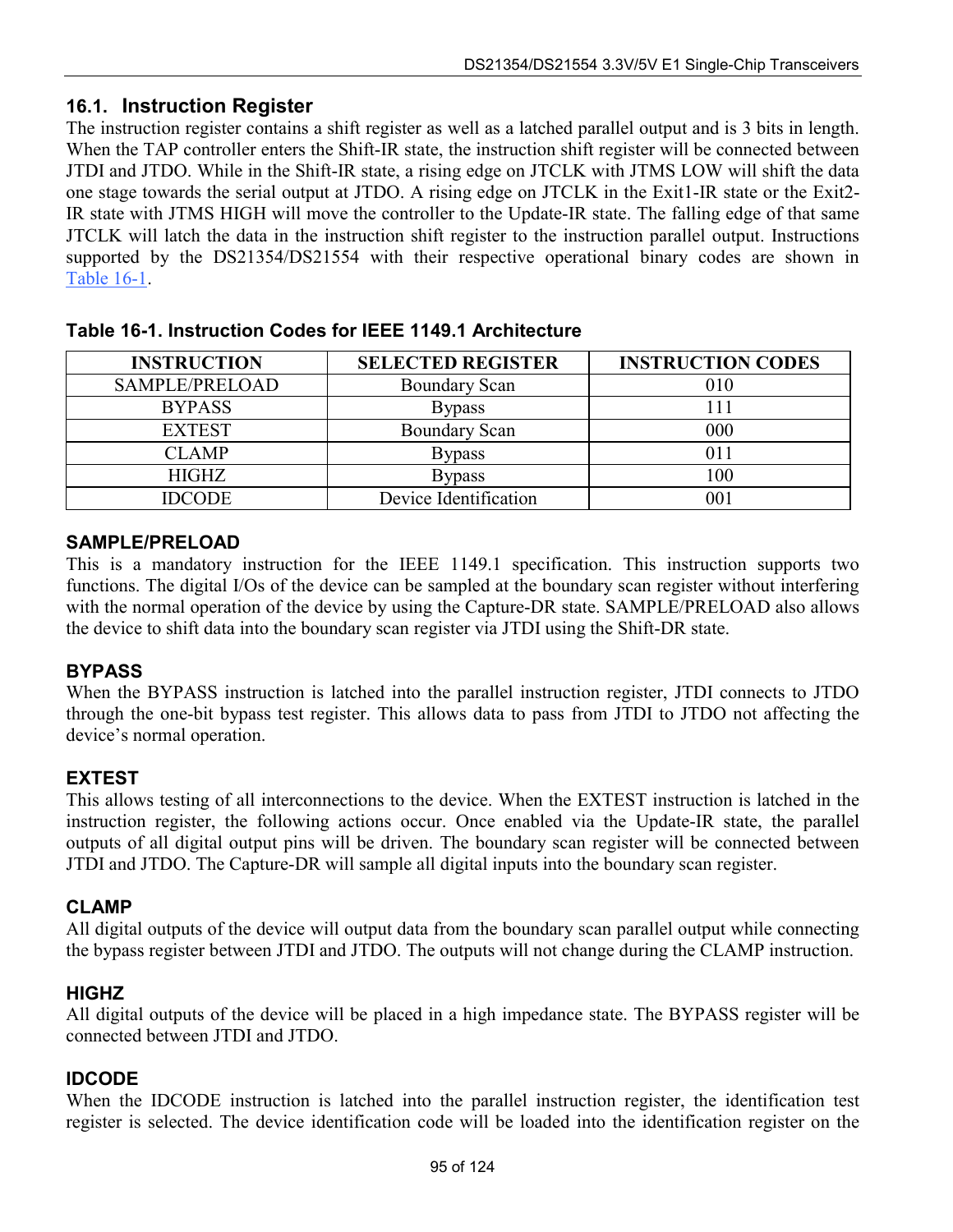rising edge of JTCLK following entry into the Capture-DR state. Shift-DR can be used to shift the identification code out serially via JTDO. During Test-Logic-Reset, the identification code is forced into the instruction register's parallel output. The ID code will always have a one in the LSB position. The next 11 bits identify the manufacturer's JEDEC number and number of continuation bytes followed by 16 bits for the device and 4 bits for the version. See [Table 16-2.](#page-95-0) [Table 16-3](#page-95-1) lists the device ID codes for the SCT devices.

<span id="page-95-0"></span>**Table 16-2. ID Code Structure** 

| <b>MSB</b>             |           |              | LSB |
|------------------------|-----------|--------------|-----|
| Version                | Device ID | <b>JEDEC</b> |     |
| <b>Contact Factory</b> |           |              |     |
| 4 bits                 | 16 bits   | 00010100001  |     |

# <span id="page-95-1"></span>**Table 16-3. Device ID Codes**

| <b>DEVICE</b> | 16-BIT ID |
|---------------|-----------|
| DS21354       | 0005h     |
| DS21554       | 0003h     |
| DS21352       | 0004h     |
| DS21552       | 0002h     |

# **16.2. Test Registers**

IEEE 1149.1 requires a minimum of two test registers; the bypass register and the boundary scan register. An optional test register has been included with the DS21354/554 design. This test register is the identification register and is used in conjunction with the IDCODE instruction and the Test-Logic-Reset state of the TAP controller.

# **Boundary Scan Register**

This register contains both a shift register path and a latched parallel output for all control cells and digital I/O cells and is n bits in length. See [Table 16-4](#page-96-0) for all the cell bit locations and definitions.

# **Bypass Register**

This is a single one-bit shift register used in conjunction with the BYPASS, CLAMP, and HIGHZ instructions that provides a short path between JTDI and JTDO.

#### **Identification Register**

The identification register contains a 32-bit shift register and a 32-bit latched parallel output. This register is selected during the IDCODE instruction and when the TAP controller is in the Test-Logic-Reset state. See [Table 16-3](#page-95-1) and [Table 16-4](#page-96-0) for more information on bit usage.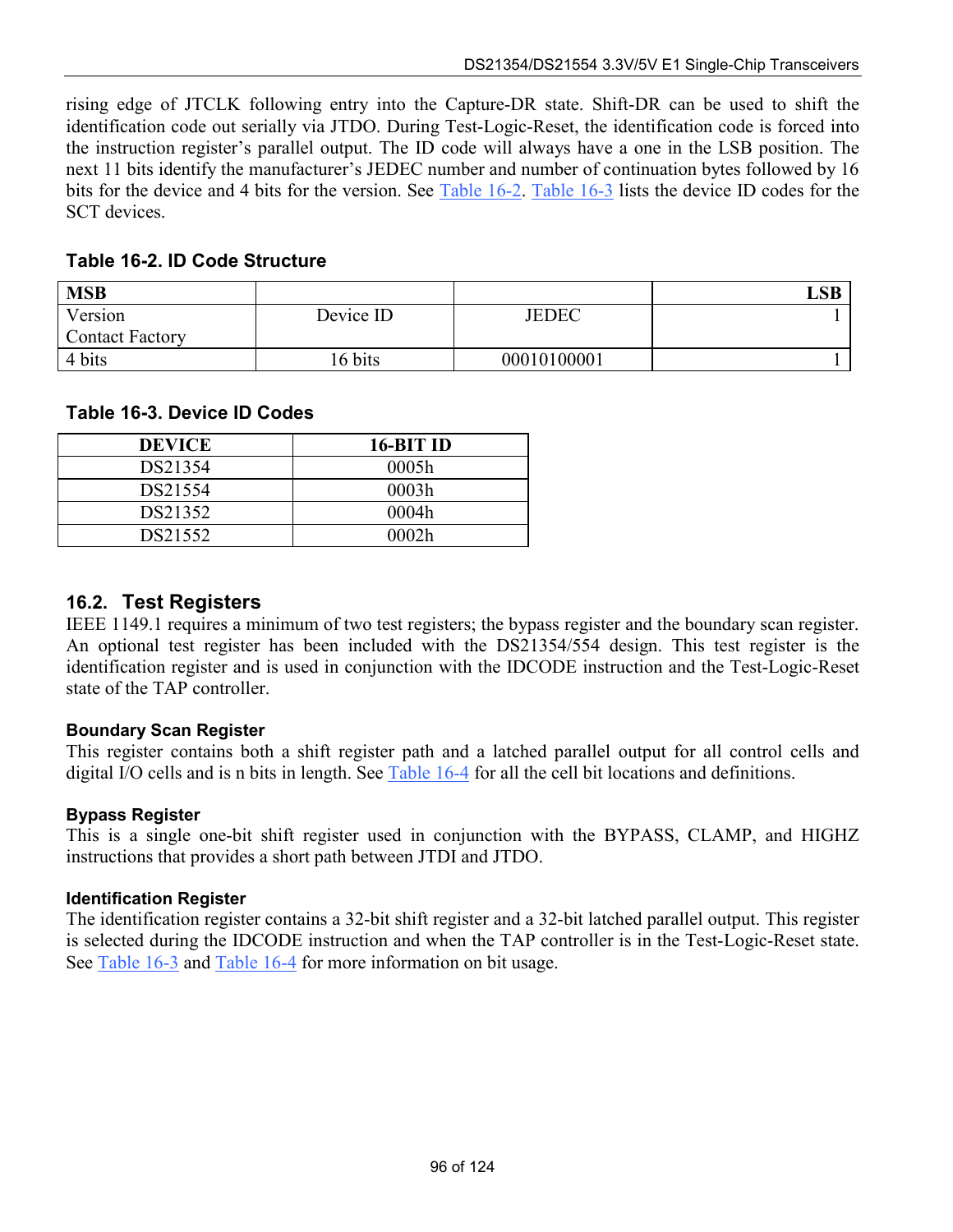| BIT              | PIN             | <b>NAME</b>   | <b>TYPE</b>    | BIT                   | PIN             | <b>NAME</b>                           | <b>TYPE</b>     |
|------------------|-----------------|---------------|----------------|-----------------------|-----------------|---------------------------------------|-----------------|
| $\overline{2}$   | 1               | <b>RCHBLK</b> | О              | 62                    | 36              | CI                                    | I               |
|                  | $\overline{c}$  | <b>JTMS</b>   | I              | 61                    |                 | TSYNC.cntl                            |                 |
| $\mathbf{1}$     | $\overline{3}$  | 8MCLK         | $\overline{O}$ |                       |                 | (Note 1)                              |                 |
|                  | $\overline{4}$  | <b>JTCLK</b>  | $\mathbf I$    | 60                    | 37              | <b>TSYNC</b>                          | I/O             |
|                  | $\overline{5}$  | <b>JTRST</b>  | $\overline{I}$ | 59                    | 38              | <b>TPOSI</b>                          | I               |
| $\boldsymbol{0}$ | 6               | <b>RCL</b>    | $\overline{O}$ | 58                    | 39              | <b>TNEGI</b>                          | I               |
|                  | $\overline{7}$  | <b>JTDI</b>   | $\rm I$        | 57                    | 40              | <b>TCLKI</b>                          | I               |
|                  | 8               | N.C.          |                | 56                    | 41              | <b>TCLKO</b>                          | $\overline{O}$  |
|                  | 9               | N.C.          |                | 55                    | 42              | <b>TNEGO</b>                          | $\Omega$        |
|                  | 10              | <b>JTDO</b>   | $\overline{O}$ | 54                    | 43              | <b>TPOSO</b>                          | $\overline{O}$  |
| 72               | 11              | <b>BTS</b>    | $\rm I$        |                       | 44              | <b>DVDD</b>                           |                 |
| 71               | 12              | <b>LIUC</b>   | I              |                       | 45              | <b>DVSS</b>                           |                 |
| 70               | 13              | 8XCLK         | $\overline{O}$ | 53                    | 46              | <b>TCLK</b>                           | $\mathbf I$     |
| 69               | 14              | <b>TEST</b>   | $\rm I$        | 52                    | 47              | <b>TSER</b>                           | $\mathbf I$     |
| 68               | 15              | N.C.          |                | $\overline{51}$       | 48              | <b>TSIG</b>                           | I               |
|                  | 16              | <b>RTIP</b>   | $\bf I$        | $\overline{50}$<br>49 | 49<br>50        | <b>TESO</b><br><b>TDATA</b>           | $\overline{O}$  |
|                  | 17              | <b>RRING</b>  | $\mathbf I$    | 48                    | 51              | <b>TSYSCLK</b>                        | I<br>I          |
|                  | 18              | <b>RVDD</b>   |                | 47                    | 52              | <b>TSSYNC</b>                         | $\overline{I}$  |
|                  | 19              | <b>RVSS</b>   |                | 46                    | 53              | <b>TCHCLK</b>                         | $\overline{O}$  |
|                  | 20              | <b>RVSS</b>   |                | 45                    | 54              | CO                                    | $\overline{O}$  |
|                  | 21              | <b>MCLK</b>   | I              | 44                    | 55              | <b>MUX</b>                            | $\rm I$         |
|                  |                 |               |                | 43                    |                 | <b>BUS.cntl</b>                       |                 |
|                  | 22              | <b>XTALD</b>  | $\overline{O}$ |                       |                 | (Note 2)                              |                 |
| 67               | 23              | N.C.          |                | 42                    | 56              | D0/AD0                                | I/O             |
|                  | 24              | <b>RVSS</b>   |                | 41                    | 57              | D1/AD1                                | ${\rm I/O}$     |
| 66               | 25              | <b>INT</b>    | $\mathbf{O}$   | 40                    | 58              | D2/AD2                                | I/O             |
|                  | 26              | N/C           |                | 39                    | $\overline{59}$ | D3/AD3                                | $\overline{IO}$ |
|                  | 27              | N/C           |                |                       | 60              | <b>DVSS</b>                           |                 |
|                  | 28              | N/C           |                |                       | 61              | <b>DVDD</b>                           |                 |
|                  | 29              | <b>TTIP</b>   | $\Omega$       | 38                    | 62              | D4/AD4                                | ${\rm I/O}$     |
|                  | 30              | <b>TVSS</b>   |                | 37                    | 63              | D5/AD5                                | I/O             |
|                  |                 |               |                | 36                    | 64              | D6/AD6                                | I/O             |
|                  | 31              | <b>TVDD</b>   |                | 35                    | 65              | D7/AD7                                | I/O             |
|                  | 32              | <b>TRING</b>  | O              | 34                    | 66              | A0                                    | $\rm I$         |
| 65               | $\overline{33}$ | <b>TCHBLK</b> | $\overline{O}$ | 33                    | 67              | Al                                    | I               |
| 64               | 34              | <b>TLCLK</b>  | $\mathcal{O}$  | 32<br>31              | 68<br>69        | A2                                    | I               |
| 63               | 35              | <b>TLINK</b>  | $\rm I$        | 20                    | 70              | A <sub>3</sub><br>$\Lambda$ $\Lambda$ | I<br>T          |

# <span id="page-96-0"></span>**Table 16-4. Boundary Scan Control Bits**

| 62              | 36       | <b>CI</b>                    | Ι              |
|-----------------|----------|------------------------------|----------------|
| 61              |          | TSYNC.cntl                   |                |
| 60              |          | (Note 1)                     |                |
| 59              | 37<br>38 | <b>TSYNC</b><br><b>TPOSI</b> | I/O<br>I       |
|                 |          |                              |                |
| 58              | 39       | <b>TNEGI</b><br><b>TCLKI</b> | I              |
| 57              | 40       |                              | $\overline{I}$ |
| 56              | 41       | <b>TCLKO</b>                 | $\overline{O}$ |
| 55<br>54        | 42       | <b>TNEGO</b>                 | O              |
|                 | 43       | <b>TPOSO</b>                 | O              |
|                 | 44       | <b>DVDD</b>                  |                |
|                 | 45       | <b>DVSS</b>                  |                |
| $\overline{53}$ | 46       | <b>TCLK</b>                  | I              |
| 52              | 47       | <b>TSER</b>                  | I              |
| 51              | 48       | <b>TSIG</b>                  | $\bf I$        |
| 50              | 49       | <b>TESO</b>                  | $\overline{O}$ |
| 49              | 50       | <b>TDATA</b>                 | I              |
| 48              | 51       | <b>TSYSCLK</b>               | I              |
| 47              | 52       | <b>TSSYNC</b>                | I              |
| 46              | 53       | <b>TCHCLK</b>                | $\overline{O}$ |
| 45              | 54       | CO                           | $\overline{O}$ |
| 44              | 55       | <b>MUX</b>                   | I              |
| 43              |          | <b>BUS.cntl</b>              |                |
|                 |          | (Note 2)                     |                |
| $\overline{42}$ | 56       | D0/AD0                       | I/O            |
| 41              | 57       | D1/AD1                       | I/O            |
| 40              | 58       | D2/AD2                       | I/O            |
| 39              | 59       | D3/AD3                       | I/O            |
|                 | 60       | <b>DVSS</b>                  |                |
|                 | 61       | <b>DVDD</b>                  |                |
| 38              | 62       | D4/AD4                       | I/O            |
| 37              | 63       | D5/AD5                       | I/O            |
| 36              | 64       | D6/AD6                       | I/O            |
| $\overline{35}$ | 65       | D7/AD7                       | I/O            |
| 34              | 66       | A <sub>0</sub>               | I              |
| 33              | 67       | A1                           | I              |
| 32              | 68       | A2                           | I              |
| 31              | 69       | I<br>A <sub>3</sub>          |                |
| 30              | 70       | A <sub>4</sub>               | I              |
|                 |          |                              |                |

| <b>BIT</b>      | PIN             | <b>NAME</b>                         | <b>TYPE</b>    |
|-----------------|-----------------|-------------------------------------|----------------|
| 29              | 71              | A <sub>5</sub>                      | I              |
| 28              | $\overline{72}$ | A6                                  | I              |
| 27              | 73              | <b>ALE</b>                          | I              |
|                 |                 | (AS)/A7                             |                |
| 26              | 74              | $\overline{RD}$ ( $\overline{DS}$ ) | I              |
| $2\overline{5}$ | 75              | $\overline{\text{CS}}$              | $\overline{I}$ |
| 24              | 76              | <b>FMS</b>                          | I              |
| 23              | 77              | WR(R/W)                             | I              |
| 22              | 78              | <b>RLINK</b>                        | $\overline{O}$ |
| 21              | 79              | <b>RLCLK</b>                        | $\overline{O}$ |
|                 | 80              | <b>DVSS</b>                         |                |
|                 | 81              | <b>DVDD</b>                         |                |
| $\overline{20}$ | 82              | <b>RCLK</b>                         | $\overline{O}$ |
|                 | 83              | <b>DVDD</b>                         |                |
|                 | 84              | <b>DVSS</b>                         |                |
| 19              | 85              | <b>RDATA</b>                        | O              |
| 18              | 86              | <b>RPOSI</b>                        | I              |
| $\overline{17}$ | $8\overline{7}$ | <b>RNEGI</b>                        | $\overline{I}$ |
| 16              | 88              | <b>RCLKI</b>                        | Ī              |
| $\overline{15}$ | 89              | <b>RCLKO</b>                        | $\overline{O}$ |
| 14              | 90              | <b>RNEGO</b>                        | $\overline{O}$ |
| 13              | 91              | <b>RPOSO</b>                        | $\overline{O}$ |
| $\overline{12}$ | 92              | <b>RCHCLK</b>                       | $\overline{O}$ |
| 11              | 93              | <b>RSIGF</b>                        | $\overline{O}$ |
| 10              | 94              | <b>RSIG</b>                         | $\overline{O}$ |
| 9               | 95              | <b>RSER</b>                         | $\overline{O}$ |
| $\overline{8}$  | 96              | <b>RMSYNC</b>                       | $\overline{0}$ |
| 7               | 97              | <b>RFSYNC</b>                       | $\overline{O}$ |
| 6               |                 | RSYNC.cntl                          |                |
|                 |                 | (Note 3)                            |                |
| 5               | 98              | <b>RSYNC</b>                        | I/O            |
| $\overline{4}$  | 99              | RLOS/                               | $\overline{O}$ |
|                 |                 | LOTC                                |                |
| $\overline{3}$  | 100             | <b>RSYSCLK</b>                      | $\overline{I}$ |

**Note 1:** 0 = TSYNC an input; 1 = TSYNC an output.

**Note 2:** 0 = D0-D7/AD0-AD7 are inputs; 1 = D0-D7/AD0-AD7 are outputs.

**Note 3:** 0 = RSYNC an input; 1 = RSYNC an output.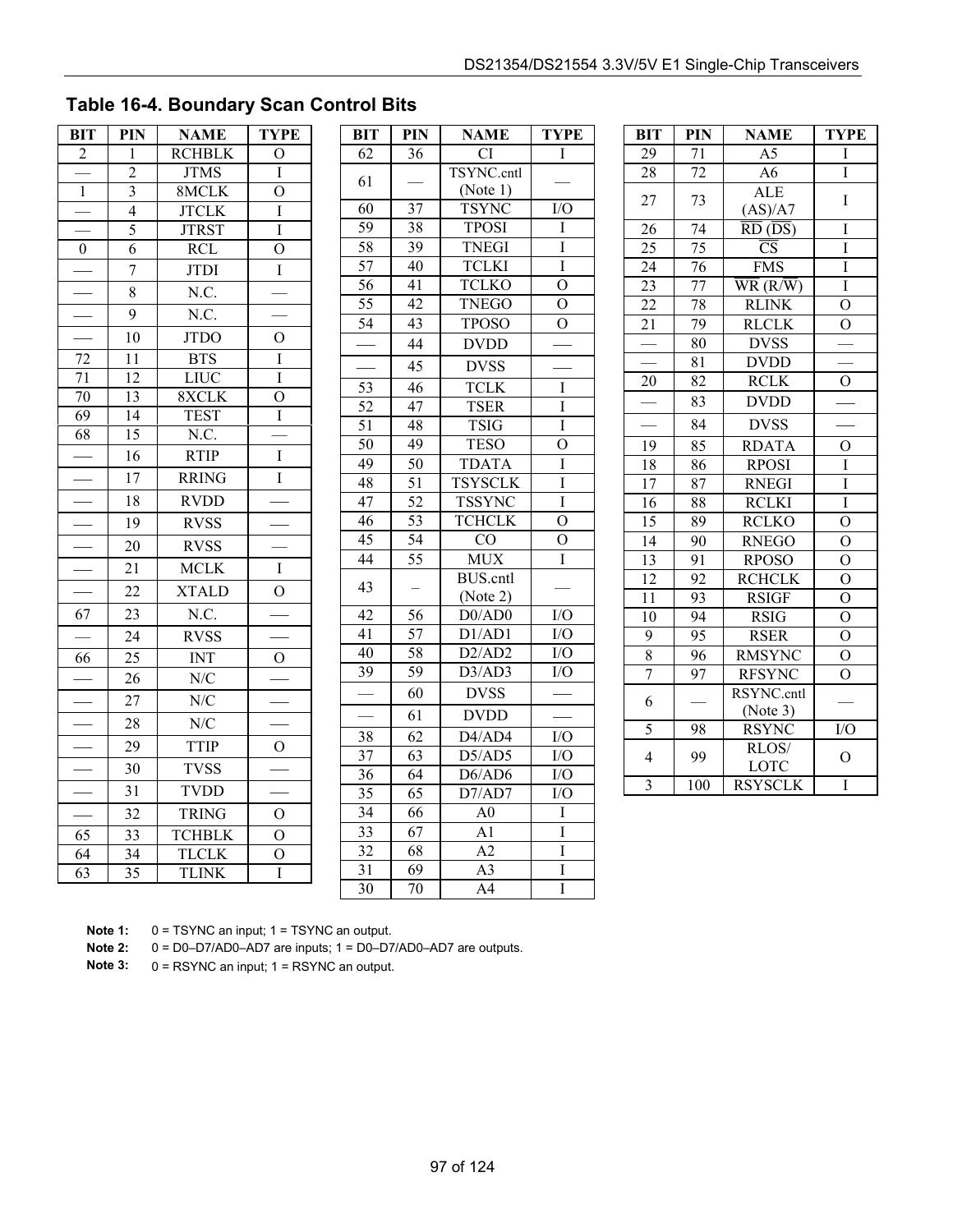# **17. INTERLEAVED PCM BUS OPERATION**

In many architectures, the outputs of individual framers are combined into higher speed serial buses to simplify transport across the system. The DS21354/DS21554 can be configured to allow data and signaling buses to be multiplexed into higher speed data and signaling buses eliminating external hardware saving board space and cost.

The interleaved PCM bus option (IBO) supports two bus speeds. The 4.096 MHz bus speed allows two SCTs to share a common bus. The 8.192MHz bus speed allows four SCTs to share a common bus. See [Figure 17-1](#page-98-0) for an example of four devices sharing a common 8.192MHz PCM bus. Each SCT that shares a common bus must be configured through software and requires the use of one or two device pins. The elastic stores of each SCT must be enabled and configured for 2.048MHz operation. See [Figure 17-1](#page-98-0) and [Table 17-1.](#page-97-0)

For all bus configurations, one SCT will be configured as the master device and the remaining SCTs will be configured as slave devices. In the 4.096MHz bus configuration there is one master and one slave. In the 8.192MHz bus configuration there is one master and three slaves. Refer to the IBO register description for more detail.

| (MSB)                    |                               |                   |                                    |                                  |                     | CD<br>עטען                       |
|--------------------------|-------------------------------|-------------------|------------------------------------|----------------------------------|---------------------|----------------------------------|
| $\overline{\phantom{m}}$ | $\overbrace{\phantom{aaaaa}}$ | $\hspace{0.05cm}$ | $\bigcap_{\tau}$<br>N<br>,н<br>. . | $\sim$ $\sim$ $\sim$<br>'N<br>பட | $-1$<br>$\sim$<br>M | $\sim$ $\sim$ $\sim$<br>. н<br>v |
|                          |                               |                   |                                    |                                  |                     |                                  |

**IBO: INTERLEAVE BUS OPERATION REGISTER (Address = B5 Hex)** 

| <b>SYMBOL</b> | <b>POSITION</b> | <b>NAME AND DESCRIPTION</b>                                                                                                   |
|---------------|-----------------|-------------------------------------------------------------------------------------------------------------------------------|
|               | IBO.6           | Not Assigned. Should be set to 0.                                                                                             |
|               | IBO.6           | Not Assigned. Should be set to 0.                                                                                             |
|               | IBO.5           | Not Assigned. Should be set to 0.                                                                                             |
|               | IBO.4           | Not Assigned. Should be set to 0.                                                                                             |
| <b>IBOEN</b>  | IBO.3           | <b>Interleave Bus Operation Enable</b><br>$0$ = Interleave Bus Operation disabled.                                            |
| <b>INTSEL</b> | IBO.2           | $1$ = Interleave Bus Operation enabled.<br><b>Interleave Type Select</b><br>$0 =$ Byte interleave.<br>$1 =$ Frame interleave. |
| <b>MSEL0</b>  | IBO.1           | Master Device Bus Select Bit 0. See Table 17-1.                                                                               |
| <b>MSEL1</b>  | IBO.0           | <b>Master Device Bus Select Bit 1. See Table 17-1.</b>                                                                        |

#### <span id="page-97-0"></span>**Table 17-1. IBO Master Device Select**

| <b>MSEL1</b> | <b>MSEL0</b> | <b>FUNCTION</b>                                        |
|--------------|--------------|--------------------------------------------------------|
|              |              | Slave device.                                          |
|              |              | Master device with 1 slave device (4.096MHz bus rate)  |
|              |              | Master device with 3 slave devices (8.192MHz bus rate) |
|              |              | Reserved                                               |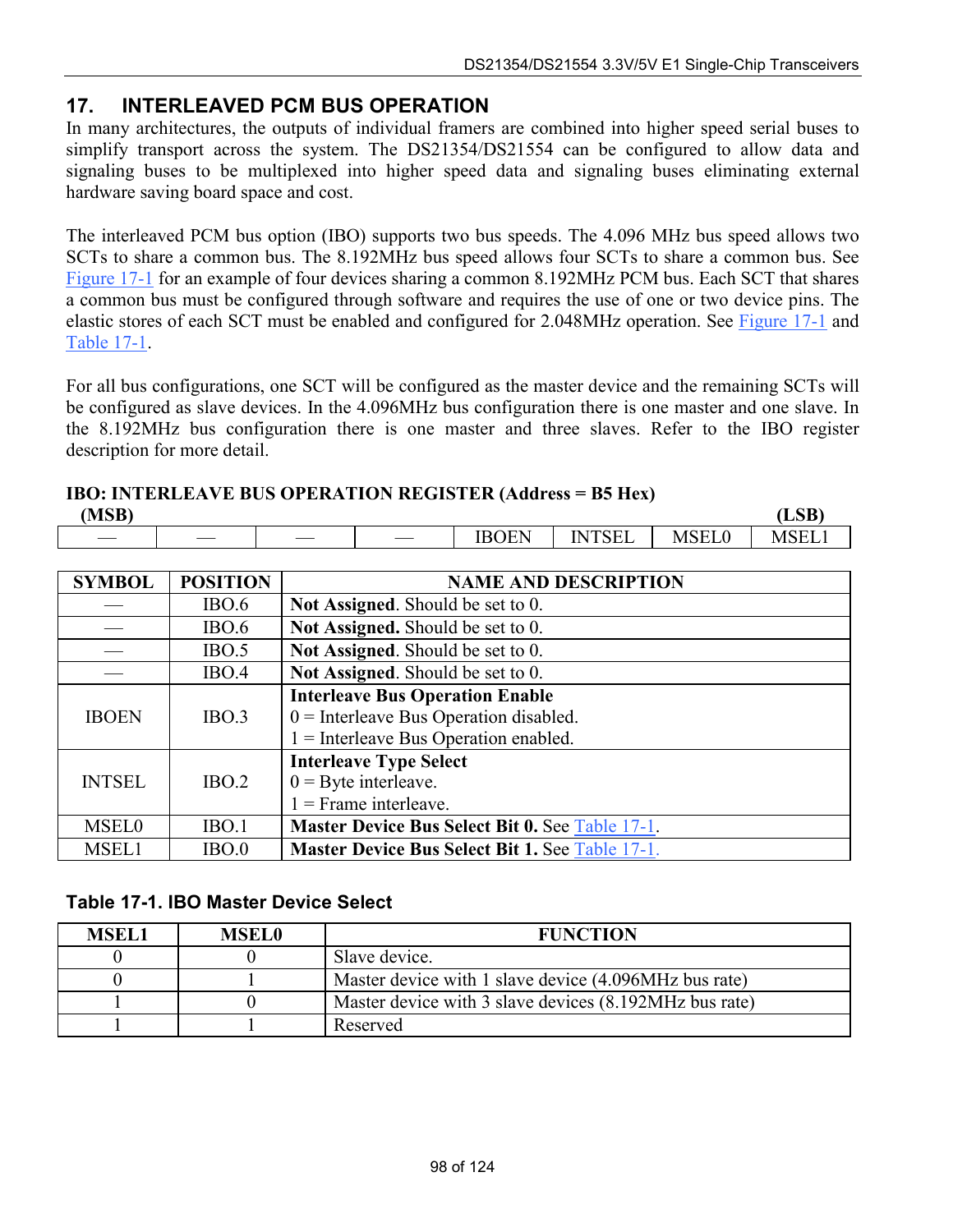

<span id="page-98-0"></span>**Figure 17-1. IBO Basic Configuration Using Four SCTs** 

# **17.1. Channel Interleave**

In channel interleave mode data is output to the PCM data-out bus one channel at a time from each of the connected SCTs until all channels of frame n from all each SCT has been place on the bus. This mode can be used even when the connected SCTs are operating asynchronous to each other. The elastic stores will manage slip conditions. See [Figure 18-11](#page-105-0) and [Figure 18-5](#page-101-0) for details.

# **17.2. Frame Interleave**

In frame-interleave mode, data is output to the PCM data-out bus one frame at a time from each of the connected SCTs. This mode is used only when all connected SCTs are synchronous. In this mode, slip conditions are not allowed. See [Figure 18-2](#page-99-0) and [Figure 18-6](#page-102-0) for details.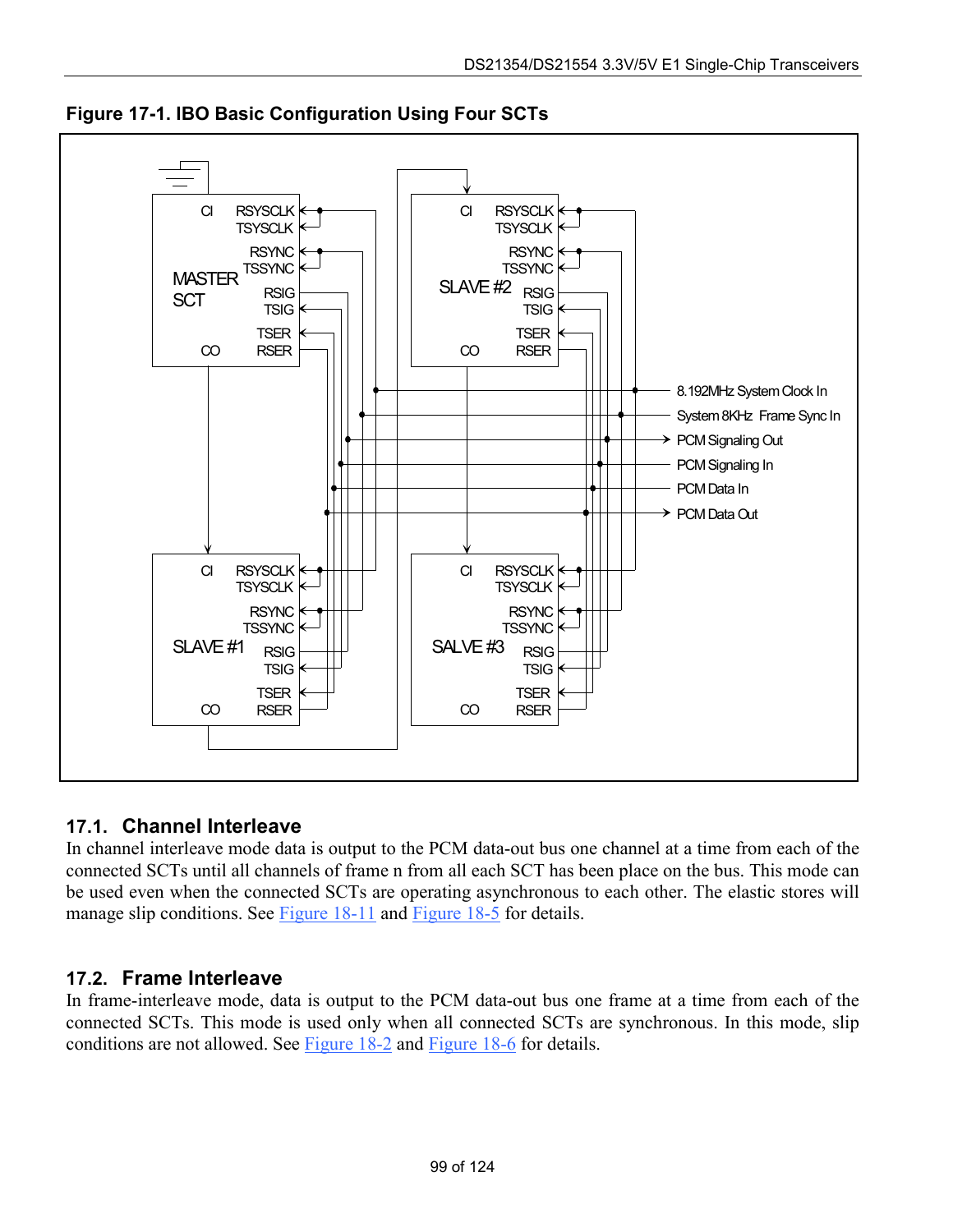# **18. FUNCTIONAL TIMING DIAGRAMS**

# **18.1. Receive**

# **Figure 18-1. Receive-Side Timing**



<span id="page-99-0"></span>**Figure 18-2. Receive-Side Boundary Timing (with Elastic Store Disabled)** 

| <b>RCLK</b><br><b>CHANNEL 32</b><br><b>CHANNEL 1</b><br><b>CHANNEL 2</b><br><b>RSER</b><br>{Sa4χSa5χSa6χSa7χSa8χмsв}<br>LSB,<br>Si                                                                                                                               |
|------------------------------------------------------------------------------------------------------------------------------------------------------------------------------------------------------------------------------------------------------------------|
| <b>RSYNC</b>                                                                                                                                                                                                                                                     |
| <b>RFSYNC</b>                                                                                                                                                                                                                                                    |
| CHANNEL 32<br><b>CHANNEL 2</b><br><b>CHANNEL 1</b><br>B<br>A<br>D<br>B<br><b>RSIG</b><br>Note 4                                                                                                                                                                  |
| <b>RCHCLK</b>                                                                                                                                                                                                                                                    |
| RCHBLK <sup>1</sup>                                                                                                                                                                                                                                              |
| <b>RLCLK</b>                                                                                                                                                                                                                                                     |
| RLINK <sup>2</sup><br>(Sa4)(Sa5){Sa6){Sa7){Sa8)                                                                                                                                                                                                                  |
| <b>NOTE 1: RCHBLK IS PROGRAMMED TO BLOCK CHANNEL 1.</b><br>NOTE 2: RLCLK IS PROGRAMMED TO MARK THE SA4 BIT IN RLINK.<br><b>NOTE 3: SHOWN ISA RNAF FRAME BOUNDARY.</b><br>NOTE 4: RSIG NORMALLY CONTAINS THE CAS MULTIFRAME ALIGNMENT NIBBLE (0000) IN CHANNEL 1. |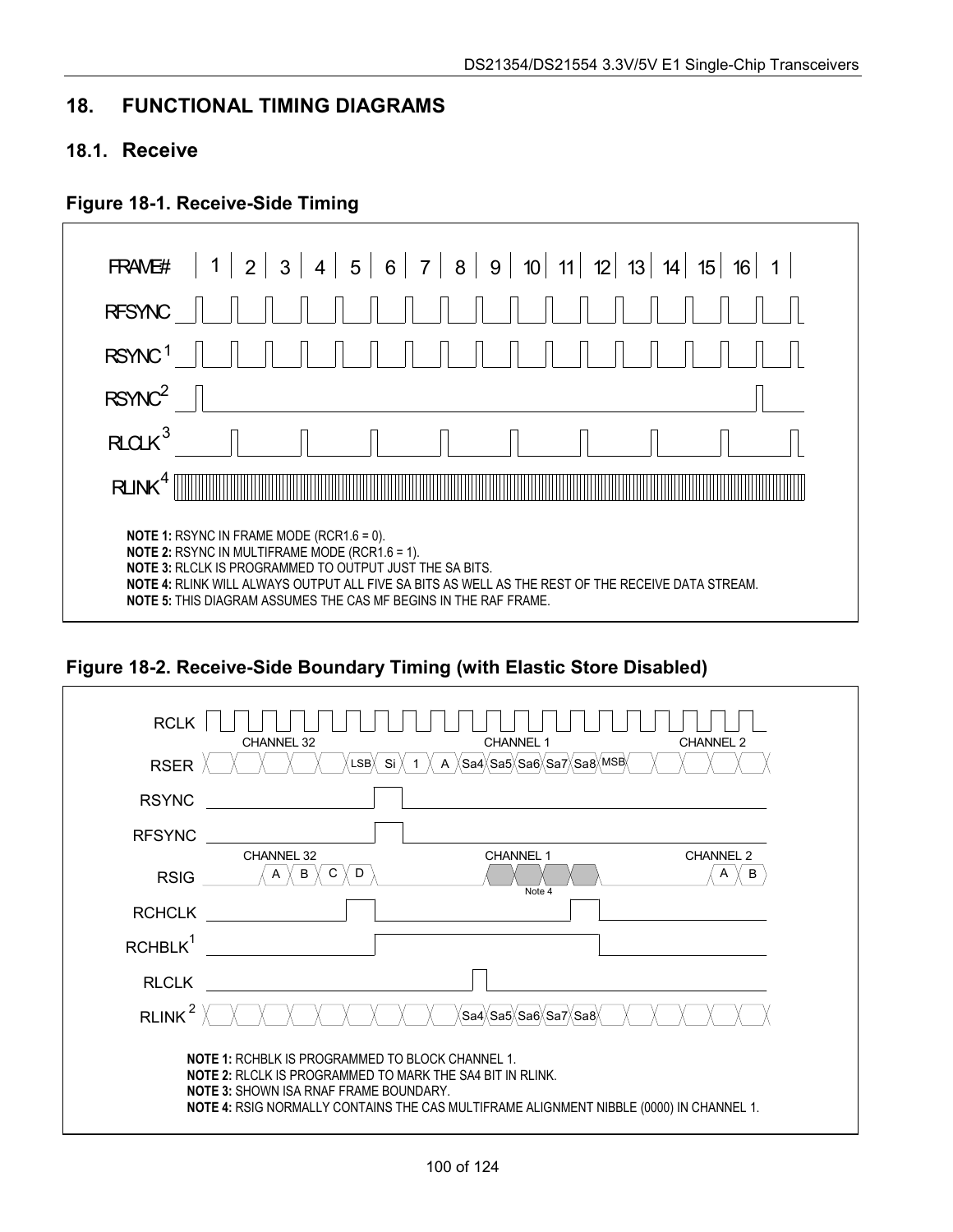

#### **Figure 18-3. Receive-Side 1.544MHz Boundary Timing (with Elastic Store Enabled)**

#### **Figure 18-4. Receive-Side 2.048MHz Boundary Timing (with Elastic Store Enabled)**

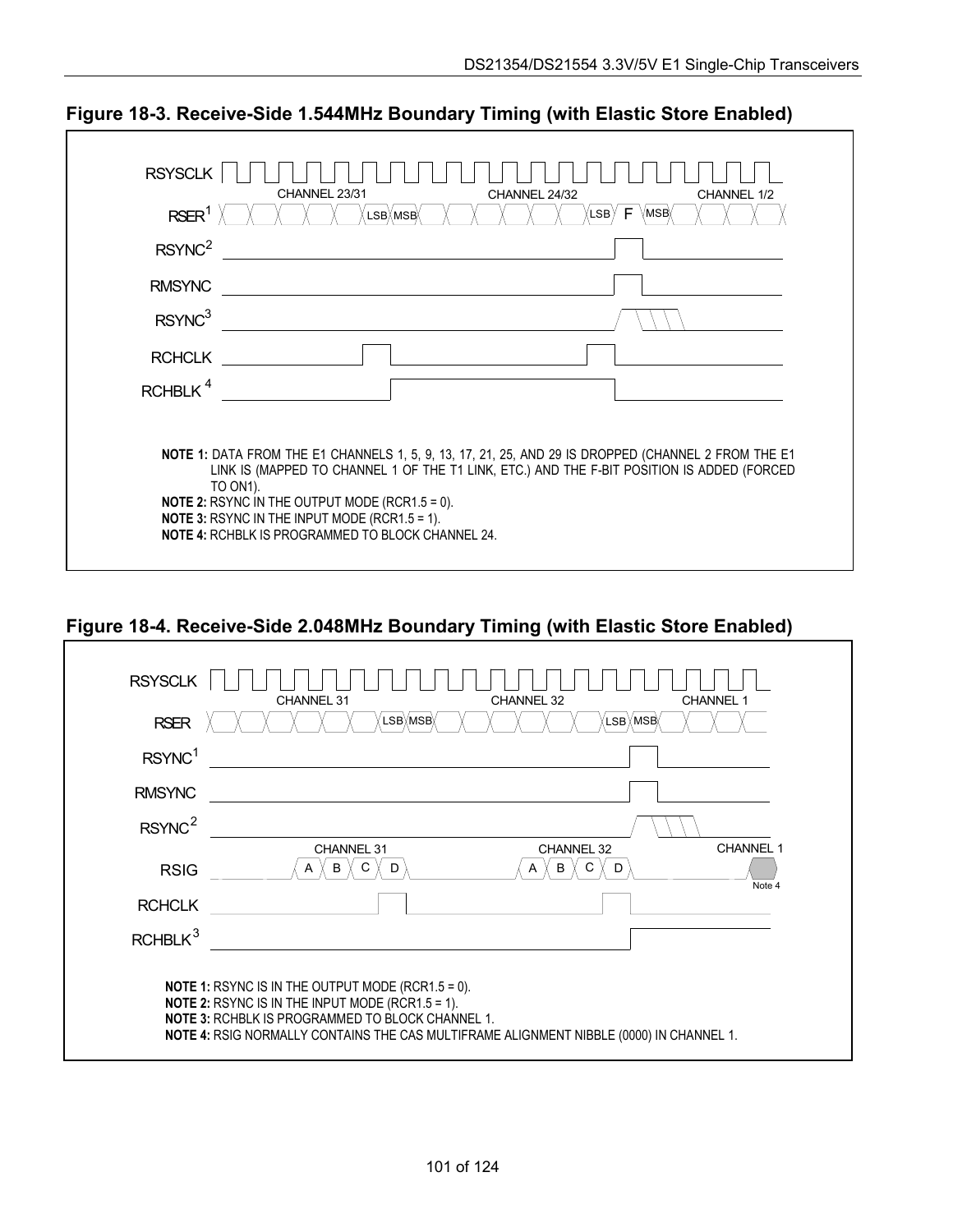<span id="page-101-0"></span>

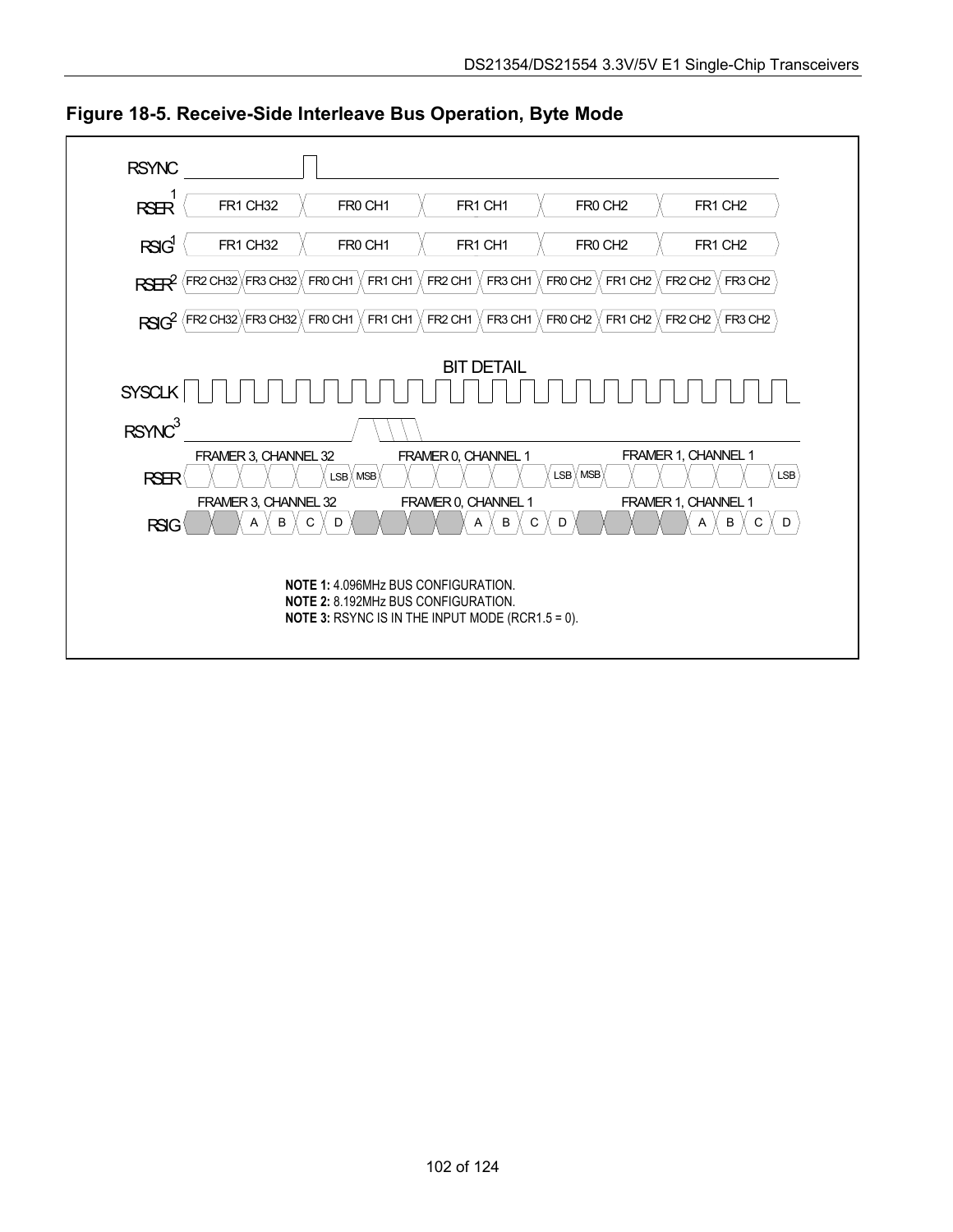<span id="page-102-0"></span>

| <b>RSYNC</b>                                                                                                                                                                                                        |
|---------------------------------------------------------------------------------------------------------------------------------------------------------------------------------------------------------------------|
| FR1 CH1-32<br>FR0 CH1-32<br>FR1 CH1-32<br>FR0 CH1-32<br>FR1 CH1-32<br><b>RSHR</b>                                                                                                                                   |
| <b>RSG</b><br>FR1 CH1-32<br>FR0 CH1-32<br>FR1 CH1-32<br>FR0 CH1-32<br>FR1 CH1-32                                                                                                                                    |
| RELLER (FR2 CH1-32)(FR3 CH1-32)(FR0 CH1-32)(FR1 CH1-32)(FR2 CH1-32)(FR3 CH1-32)(FR0 CH1-32)(FR1 CH1-32)(FR2 CH1-32)(FR3 CH1-32)                                                                                     |
| $\overline{\rm {RG}}{}'$ (FR2 CH1-32)(FR3 CH1-32)(FR0 CH1-32)(FR1 CH1-32)(FR2 CH1-32)(FR3 CH1-32)(FR0 CH1-32)(FR2 CH1-32)(FR3 CH1-32)                                                                               |
| <b>BIT DETAIL</b><br><b>SYSCLK</b>                                                                                                                                                                                  |
| RSMC <sup>3</sup>                                                                                                                                                                                                   |
| FRAMER 3, CHANNEL 32<br>FRAMER 0, CHANNEL 1<br>FRAMER 0, CHANNEL 2<br>$LSB$ MSB<br>LSB<br>LSB <sup>Y</sup> MSB<br>RSER                                                                                              |
| FRAMER 3, CHANNEL 32<br>FRAMER 0, CHANNEL 1<br>FRAMER 0, CHANNEL 2<br>$\langle$ C/A $\langle$ D/B $\rangle$<br>$B \ XCA \ D/B$<br>$\sf B$<br>$C A \times D B \times D$<br>$\, {\bf B}$<br>A<br>Α<br>А<br><b>RSG</b> |
|                                                                                                                                                                                                                     |
| <b>NOTE 1: 4.096MHz BUS CONFIGURATION.</b><br>NOTE 2: 8.192MHz BUS CONFIGURATION.<br><b>NOTE 3: RSYNC IS IN THE INPUT MODE (RCR1.5 = 0).</b>                                                                        |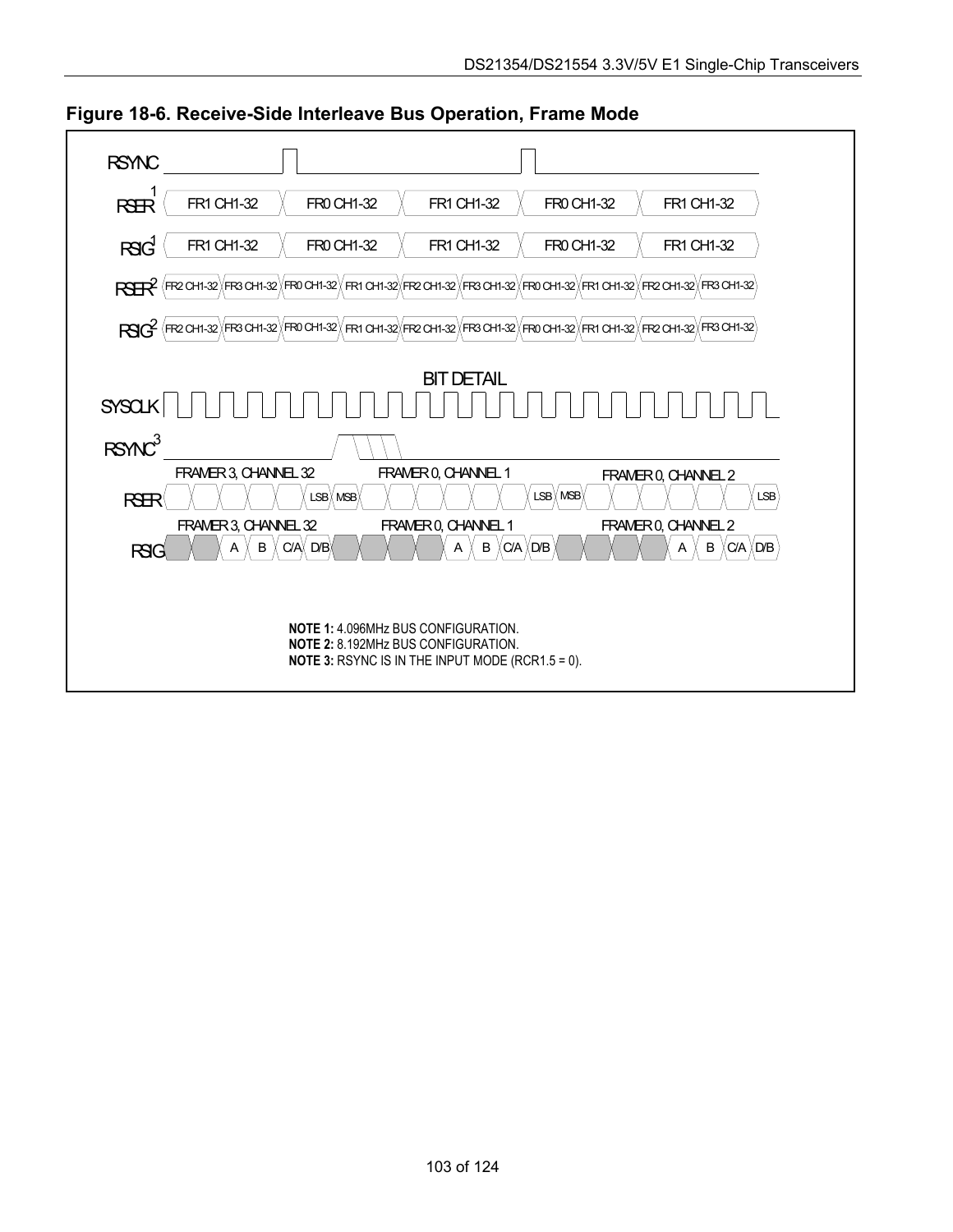# **18.2. Transmit**

# **Figure 18-7. Transmit-Side Timing**



# **Figure 18-8. Transmit-Side Boundary Timing (with Elastic Store Disabled)**

| <b>TCLK</b><br><b>CHANNEL 1</b><br><b>CHANNEL 2</b><br>Sa4XSa5XSa6XSa7XSa8XMSB<br>LSB\/MSB<br>TSER $X$ LSB<br>Si                                                                                                                                                                                                                                                                                                                            |
|---------------------------------------------------------------------------------------------------------------------------------------------------------------------------------------------------------------------------------------------------------------------------------------------------------------------------------------------------------------------------------------------------------------------------------------------|
| TSYNC <sup>1</sup>                                                                                                                                                                                                                                                                                                                                                                                                                          |
| TSYNC <sup>2</sup>                                                                                                                                                                                                                                                                                                                                                                                                                          |
| <b>CHANNEL 1</b><br><b>CHANNEL 2</b><br><b>TSIG</b><br>B                                                                                                                                                                                                                                                                                                                                                                                    |
| <b>TCHCLK</b>                                                                                                                                                                                                                                                                                                                                                                                                                               |
| TCHBLK <sup>3</sup>                                                                                                                                                                                                                                                                                                                                                                                                                         |
| TLCLK <sup>4</sup>                                                                                                                                                                                                                                                                                                                                                                                                                          |
| <b>DON'T CARE</b><br><b>DON'T CARE</b><br><b>TLINK</b>                                                                                                                                                                                                                                                                                                                                                                                      |
| <b>NOTE 1: TSYNC IS IN THE OUTPUT MODE (TCR1.0 = 1).</b><br><b>NOTE 2: TSYNC IS IN THE INPUT MODE (TCR1.0 = 0).</b><br>NOTE 3: TCHBLK IS PROGRAMMED TO BLOCK CHANNEL 2.<br>NOTE 4: TLINK IS PROGRAMMED TO SOURCE THE SA4 BIT.<br><b>NOTE 5: THE SIGNALING DATA AT TSIG DURING CHANNEL 1 IS NORMALLY OVERWRITTEN IN THE TRANSMIT</b><br>FORMATTER WITH THE CAS MF ALIGNMENT NIBBLE (0000).<br><b>NOTE 6:</b> SHOWN IS A TNAF FRAME BOUNDARY. |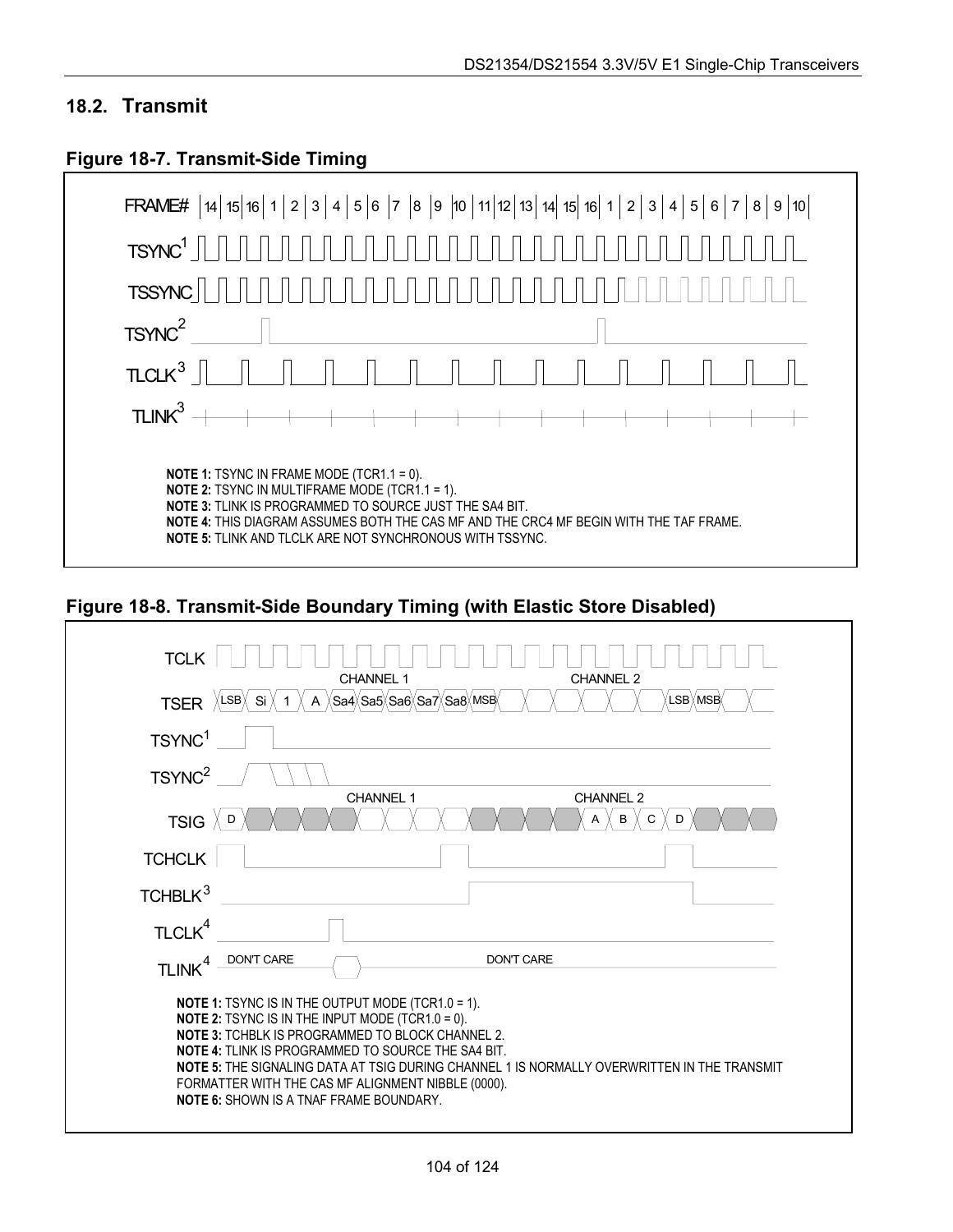

**Figure 18-9. Transmit-Side 1.544MHz Boundary Timing (with Elastic Store Enabled)** 

**Figure 18-10. Transmit-Side 2.048MHz Boundary Timing (with Elastic Store Enabled)** 

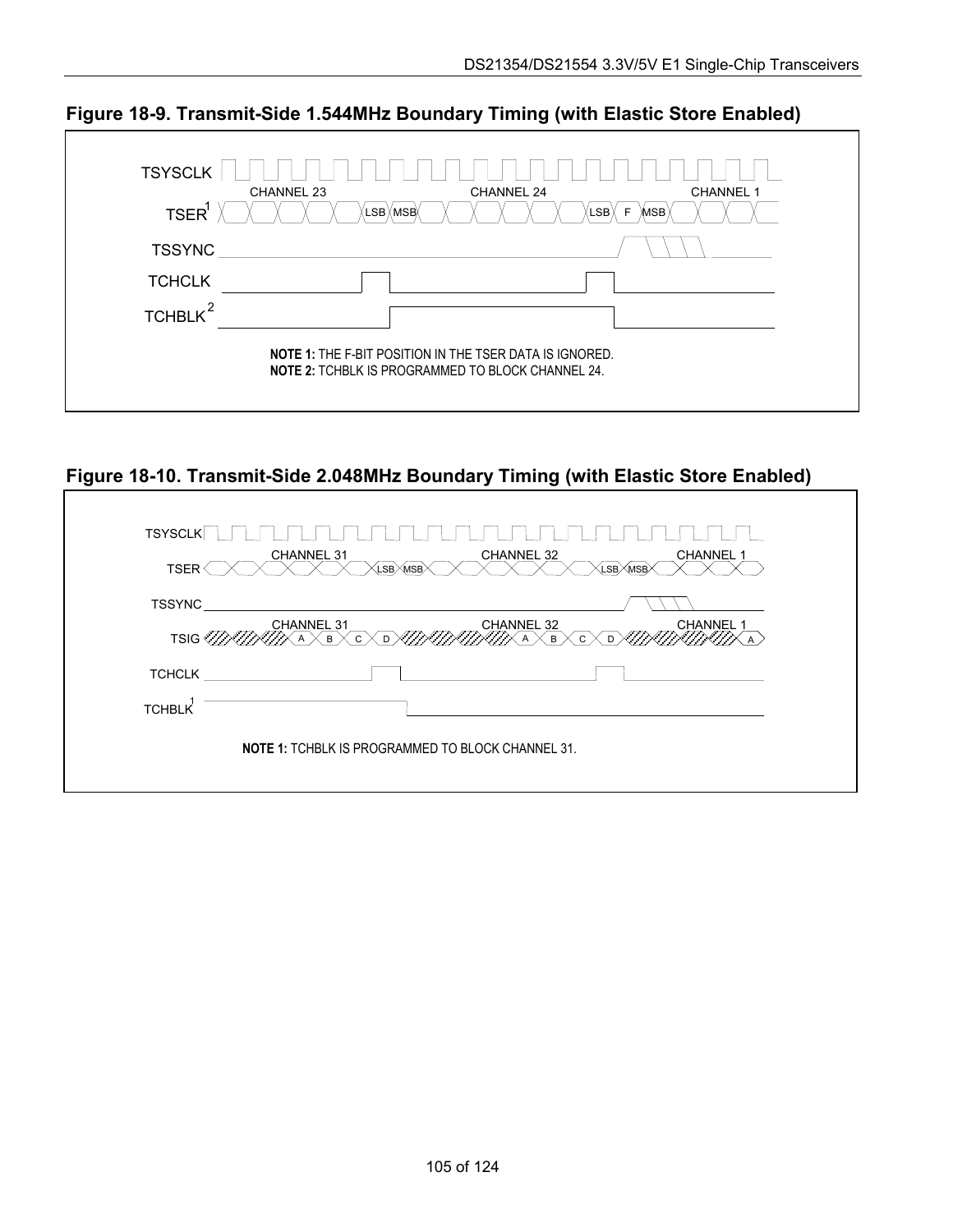<span id="page-105-0"></span>

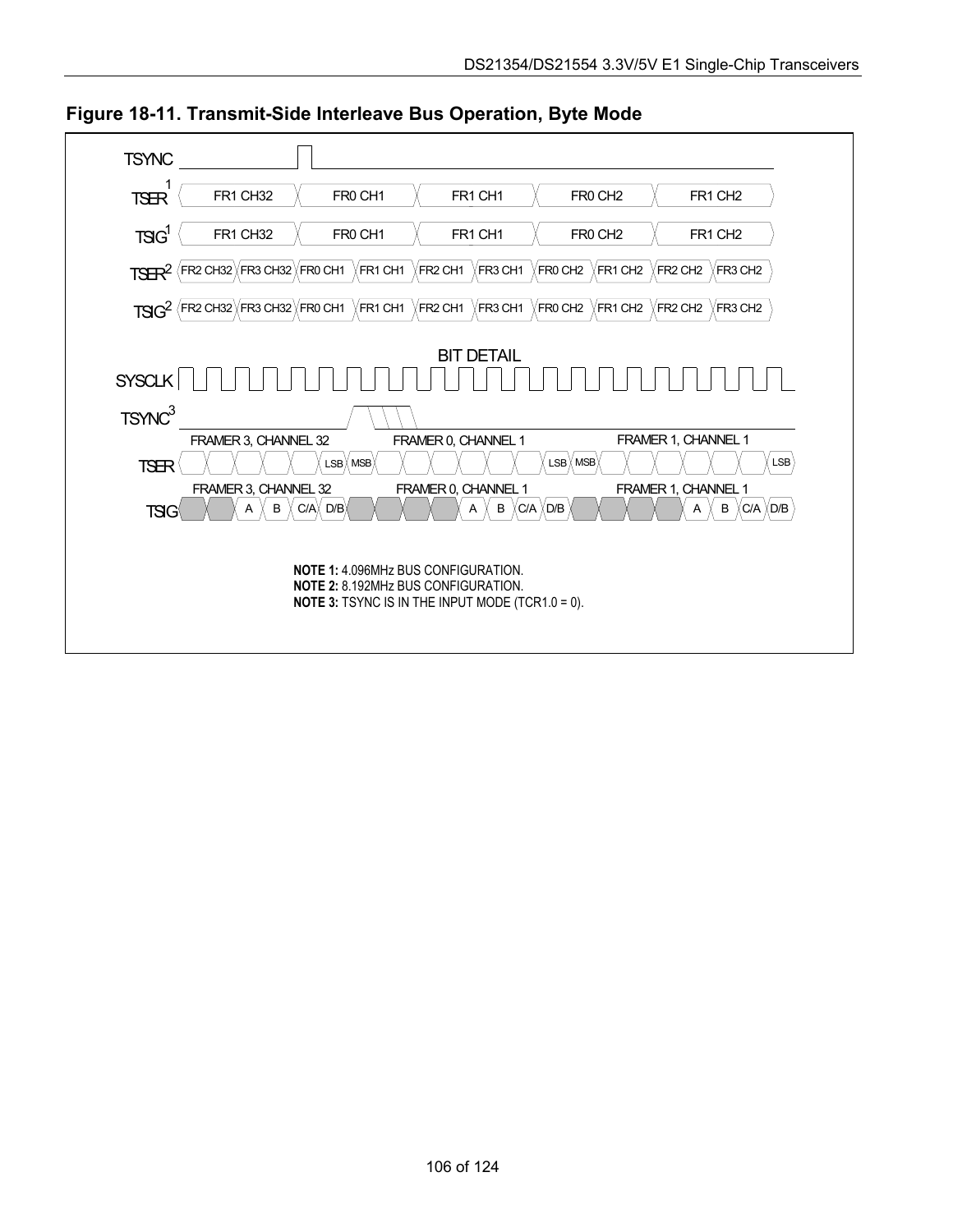

**Figure 18-12. Transmit-Side Interleave Bus Operation, Frame Mode**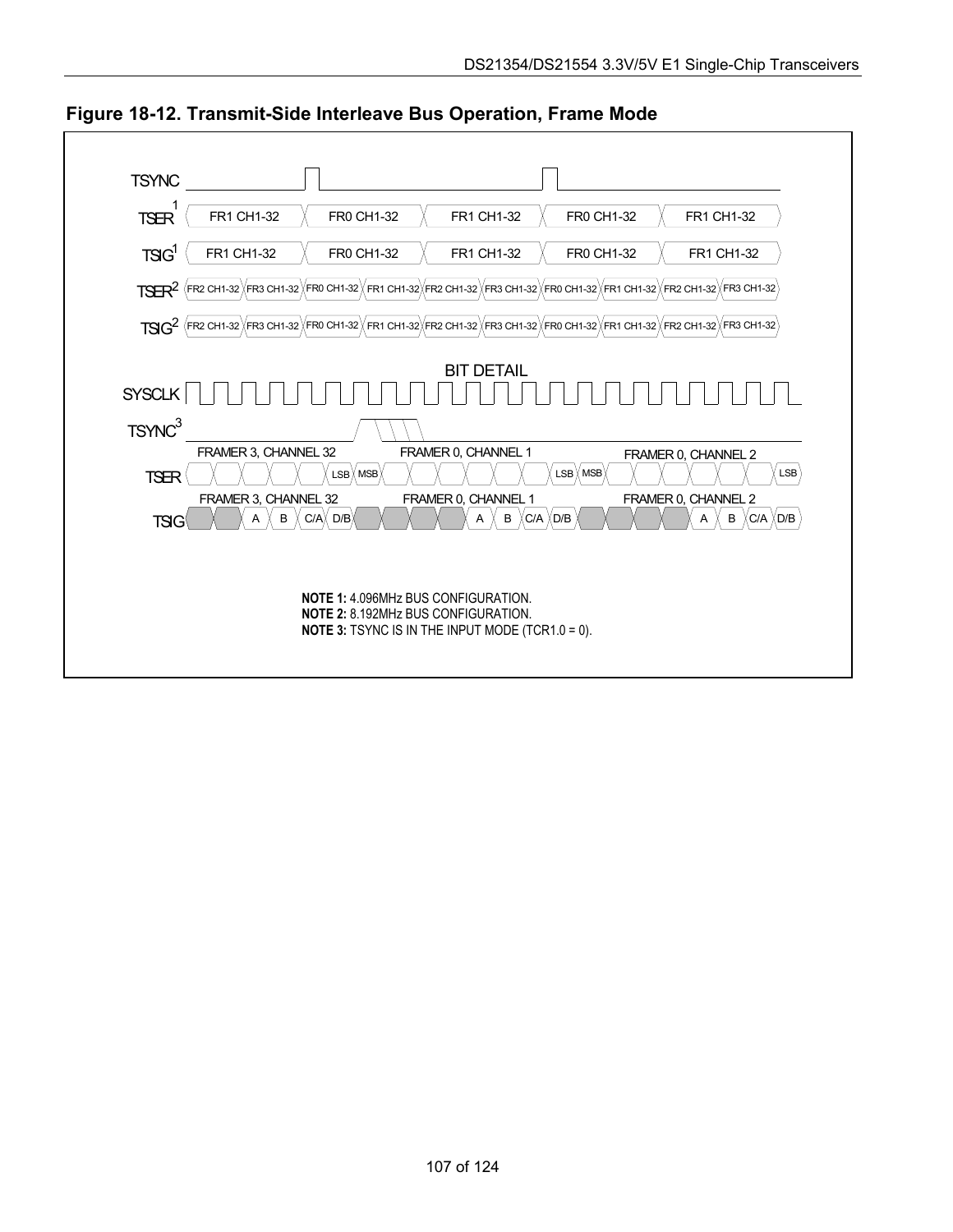

# **Figure 18-13. G.802 Timing**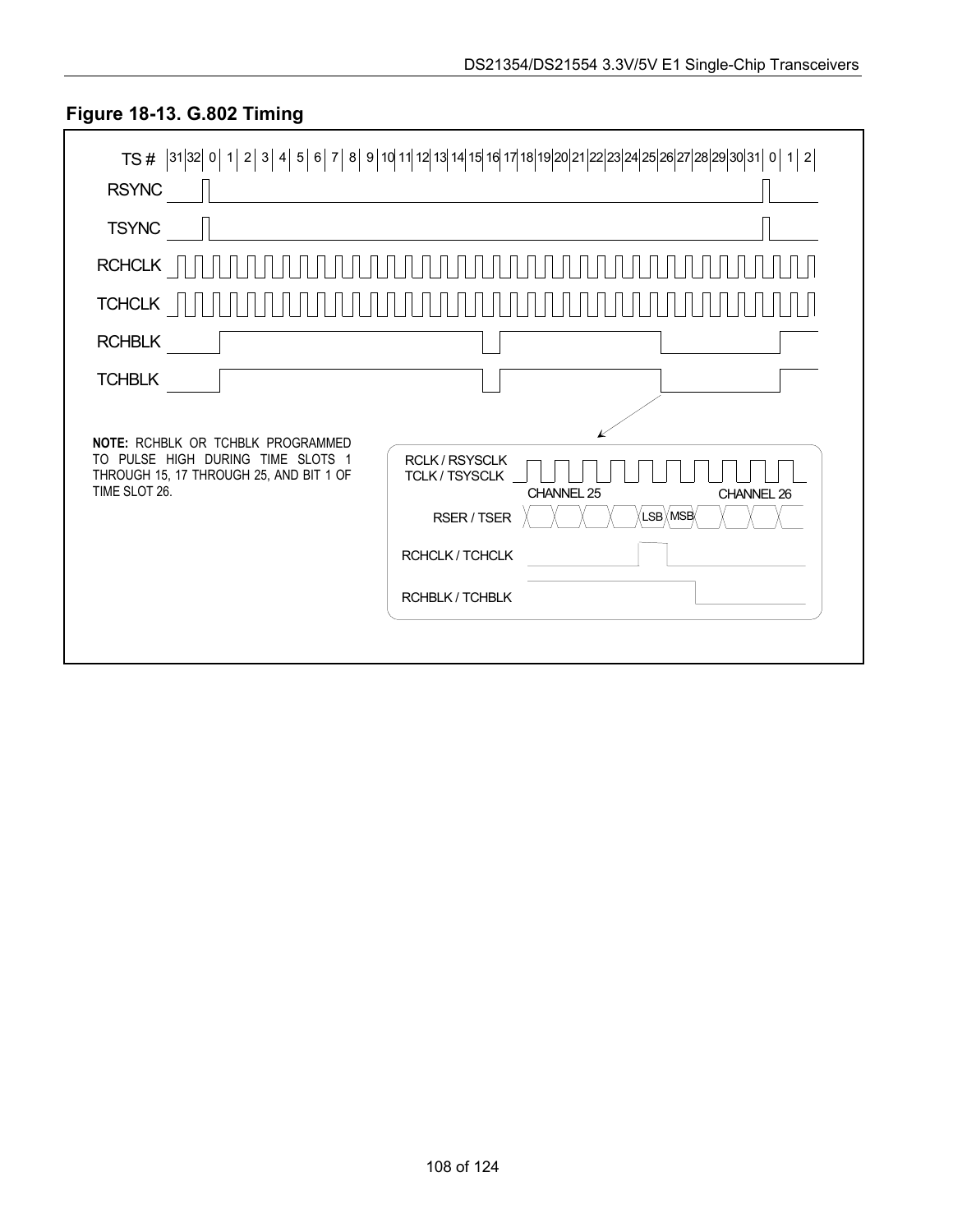

**Figure 18-14. DS21354/DS21554 Framer Synchronization Flowchart**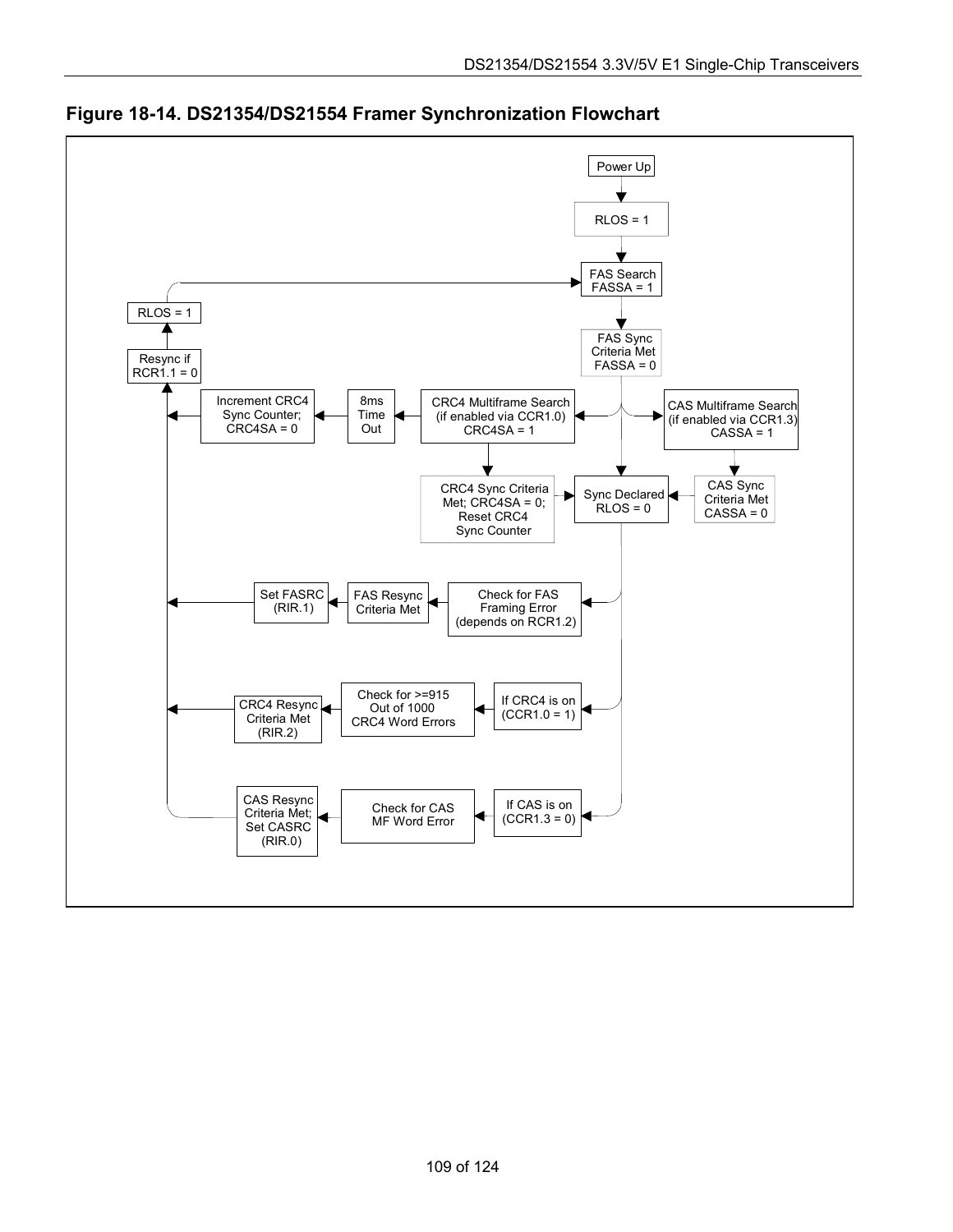

**Figure 18-15. DS21354/DS21554 Transmit Data Flow**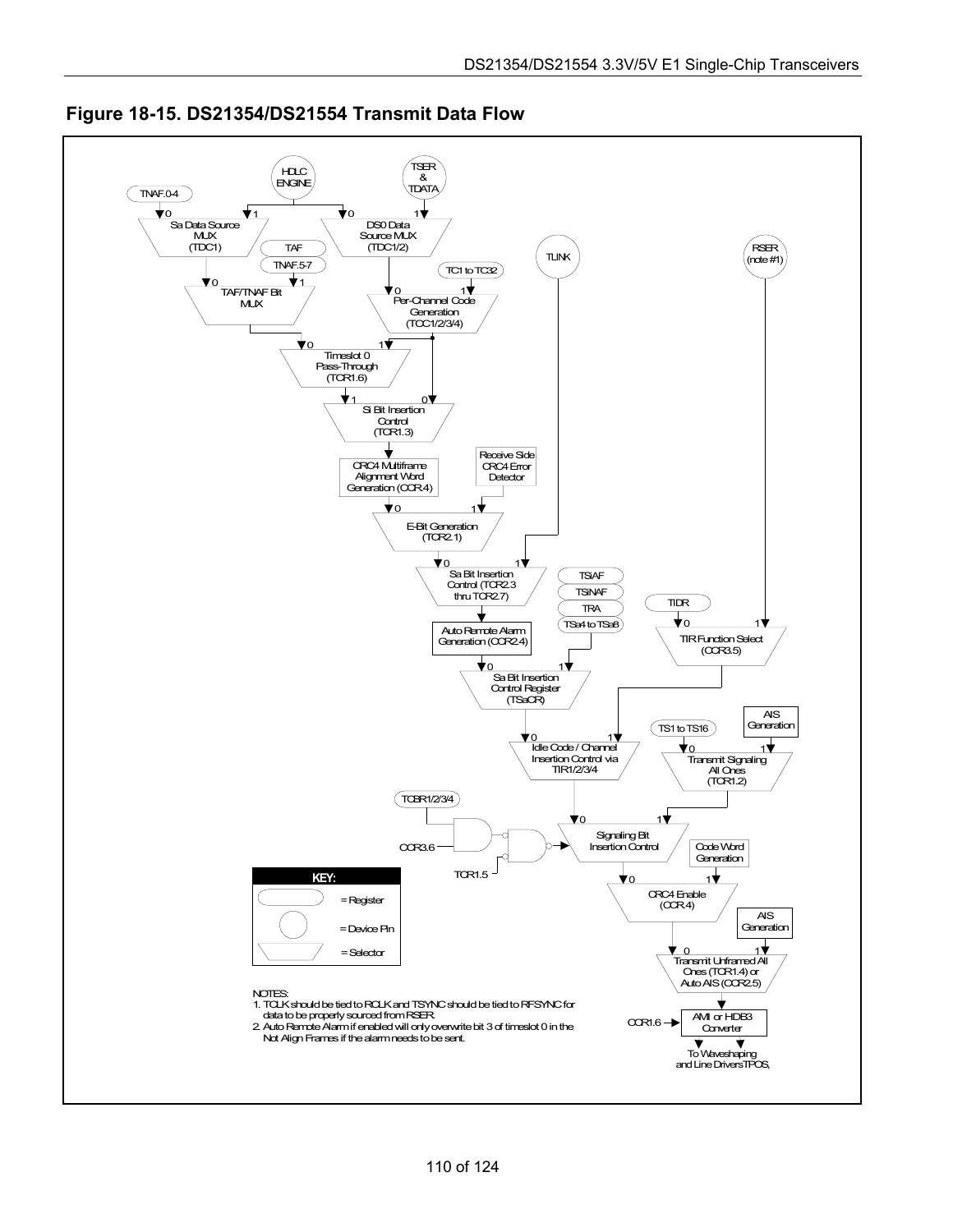# **19. OPERATING PARAMETERS**

#### **ABSOLUTE MAXIMUM RATINGS**

*This is a stress rating only and functional operation of the device at these or any other conditions above those indicated in the operation*  sections of this specification is not implied. Exposure to absolute maximum rating conditions for extended periods of time may affect device *reliability.* 

# **RECOMMENDED DC OPERATING CONDITIONS**

 $(V_{DD} = 3.3V \pm 5\%, T_A = 0^{\circ}C$  to +70°C; for DS21354L;  $V_{DD} = 5.0V \pm 5\%, T_A = 0^{\circ}C$  to +70°C for DS21554L;  $V_{DD}$  = 3.3V  $\pm$ 5%, T<sub>A</sub> = -40°C to +85°C for DS21354LN;  $V_{DD}$  = 5.0V  $\pm$ 5%, T<sub>A</sub> = -40°C to +85°C for DS21554LN.)

| <b>PARAMETER</b>   | <b>SYMBOL</b> | <b>MIN</b> | <b>TYP</b> | <b>MAX</b> | <b>UNITS</b> | <b>NOTES</b> |
|--------------------|---------------|------------|------------|------------|--------------|--------------|
| Logic 1            | $\rm V_{IH}$  |            |            |            |              |              |
| Logic $0$          | ۷IL           | $-0.3$     |            | $+0.8$     |              |              |
| Supply for DS21354 | √ DD          | 3.135      | 3.3        | 3.465      |              |              |
| Supply for DS21554 | V DD          | 4.75       |            | 5.25       |              |              |

## **CAPACITANCE**

 $(T_A = +25^{\circ}C)$ 

| <b>PARAMETER</b>          | <b>SYMBOL</b>            | <b>MIN</b> | TVP | <b>MAX</b> | <b>UNITS</b> | <b>NOTES</b> |
|---------------------------|--------------------------|------------|-----|------------|--------------|--------------|
| Input Capacitance         | $\mathsf{U}_{\text{IN}}$ |            |     |            | υł           |              |
| <b>Output Capacitance</b> | $\sim$ OUT               |            |     |            | DI           |              |

## **DC CHARACTERISTICS**

 $(V_{DD} = 3.3V \pm 5\%, T_A = 0\degree C$  to +70°C; for DS21354L;  $V_{DD} = 5.0V \pm 5\%, T_A = 0\degree C$  to +70°C for DS21554L;  $V_{DD}$  = 3.3V  $\pm$ 5%, T<sub>A</sub> = -40°C to +85°C for DS21354LN;  $V_{DD}$  = 5.0V  $\pm$ 5%, T<sub>A</sub> = -40°C to +85°C for DS21554LN.)

| <b>PARAMETER</b>       | <b>SYMBOL</b> | <b>MIN</b> | <b>TYP</b> | <b>MAX</b> | <b>UNITS</b> | <b>NOTES</b> |
|------------------------|---------------|------------|------------|------------|--------------|--------------|
| Supply Current at 5V   | $I_{DD}$      |            | 75         |            | mA           |              |
| Supply Current at 3.3V | $I_{DD}$      |            | 75         |            | mA           |              |
| Input Leakage          | $1_{\rm IL}$  | $-1.0$     |            | $+1.0$     | μA           |              |
| <b>Output Leakage</b>  | $I_{LO}$      |            |            | 1.0        | $\mu A$      |              |
| Output Current (2.4V)  | $I_{OH}$      | $-1.0$     |            |            | mA           |              |
| Output Current (0.4V)  | $I_{OL}$      | $+4.0$     |            |            | mA           |              |

**Note 1:** Applies to RVDD, TVDD, and DVDD.

Note 2: TCLK = TCLKI = RCLKI = TSYSCLK = RSYSCLK = MCLK = 2.048MHz; outputs open circuited.

**Note 3:**  $0.0V \le V_{IN} \le V_{DD}$ .

**Note 4:** Applied to INT when tri-stated.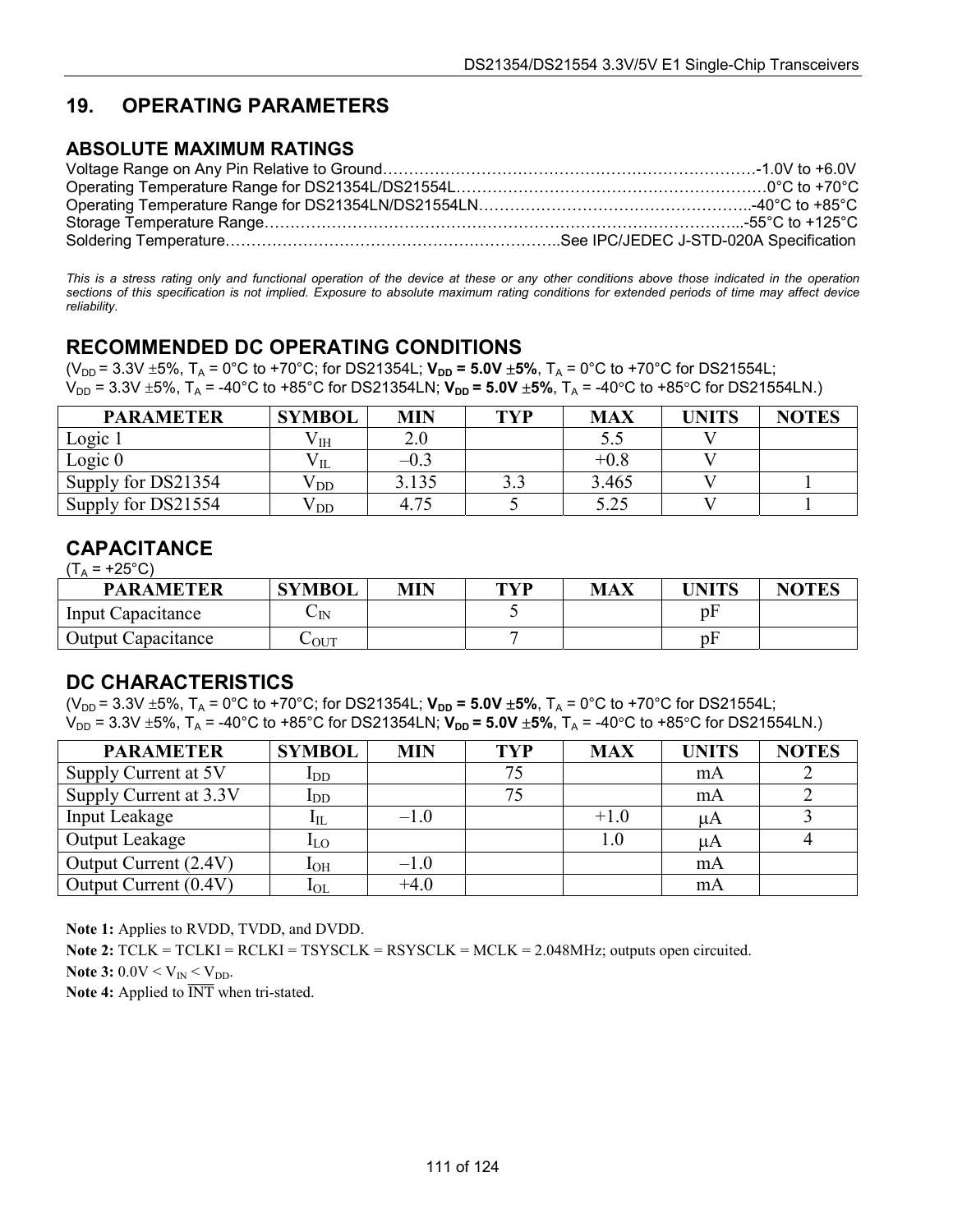# **20. AC TIMING PARAMETERS AND DIAGRAMS**

## **20.1. Multiplexed Bus AC Characteristics**

#### AC CHARACTERISTICS—MULTIPLEXED PARALLEL PORT (MUX = 1)

 $(V_{DD} = 3.3V \pm 5\%, T_A = 0^{\circ}C$  to +70°C; for DS21354L;  $V_{DD} = 5.0V \pm 5\%, T_A = 0^{\circ}C$  to +70°C for DS21554L;  $V_{DD}$  = 3.3V  $\pm$ 5%, T<sub>A</sub> = -40°C to +85°C for DS21354LN;  $V_{DD}$  = 5.0V  $\pm$ 5%, T<sub>A</sub> = -40°C to +85°C for DS21554LN.) (See [Figure 20-1](#page-112-0) to [Figure 20-3.](#page-113-0))

| <b>PARAMETER</b>                                                                                | <b>SYMBOL</b>    | <b>MIN</b>     | <b>TYP</b> | <b>MAX</b> | <b>UNITS</b> | <b>NOTES</b> |
|-------------------------------------------------------------------------------------------------|------------------|----------------|------------|------------|--------------|--------------|
| Cycle Time                                                                                      | $t_{CYC}$        | 200            |            |            | ns           |              |
| Pulse Width, DS Low or $\overline{RD}$ High                                                     | $PW_{EL}$        | 100            |            |            | ns           |              |
| Pulse Width, DS High or $\overline{RD}$ Low                                                     | PW <sub>EH</sub> | 100            |            |            | ns           |              |
| <b>Input Rise/Fall Yimes</b>                                                                    | $t_R$ , $t_F$    |                |            | 20         | ns           |              |
| $R/\overline{W}$ Hold Time                                                                      | $t_{\rm RWH}$    | 10             |            |            | ns           |              |
| $R/\overline{W}$ Setup Time before DS High                                                      | $t_{RWS}$        | 50             |            |            | ns           |              |
| $\overline{\text{CS}}$ Setup Time before DS, $\overline{\text{WR}}$ , or $\overline{\text{RD}}$ | $t_{\rm CS}$     | 20             |            |            | ns           |              |
| Active                                                                                          |                  |                |            |            |              |              |
| $\overline{\text{CS}}$ Hold Time                                                                | $t_{\rm CH}$     | $\theta$       |            |            | ns           |              |
| Read Data Hold Time                                                                             | $t_{\rm DHR}$    | 10             |            | 50         | ns           |              |
| Write Data Hold Time                                                                            | $t_{DHW}$        | $\overline{0}$ |            |            | ns           |              |
| Muxed Address Valid to AS or ALE Fall                                                           | $t_{\rm ASL}$    | 15             |            |            | ns           |              |
| Muxed Address Hold Time                                                                         | $t_{\rm AHL}$    | 10             |            |            | ns           |              |
| Delay time DS, $\overline{WR}$ , or $\overline{RD}$ to AS or ALE                                | $t_{ASD}$        | 20             |            |            | ns           |              |
| Rise                                                                                            |                  |                |            |            |              |              |
| Pulse Width AS or ALE High                                                                      | <b>PWASH</b>     | 30             |            |            | ns           |              |
| Delay time, AS or ALE to DS, $\overline{WR}$ , or $\overline{RD}$                               | $t_{ASED}$       | 10             |            |            | ns           |              |
| Output Data Delay Time from DS or RD                                                            | $t_{\rm DDR}$    | 20             |            | 80         | ns           |              |
| Data Setup Time                                                                                 | $t_{DSW}$        | 50             |            |            | ns           |              |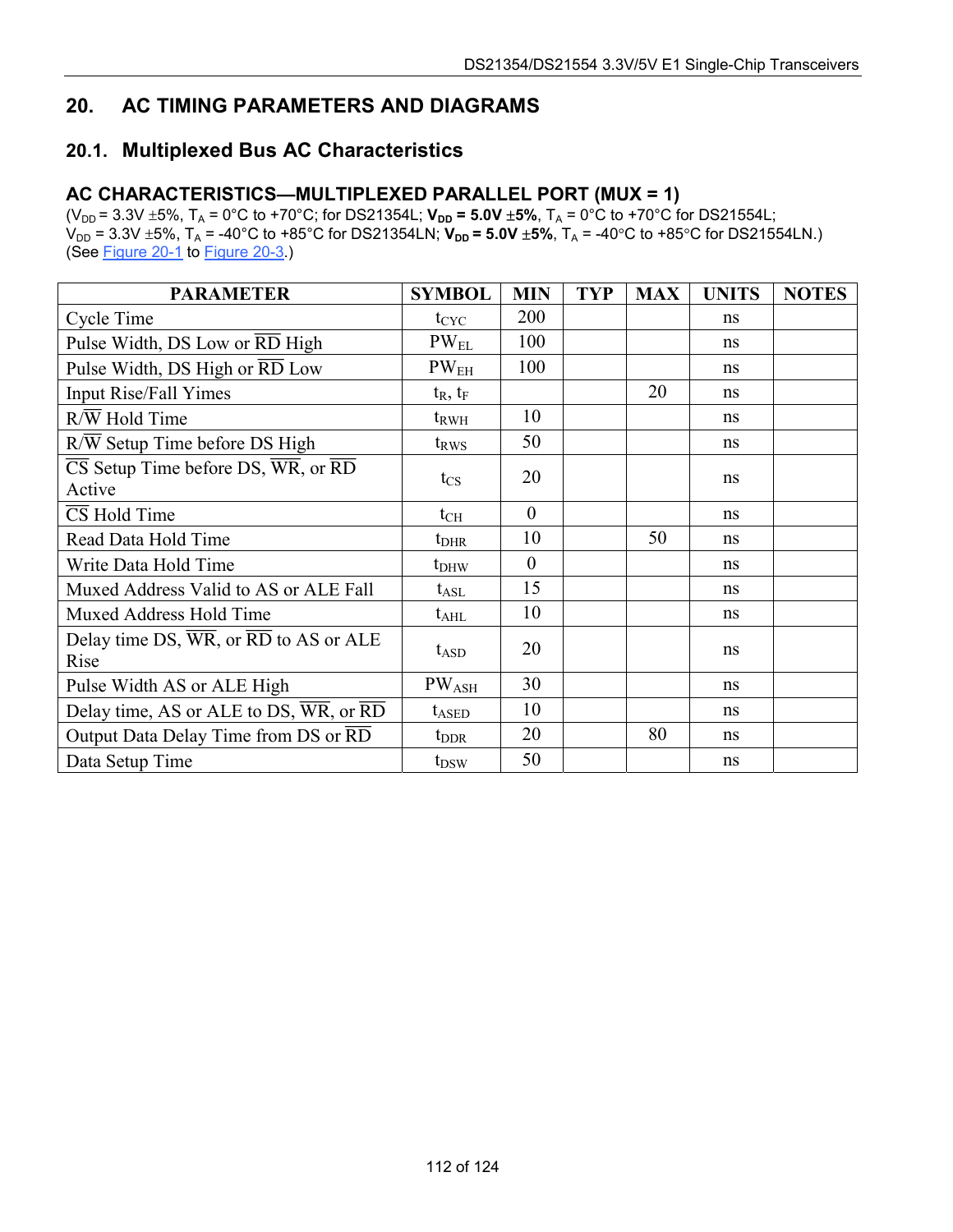

<span id="page-112-0"></span>**Figure 20-1. Intel Bus Read Ac Timing (BTS = 0/MUX = 1)** 

## **Figure 20-2. Intel Bus Write Timing (BTS = 0/MUX = 1)**

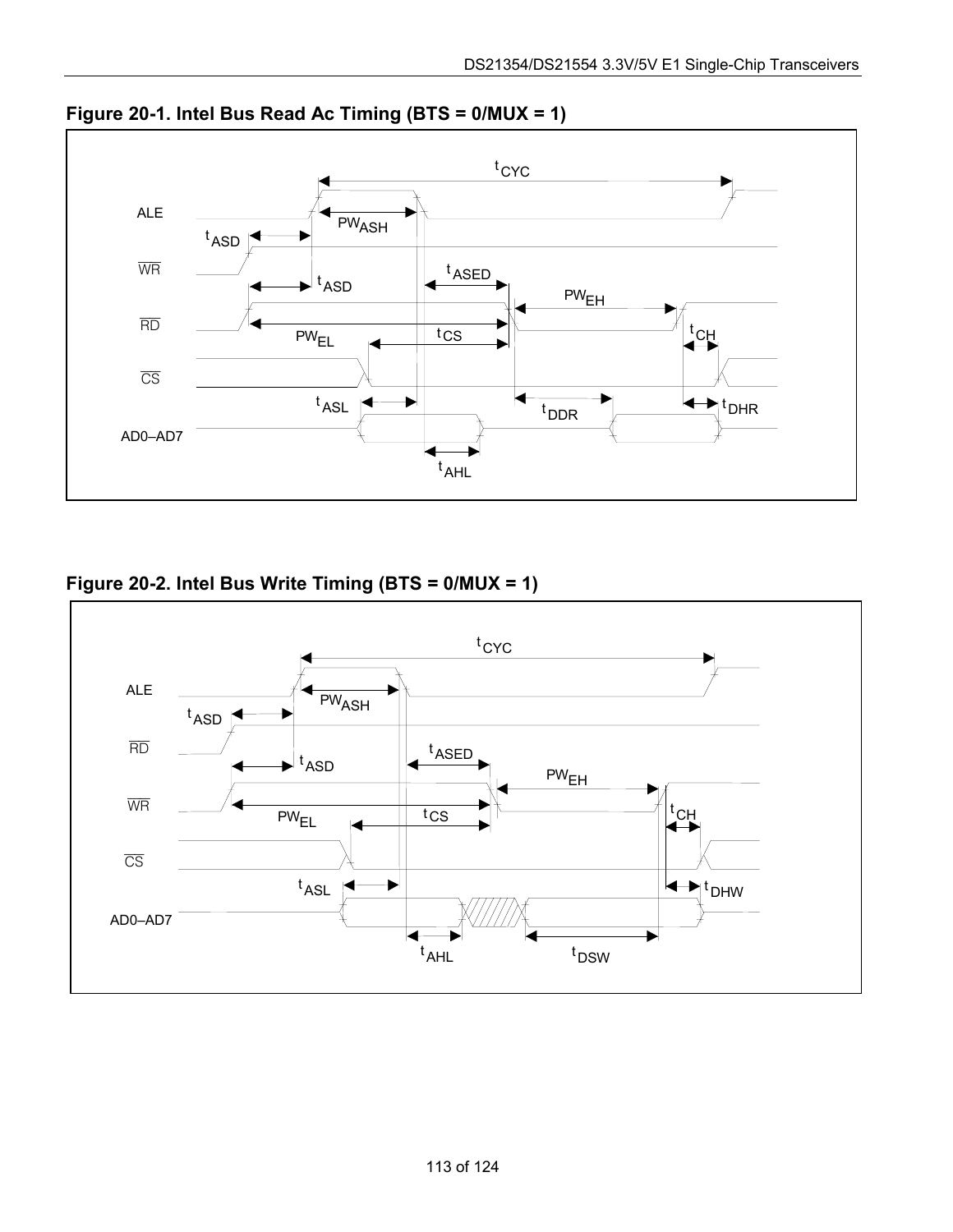

<span id="page-113-0"></span>**Figure 20-3. Motorola Bus AC Timing (BTS = 1/MUX = 1)**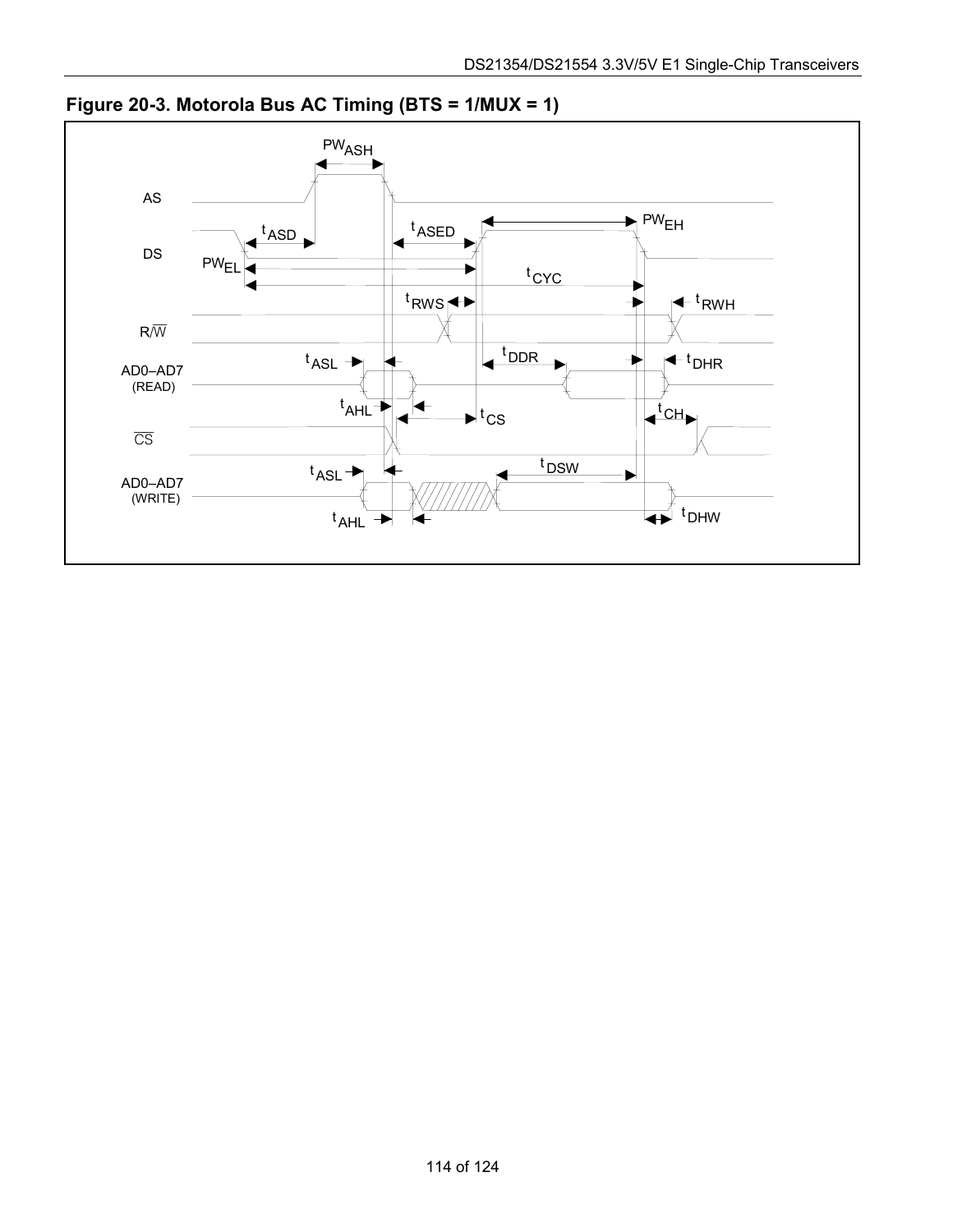# **20.2. Nonmultiplexed Bus AC Characteristics**

## AC CHARACTERISTICS—NONMULTIPLEXED PARALLEL PORT (MUX = 0)

 $(V_{DD} = 3.3V \pm 5\%, T_A = 0^{\circ}C$  to +70°C; for DS21354L;  $V_{DD} = 5.0V \pm 5\%, T_A = 0^{\circ}C$  to +70°C for DS21554L;  $V_{DD}$  = 3.3V  $\pm$ 5%, T<sub>A</sub> = -40°C to +85°C for DS21354LN;  $V_{DD}$  = 5.0V  $\pm$ 5%, T<sub>A</sub> = -40°C to +85°C for DS21554LN.) (See [Figure 20-4](#page-114-0) to [Figure 20-7.](#page-115-0))

| <b>PARAMETER</b>                                                                                                                      | <b>SYMBOL</b>  | <b>MIN</b>       | <b>TYP</b> | <b>MAX</b> | <b>UNITS</b> | <b>NOTES</b> |
|---------------------------------------------------------------------------------------------------------------------------------------|----------------|------------------|------------|------------|--------------|--------------|
| Setup Time for A0 to A7, Valid to<br>CS Active                                                                                        | t1             | $\boldsymbol{0}$ |            |            | ns           |              |
| Setup Time for $\overline{CS}$ Active to Either<br>$\overline{\text{RD}}$ , $\overline{\text{WR}}$ , or $\overline{\text{DS}}$ Active | t2             | $\theta$         |            |            | ns           |              |
| Delay Time from Either $\overline{RD}$ or $\overline{DS}$<br>Active to Data Valid                                                     | t3             |                  |            | 75         | ns           |              |
| Hold Time from Either $\overline{RD}$ , $\overline{WR}$ , or<br>$\overline{DS}$ Inactive to $\overline{CS}$ Inactive                  | t4             | $\theta$         |            |            | ns           |              |
| Hold Time from CS Inactive to Data<br><b>Bus Tri-State</b>                                                                            | t <sub>5</sub> | 5                |            | 20         | ns           |              |
| Wait Time from Either WR or $\overline{DS}$<br>Active to Latch Data                                                                   | t6             | 75               |            |            | ns           |              |
| Data Setup Time to Either WR or<br>DS Inactive                                                                                        | t7             | 10               |            |            | ns           |              |
| Data Hold Time from Either WR or<br>DS Inactive                                                                                       | t8             | 10               |            |            | ns           |              |
| Address Hold from Either $\overline{WR}$ or $\overline{DS}$<br>Inactive                                                               | t9             | 10               |            |            | ns           |              |

## <span id="page-114-0"></span>**Figure 20-4. Intel Bus Read AC Timing (BTS = 0/MUX = 0)**

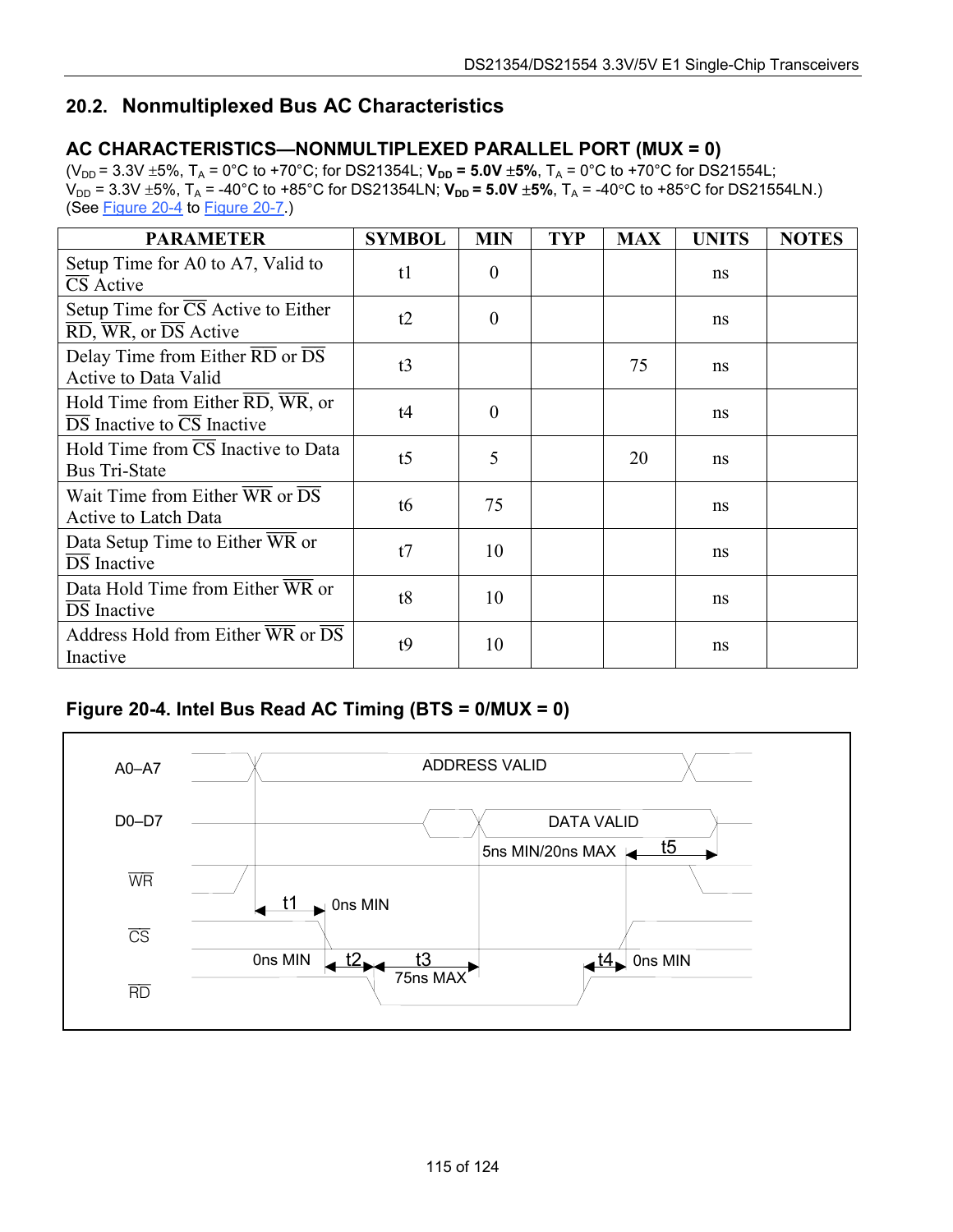

**Figure 20-5. Intel Bus Write AC Timing (BTS = 0/MUX = 0)** 

**Figure 20-6. Motorola Bus Read AC Timing (BTS = 1/MUX = 0)** 



<span id="page-115-0"></span>

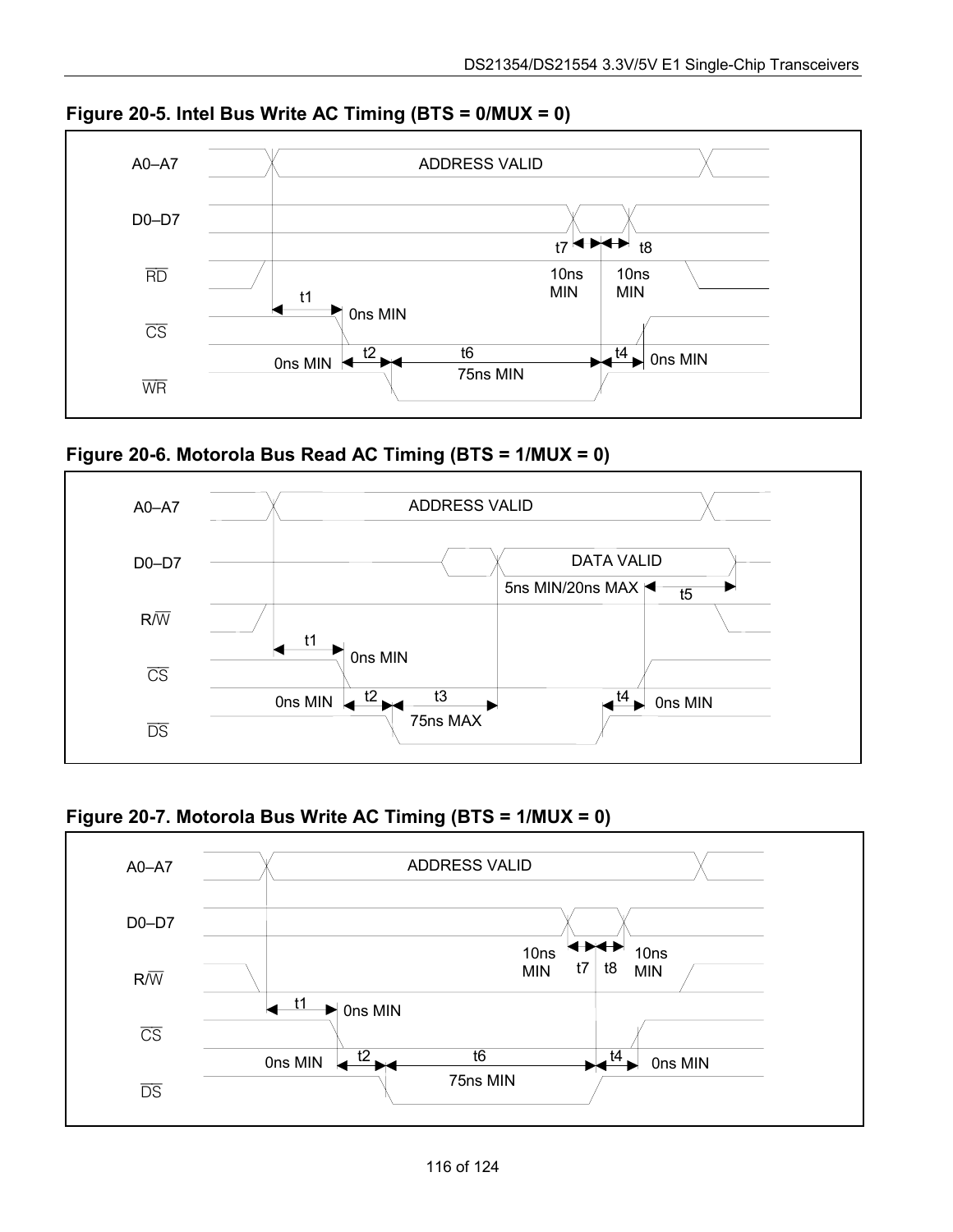## **20.3. Receive-Side AC Characteristics**

#### **AC CHARACTERISTICS-RECEIVE SIDE**

 $(V_{DD} = 3.3V \pm 5\%, T_A = 0^{\circ}C$  to +70°C; for DS21354L;  $V_{DD} = 5.0V \pm 5\%, T_A = 0^{\circ}C$  to +70°C for DS21554L;  $V_{DD}$  = 3.3V  $\pm$ 5%, T<sub>A</sub> = -40°C to +85°C for DS21354LN;  $V_{DD}$  = 5.0V  $\pm$ 5%, T<sub>A</sub> = -40°C to +85°C for DS21554LN.) (See [Figure 20-8](#page-117-0) to [Figure 20-10.](#page-119-0))

| <b>PARAMETER</b>                   | <b>SYMBOL</b>   | <b>MIN</b> | <b>TYP</b> | <b>MAX</b>          | <b>UNITS</b> | <b>NOTES</b>   |
|------------------------------------|-----------------|------------|------------|---------------------|--------------|----------------|
| <b>RCLKO</b> Period                | $t_{LP}$        |            | 488        |                     | ns           |                |
| <b>RCLKO Pulse Width</b>           | $t_{LH}$        | 200        | 244        |                     | ns           | 1              |
|                                    | $t_{LL}$        | 200        | 244        |                     | ns           | $\mathbf{1}$   |
| <b>RCLKO</b> Pulse Width           | $t_{LH}$        | 150        | 244        |                     | ns           | $\overline{2}$ |
|                                    | $t_{LL}$        | 150        | 244        |                     | ns           | $\overline{2}$ |
| <b>RCLKI</b> Period                | $t_{CP}$        |            | 488        |                     | ns           |                |
| <b>RCLKI</b> Pulse Width           | $t_{CH}$        | 75         |            |                     | ns           |                |
|                                    | $t_{CL}$        | 75         |            |                     | ns           |                |
|                                    | $t_{SP}$        | 100        | 648        |                     | ns           | 3              |
|                                    | $t_{SP}$        | 100        | 488        |                     | ns           | $\overline{4}$ |
| <b>RSYSCLK Period</b>              | $t_{SP}$        | 100        | 244        |                     | ns           | $\overline{5}$ |
|                                    | $t_{SP}$        | 100        | 122        |                     | ns           | 6              |
| <b>RSYSCLK Pulse Width</b>         | $t_{\rm SH}$    | 50         |            |                     | ns           |                |
|                                    | $t_{\rm SL}$    | 50         |            |                     | ns           |                |
| RSYNC Setup to RSYSCLK Falling     | $t_{\rm SU}$    | 20         |            | $t_{\text{SH}} - 5$ | ns           |                |
| <b>RSYNC Pulse Width</b>           | $t_{PW}$        | 50         |            |                     | ns           |                |
| RPOSI/RNEGI Setup to RCLKI Falling | $t_{\rm SU}$    | 20         |            |                     | ns           |                |
| RPOSI/RNEGI Hold From RCLKI        | $t_{HD}$        | 20         |            |                     | ns           |                |
| Falling                            |                 |            |            |                     |              |                |
| RSYSCLK/RCLKI Rise and Fall Times  | $t_R$ , $t_F$   |            |            | 25                  | ns           |                |
| Delay RCLKO to RPOSO, RNEGO        | $t_{DD}$        |            |            | 50                  | ns           |                |
| Valid                              |                 |            |            |                     |              |                |
| Delay RCLK to RSER, RDATA, RSIG,   | $t_{D1}$        |            |            | 50                  | ns           |                |
| <b>RLINK Valid</b>                 |                 |            |            |                     |              |                |
| Delay RCLK to RCHCLK, RSYNC,       | $t_{D2}$        |            |            | 50                  | ns           |                |
| RCHBLK, RFSYNC, RLCLK              |                 |            |            |                     |              |                |
| Delay RSYSCLK to RSER, RSIG Valid  | $t_{D3}$        |            |            | 50                  | ns           |                |
| Delay RSYSCLK to RCHCLK,           | $t_{D4}$        |            |            | 50                  | ns           |                |
| RCHBLK, RMSYNC, RSYNC, CO          |                 |            |            |                     |              |                |
| CI Setup to RSYSCLK Rising         | $t_{SC}$        | 20         |            |                     | ns           |                |
| CI Pulse Width                     | $t_{\text{WC}}$ | 50         |            |                     | ns           |                |

**Note 1:** Jitter attenuator enabled in the receive path.

**Note 2:** Jitter attenuator disabled or enabled in the transmit path.

**Note 3:** RSYSCLK = 1.544MHz.

**Note 4:** RSYSCLK = 2.048MHz.

**Note 5:** RSYSCLK = 4.096MHz.

**Note 6:** RSYSCLK = 8.192MHz.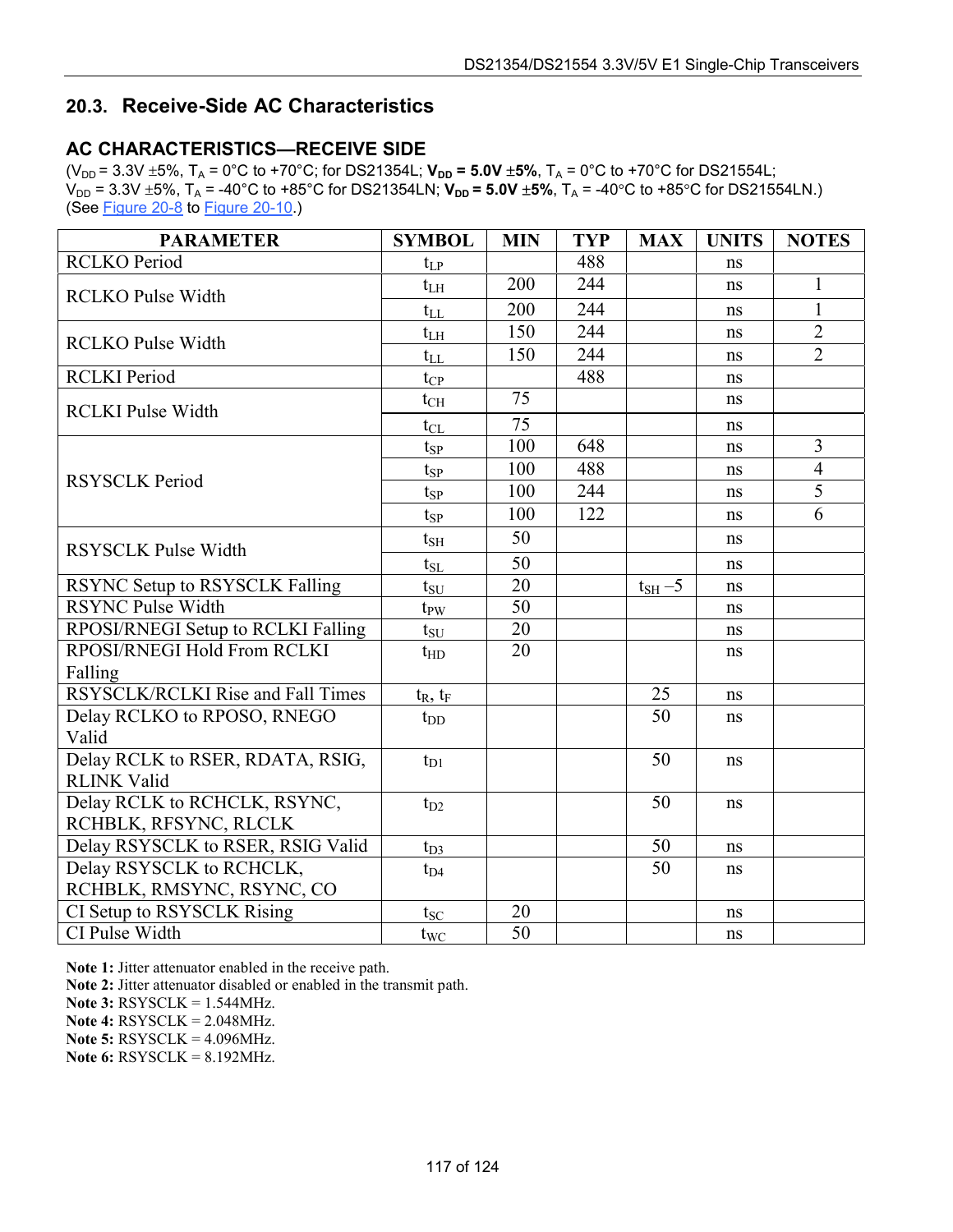<span id="page-117-0"></span>

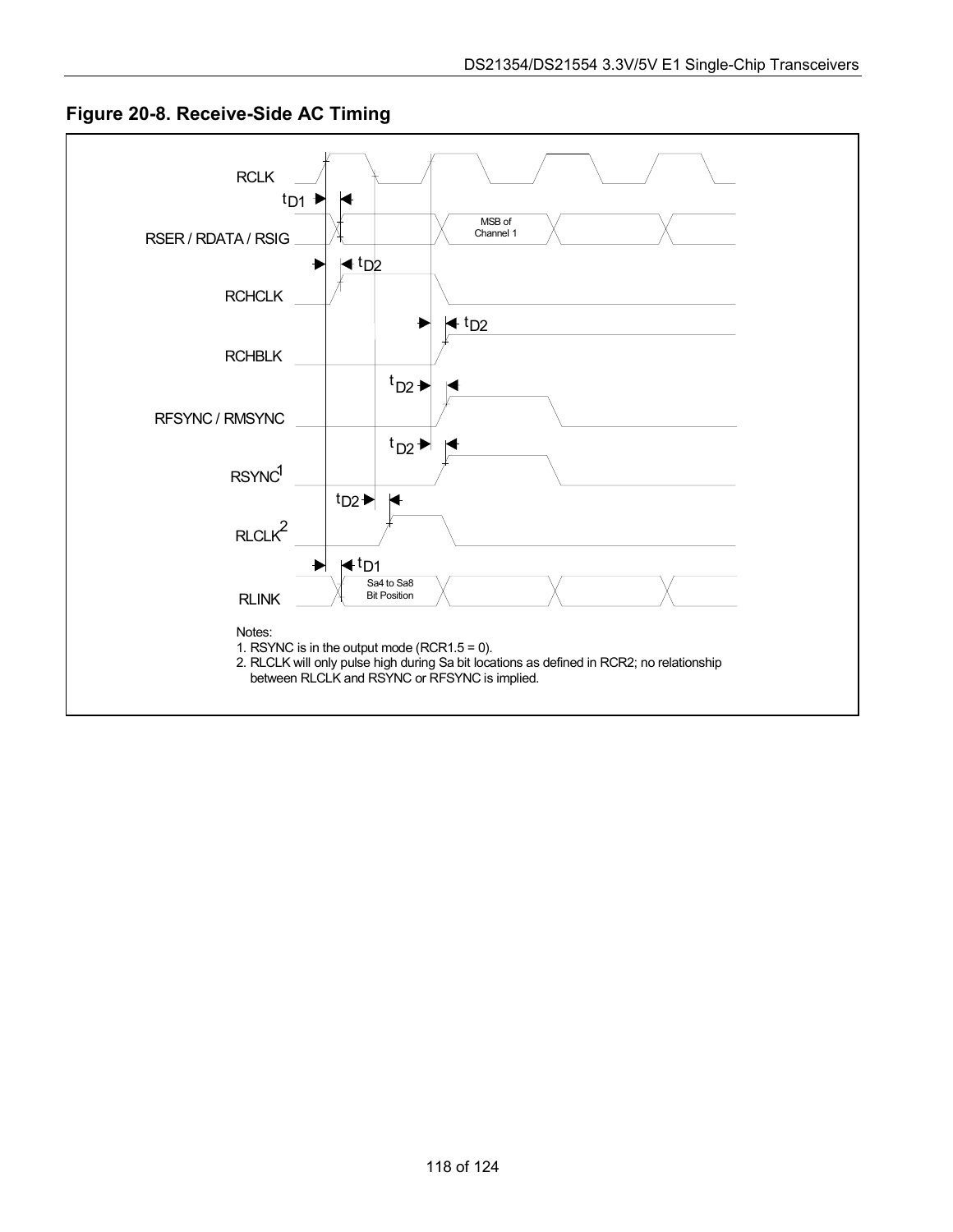

**Figure 20-9. Receive System Side AC Timing**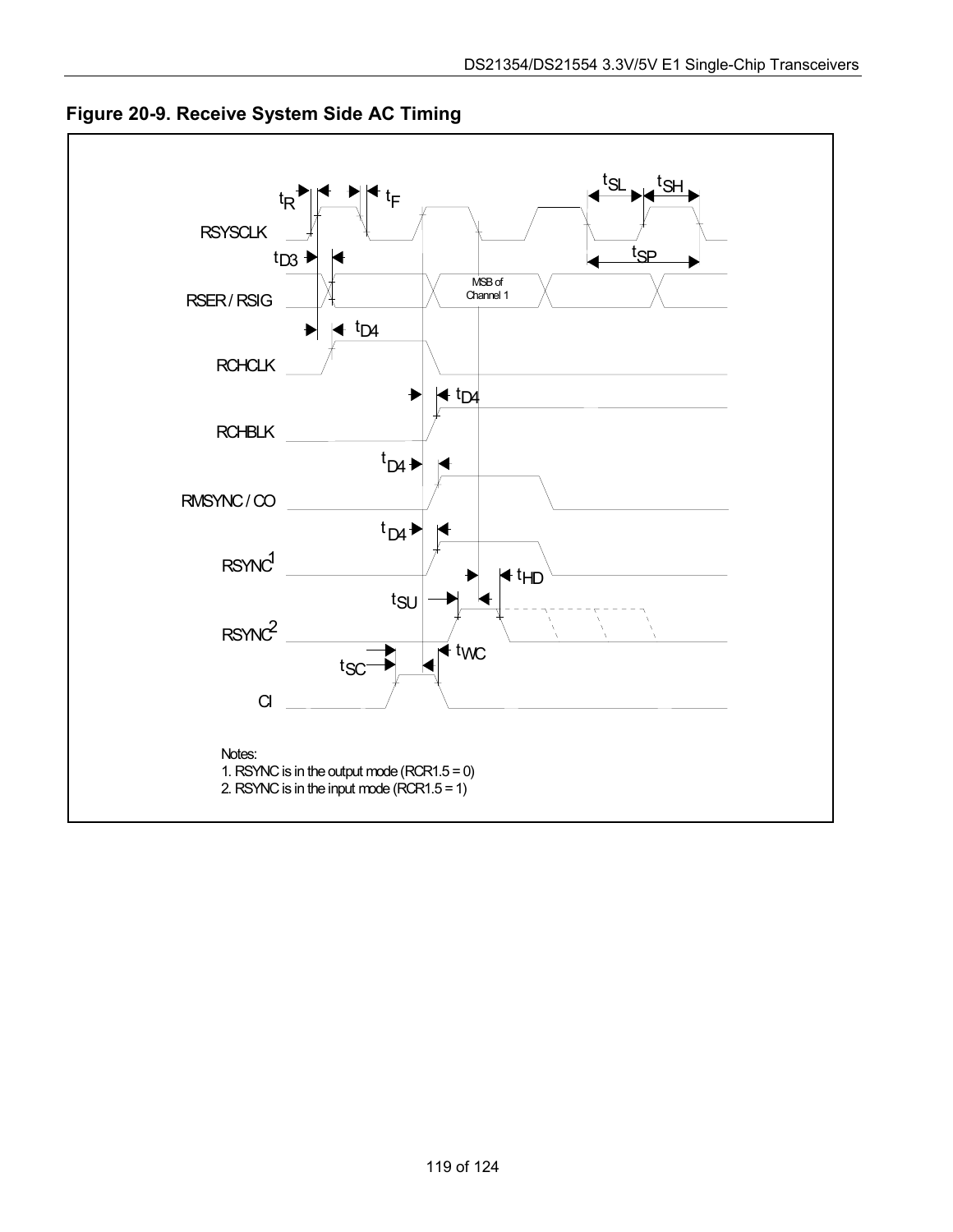

<span id="page-119-0"></span>**Figure 20-10. Receive Line Interface AC Timing**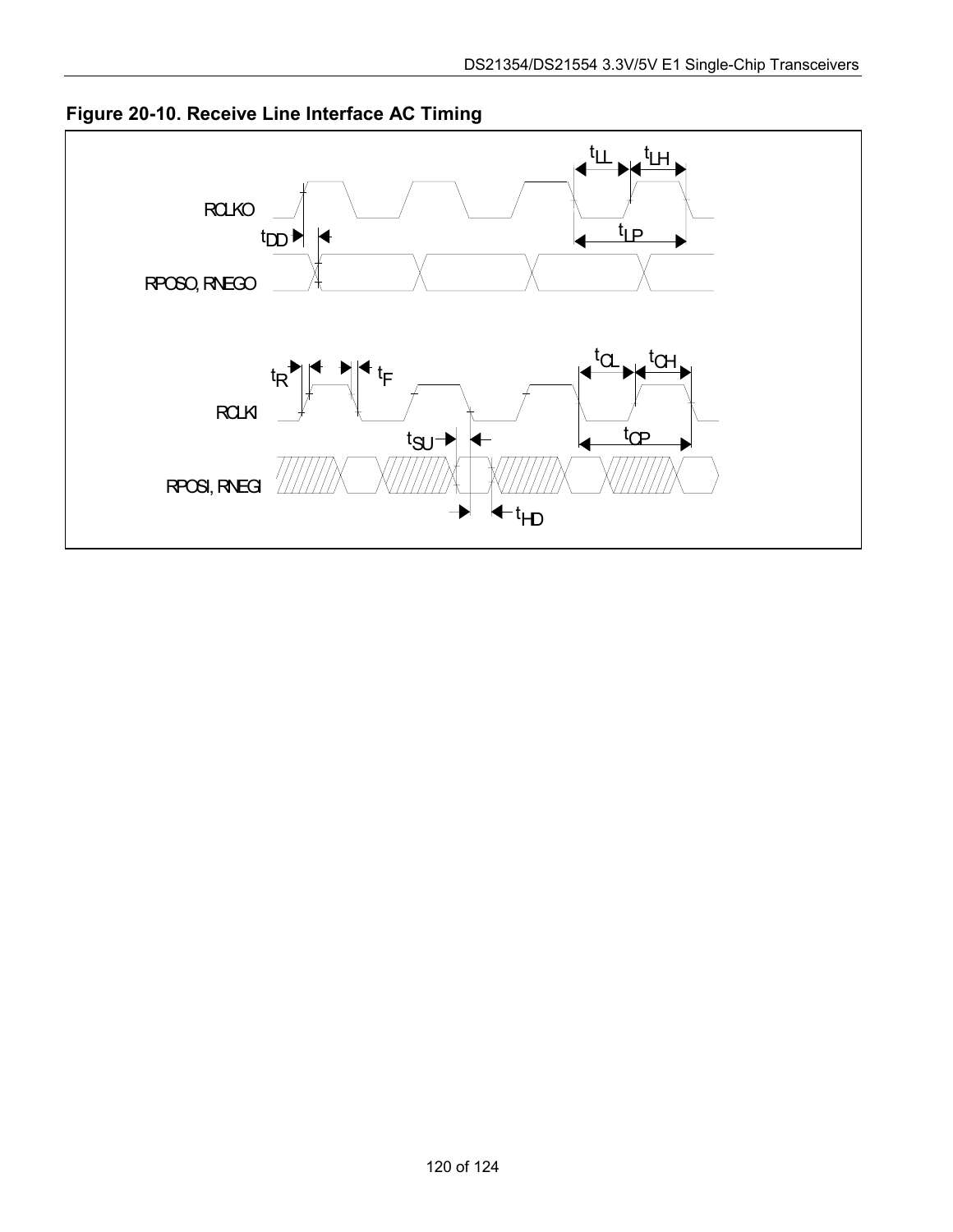## **20.4. Transmit AC Characteristics**

### **AC CHARACTERISTICS—TRANSMIT SIDE**

 $(V_{DD} = 3.3V \pm 5\%, T_A = 0^{\circ}C$  to +70°C; for DS21354L;  $V_{DD} = 5.0V \pm 5\%, T_A = 0^{\circ}C$  to +70°C for DS21554L;  $V_{DD}$  = 3.3V  $\pm$ 5%, T<sub>A</sub> = -40°C to +85°C for DS21354LN;  $V_{DD}$  = 5.0V  $\pm$ 5%, T<sub>A</sub> = -40°C to +85°C for DS21554LN.) (See [Figure 20-11](#page-121-0) to [Figure 20-13.](#page-122-0))

| <b>PARAMETER</b>              | <b>SYMBOL</b> | <b>MIN</b>      | <b>TYP</b> | <b>MAX</b>      | <b>UNITS</b> | <b>NOTES</b>            |
|-------------------------------|---------------|-----------------|------------|-----------------|--------------|-------------------------|
| <b>TCLK Period</b>            | $t_{CP}$      |                 | 488        |                 | ns           |                         |
| <b>TCLK Pulse Width</b>       | $t_{\rm CH}$  | 75              |            |                 | ns           |                         |
|                               | $t_{CL}$      | 75              |            |                 | ns           |                         |
| <b>TCLKI</b> Period           | $t_{LP}$      |                 | 488        |                 | ns           |                         |
| <b>TCLKI</b> Pulse Width      | $t_{LH}$      | 75              |            |                 | ns           |                         |
|                               | $t_{LL}$      | $\overline{75}$ |            |                 | ns           |                         |
|                               | $t_{SP}$      | 100             | 648        |                 | ns           | $\mathbf{1}$            |
| <b>TSYSCLK Period</b>         | $t_{SP}$      | 100             | 448        |                 | ns           | $\overline{2}$          |
|                               | $t_{SP}$      | 100             | 244        |                 | ns           | $\overline{\mathbf{3}}$ |
|                               | $t_{SP}$      | 100             | 122        |                 | ns           | $\overline{4}$          |
| <b>TSYSCLK Pulse Width</b>    | $t_{\rm SH}$  | 50              |            |                 | ns           |                         |
|                               | $t_{\rm SL}$  | 50              |            |                 | ns           |                         |
| TSYNC or TSSYNC Setup to TCLK |               |                 |            | $t_{CH}$ -5     |              |                         |
| or TSYSCLK Falling            | $t_{\rm SU}$  | 20              |            | <sub>or</sub>   | ns           |                         |
|                               |               |                 |            | $t_{\rm SH}$ -5 |              |                         |
| TSYNC or TSSYNC Pulse Width   | $t_{PW}$      | 50              |            |                 | ns           |                         |
| TSER, TSIG, TDATA, TLINK,     |               |                 |            |                 |              |                         |
| TPOSI, TNEGI Setup to TCLK,   | $t_{\rm SU}$  | 20              |            |                 | ns           |                         |
| <b>TSYSCLK, TCLKI Falling</b> |               |                 |            |                 |              |                         |
| TSER, TSIG, TDATA, TLINK,     |               |                 |            |                 |              |                         |
| TPOSI, TNEGI Hold from TCLK,  | $t_{HD}$      | 20              |            |                 | ns           |                         |
| TSYSCLK, TCLKI Falling        |               |                 |            |                 |              |                         |
| TCLK, TCLKI, or TSYSCLK Rise  | $t_R$ , $t_F$ |                 |            | 25              | ns           |                         |
| and Fall Times                |               |                 |            |                 |              |                         |
| Delay TCLKO to TPOSO, TNEGO   | $t_{DD}$      |                 |            | 50              | ns           |                         |
| Valid                         |               |                 |            |                 |              |                         |
| Delay TCLK to TESO Valid      | $t_{D1}$      |                 |            | 50              | ns           |                         |
| Delay TCLK to TCHBLK, TCHCLK, | $t_{D2}$      |                 |            | 50              | ns           |                         |
| TSYNC, TLCLK                  |               |                 |            |                 |              |                         |
| Delay TSYSCLK to TCHCLK,      | $t_{D3}$      |                 |            | 75              | ns           |                         |
| TCHBLK, CO                    |               |                 |            |                 |              |                         |
| CI Setup to TSYSCLK Rising    | $t_{SC}$      | 20              |            |                 | ns           |                         |
| CI Pulse Width                | $t_{WC}$      | 50              |            |                 | ns           |                         |

**Note 1:** TSYSCLK = 1.544MHz. **Note 2:** TSYSCLK = 2.048MHz. **Note 3:** TSYSCLK = 4.096MHz.

**Note 4:** TSYSCLK = 8.192MHz.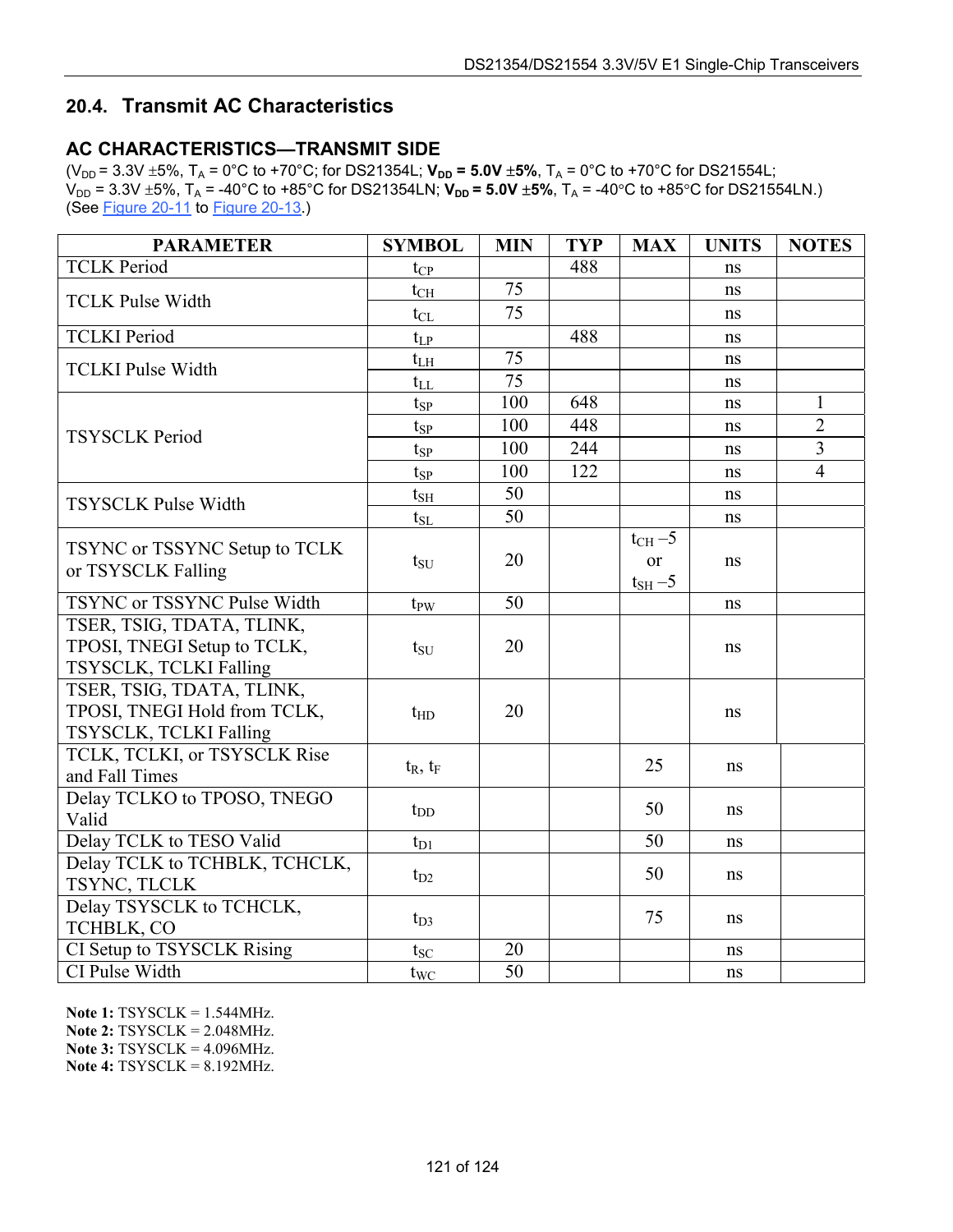

<span id="page-121-0"></span>**Figure 20-11. Transmit-Side AC Timing**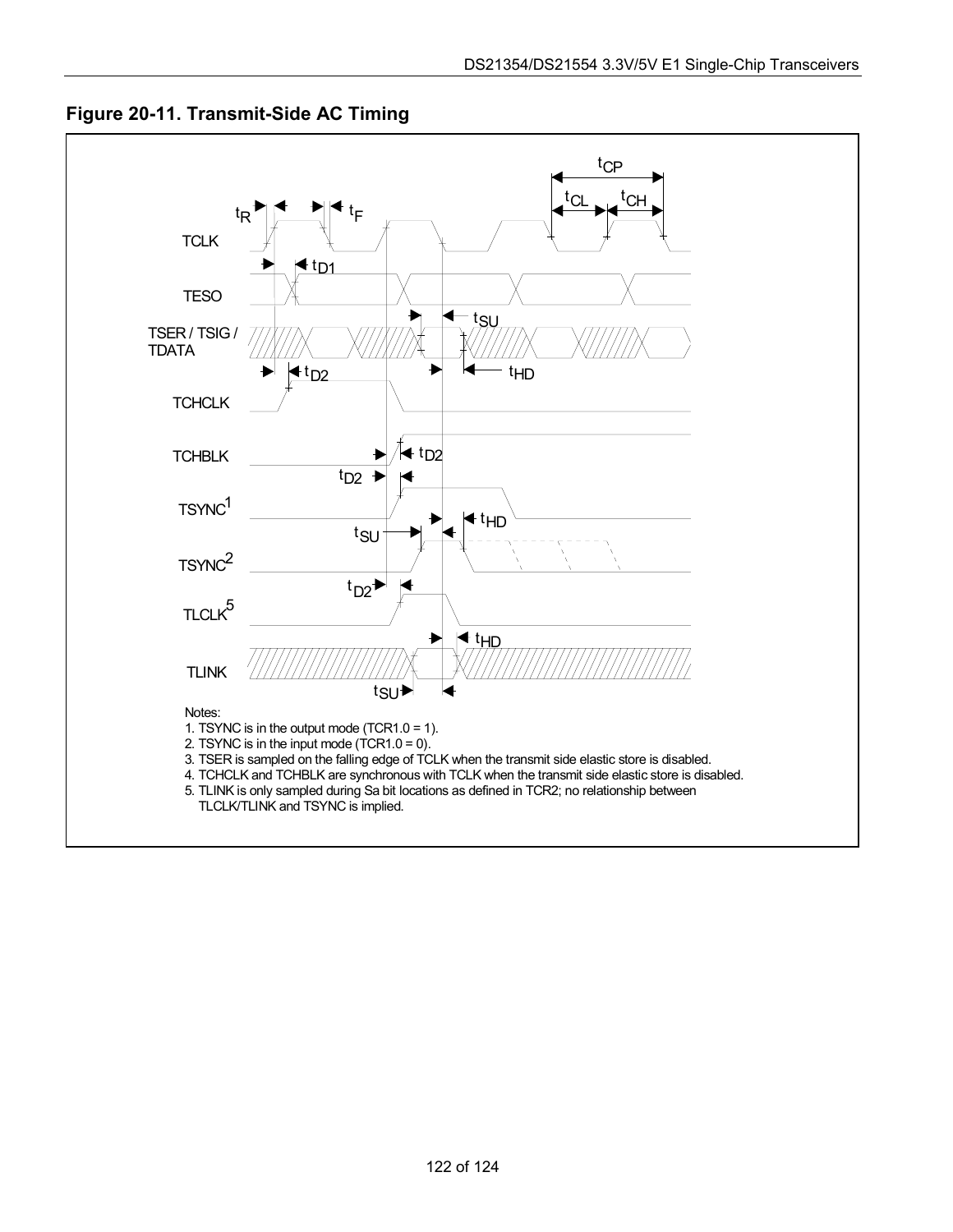

**Figure 20-12. Transmit System Side AC Timing** 

<span id="page-122-0"></span>**Figure 20-13. Transmit Line Interface Side AC Timing**